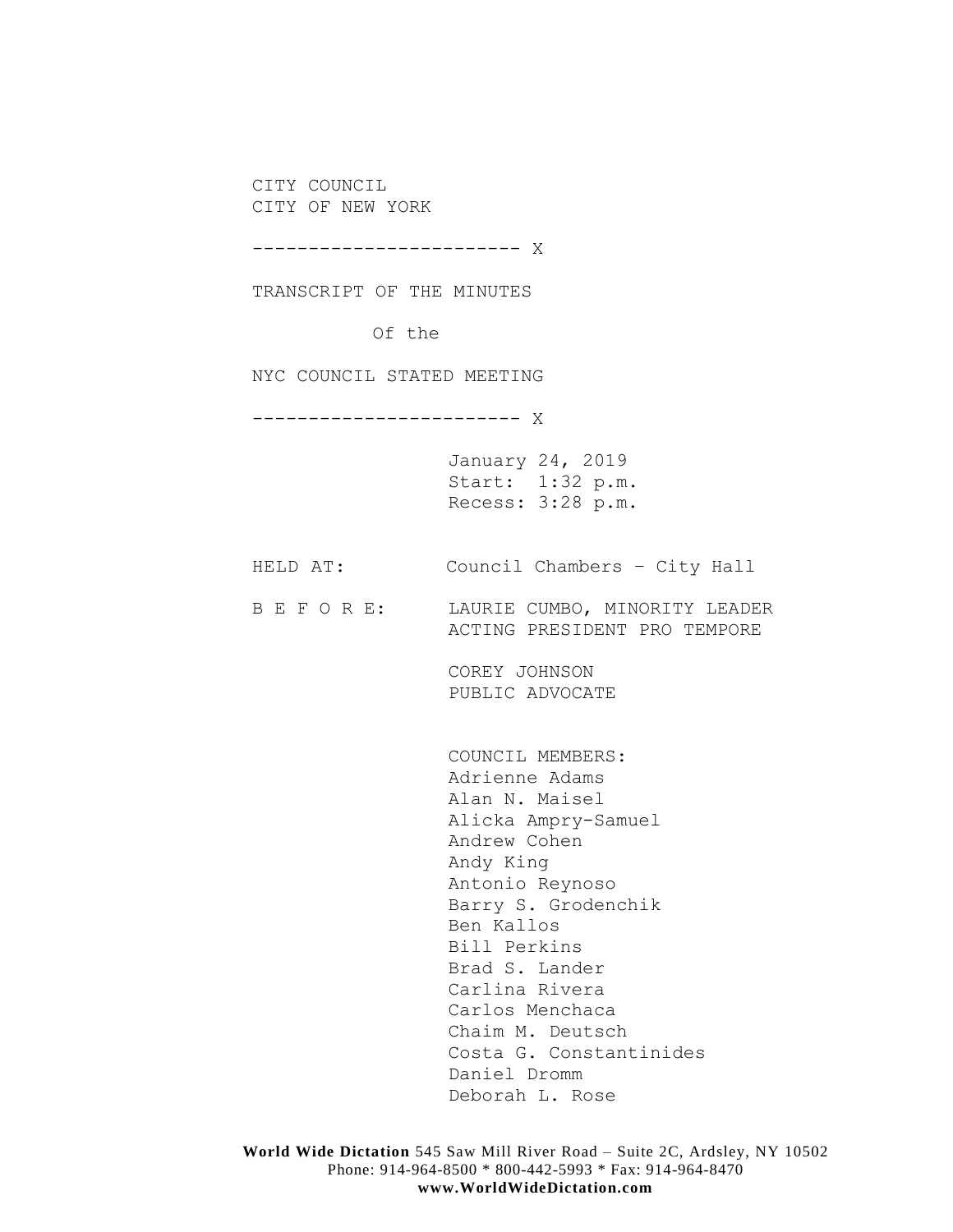Diana Ayala Donovan J. Richards Eric A. Ulrich Fernando Cabrera Francisco P. Moya Helen K. Rosenthal I. Daneek Miller Inez D. Barron James G. Van Bramer Joseph C. Borelli Jumaane D. Williams Justin L. Brannan Kalman Yeger Karen Koslowitz Keith Powers Margaret S. Chin Mark Gjonaj Mark Levine Mark Treyger Mathieu Eugene Paul A. Vallone Peter A. Koo Rafael Espinal, Jr. Rafael Salamanca. Jr. Ritchie Torres Robert E. Cornegy, Jr. Robert F. Holden Roy I. Lancman Ruben Diaz, Jr. Stephen T. Levin Steven Matteo Vanessa Gibson Ydanis A. Rodriguez

2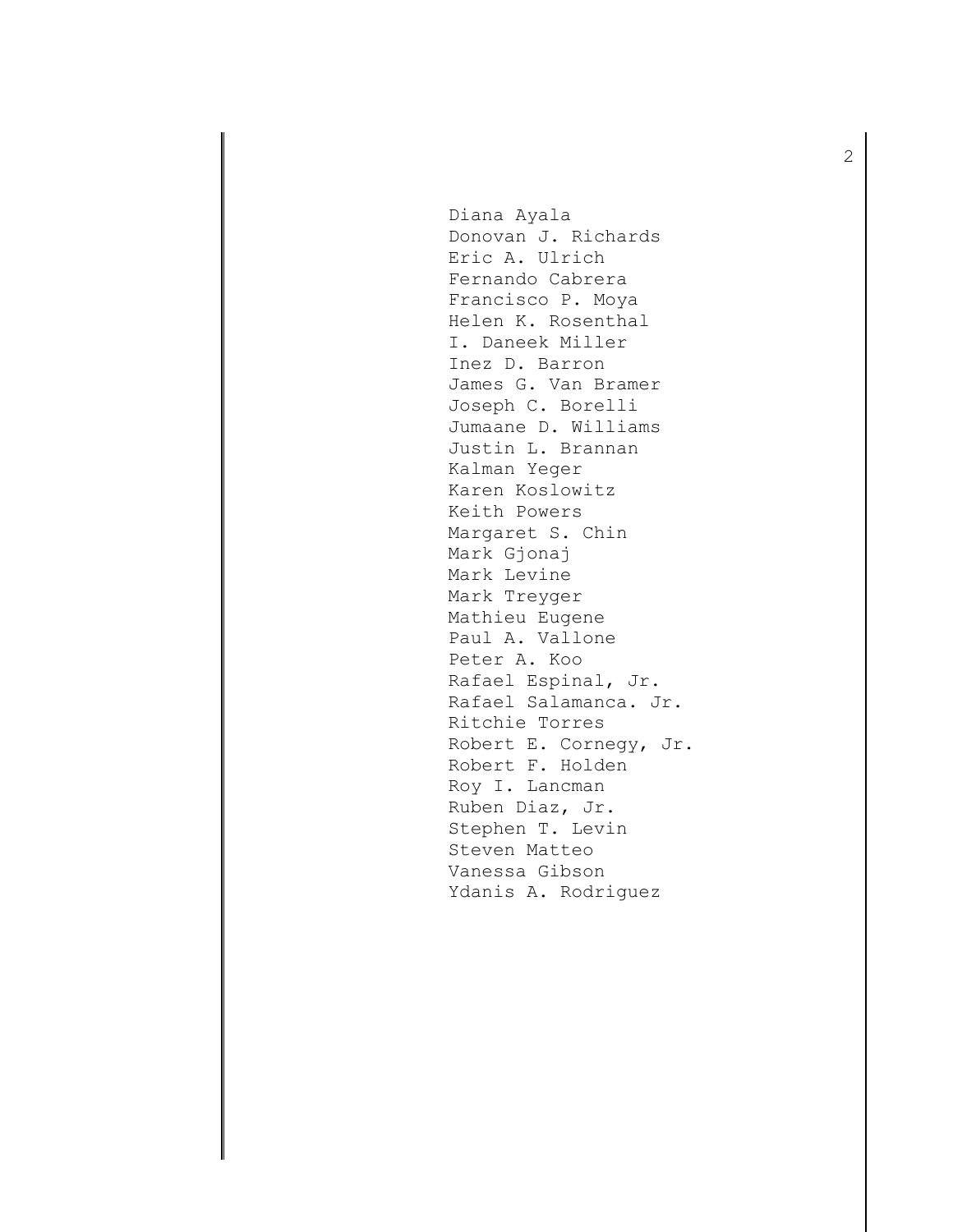A P P E A R A N C E S (CONTINUED)

Invocation Delivered by: Reverend Dr. Allen Pinckney, Jr. of Butler Memorial United Methodist Church, 3920 Paulding Avenue, Bronx, N.Y. 10466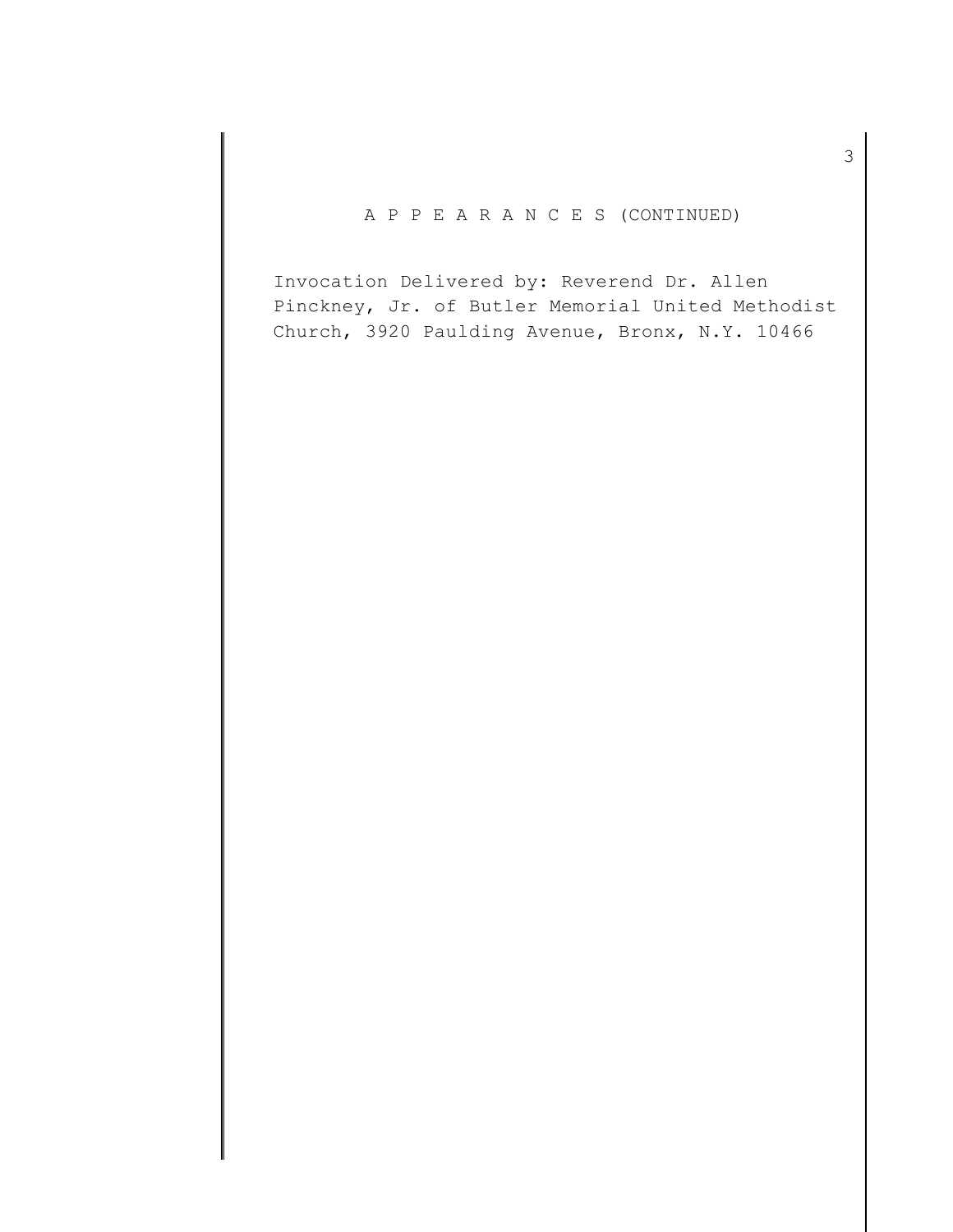2 3 4 5 6 7 8 9 10 11 12 13 14 15 16 17 18 19 20 21 22 23 24 25 Margaret Chin, the long and the short of it. Here we  $\vert$ [sound check] COUNCIL MEMBER CORNEGY: Okay, me and go. Here we go and Laurie Cumbo. [background comments] So the City Council and I are very excited to be presenting this proclamation to a familiar fixture here at City Hall. You may have seen him around with his signature hat and his vivacious personality making sure that special events run smoothly. Marty Preston has served this city for 34 years, 20 of them as Assistant Commissioner of Special Events for DCAS. In 1985, he began as a community coordinator at the Department of General Service now known as DCAS, and worked his way up holding various roles. Having worked through five different mayors and City Council Speakers, Marty has been an essential in the success and execution of special events from mayoral press conferences to producing 15 ticker tape parades, and through it all, he's done it with such grace and with a sense of humor. We're sad to see him go, but we're immensely grateful for his outstanding service to the city. So, I asked his son James Preston, who is also a Council staffer and sergeant-at-arms, his daughter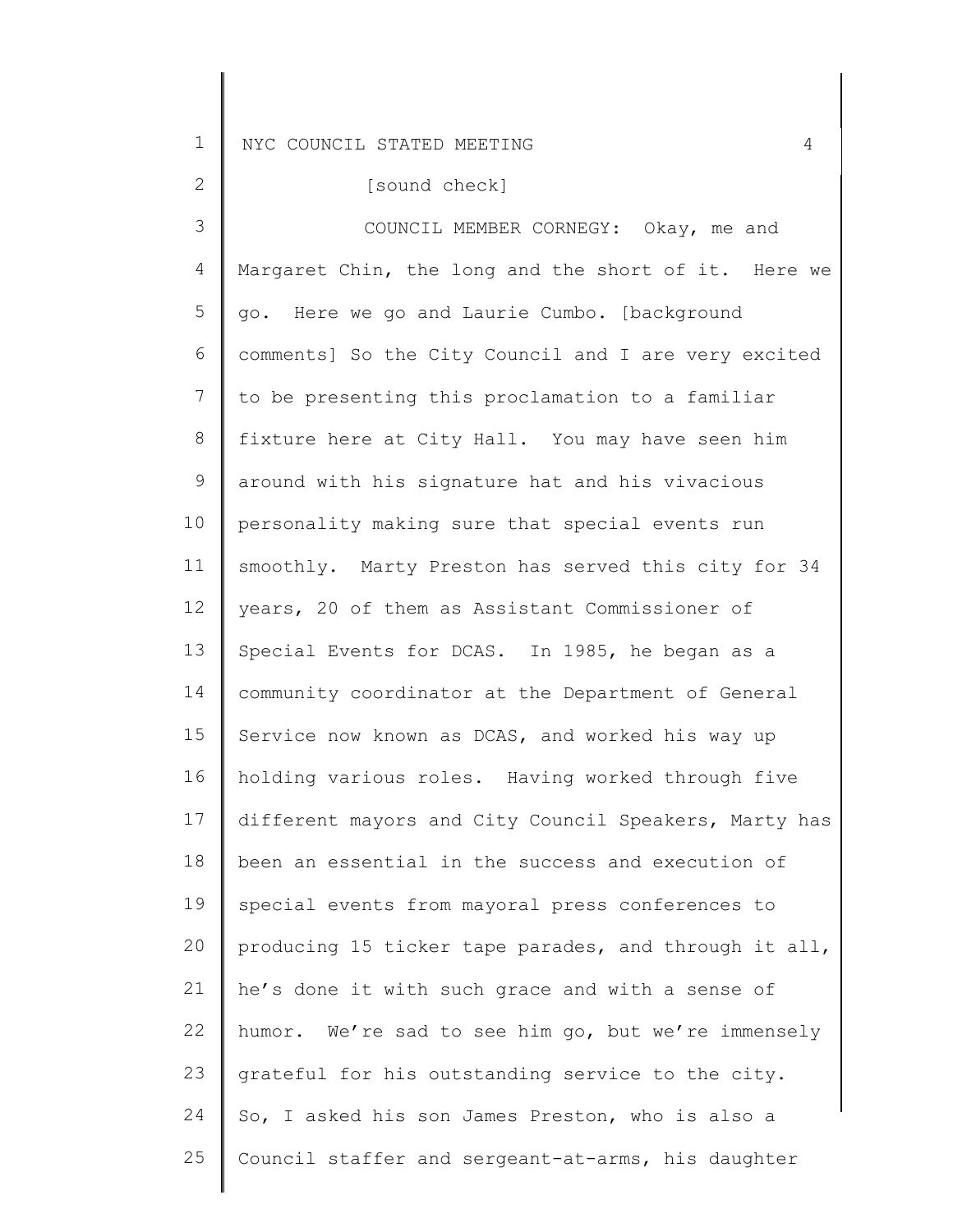|  |  | 1   NYC COUNCIL STATED MEETING |  |  |  |  |
|--|--|--------------------------------|--|--|--|--|
|--|--|--------------------------------|--|--|--|--|

| 2 | Lanna, his son-in-law Bud, DCAS Commissioner Lisette |
|---|------------------------------------------------------|
| 3 | Camilo, former DCAS Commissioner Edna Wells Handy,   |
| 4 | his DCAS colleagues and my Council colleagues to     |
| 5 | gather around to present this proclamation, and the  |
| 6 | City Clerk-the City Clerk can begin by reading the   |
|   | Proclamation. How come nobody wants to stand next to |
| 8 | me? [laugher]                                        |

9 10 11 12 13 14 CLERK: Council City of New York Proclamation. The New York City Council is proud to honor Marty Presto upon his retirement in recognition of 34 years of outstanding service to the Department of Citywide Administrative Services also known as DCAS and to the community; and

15 16 17 18 19 20 21 22 23 24 Whereas, Mr. Preston a lifelong resident of Queens was inspired at a very young age by his uncle's own passion for public service. After working eight years for the New York State Assembly he launched his city service on January 21, 1985. He began as a community coordinator at the Department of General Services, which later evolved into DCAS and continued honing his expertise working his way up the ranks in a variety of roles over the next 14 years; and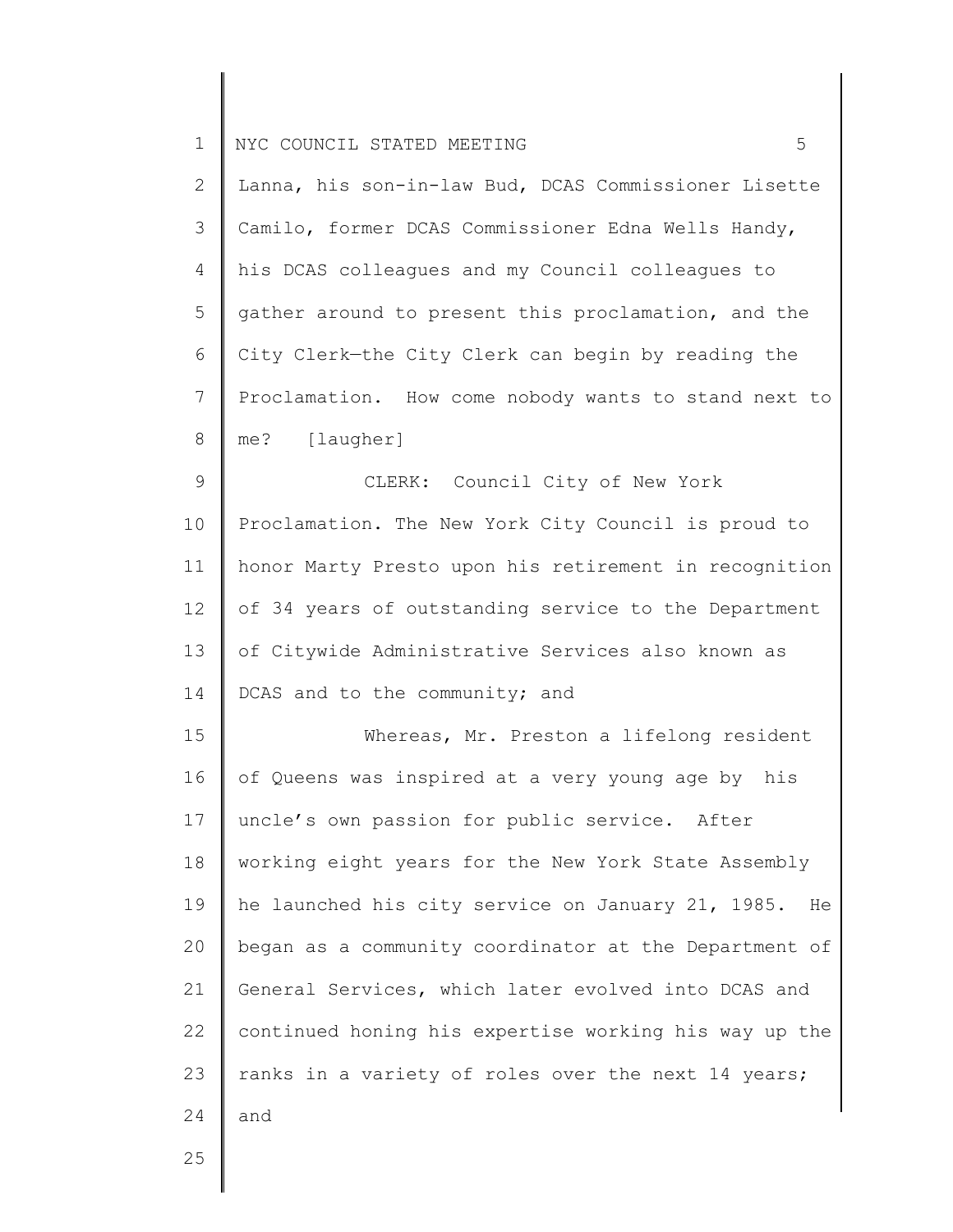25

| $\overline{2}$  | Whereas, since 1999, Mr. Preston has                  |
|-----------------|-------------------------------------------------------|
| 3               | provided excellent services as the Assistant          |
| 4               | Commissioner of Special Events for DCAS. In this      |
| 5               | critical role he has been instrumental in             |
| 6               | orchestrating countless events to support five        |
| 7               | different Mayors and five Council Speakers. Despite   |
| 8               | the ever changing needs in daily logistics of elected |
| 9               | officials, other city agencies, the press, the public |
| 10 <sub>o</sub> | and others, he was unwavering in his dedication and   |
| 11              | worked tirelessly to ensure his rapid response team   |
| 12              | succeeded; and                                        |
| 13              | Whereas, during Mr. Preston's 20 years as             |
| 14              | the Assistant Commissioner of Special Events for      |
| 15              | DCAS, he has been central to the success of           |
| 16              | everything from daily mayoral press conferences,      |
| 17              | special events at Gracie Mansion, and throughout the  |
| 18              | five boroughs' eight mayoral inaugurations as well    |
| 19              | both City Council Speaker and Mayoral State of the    |
| 20              | City addressees. He also provided key support in the  |
| 21              | days following the 9/11 terrorist attacks as well as  |
| 22              | the annual 9/11 Memorial Services Mandate.<br>In      |
| 23              | addition to overseeing funerals for the-for New       |
| 24              | York's finest and New York's bravest the NYPD and     |

FDNY Metal Days he has produced--he has helped to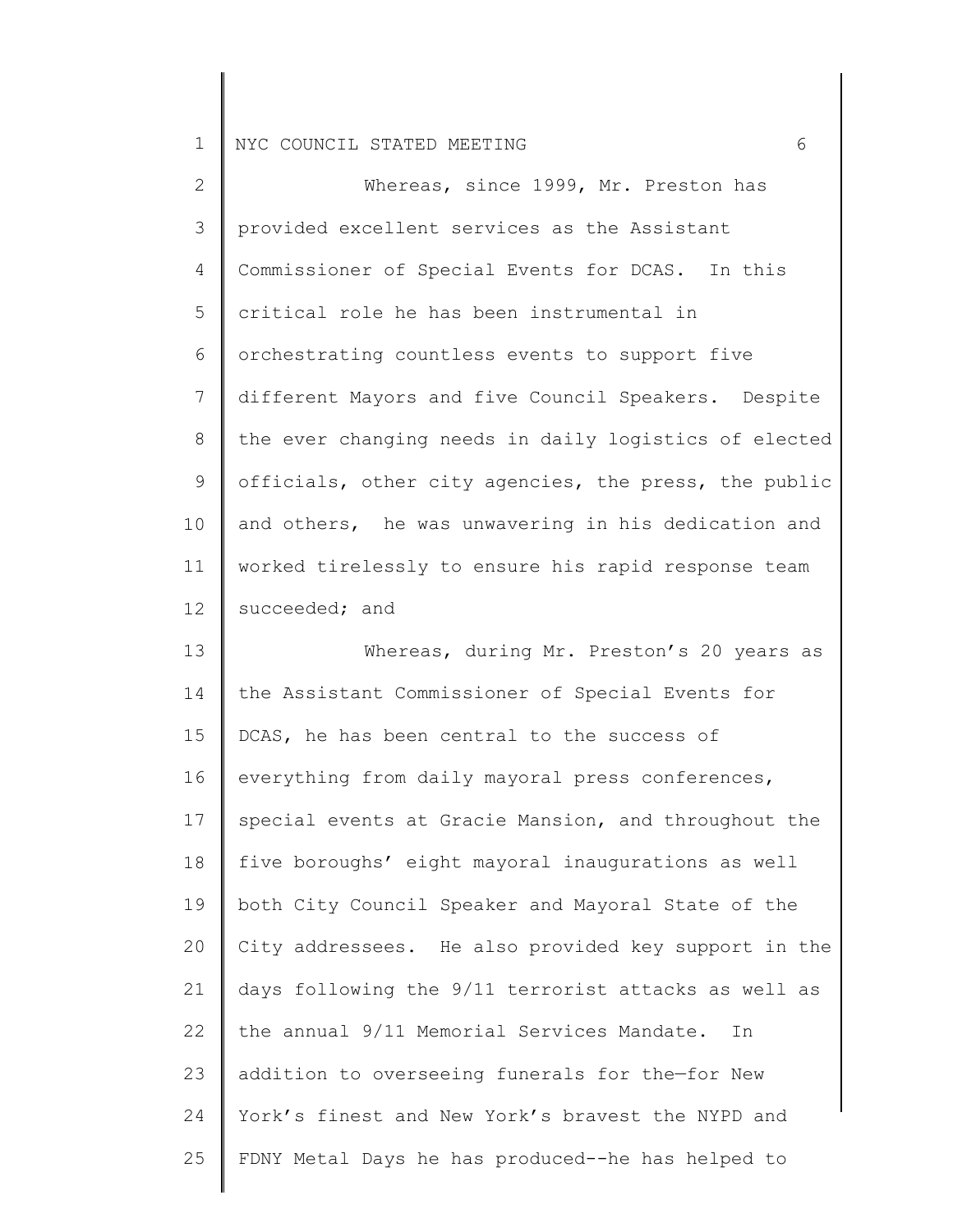| $\mathbf{1}$   | 7<br>NYC COUNCIL STATED MEETING                           |
|----------------|-----------------------------------------------------------|
| $\overline{2}$ | produce 15 ticker tape parades usually in less than       |
| 3              | 48 hours. [background comments/laughter] and;             |
| 4              | Whereas, although the events have varied                  |
| 5              | tremendously over the years, Mr. Preston's dedication     |
| 6              | has remained consistent from the start. During his        |
| 7              | distinguished tenure he has met many of the world's       |
| 8              | most famous people including three popes and has been     |
| 9              | an excellent and gracious conduit between elected         |
| 10             | officials, the public and the press; and                  |
| 11             | Whereas, upon his retirement Mr. Preston                  |
| 12             | can be proud knowing that throughout his career he        |
| 13             | has exemplified the best in public service and has        |
| 14             | eared the esteem of his fellow New Yorkers.               |
| 15             | Now, therefore, be it known that the                      |
| 16             | Council of the City New York gratefully honors Marty      |
| 17             | Preston for his outstanding service to the Council,       |
| 18             | to DCAS and to all his fellow New Yorkers and wishes      |
| 19             | him continued success and happiness in all of his         |
| 20             | future endeavors. Corey Johnson, Speaker for the          |
| 21             | Entire Council, Laurie Cumbo Majority Leader, and         |
| 22             | Robert Cornegy, Council Member 36 <sup>th</sup> District, |
| 23             | Brooklyn. Applause/cheers.                                |
| 24             | COUNCIL MEMBER CORNEGY: So, without                       |
| 25             | further ado, we're going to-you get to say whatever       |

 $\parallel$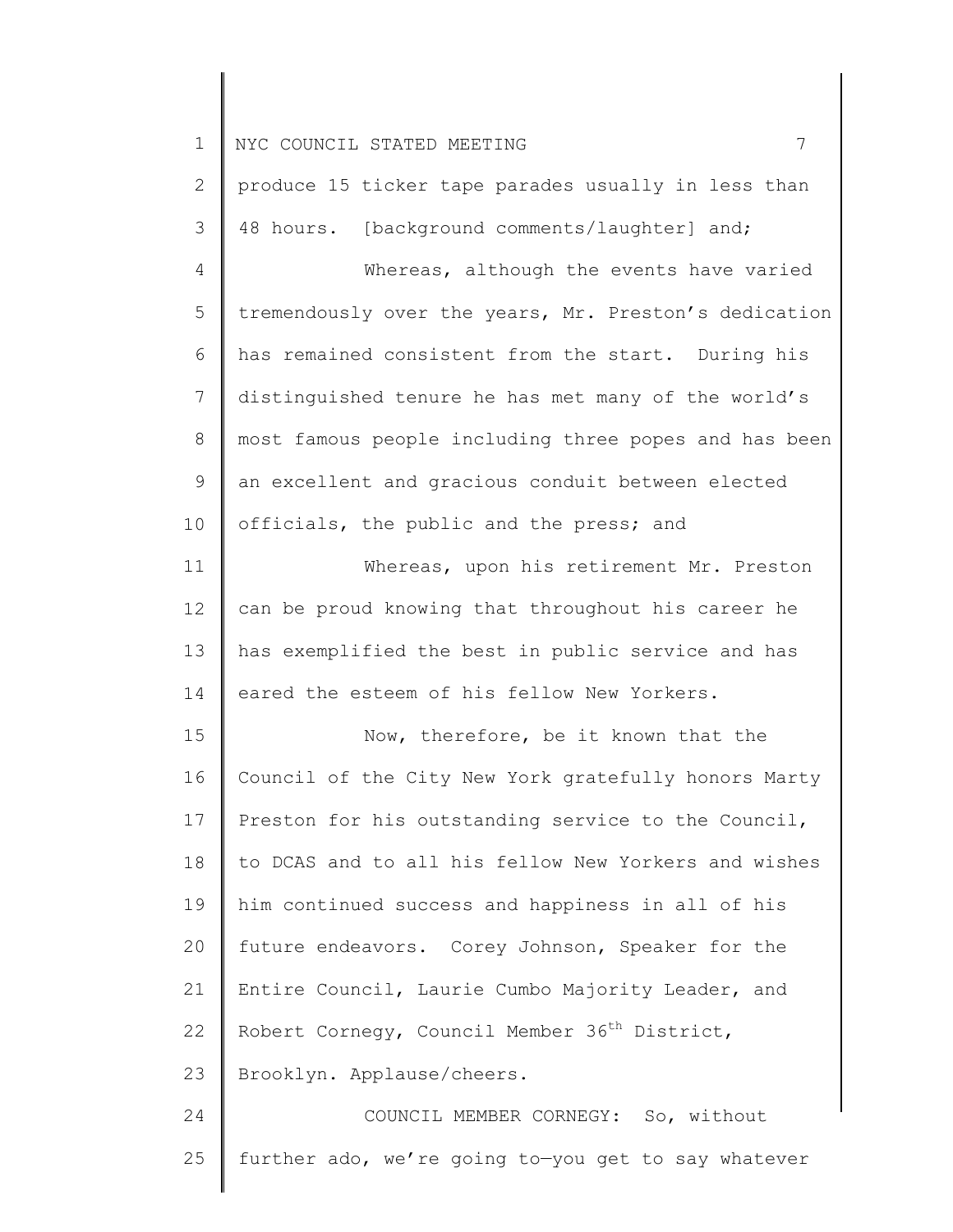1 2 3 4 5 6 7 8 9 10 11 12 13 14 15 16 17 18 19 20 21 22 23 24 25 NYC COUNCIL STATED MEETING 8 you want to say, Marty. [background comments/ laughter] MARTY PRESTON: I first want to thank the City Council for this-- COUNCIL MEMBER CORNEGY: [interposing] I'm going to put him on the clock. [laughter] MARTY PRESTON: I want to thank the Council for this wonderful honor. I want to thank everybody here for coming. It's—it's really-my heart—it makes my heart feel good. I want to thank my family for putting up with me over all the years, all the days I missed holidays and long hours. I want to thank the people who gave me a start in this business: Joanna Sacone (sp?), Jerry Skernick (sp?), John Locisso and Ed Koch. I also want to thank the teams that I worked with, the sound unit Mike Wayne, Paul Ryan; Logistics, Freddy, Brian, James and Tommy; Graphics, Stacey and Callie; Special Events Internally Rebecca Seal. And I want to thank tommy Newkirk because she was always my strength that kept me straight, and to all of my fellow DCAS employees I've worked with over the years thank you, and to all the agencies I had to interact with to make events go smooth. Thank you for helping. I also want to thank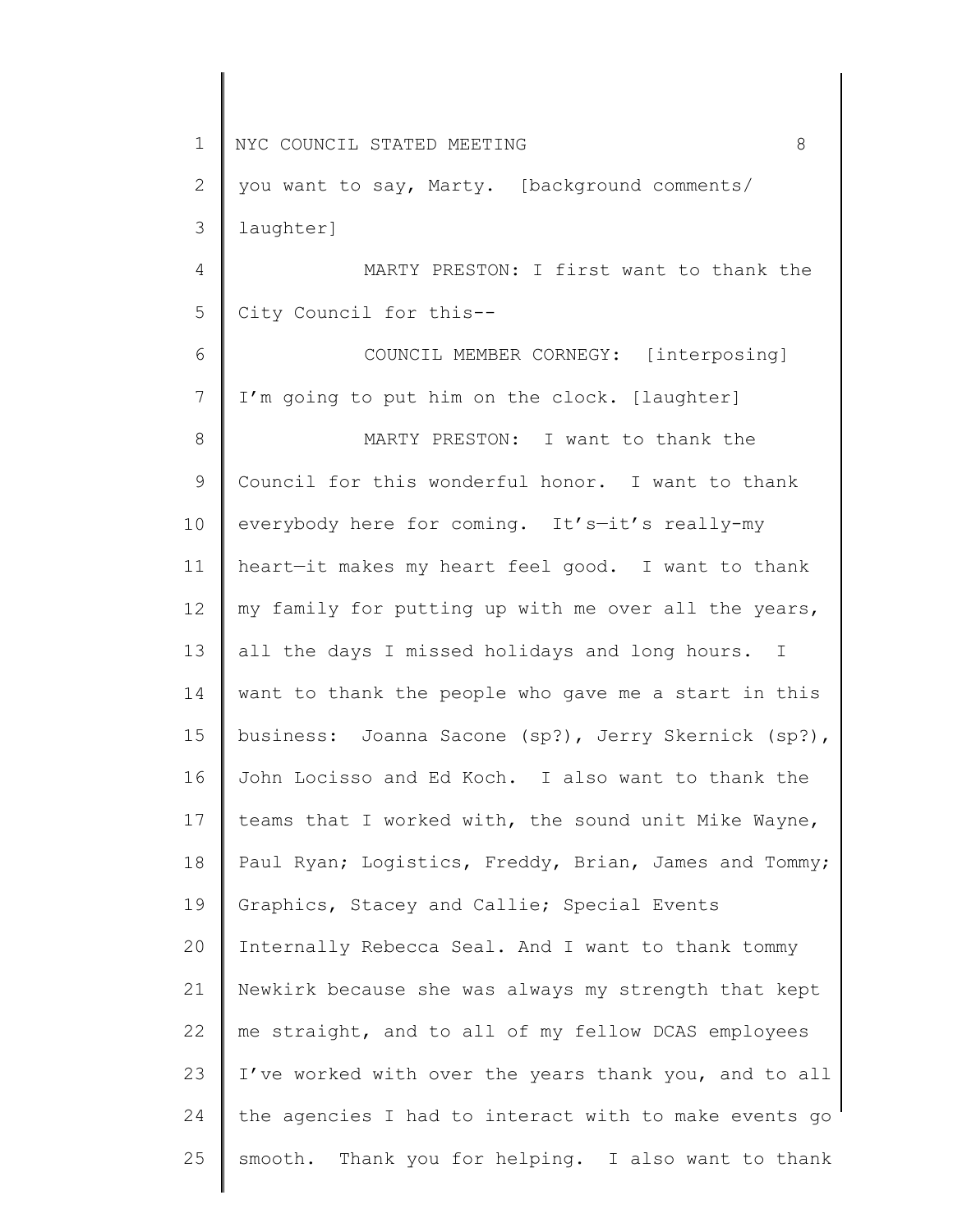1 2 3 4 5 6 7 8 9 10 11 12 13 14 15 16 17 18 19 20 21 22 23 24 25 NYC COUNCIL STATED MEETING 9 Commissioner Handy for being here today. [cheers/ applause] [background comments/pause] [cheers/ applause] I like that. Thank you. COUNCIL MEMBER CORNEGY: He's going to put that in the man cave. MARTY PRESTON: You know dang well I am. [laughter] [pause] SERGEANT-AT-ARMS: Ladies and Gentlemen, can I have your attention please. Quiet on the floor please, quiet on the floor, please, quiet on the floor. At this time please place all electronic devices—all electronic devices to vibrate. Will all non-Council employees, all non-Council employees please leave the main floor of the Chambers. There's additional seating upstairs in the balcony. Thank you. [background comments/pause] MAJORITY LEADER CUMBO: Good afternoon and welcome to the Stated Meeting of January  $24^{th}$ , 2019. I am Majority Leader Laurie Cumbo. Please rise for the pledge of allegiance. CLERK: All rise. [Pledge of Allegiance] MAJORITY LEADER CUMBO: You may be seated. [background comments] Roll call.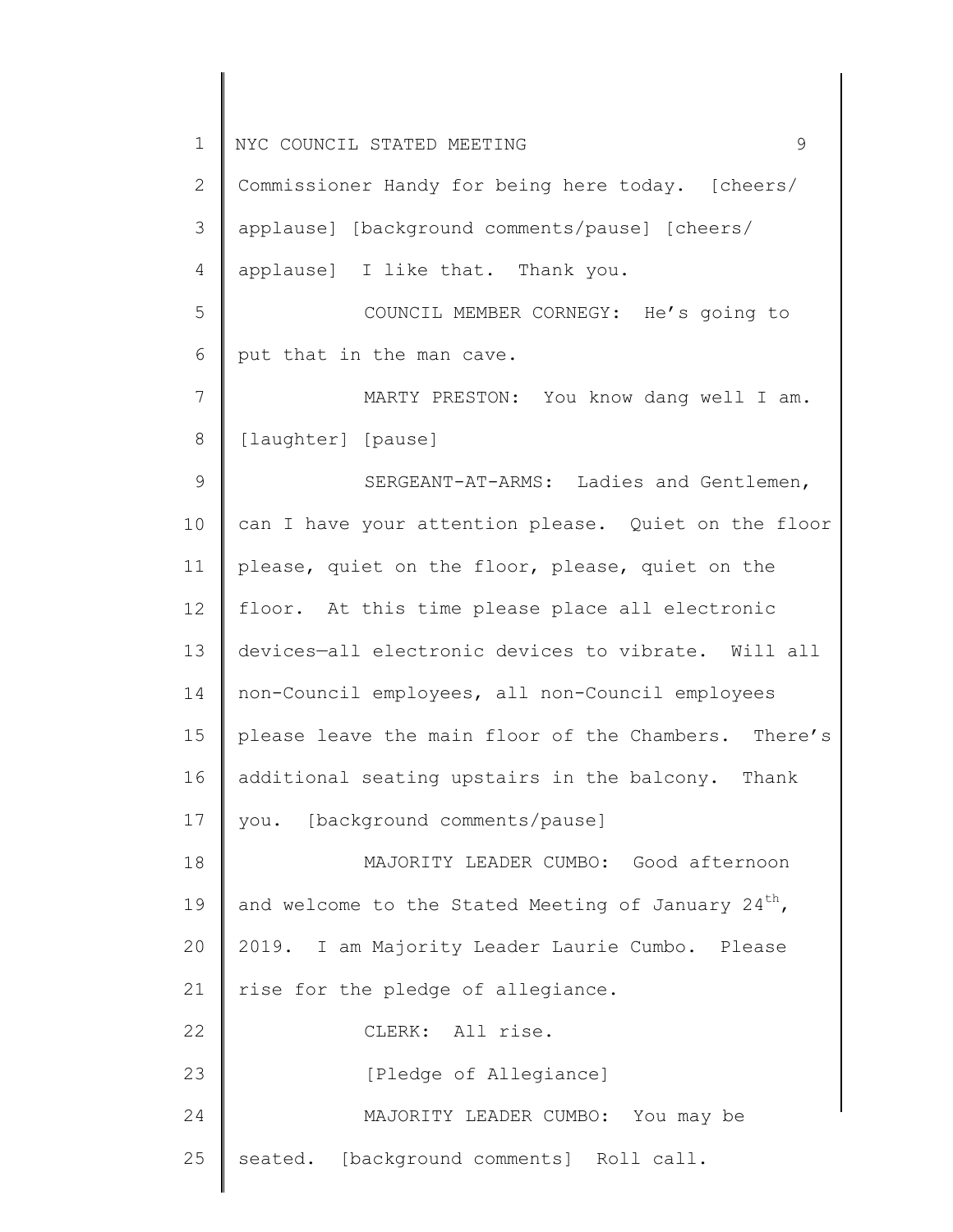| $\mathbf 1$   | 10<br>NYC COUNCIL STATED MEETING      |
|---------------|---------------------------------------|
| $\mathbf{2}$  | CLERK: Adams                          |
| 3             | COUNCIL MEMBER ADAMS: Present.        |
| 4             | CLERK: Ampry-Samuel.                  |
| 5             | COUNCIL MEMBER AMPRY-SAMUEL: Present. |
| 6             | CLERK: Ayala.                         |
| 7             | COUNCIL MEMBER AYALA: Present.        |
| 8             | CLERK: Barron.                        |
| $\mathcal{G}$ | COUNCIL MEMBER BARRON: Present.       |
| 10            | CLERK: Borelli. Brannan.              |
| 11            | COUNCIL MEMBER BRANNAN: Here.         |
| 12            | CLERK: Cabrera.                       |
| 13            | COUNCIL MEMBER CABRERA: Here.         |
| 14            | CLERK: Chin.                          |
| 15            | COUNCIL MEMBER CHIN: Here.            |
| 16            | CLERK: Cohen.                         |
| 17            | COUNCIL MEMBER COHEN: Here.           |
| 18            | CLERK: Constantinides. Cornegy.       |
| 19            | COUNCIL MEMBER CORNEGY: Presente.     |
| 20            | CLERK: Deutsch.                       |
| 21            | COUNCIL MEMBER DEUTSCH: Here          |
| 22            | CLERK: Diaz.                          |
| 23            | COUNCIL MEMBER DIAZ: Presente.        |
| 24            | CLERK: Dromm.                         |
| 25            | COUNCIL MEMBER DROMM: Here.           |
|               |                                       |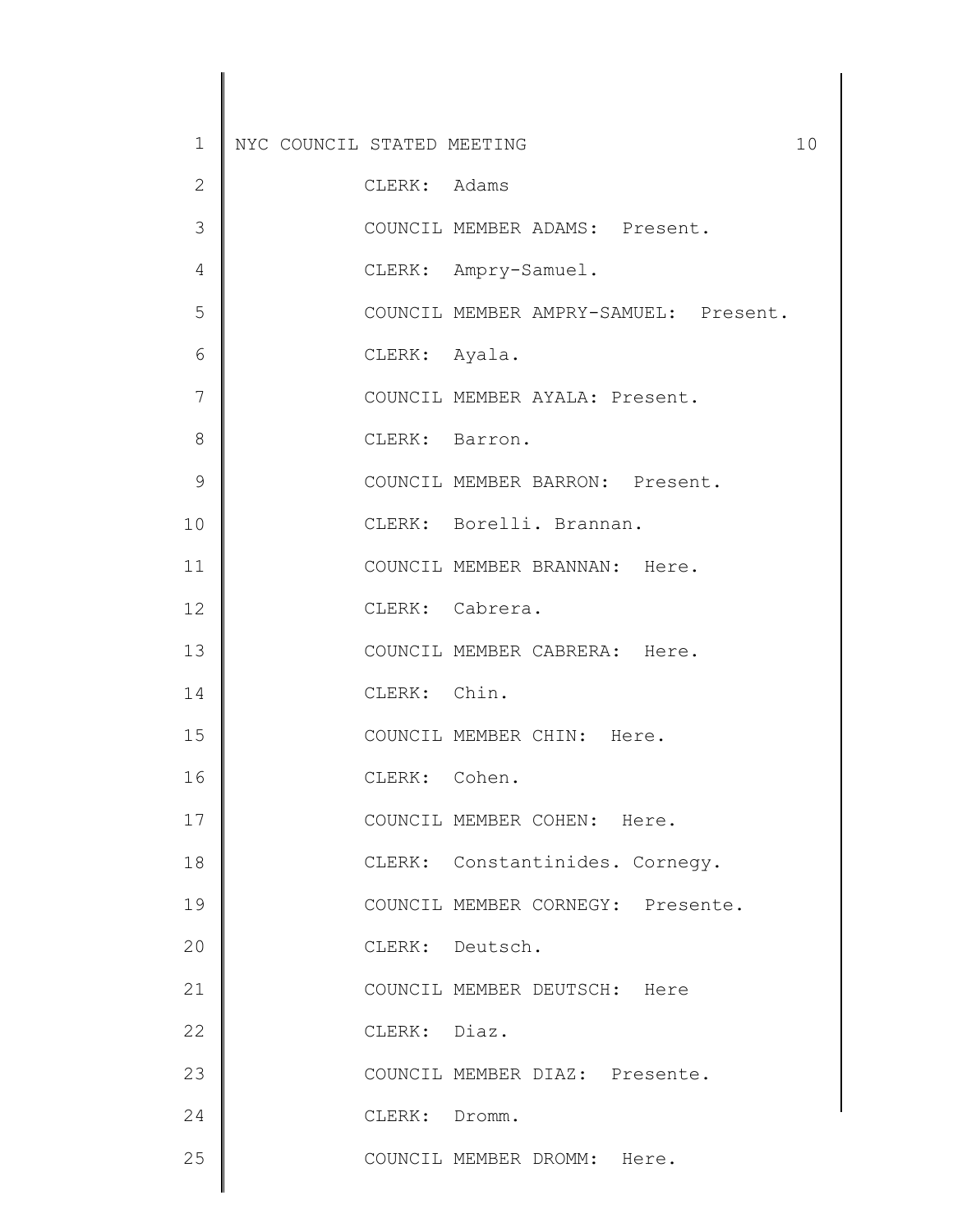| $\mathbf 1$   | NYC COUNCIL STATED MEETING        | 11 |
|---------------|-----------------------------------|----|
| $\mathbf{2}$  | CLERK: Espinal.                   |    |
| 3             | COUNCIL MEMBER ESPINAL: Here.     |    |
| 4             | CLERK: Eugene.                    |    |
| 5             | COUNCIL MEMBER EUGENE: Here.      |    |
| 6             | CLERK: Gibson.                    |    |
| 7             | COUNCIL MEMBER GIBSON: I am here. |    |
| 8             | CLERK: Gjonaj.                    |    |
| $\mathcal{G}$ | COUNCIL MEMBER GJONAJ: Present.   |    |
| 10            | CLERK: Grodenchik.                |    |
| 11            | COUNCIL MEMBER GRODENCHIK: Here.  |    |
| 12            | CLERK: Holden.                    |    |
| 13            | COUNCIL MEMBER HOLDEN: Here.      |    |
| 14            | CLERK: Kallos.                    |    |
| 15            | COUNCIL MEMBER KALLOS: Here.      |    |
| 16            | CLERK: King.                      |    |
| 17            | COUNCIL MEMBER KING: Present.     |    |
| 18            | CLERK: Koo.                       |    |
| 19            | COUNCIL MEMBER KOO: Present.      |    |
| 20            | CLERK: Koslowitz.                 |    |
| 21            | COUNCIL MEMBER KOSLOWITZ: Here.   |    |
| 22            | CLERK: Lancman.                   |    |
| 23            | COUNCIL MEMBER LANCMAN: Present.  |    |
| 24            | CLERK: Lander. Levin.             |    |
| 25            | COUNCIL MEMBER LEVIN: Here.       |    |
|               |                                   |    |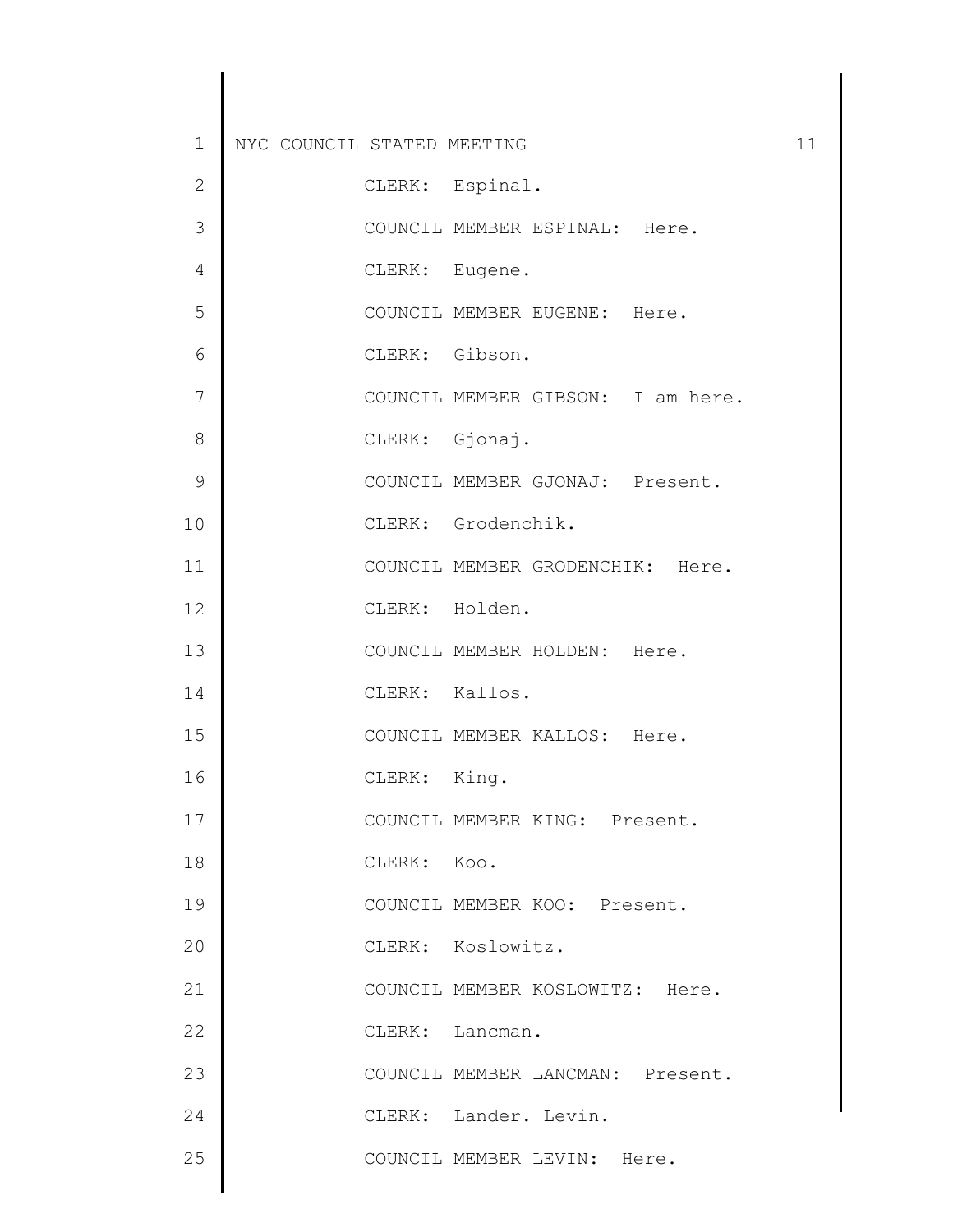| $\mathbf 1$  | NYC COUNCIL STATED MEETING         | 12 <sup>°</sup> |
|--------------|------------------------------------|-----------------|
| $\mathbf{2}$ | CLERK: Levin. Cornegy.             |                 |
| 3            | COUNCIL MEMBER CORNEGY: Here.      |                 |
| 4            | CLERK: Levine.                     |                 |
| 5            | COUNCIL MEMBER LEVINE: Here.       |                 |
| 6            | CLERK: Maisel.                     |                 |
| 7            | COUNCIL MEMBER MAISEL: Here.       |                 |
| 8            | CLERK: Menchaca.                   |                 |
| $\mathsf 9$  | COUNCIL MEMBER MENCHACA: Presente. |                 |
| 10           | CLERK: Miller.                     |                 |
| 11           | COUNCIL MEMBER MILLER: Present.    |                 |
| 12           | CLERK: Moya.                       |                 |
| 13           | COUNCIL MEMBER MOYA: Here.         |                 |
| 14           | CLERK: Perkins.                    |                 |
| 15           | COUNCIL MEMBER PERKINS: Here.      |                 |
| 16           | CLERK: Powers.                     |                 |
| 17           | COUNCIL MEMBER POWERS: Here.       |                 |
| 18           | CLERK: Reynoso.                    |                 |
| 19           | COUNCIL REYNOSO: Here.             |                 |
| 20           | CLERK: Richards.                   |                 |
| 21           | COUNCIL MEMBER RICHARDS: Present.  |                 |
| 22           | CLERK: Rivera.                     |                 |
| 23           | COUNCIL MEMBER RIVERA: Present.    |                 |
| 24           | CLERK: Rodriguez.                  |                 |
| 25           | COUNCIL MEMBER RODRIGUEZ: Here.    |                 |
|              |                                    |                 |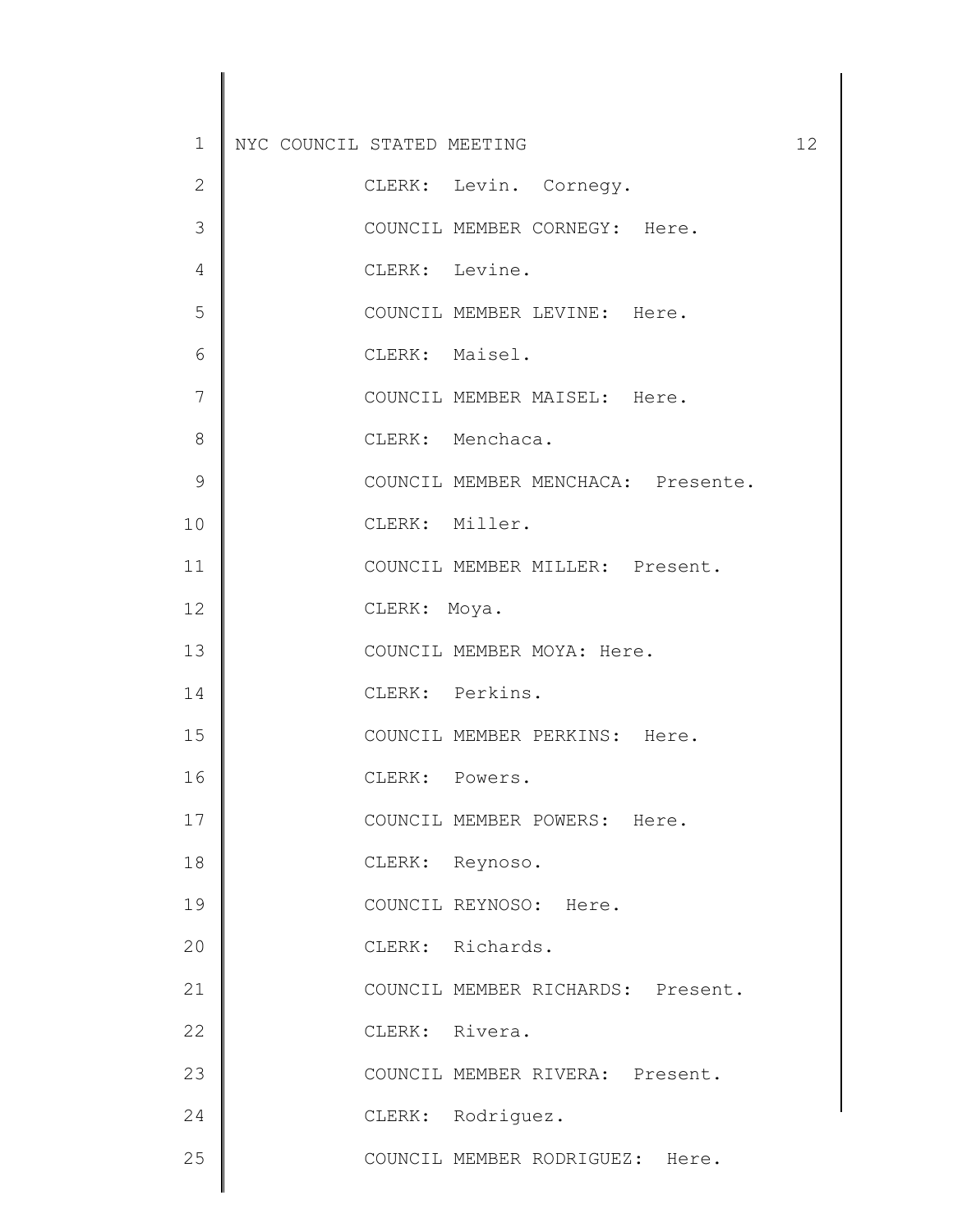| $\mathbf 1$  | NYC COUNCIL STATED MEETING         | 13 |
|--------------|------------------------------------|----|
| $\mathbf{2}$ | CLERK: Rose.                       |    |
| 3            | COUNCIL MEMBER ROSE: Here.         |    |
| 4            | CLERK: Rosenthal.                  |    |
| 5            | COUNCIL MEMBER ROSENTHAL: Here.    |    |
| 6            | CLERK: Salamanca.                  |    |
| 7            | COUNCIL MEMBER SALAMANCA: Present. |    |
| 8            | CLERK: Torres.                     |    |
| 9            | COUNCIL MEMBER TORRES: Present.    |    |
| 10           | CLERK: Treyger.                    |    |
| 11           | COUNCIL MEMBER TREYGER: Here.      |    |
| 12           | CLERK: Ulrich.                     |    |
| 13           | COUNCIL MEMBER ULRICH: Here.       |    |
| 14           | CLERK: Vallone.                    |    |
| 15           | COUNCIL MEMBER VALLONE: Here.      |    |
| 16           | CLERK: Van Bramer. Williams.       |    |
| 17           | COUNCIL MEMBER WILLIAMS: Here.     |    |
| 18           | CLERK: Yeger.                      |    |
| 19           | COUNCIL MEMBER YEGER: Here.        |    |
| 20           | CLERK: Matteo.                     |    |
| 21           | COUNCIL MEMBER MATTEO: Here.       |    |
| 22           | CLERK: Cumbo.                      |    |
| 23           | MAJORITY LEADER CUMBO: Here.       |    |
| 24           | CLERK: Speaker Johnson.            |    |
| 25           | SPEAKER COREY JOHNSON: Here.       |    |
|              |                                    |    |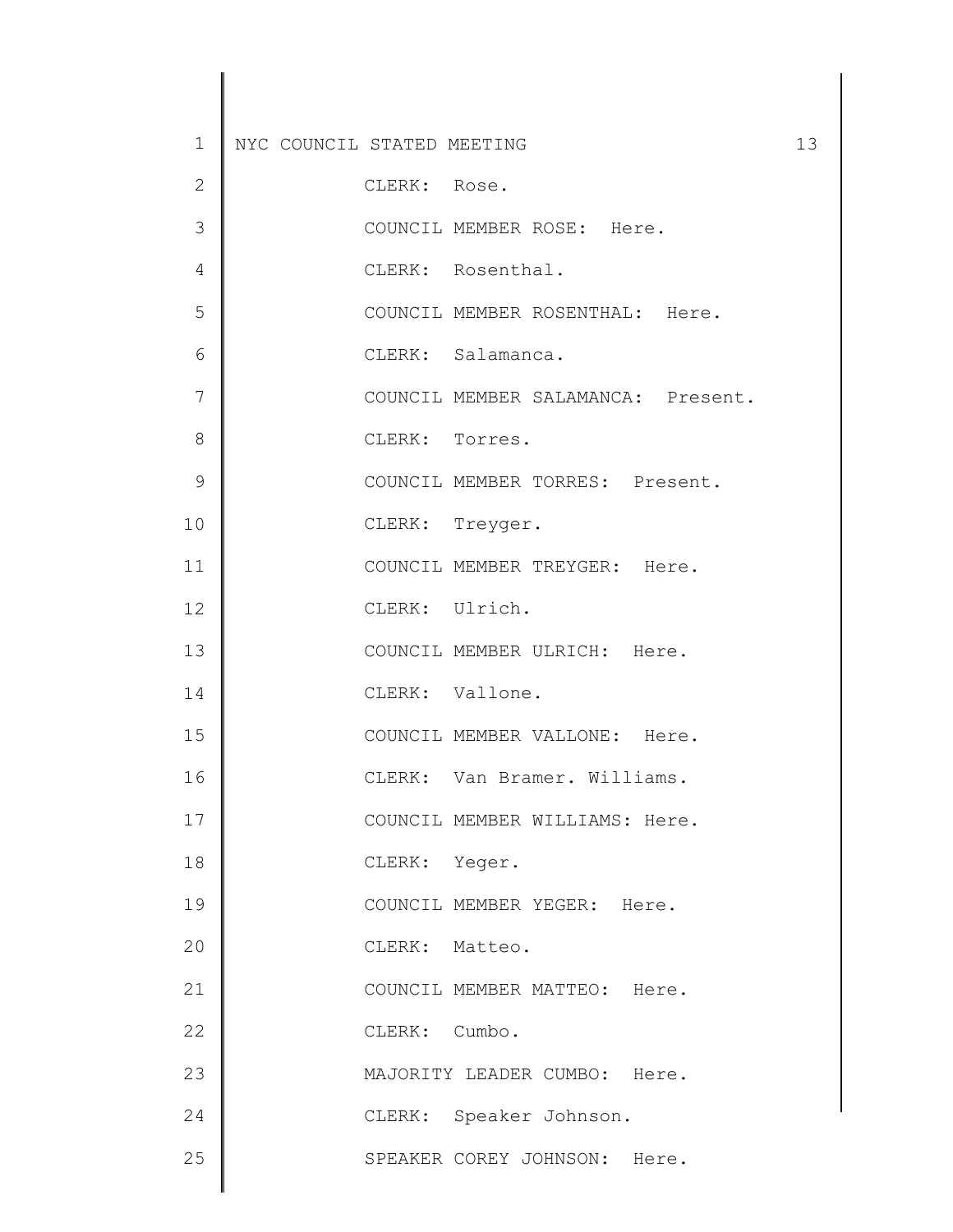|  |  | 1    NYC COUNCIL STATED MEETING |  |  |  |  |
|--|--|---------------------------------|--|--|--|--|
|--|--|---------------------------------|--|--|--|--|

2

3

9

CLERK: Borelli.

COUNCIL BORELLI: Here.

4 5 6 7 8 MAJORITY LEADER CUMBO: We have a quorum. We will now have today's invocation, which will be delivered by Reverend Dr. Allen Pinckney, Jr. of Butler Memorial United Methodist Church located at 3920 Paulding Avenue in the Bronx. Please rise.

# SERGEANT-AT-ARMS: All rise.

10 11 12 13 14 15 16 17 18 19 20 21 22 23 24 25 REVEREND DR. ALLEN PINCKNEY: Let us pray. God of love and life, we gather together in this new season to give you thanks for your bountiful blessings and acknowledge you as the guide of our pathway. We thank you for enable this August body to navigate the political, economic and social landscape of our city this past year with energy, enthusiasm effort and integrity. As we enter this new year 2019, we pray that in the midst of their individual concerns, agendas and objectives, there would be the opportunity for unity and community in the midst of diversity. We pray that love, mercy, justice and peace will be the motivating factors that direct each member realizing that for such a time as this what is crucial is courageous, committed, creative and compassionate leadership. We pray that each member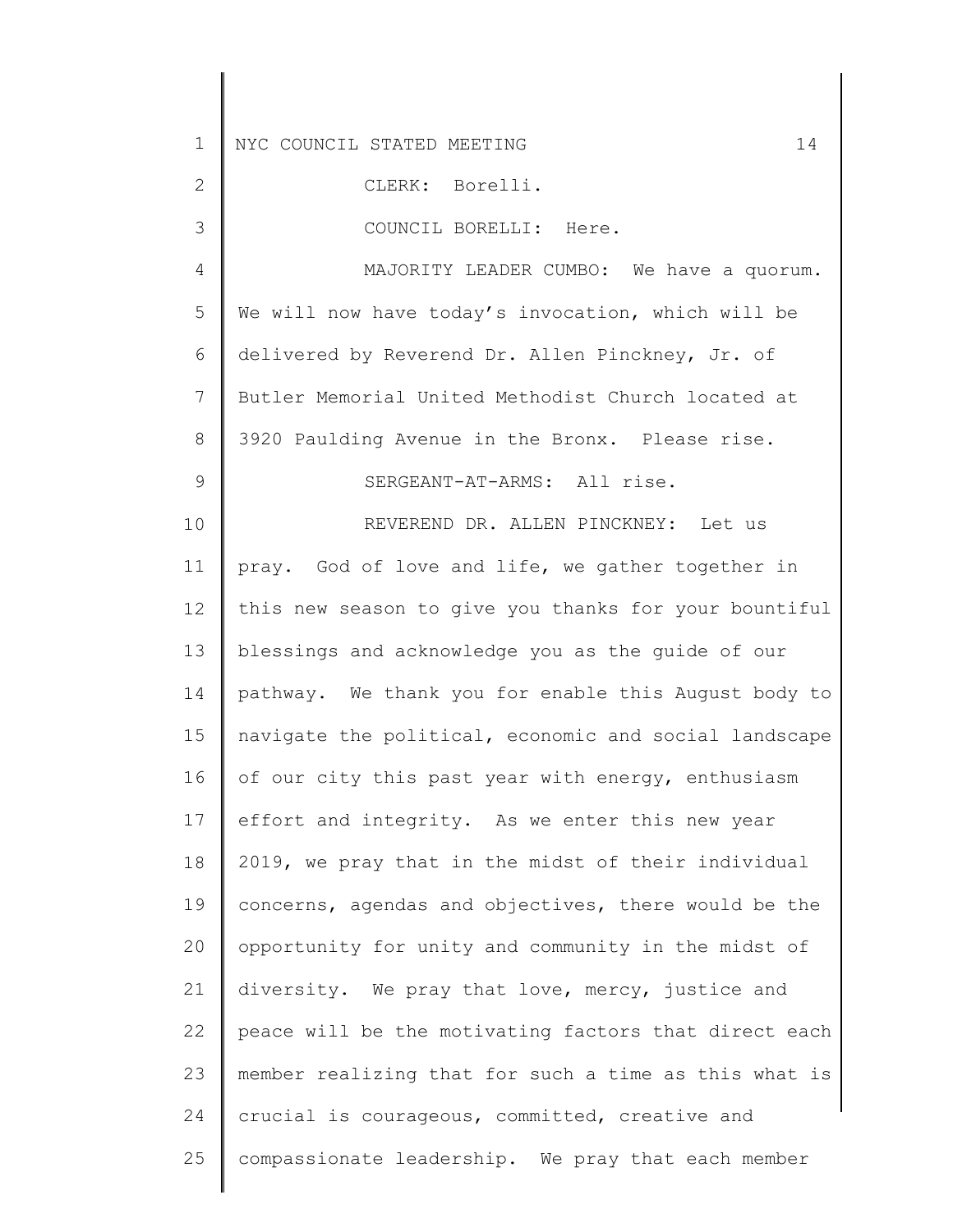2 3 4 5 6 7 8 9 10 11 12 13 14 15 16 17 18 19 20 21 22 23 24 25 will remain humble as he or she conducts the sacred task of representing the people of New York City who come from all stations of life. You have raised up these persons from various backgrounds to be servant leaders in the hallow halls of this chamber to speak truth authentically to advocate for the needs of the least, the lost and the marginalized and to make a difference in the lives of all New Yorkers. Touch the hearts of all who have been called and given the privilege of being in this leadership responsibility. We pray for wisdom not foolishness, real representation not rhetoric, compassion not corruption, generosity not complacency, humility and not haughtiness, integrity and not dishonesty, truthfulness and not trickery and justice for all God's people, not cruelty or tyranny. But most of all we trust that despite all of our faults, flaws and frailties, your will shall be done to the glory of God, and now may your spirit guide, reside and preside over the work of this body. In the name of God, we love and serve, Amen. MAJORITY LEADER CUMBO: Amen. [background comments/pause] Thank you Reverend Dr. Allen Pinckney, Jr. who recently just came back from Albany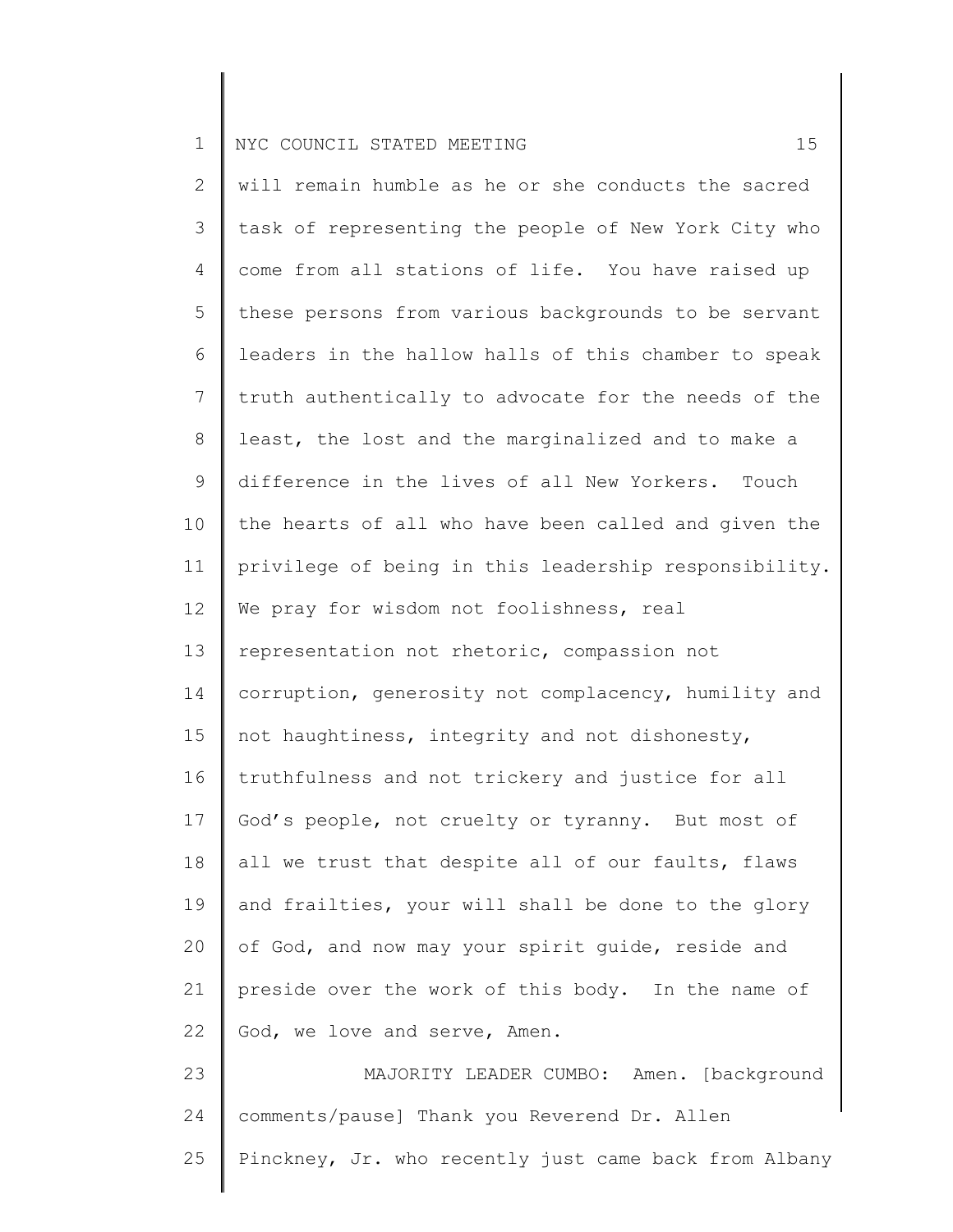2 3 4 where he also delivered a prayer of the legislative body. We will now have Council Member King spread the invocation.

5 6 7 8 9 10 11 12 13 14 15 16 17 18 19 20 21 22 23 24 25 COUNCIL MEMBER KING: Good morning family. Today I call the Invocation onto the Stated Meeting of January  $24<sup>th</sup>$  onto the record of 2019. I want to thank Pastor Pinckney for coming out today and giving us words of wisdom, guidance and inspiration. The church that he leads and presides over he's been at Butler Memorial United Church for for—since 2011 to present. Under his leadership is congregation continues a renovation project, and we're looking forward to this 8—is 800 members who joined the church that's been built in our neighborhood. He's a graduate of South Carolina State University with a Bachelor of Science Degree in Social work. Dr. Pinckney received his Masters Divinity Degree from Union Theological Seminary in New York and his Doctor of Ministry of Distinction from Drew Theological Seminary in Madison New Jersey. A community builder, a community activist, a great man, a father, a husband a great man who moves throughout or neighborhood, and I've got to say again tank you because the first—the first job I had as a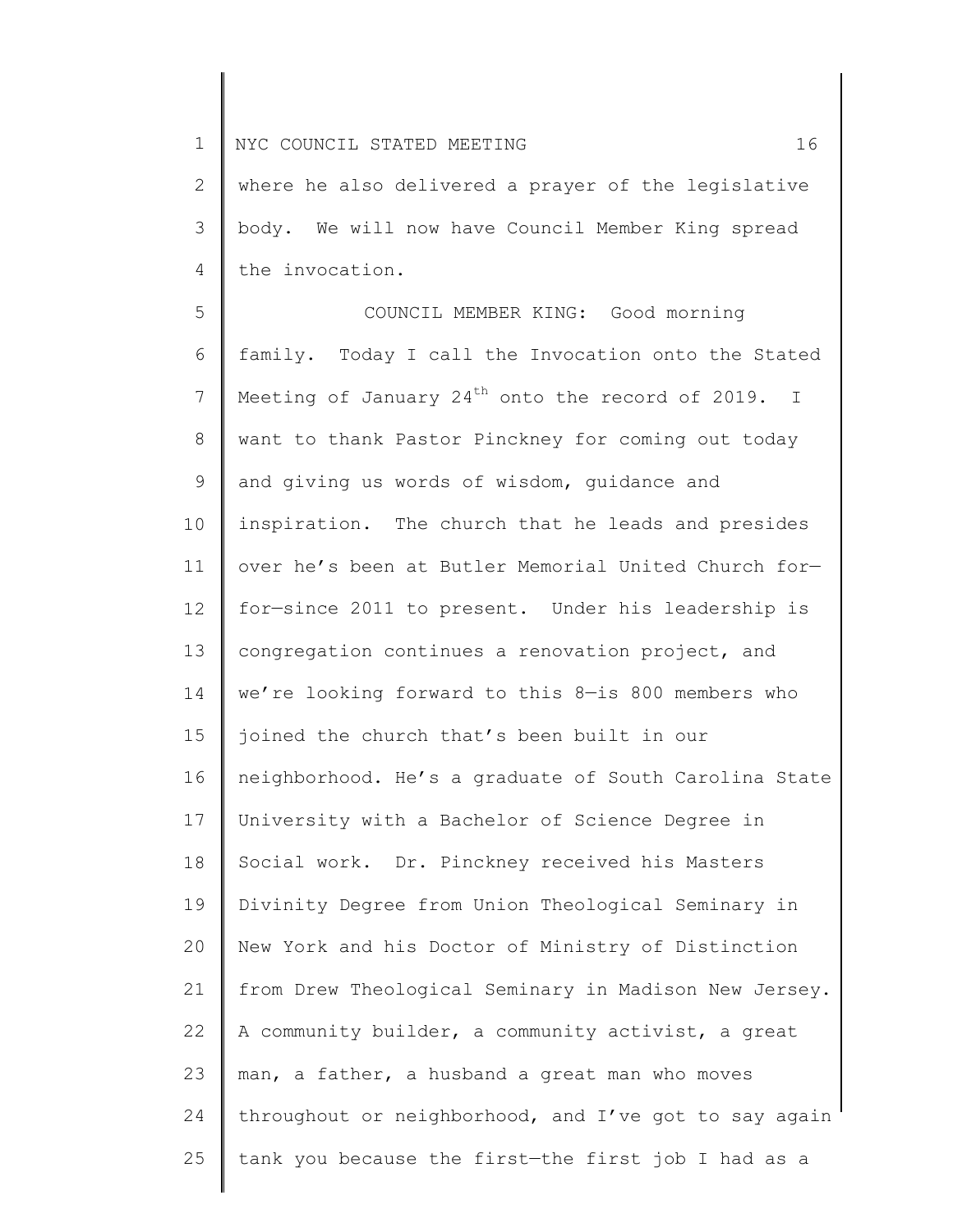| $\mathbf 1$    | 17<br>NYC COUNCIL STATED MEETING                      |
|----------------|-------------------------------------------------------|
| $\overline{2}$ | youth worker for DYCD summer job was working at       |
| 3              | Butler Memorial Church when I was [bubble sound]      |
| 4              | years old, and it was a great first experience for me |
| 5              | to learn more about work and service for our          |
| 6              | neighbors. So, again, Pastor, I thank you, and we     |
| 7              | welcome you to City Hall, and keep up the wonderful   |
| 8              | work of being a servant of Christ. Thank you. God     |
| 9              | bless.                                                |
| 10             | MAJORITY LEADER CUMBO: Thank you so                   |
| 11             | much, and we will now have the adoption of minutes by |
| 12             | Council Member Grodenchik.                            |
| 13             | COUNCIL MEMBER GRODENCHIK: Thank you,                 |
| 14             | Majority Leader Cumbo. I move that the minutes of     |
| 15             | the Stated Meeting of December 11, 2018 be adopted as |
| 16             | printed and this is also a great moment for me        |
| 17             | because Pastor Pinckney if he's the same Pastor       |
| 18             | Pinckney, grew up in Pomonok Houses with me, and I    |
| 19             | haven't seen him in about 40 yeas. So, we're going    |
| 20             | to have a reunion right now on the floor of the City  |
| 21             | Council. [laughter] So-so--[applause]                 |
| 22             | MAJORITY LEADER CUMBO:<br>Wow.                        |
| 23             | [cheers/applause]                                     |
| 24             | COUNCIL MEMBER: Get a room, Barry, get a              |
| 25             | [laughter, background comments]<br>room.              |
|                |                                                       |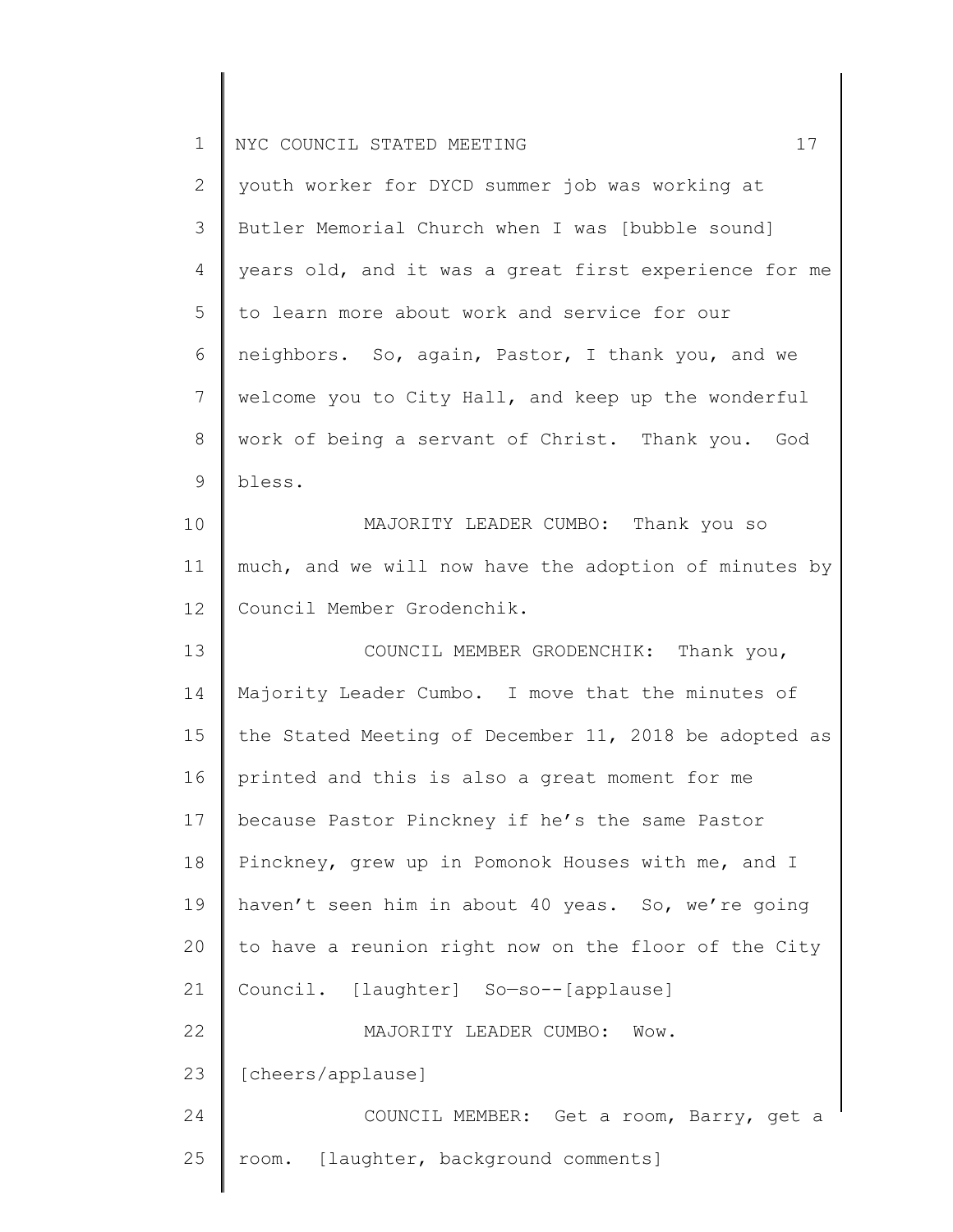1 2 3 4 5 6 7 8 9 10 11 12 13 14 15 16 17 18 19 20 21 22 23 24 25 NYC COUNCIL STATED MEETING 18 SPEAKER JOHNSON: Pastor, you're always welcome. Barry, sit down. [background comment] Thank you for the adoption of minutes, Council Member Grodenchik. Thank you so very much. SERGEANT-AT-ARMS: Keep it keep it down please. MAJORITY LEADER CUMBO: We will now go onto Messages and Papers from the Mayor. CLERK: None. MAJORITY LEADER CUMBO: Communication from city, county and borough offices. CLERK: None. MAJORITY LEADER CUMBO: Petitions and communications. CLERK: None. MAJORITY LEADER CUMBO: Land Use Call-Ups. CLERK: MM 127 through M 129, Various applications. SPEAKER JOHNSON: Coupled on a call-- MAJORITY LEADER CUMBO: [interposing] [shushing for quiet] SPEAKER JOHNSON: Coupled on a call-up vote and at this time I'd ask for a roll call vote on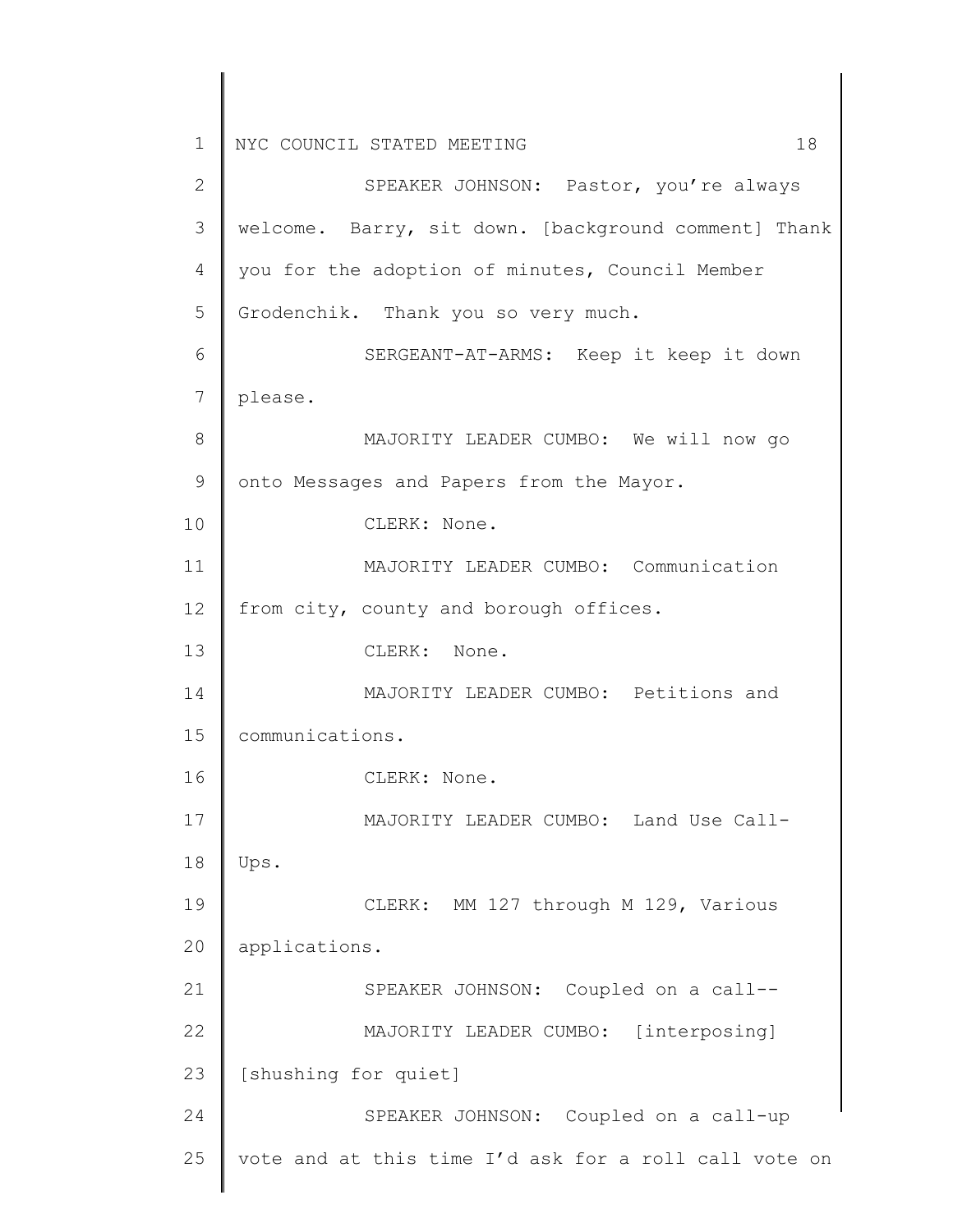| $1\,$         | NYC COUNCIL STATED MEETING<br>19                    |
|---------------|-----------------------------------------------------|
| $\mathbf{2}$  | all of today's Land Use Call-ups. We're only voting |
| 3             | right now on Land Use Call-Ups                      |
| 4             | CLERK: Adams.                                       |
| 5             | COUNCIL MEMBER ADAMS: Aye.                          |
| 6             | CLERK: Ampry-Samuel.                                |
| 7             | COUNCIL MEMBER AMPRY-SAMUEL: Aye.                   |
| 8             | CLERK: Ayala.                                       |
| $\mathcal{G}$ | COUNCIL MEMBER AYALA: Aye.                          |
| 10            | CLERK: Barron.                                      |
| 11            | COUNCIL MEMBER BARRON: I vote aye.                  |
| 12            | CLERK: Borelli.                                     |
| 13            | COUNCIL MEMBER BORELLI: Aye.                        |
| 14            | CLERK: Brannan.                                     |
| 15            | COUNCIL MEMBER BRANNAN: Aye.                        |
| 16            | CLERK: Cabrera.                                     |
| 17            | COUNCIL MEMBER CABRERA: Aye.                        |
| 18            | CLERK: Chin.                                        |
| 19            | COUNCIL MEMBER CHIN: Aye.                           |
| 20            | CLERK: Cohen.                                       |
| 21            | COUNCIL MEMBER COHEN: Aye.                          |
| 22            | CLERK: Deutsch.                                     |
| 23            | COUNCIL MEMBER DEUTSCH: Presente.                   |
| 24            | [background comments] Aye.                          |
| 25            | MAJORITY LEADER CUMBO: Thank you.                   |
|               |                                                     |

 $\begin{array}{c} \hline \end{array}$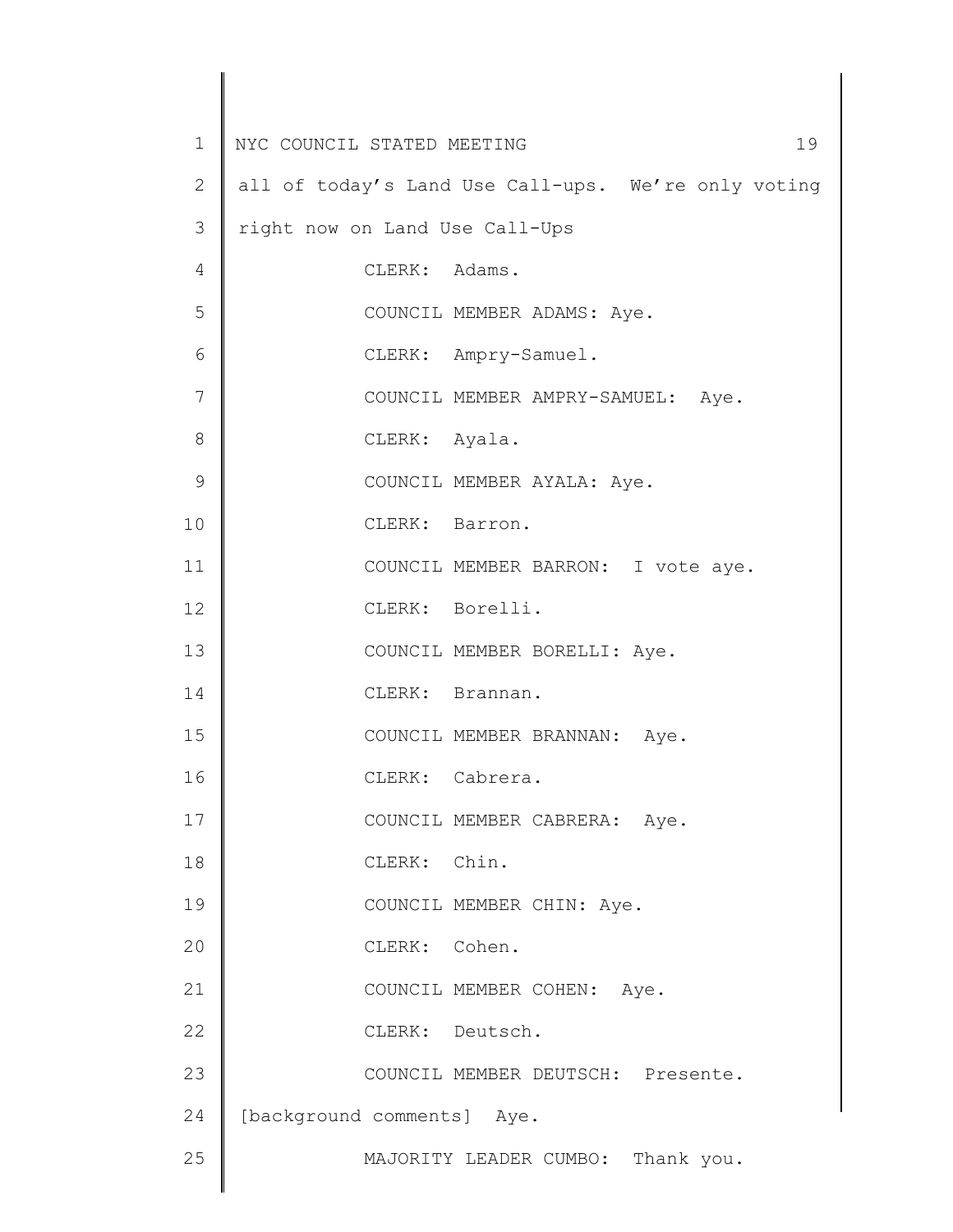1 2 3 4 5 6 7 8 9 10 11 12 13 14 15 16 17 18 19 20 21 22 23 24 25 NYC COUNCIL STATED MEETING **20** CLERK: Diaz. COUNCIL MEMBER DIAZ: Mr. Speaker, only on Land Use, yes. [laughs] MAJORITY LEADER CUMBO: Thank you. COUNCIL MEMBER DIAZ: Only on Land Use yes. [laugher. CLERK: Dromm. COUNCIL MEMBER DROMM: Aye. CLERK: Espinal. COUNCIL MEMBER ESPINAL: Aye. CLERK: Eugene. COUNCIL EUGENE: I vote aye. CLERK: Gibson. COUNCIL MEMBER GIBSON: I vote aye. CLERK: GJONAJ. COUNCIL MEMBER GJONAJ: [off mic] Aye. CLERK: Grodenchik. COUNCIL MEMBER GRODENCHIK: Aye. CLERK: Holden. COUNCIL MEMBER HOLDEN: Aye. CLERK: Kallos. King. CLERK: King. COUNCIL MEMBER KING: Aye on all. Clerk: Koo.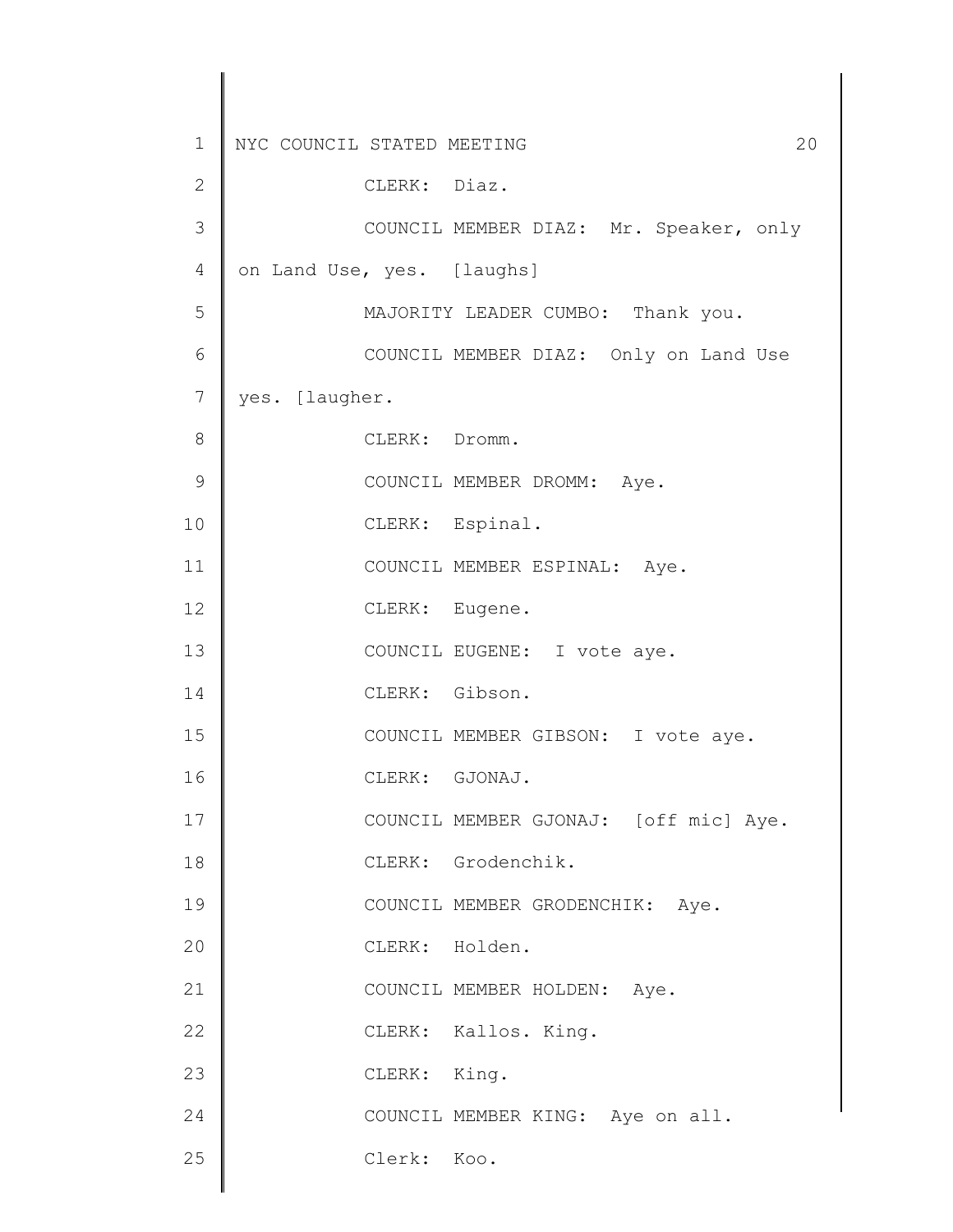1 2 3 4 5 6 7 8 9 10 11 12 13 14 15 16 17 18 19 20 21 22 23 24 25 NYC COUNCIL STATED MEETING **21** COUNCIL MEMBER KOO: Aye on all. CLERK: Koslowitz. COUNCIL MEMBER KOSLOWITZ: Aye. CLERK: Lancman. Lander. COUNCIL MEMBER LANDER: Aye. . CLERK: Levin. COUNCIL MEMBER LEVIN: Aye. CLERK: Levine. COUNCIL MEMBER LEVINE: Aye. CLERK: Maisel. COUNCIL MEMBER MAISEL: With permission, I'd like to vote on all Land Use Call-Ups and coupled items on the General Order Calendar, and all resolutions and I vote yes. MAJORITY LEADER CUMBO: Permission granted. COUNCIL MEMBER MAISEL: Thank you. CLERK: Menchaca. COUNCIL MEMBER MENCHACA: Aye. CLERK: Miller. COUNCIL MEMBER MILLER: Aye. CLERK: MOYA. COUNCIL MEMBER MOYA: Yes. CLERK: Perkins. Powers.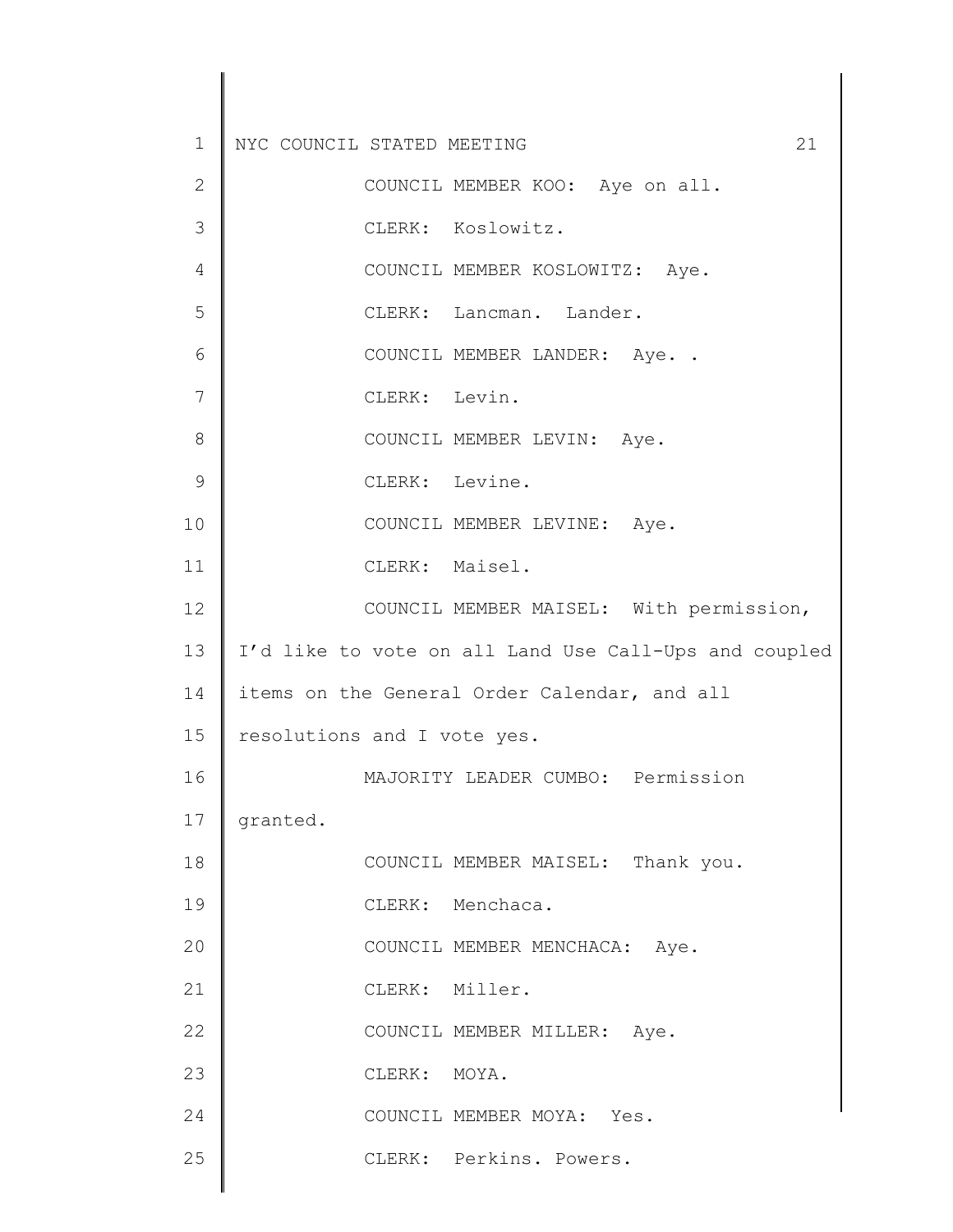| $\mathbf 1$   | NYC COUNCIL STATED MEETING |                |                                            | 22 |
|---------------|----------------------------|----------------|--------------------------------------------|----|
| 2             |                            |                | COUNCIL MEMBER POWERS: Aye.                |    |
| 3             |                            |                | CLERK: Reynoso.                            |    |
| 4             |                            |                | COUNCIL MEMBER REYNOSO: Aye.               |    |
| 5             |                            |                | CLERK: Richards.                           |    |
| 6             |                            |                | COUNCIL MEMBER RICHARDS: Aye.              |    |
| 7             |                            | CLERK: Rivera. |                                            |    |
| 8             |                            |                | COUNCIL MEMBER RIVERA: Aye.                |    |
| $\mathcal{G}$ |                            |                | CLERK: Rodriguez. Rose.                    |    |
| 10            |                            |                | COUNCIL MEMBER ROSE: Aye.                  |    |
| 11            |                            |                | CLERK: Rosenthal.                          |    |
| 12            |                            |                | COUNCIL MEMBER ROSENTHAL: Aye.             |    |
| 13            |                            |                | CLERK: Salamanca.                          |    |
| 14            |                            |                | COUNCIL MEMBER SALAMANCA: Aye.             |    |
| 15            |                            |                | CLERK: Torres. Treyger.                    |    |
| 16            |                            |                | COUNCIL MEMBER TREYGER: Aye.               |    |
| 17            |                            | CLERK:         | Ulrich.                                    |    |
| 18            |                            |                | COUNCIL MEMBER ULRICH: Permission to       |    |
| 19            |                            |                | explain my vote. Just kidding. I vote aye. |    |
| 20            | [laughter]                 |                |                                            |    |
| 21            |                            |                | CLERK: Vallone.                            |    |
| 22            |                            |                | COUNCIL MEMBER VALLONE: Aye.               |    |
| 23            |                            |                | CLERK: Williams.                           |    |
| 24            |                            |                | COUNCIL MEMBER WILLIAMS: Aye.              |    |
| 25            |                            | CLERK: Yeger.  |                                            |    |
|               |                            |                |                                            |    |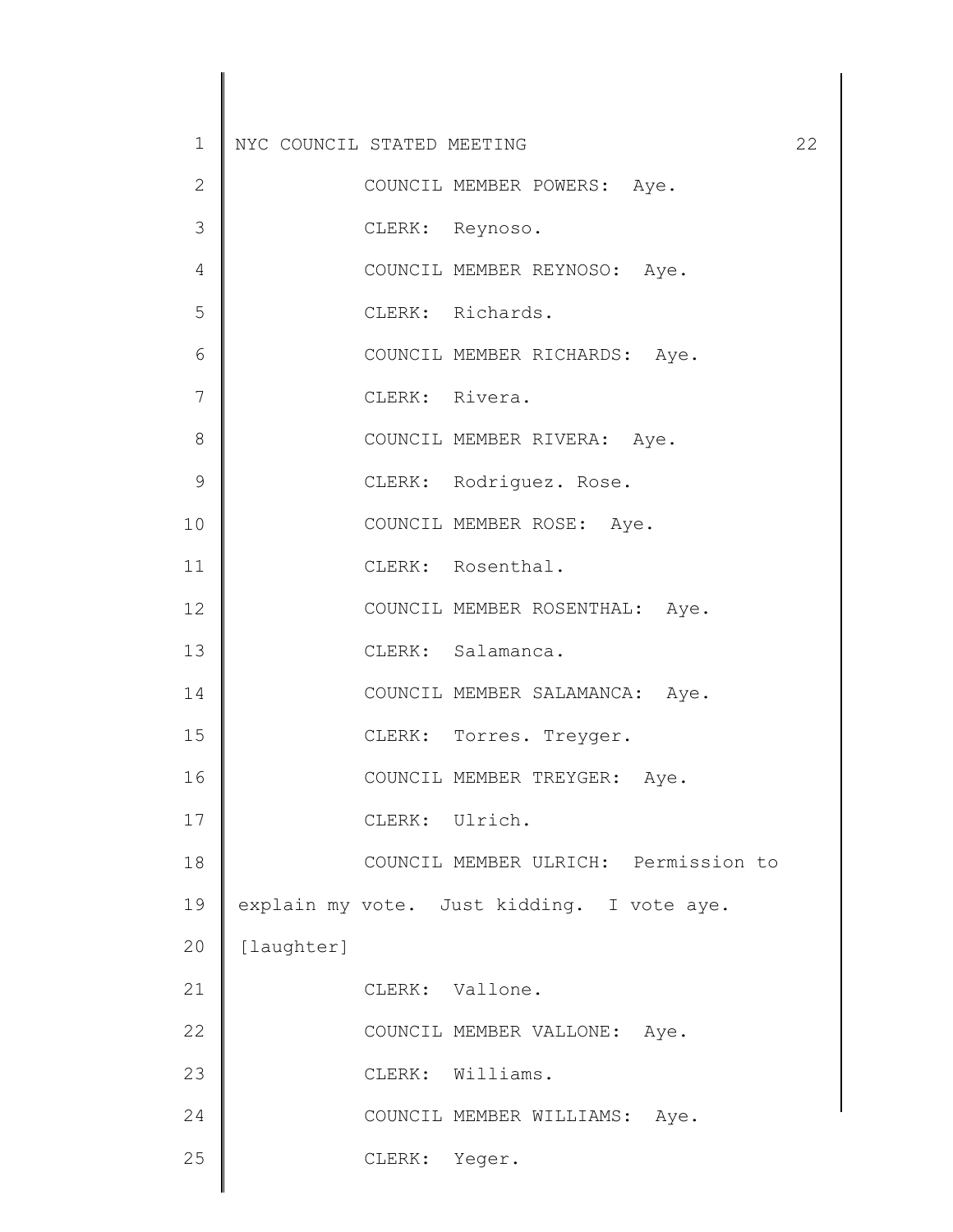1 2 3 4 5 6 7 8 9 10 11 12 13 14 15 16 17 18 19 20 21 22 23 24 25 NYC COUNCIL STATED MEETING **1988** 23 COUNCIL MEMBER YEGER: Aye. CLERK: Matteo COUNCIL MEMBER MATTEO: Aye. Clerk: Cumbo. MAJORITY LEADER CUMBO: I vote aye. CLERK: Speaker Johnson. SPEAKER COREY JOHNSON: I vote aye. MAJORITY LEADER CUMBO: Thank you. Today's Land Use Call-ups are adopted by a vote of 42 in the affirmative and 0 negatives, and we will now have Communication from Speaker Corey Johnson. SPEAKER JOHNSON: Good afternoon. MAJORITY LEADER CUMBO: [shushing for quiet] SPEAKER JOHNSON: I want to thank you all for being here with us this Thursday. We are-- MAJORITY LEADER CUMBO: [interposing] Quiet in the Chamber. SERGEANT-AT-ARMS: Keep it down, please, keep it down. SPEAKER JOHNSON: We have a busy agenda ahead of us this afternoon, but before we begin I'd like to take a moment to remember NYPD Officer Brian Kessler who died in a car crash last Wednesday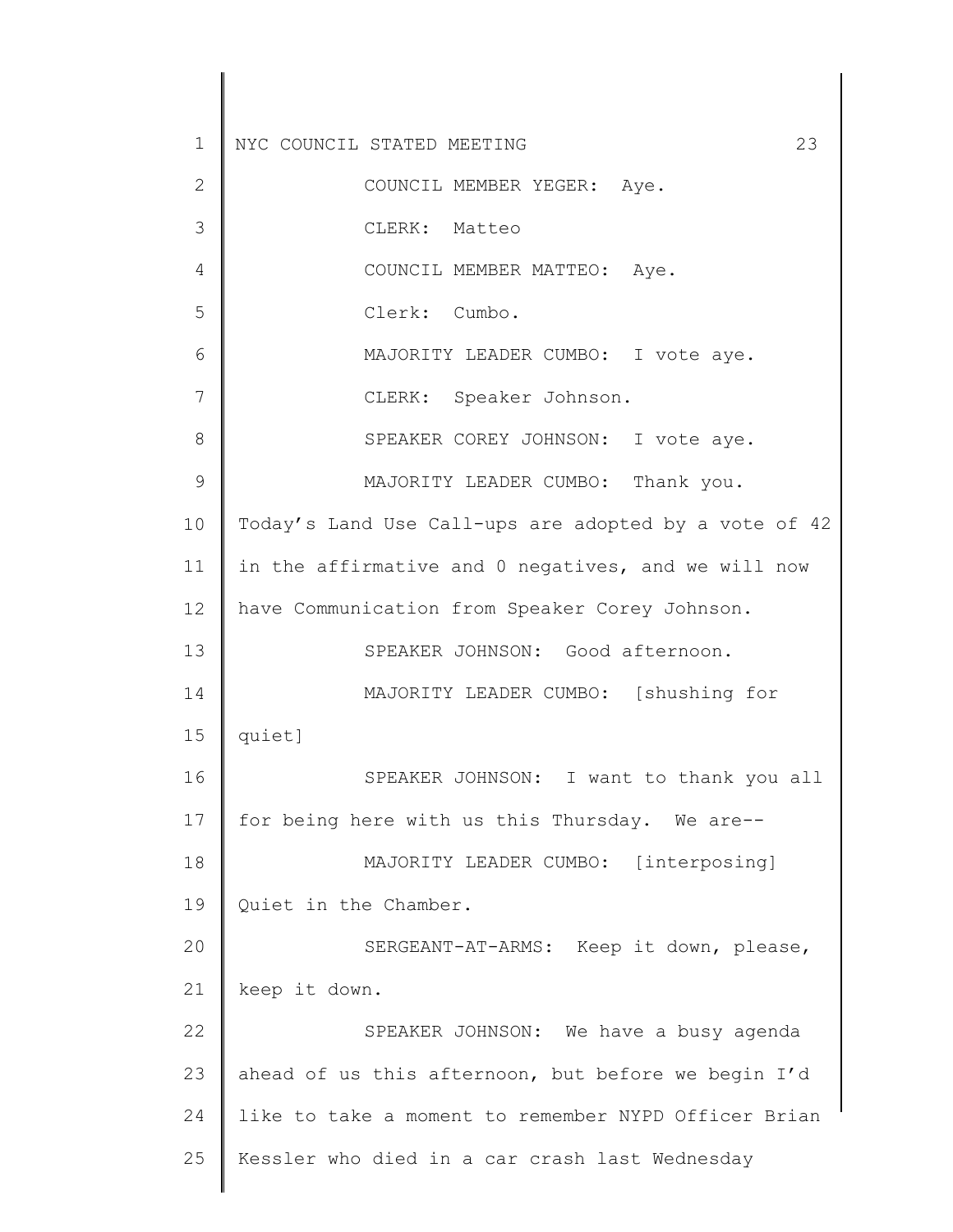2 3 4 5 6 7 8 9 10 11 12 13 14 15 16 17 18 19 20 21 22 23 24 25 morning. Brian was 28 years old, and recently graduated from the Police Academy and was also recently engaged. I would like to extend my condolences to on behalf of the entire City Council to Brian's fiancé Denise, his family and his friends. He died coming home from work at One Police Plaza. I also want to take a moment to remember the victims of a racist attack on Chinese workers at Seaport Buffet in Brooklyn. Fufai Pan, Thang Kheong Ng Tsz Mat Pun. Those are the three individuals who were killed. We just go word about Mr. Pun's death today, this morning. It is a terrible tragedy. Hate has no place in New York City, and I also want to say that this Sunday, January  $27<sup>th</sup>$  is-the world will pause for International Holocaust Remembrance Day. On that day we'll remember the six million Jews who lost their lives. The scale of destruction and decimation is something we can't even really imagine. One-third of the global Jewish population was killed including 1.5 million Jewish children. The world lost great rabbis and brilliant scholars and beloved synagogues and Yeshivas. We will also remember the millions of others who were murdered, people of different ethnicities, and religions and sexual orientations.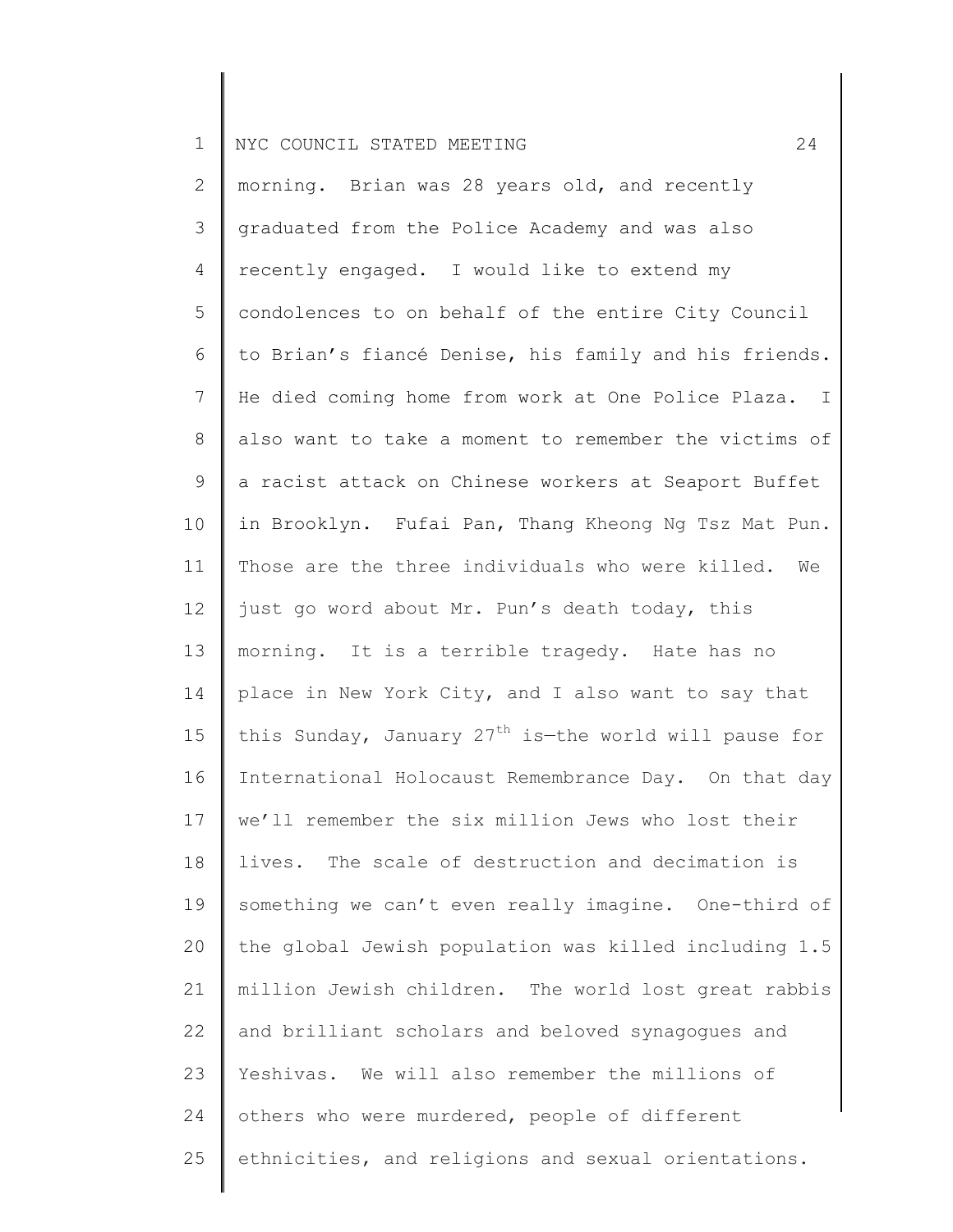2 3 4 5 6 7 8 9 10 11 12 13 14 15 16 17 18 19 20 21 22 23 24 25 We will never forget the Holocaust, and we will teach our children so that history never repeats. The Council will vote on a resolution today in honor of Holocaust Remembrance day. Let us always remember all of those lives lost in the Holocaust. And now, I would ask everyone to please rise and take a moment of silence in honor of Officer Kessler, and the other victims that we are remembering today. [moment of silence] Thank you all. So, we've got some big items to share today. First, I'd like to belatedly congratulate one of our Assistant Deputy Directors in the Legislative Division Smita Deshmukh on the birth of her first child a baby girl on December  $14^{th}$ . Congratulations to Smita on the arrival [applause] of a new beautiful baby. Next, I'm proud to announce that our colleagues Council Member Carlos Menchaca and Carlina Rivera as Co-Chairs of the Council's newly created 20/20 Census Task Force, the new created task force and the entire City Council are committed to ensuring every New Yorker is counted in the upcoming 2020 Census while the Federal administration continues to undermine and intimidate immigrant communities across the nation, the City Council will do what's necessary to get a complete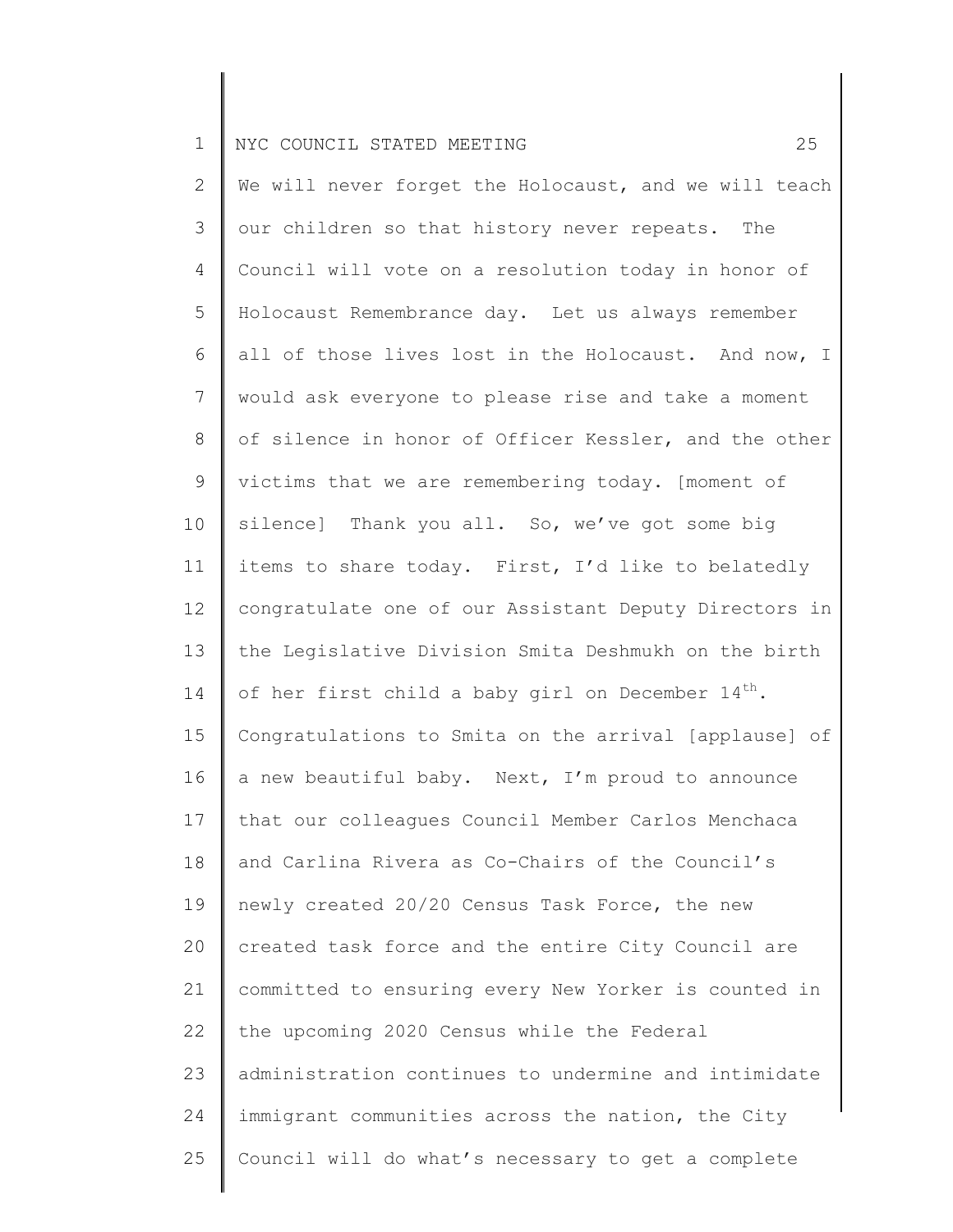2 3 4 5 6 7 8 9 10 11 12 13 14 15 16 17 18 19 20 21 22 23 24 25 and accurate account of our population. I know that Council Members Menchaca and Rivera will work diligently to help achieve our goal. This is open to anyone, anyone who wants to participate should participate in this task force, and I want to congratulate them both. Now, diving into the agenda for today the Council will vote on the following two Article XI Property Tax Exemptions both of which are in Council Member Rodriguez's district. One is located on Sherman Avenue and the other is located on Fort George Avenue. The Council will vote on the following Land Use Applications, an application to facilitate the preservation of hundreds of units of affordable housing at Waterside Plaza in Council Member Powers' district, and an application—and that's a big deal that one. He's worked for a very long time, very important that building. I want to congratulate Keith on that, and also an application to-to help build 52 units of affordable housing on Third Avenue in Council Member Torres' district in the Bronx. The Council will vote on the following legislation: Introduction 1143 sponsored by our Finance Chair Danny Dromm would create three new types of payment agreement plans to help low-income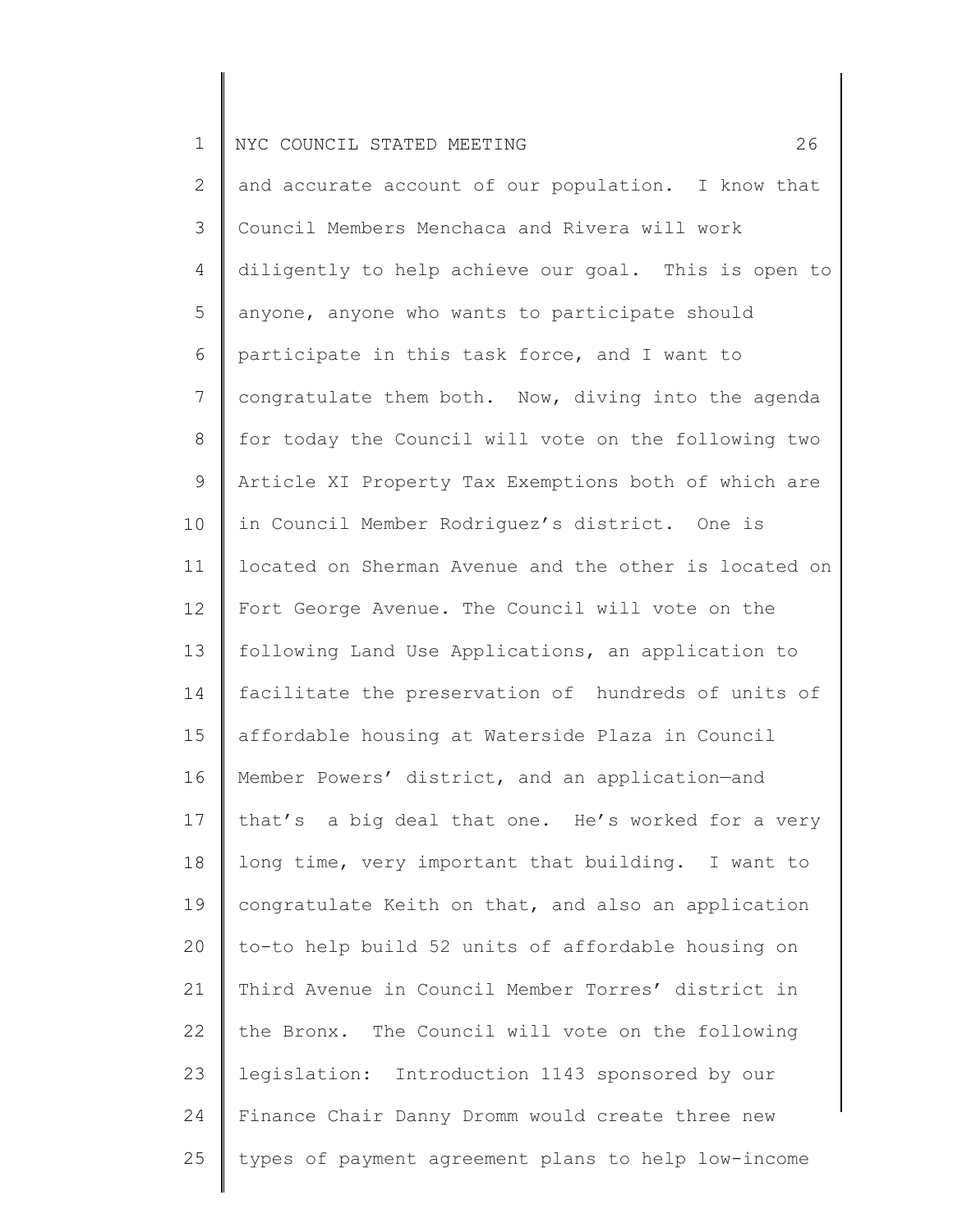2 3 4 5 6 7 8 9 10 11 12 13 14 15 16 17 18 19 20 21 22 23 24 25 homeowners who earn less than \$58,400 a year to be able to afford their property taxes and avoid being included in a lien sale. One of the payment agreement plans would give low-income seniors the option to divert some or all of their property tax payments until the property is sold or otherwise transferred at which point the city would be paid the taxes it is owned through the proceeds of the sale. This is the first time New York City has offered anything like this, and it will go a long way to help seniors on a fixed income. The other two agreements would be available to other low-income homeowners to enter into payment agreements for property tax arrears. The installment amounts would be based on the percentage of their income, and this will help them stay out of default. Affordability is one of the biggest issues that our city is facing, and it's imperative that we come up with creative ways to help people stay here and afford their homes, and this program is one way to do that. I want to thank the staff who worked on this Rebecca Chasen, Emery Edev, Stephanie Ruiz, Davis Winslow and Masis (sp?) Sarkissian. I want to thank them all. Introduction 1038 sponsored by Council Member Barry Grodenchik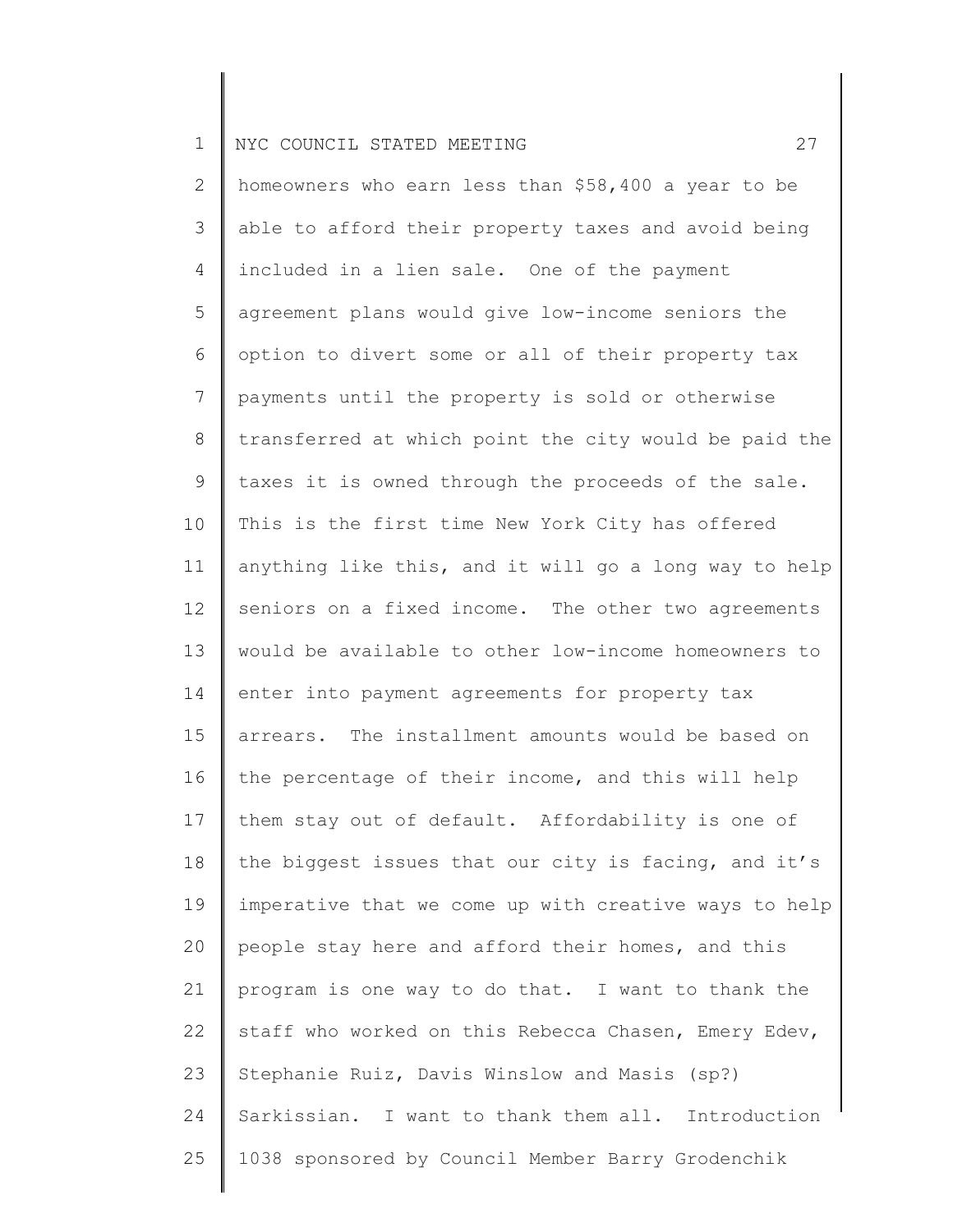2 3 4 5 6 7 8 9 10 11 12 13 14 15 16 17 18 19 20 21 22 23 24 25 would increase the threshold for an income producing property is required to provide a certified statement of income and expense in order to receive an assessment reduction by the Tax Commission from an assessed value of \$1 million to an assessed value of \$5 million. Going forward, the bill would index these threshold to changes in over assessed value in Class 2 and Class 4 properties. I want to thank the staff again who worked on this Rebecca Chasen, Noah Bric and Masis Sarkissian. Resolution 673 sponsored by Council Member Chaim Deutsch, would recognize January 27, 2019 as Holocaust Remembrance Day and the week beginning on January 27, 2019 as a citywide week of Holocaust education in New York City. I'm proud the Council is acknowledging this incredibly important day and I want to thank Council Member Deutsch—Deutsch for this and the staff who worked on it Harbania Housia. Introduction 897 sponsored by Council Member Daneek Miller would create additional penalties for commuter van services and van license holder that allow their vans to be operated by a driver without a commuter van driver's license, and I want to thank the staff who worked on that Elliott Linn. Elliott Linn also helped on Introduction 1070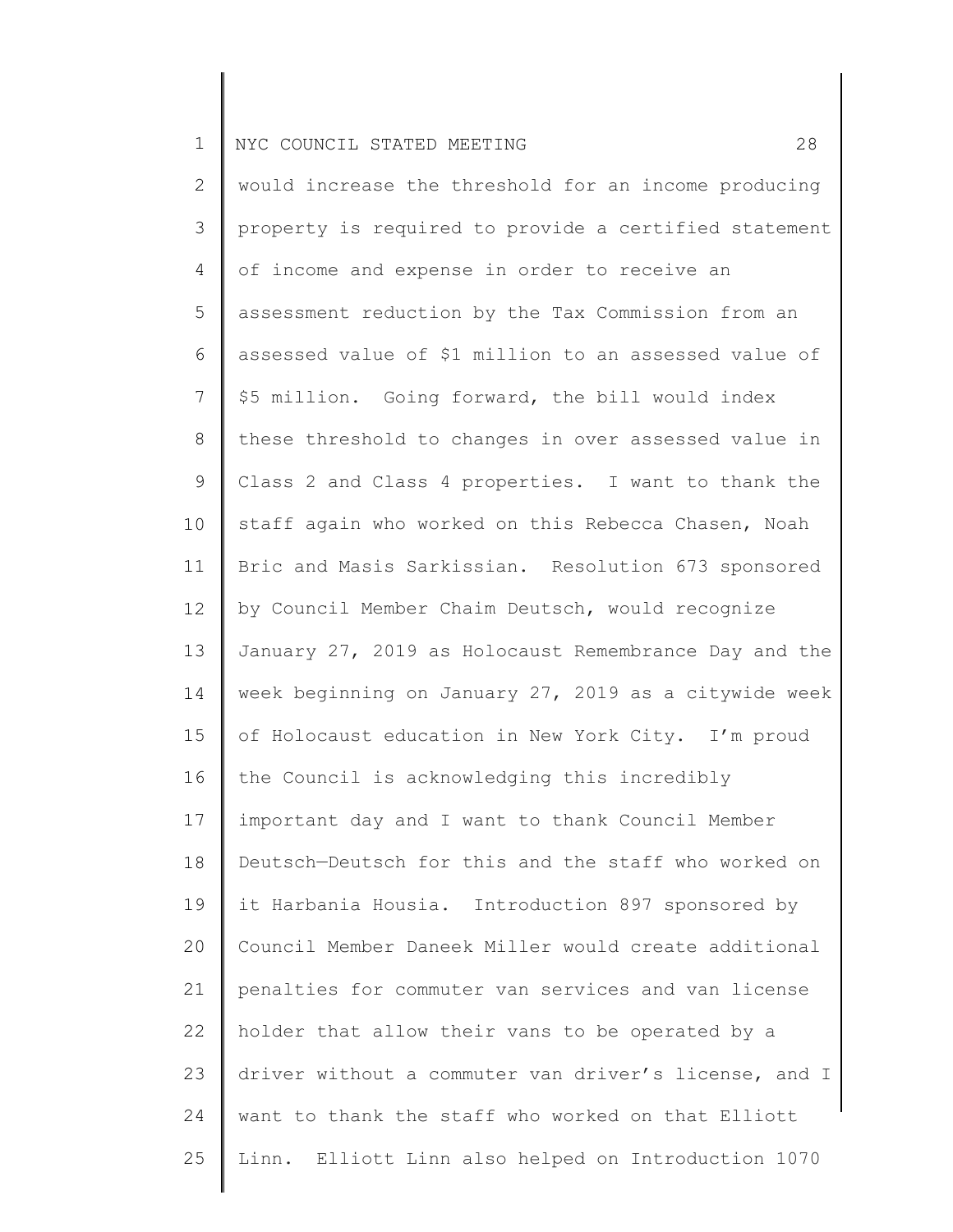2 3 4 5 6 7 8 9 10 11 12 13 14 15 16 17 18 19 20 21 22 23 24 25 sponsored by Council Member Francisco Moya, which would require the Taxi and Limousine Commission to make rules regarding financial agreements drivers enter into to obtain for-hire vehicles. This has to do with predatory leasing companies. Councilman Moya has been working on this since he got to the Council. I'm glad we're finally moving this bill today, and I also want to congratulate him on a big day yesterday that he had in Albany with the DREAM Act passing. He had championed that for a very, very long time. So, congratulations, Francisco. Introduction 1118 sponsored by Council Member Chaim Deutsch would require the Department of Veterans Services to submit an annual report to the Council and post on its website information about its personnel, and the service provided. This report would also include an accounting of the number of veterans who have inquired about the department's services, those who received services from the Department of Veterans Services, as well as how veterans and their families learn about the services provided by the department I want to thank the staff who worked on this Nazha Chowdhury, Alex Washington and Andrea Vasquez. Introduction 1325 sponsored by Council Member Steven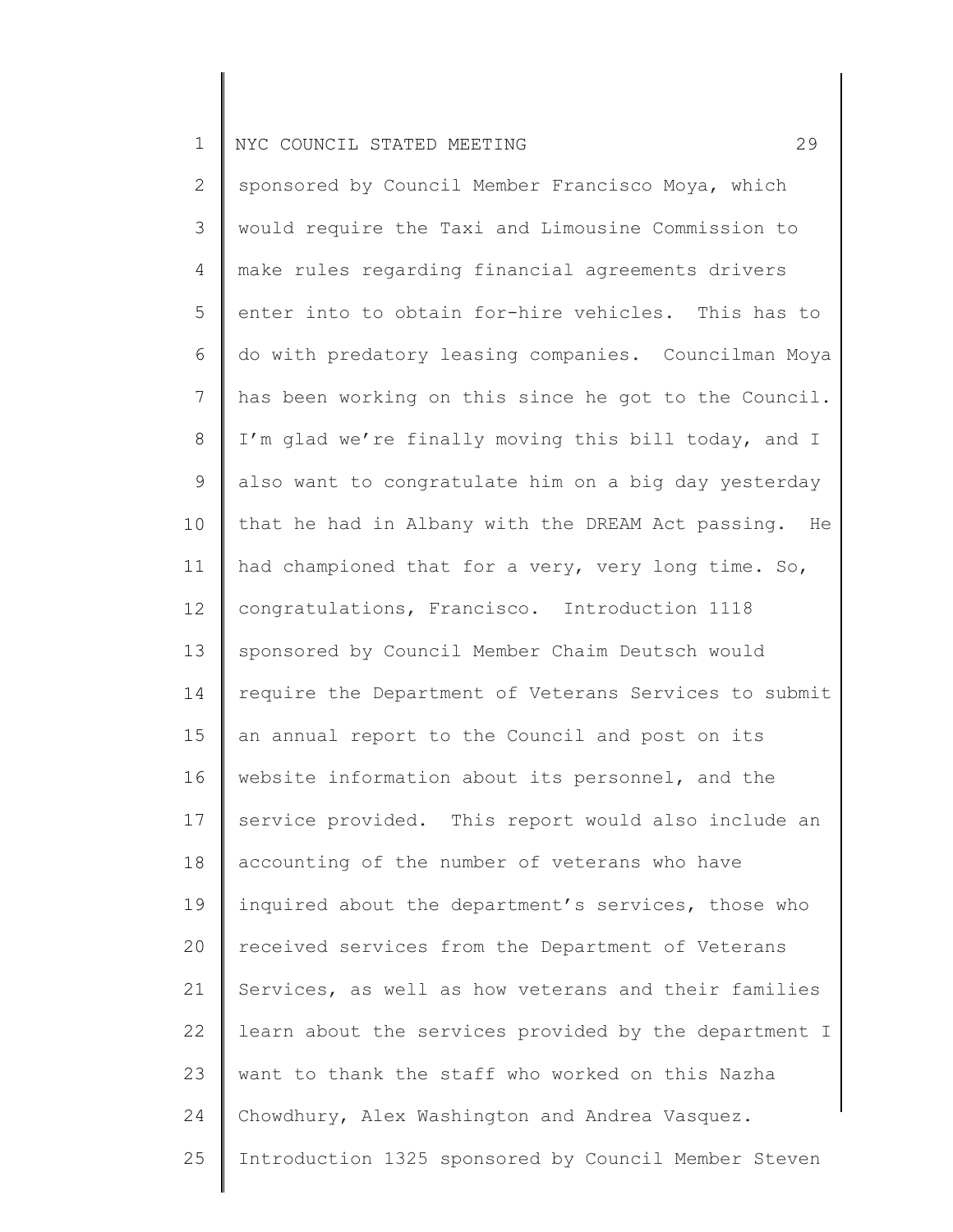2 3 4 5 6 7 8 9 10 11 12 13 14 15 16 17 18 19 20 21 22 23 24 25 Levin would allow public officials to create standalone trusts to take donation to pay their legal expenses or those of their staff in certain criminal and civil matters. The law would set a donation limit of \$5,000 per donor and would place restrictions on who could donate to a legal defense trust. All donations would have to be reported to the Conflict of Interest Board and be posted online. I want to thank the staff who worked on this Brad Reed, Emily Forgione, Elizabeth Cronk and Zach Harris. Introduction 1234 sponsored by Council Member Mark Levine would create an office for the Prevention of Hate Crimes to coordinate response and outreach among city agencies when hate crimes occur. I want to thank the staff who worked on this, Maxwell Canfor, and Maxwell also worked on Introduction 1261 sponsored by Council Member Chaim Deutsch, which require the newly created Office for the Prevention of Hate Crimes to conduct educational—educational outreach and trainings. These two bills are needed now more than ever, these hate crimes bills. 2018 was the safest record—safest year on record in New York City, but at the same time as we had he lowest number of homicides, we had basically the highest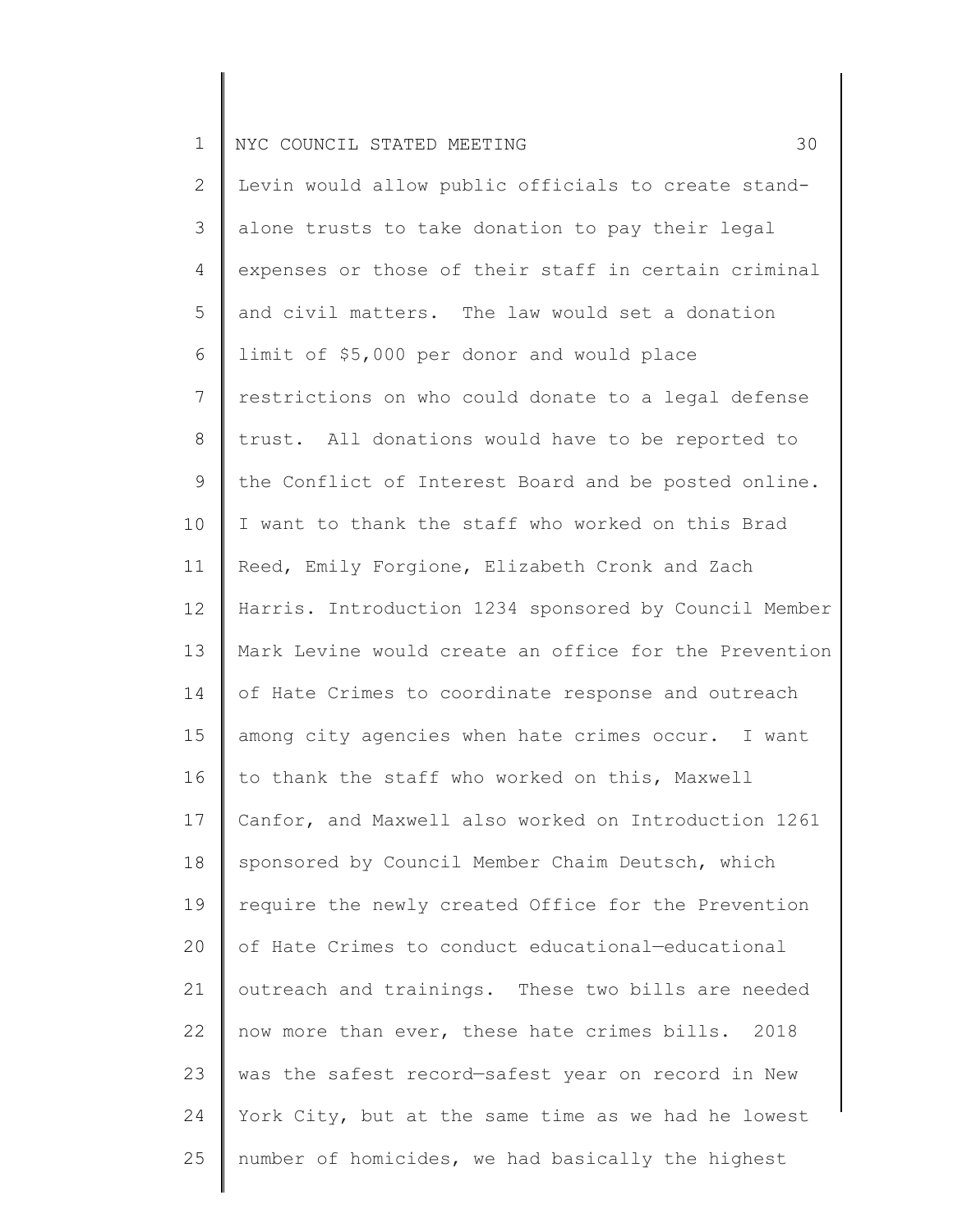2 3 4 5 6 7 8 9 10 11 12 13 14 15 16 17 18 19 20 21 22 23 24 25 number of hate crimes, a huge rise. Our great strength as a city is our diversity, which is why I'm looking forward to the Council working with this office to help hate crimes from happening and to make sure we have the proper response. Hate has no place anywhere, but especially not here in New York City, the most diverse city in the world. Introduction 542 sponsored by Council Member Rory Lancman would require the Mayor's Office to end Domestic and gender based violence, to provide individuals receiving services at Family Justice Centers with service satisfaction surveys. The centers would also post a sign about the availability of the surveys in a conspicuous place and the Office would be required to submit to the Speaker of the Council and post on its website the survey questions and all the survey data. I want to thank Brenda McKinney who worked on that bill. Introduction 351 sponsored by Council Member Helen Rosenthal would require the same office, the Mayor's Office to End Domestic and Gender Based Violence to submit to the Mayor and to the Speaker of the Council and post on its website an annual report detailing information about the city's domestic violence initiatives, indicators and factors. The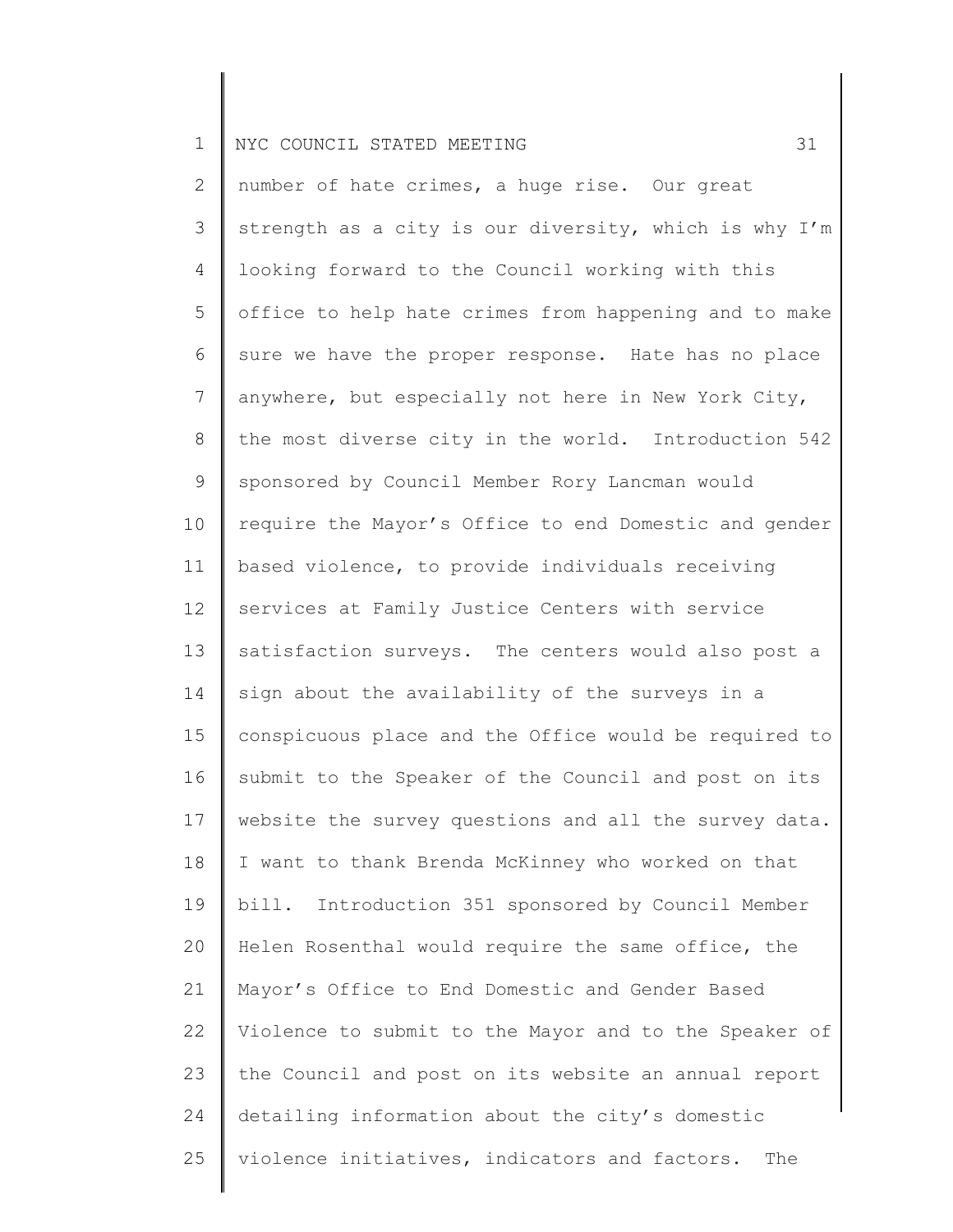2 3 4 5 6 7 8 9 10 11 12 13 14 15 16 17 18 19 20 21 22 23 24 25 bill also requires the NYPD to submit an annual report that includes data on chronic domestic violence complaints, chronic offenders and NYPD outreach efforts to survivors. Finally, the bill updates the name of the Mayor's Office to End Domestic and Gender Based Violence in the Administrative Code and in the city Charter. I want to thank the staff who worked on this Brenda McKinney and Michelle Lee. Introduction 371 sponsored by Council Member Rafael Salamanca would require that the Mayor's Office to End Domestic and Gender Based Violence to conduct outreach to cosmetologists, and that will include trainings, an online toolkit to recognize potential signs of domestic violence in clients and information about resources for survivors. The Mayor's Office to End Domestic and Gender Based Violence would also be required to report annually on this outreach. This is a really creative approach to a problem of huge scale in New York City which is domestic and gender based violence. Hairdressers and barbers and people who work in nail salons they are in a unique position to see signs of violence, and I am so glad that Council Member Salamanca's bill is going to give them tools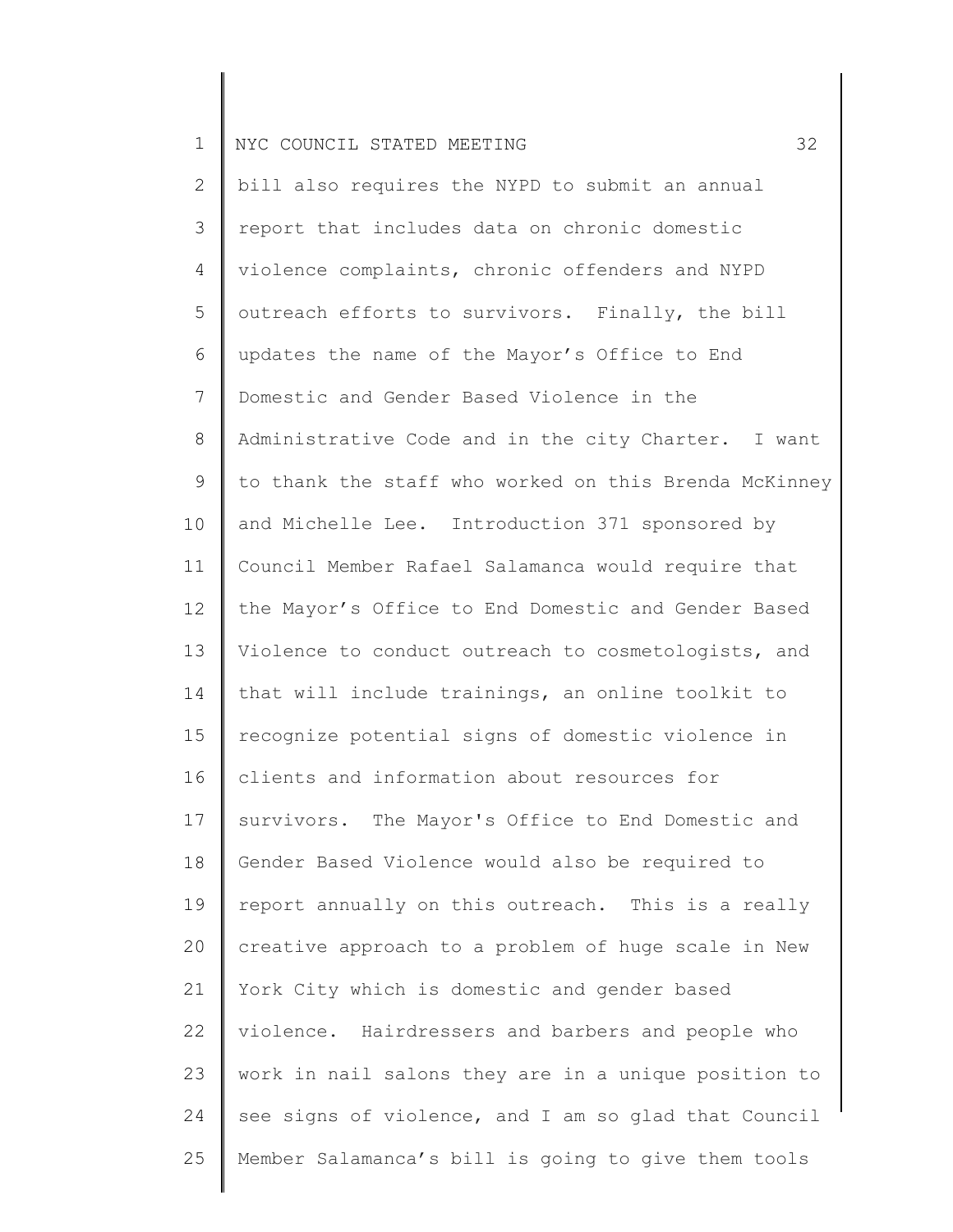2 3 4 5 6 7 8 9 10 11 12 13 14 15 16 17 18 19 20 21 22 23 24 and knowledge to help address this issue. I want to thank everyone who worked on this including Rafael and his team as well as Brenda McKinney from our Legislative Team. Resolution 655 sponsored by Council Member Daneek Miller would call upon the Mayor of the City of New York to grant sick leave to all civilian officers and employees of the city of New York seeking treatment for a qualifying World Trade Center condition. I am really, really glad we are doing this today. Many of the men and women who helped out at Ground Zero after 9/11 ended up sick and as we hear at almost every single stated meeting when I stand up here and previous speakers have stood up here week after week we list the names of first responders and firefighters and police officers and EMS workers who have lost their life from 9/11 related illnesses, and it is important and just that anyone who was at Ground Zero receive the sick time that they deserve. So, I'm glad we're doing this. I want to thank the staff who worked on this Kevin Katowski and Audrey Son. That is today's agenda. I look forward to proceeding with today's votes. Thank you very much Madam Majority Leader.

25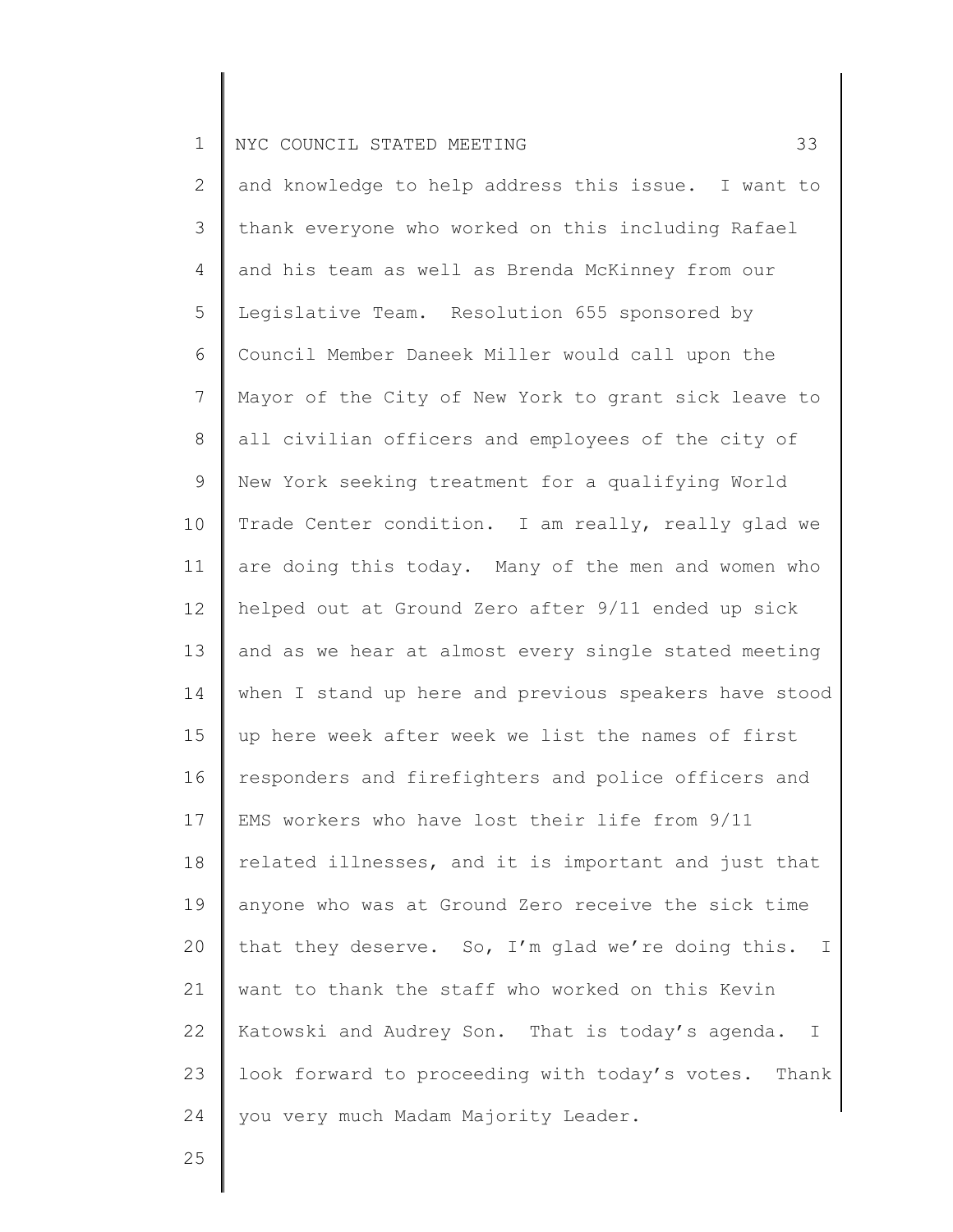1 2 3 4 5 6 7 8 9 10 11 12 13 14 15 16 17 18 19 20 21 22 23 24 25 NYC COUNCIL STATED MEETING **1998** 34 MAJORITY LEADER CUMBO: We will now move into discussion of General Orders. Seeing none, we now have Report of Special Committees. CLERK: None. MAJORITY LEADER CUMBO: Reports of Standing Committees. CLERK: Report of the Committee on Finance, Intros 1038-A and 1143-A Property Assessments. SPEAKER JOHNSON: Amended and coupled on General Orders. CLERK: Preconsidered Reso 722, Transparency Reso. SPEAKER JOHNSON: Coupled on General Orders. CLERK: Preconsidered LU 324 and Reso 72 and LU 325 and Reso 729, Tax Exemptions. SPEAKER JOHNSON: Coupled on General Orders. CLERK: Report of the Committee on For-Hire Vehicles Intros 897-A and 1070-A commuter vans and for-hire vehicles. SPEAKER JOHNSON: Amended and coupled on General Orders.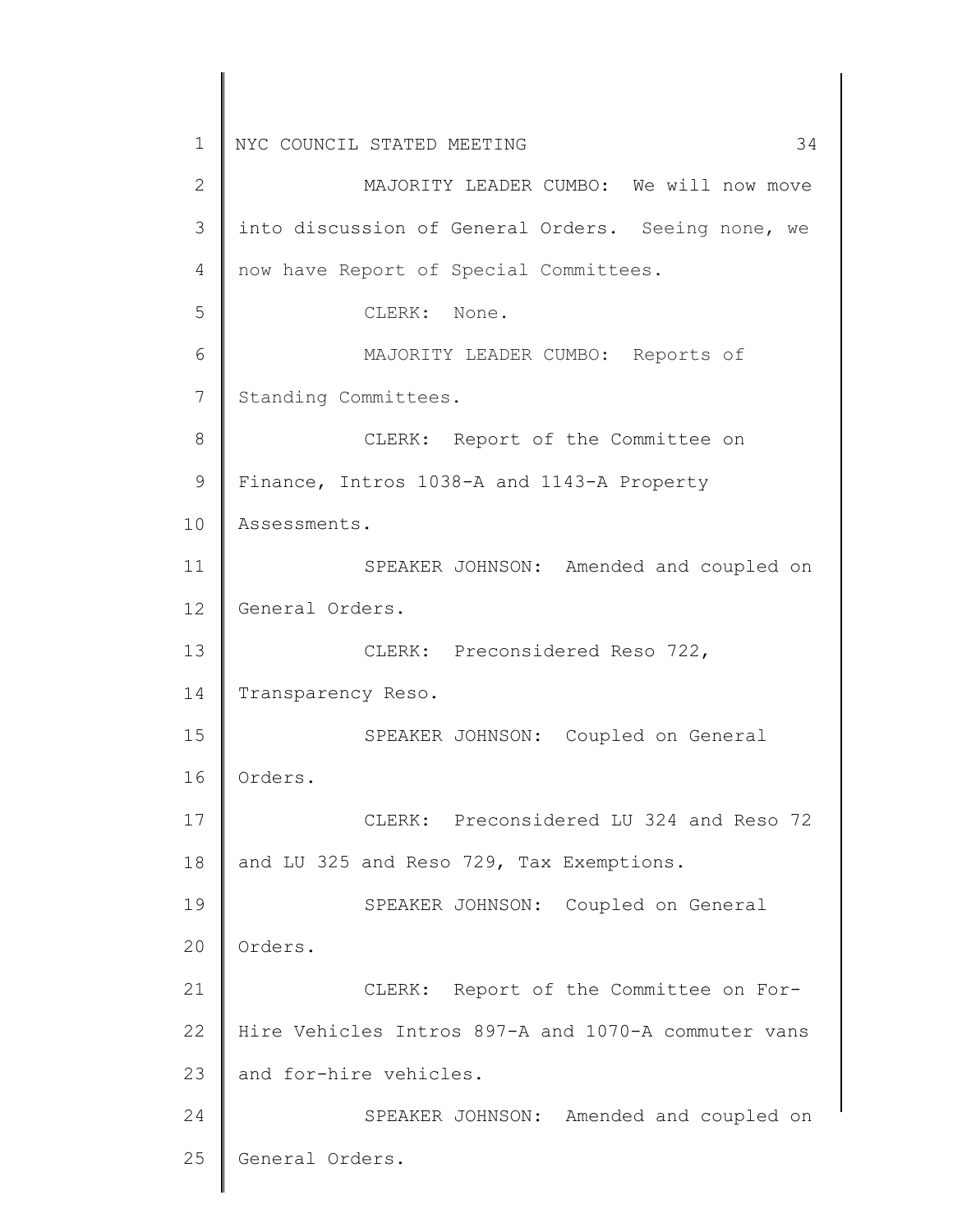1 2 3 4 5 6 7 8 9 10 11 12 13 14 15 16 17 18 19 20 21 22 23 24 25 NYC COUNCIL STATED MEETING 35 CLERK: Report of the Committee on Governmental Operations, Intro 1325-A, Legal Defense Trusts. SPEAKER JOHNSON: Amended and coupled on General Orders. CLERK: Report of the Committee on Land Use, LU 310 and Reso 730 and LU 311 and Reso 731, Waterside Plaza. SPEAKER JOHNSON: Coupled on General Orders. CLERK: LU 312 and Reso 733, sidewalk café. SPEAKER JOHNSON: Coupled on General Orders. CLERK: LU 313 and Reso 733 4697 Third Avenue. SPEAKER JOHNSON: Coupled on General Orders. CLERK: Report of the Committee on Public Safety, Intro 1234-A and 1261-A Hate Crime. SPEAKER JOHNSON: Coupled--Amended and coupled on General Orders.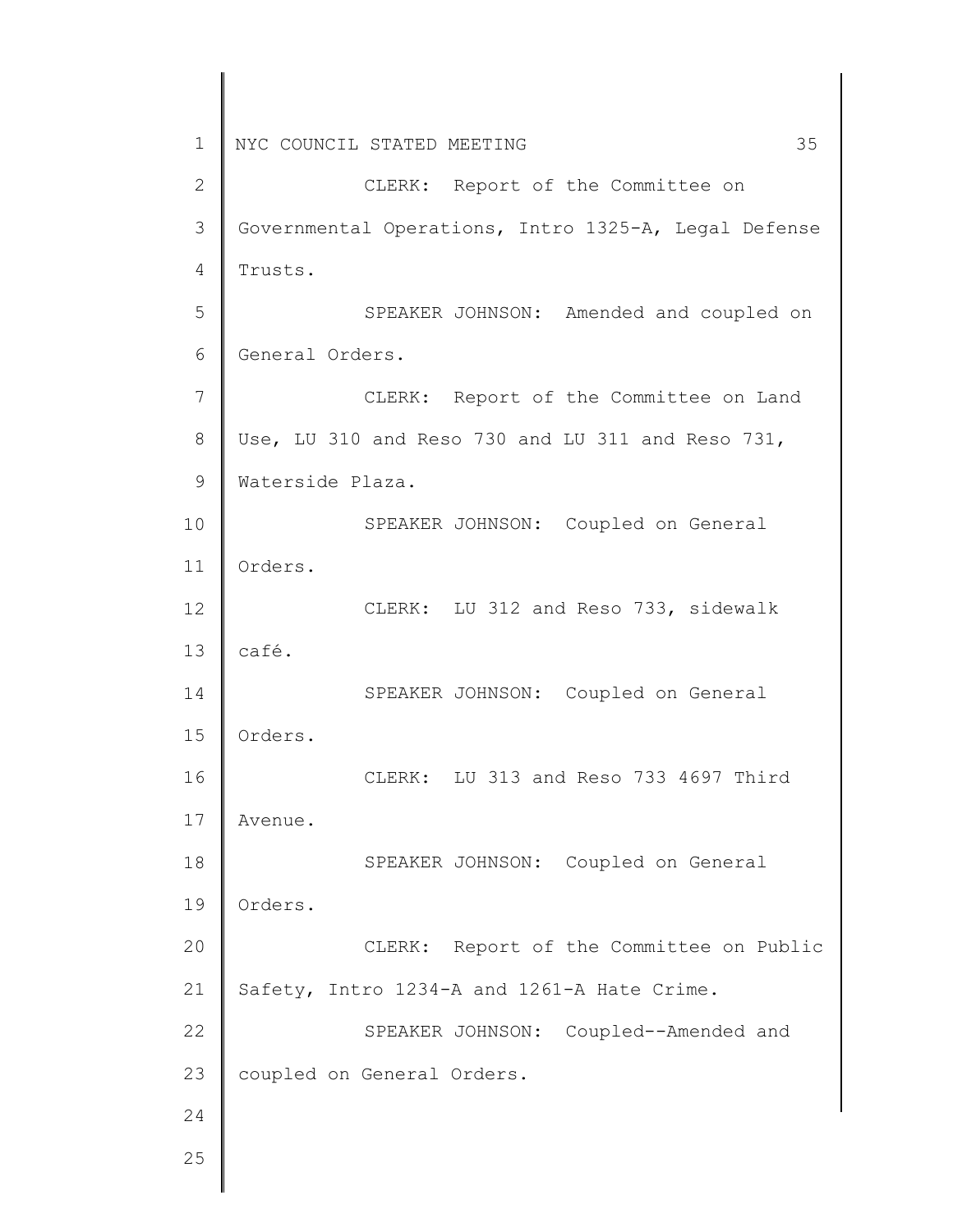1 2 3 4 5 6 7 8 9 10 11 12 13 14 15 16 17 18 19 20 21 22 23 24 25 NYC COUNCIL STATED MEETING **1996** 36 CLERK: Report of the Committee on Veterans Intro 1118-A, Department of Veterans Services. SPEAKER JOHNSON: Amended and coupled on General Orders. CLERK: Report of the Committee on Women Intros 351-A and 371-B Domestic Violence Reporting and Outreach. SPEAKER JOHNSON: Amended and coupled on General Orders. CLERK: Intro 542-A, Service Satisfaction Surveys. SPEAKER JOHNSON: Amended and coupled on General Orders. CLERK: On the General Order Calendar, Intro 720 Site Safety Training. SPEAKER JOHNSON: Laid Over. CLERK: Resolution appointing various persons commissioner of deeds. SPEAKER JOHNSON: Coupled on General Orders, and this time I'm asking for a roll call vote on all of the items on today's General Order Calendar. CLERK: Williams.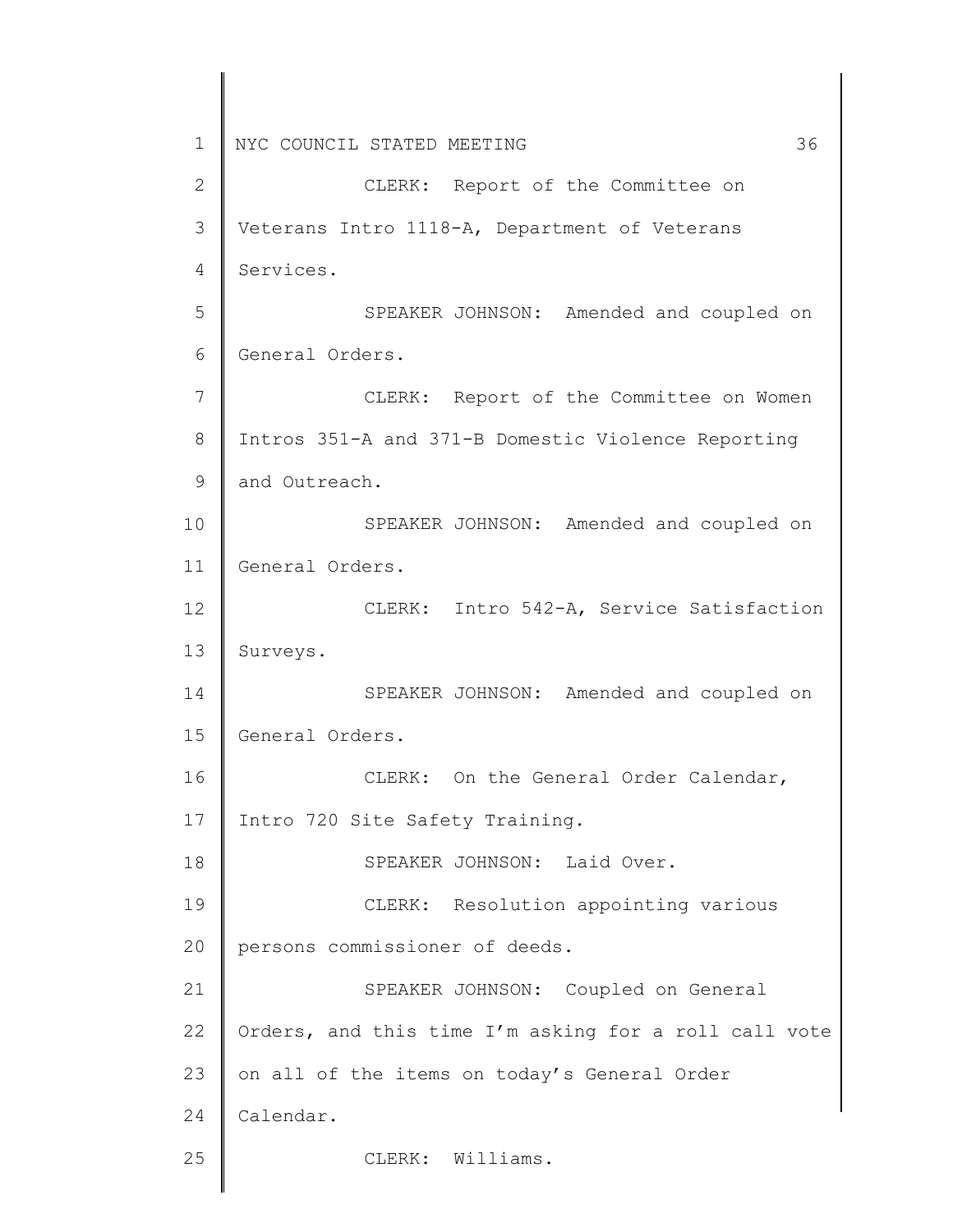1 2 3 4 5 6 7 8 9 10 11 12 13 14 15 16 17 18 19 20 21 22 23 24 25 NYC COUNCIL STATED MEETING **1996** 37 COUNCIL MEMBER WILLIAMS: with permission I'd liked to vote on all coupled items on the General Order Calendar and all resolutions. MAJORITY LEADER CUMBO: Permission granted. COUNCIL MEMBER WILLIAMS: Thank you. I'm abstaining on Intro 1525 and Intro 897 and I'm voting aye on all the rest. Congrats to all my colleagues. CLERK: Kallos. COUNCIL MEMBER KALLOS: Permission to vote on Land Use Call-Ups. MAJORITY LEADER CUMBO: Permission granted. COUNCIL MEMBER KALLOS: I vote aye on all. MAJORITY LEADER CUMBO: Thank you. COUNCIL MEMBER ADAMS: I congratulate all of my colleagues who are passing great legislation today. I do vote aye on all. CLERK: Ampry-Samuel. COUNCIL MEMBER AMPRY-SAMUEL: Aye on all. CLERK: Ayala. COUNCIL MEMBER AYALA: Aye. CLERK: Barron.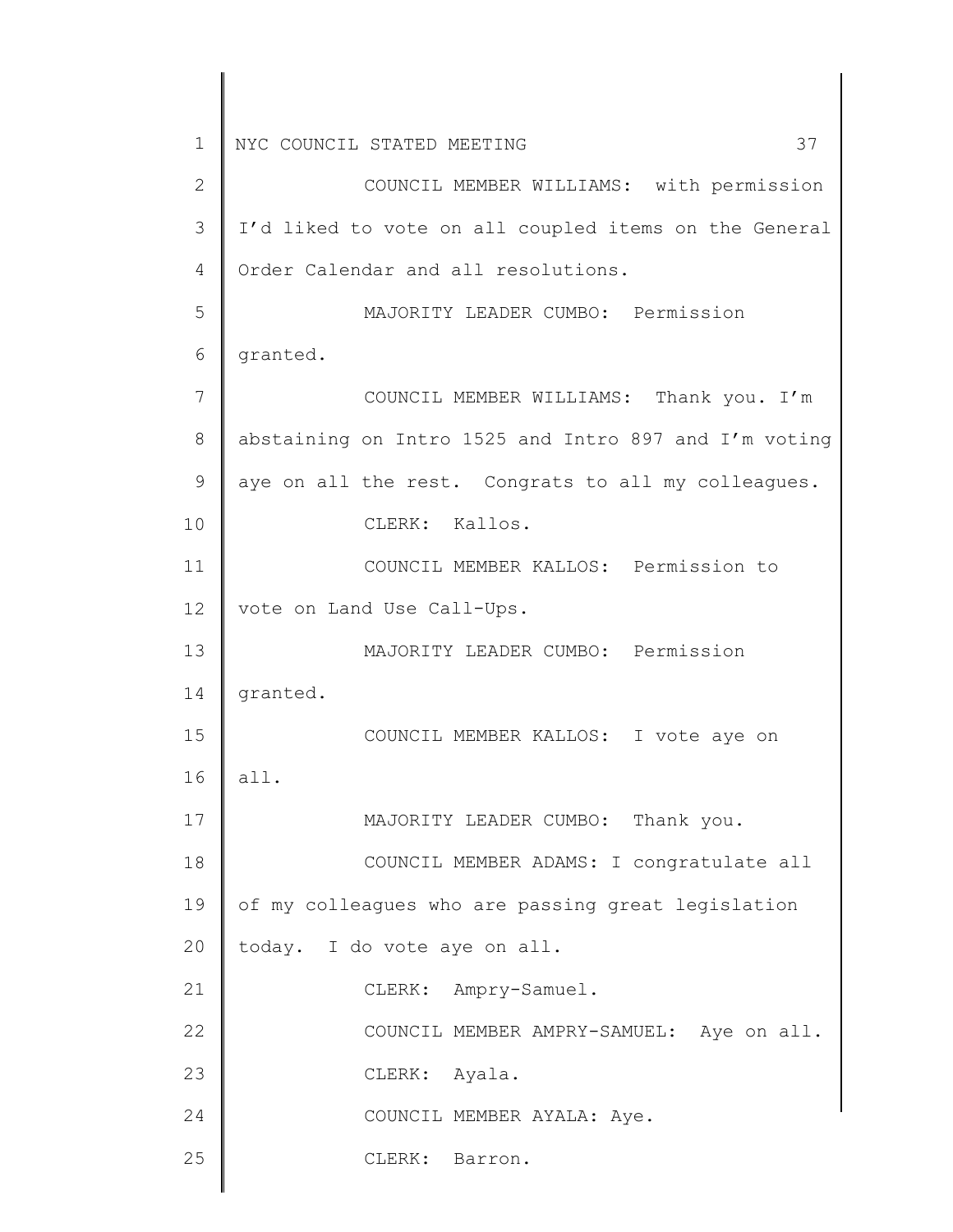| $\mathbf 1$    | NYC COUNCIL STATED MEETING<br>38                  |
|----------------|---------------------------------------------------|
| $\mathbf{2}$   | COUNCIL MEMBER BARRON: I vote aye.                |
| 3              | CLERK: Borelli.                                   |
| 4              | COUNCIL MEMBER BORELLI: Aye on all except         |
| 5              | Intro 1325.                                       |
| 6              | CLERK: Brannan.                                   |
| $\overline{7}$ | COUNCIL MEMBER BRANNAN: [off mic] Aye.            |
| 8              | CLERK: Cabrera.                                   |
| 9              | COUNCIL MEMBER CABRERA: Aye.                      |
| 10             | CLERK: Chin.                                      |
| 11             | COUNCIL MEMBER CHIN: Aye on all.                  |
| 12             | CLERK: Cohen.                                     |
| 13             | COUNCIL MEMBER COHEN: [off mic] Aye.              |
| 14             | CLERK: Constantinides. Cornegy.                   |
| 15             | COUNCIL MEMBER CORNEGY: I vote aye.               |
| 16             | CLERK: Matteo.                                    |
| 17             | COUNCIL MEMBER MATTEO: No on 1324, aye on         |
| 18             | the rest.                                         |
| 19             | CLERK: Deutsch.                                   |
| 20             | COUNCIL MEMBER DEUTSCH: Permission to             |
| 21             | explain my vote.                                  |
| 22             | MAJORITY LEADER CUMBO: Permission                 |
| 23             | granted.                                          |
| 24             | COUNCIL MEMBER DEUTSCH: Thank you. I'd            |
| 25             | like to speak on my bill, Resolution 673. For the |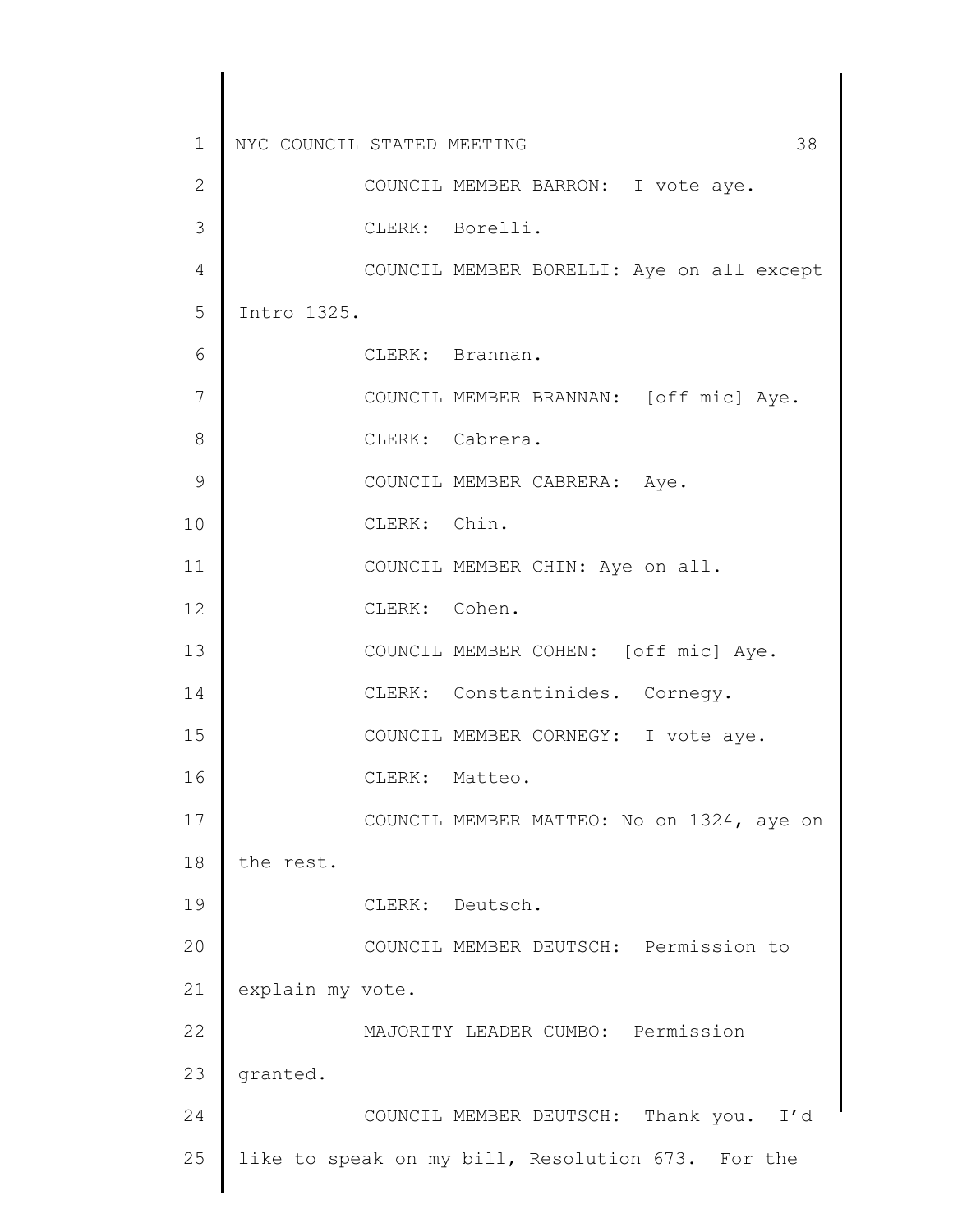2 3 4 5 6 7 8 9 10 11 12 13 14 15 16 17 18 19 20 21 22 23 24 25 first time we acknowledge International Holocaust Remembrance—Remembrance Day in New York City on January 27<sup>th</sup>. Additionally, it will establish a city week of Holocaust Education urging educators and parents to broach the subject with their students and children. Growing up as the son of Holocaust survivors it was engrained in my identity that my parents had lived unimaginable horrors although like many survivors they didn't often talk about specifics. Their experiences during the war had a significant impact on our family. Knowledge of those atrocities—atrocities that my parents and millions of others suffered through just a generation ago is ever present in my mind. It is an extremely person endeavor of mine ensure that our children and our great—and our grandchildren and the future generations never forget what happened during the Holocaust. We all know the saying: Those who do not learn history are doomed to repeat it. Baseless hatred, unfounded bias and antisemitism were all factors in what eventually led to the genocide of six million Jews. If we want to equip the next generation with the tools they need to build a peaceful future, then we need to educate them about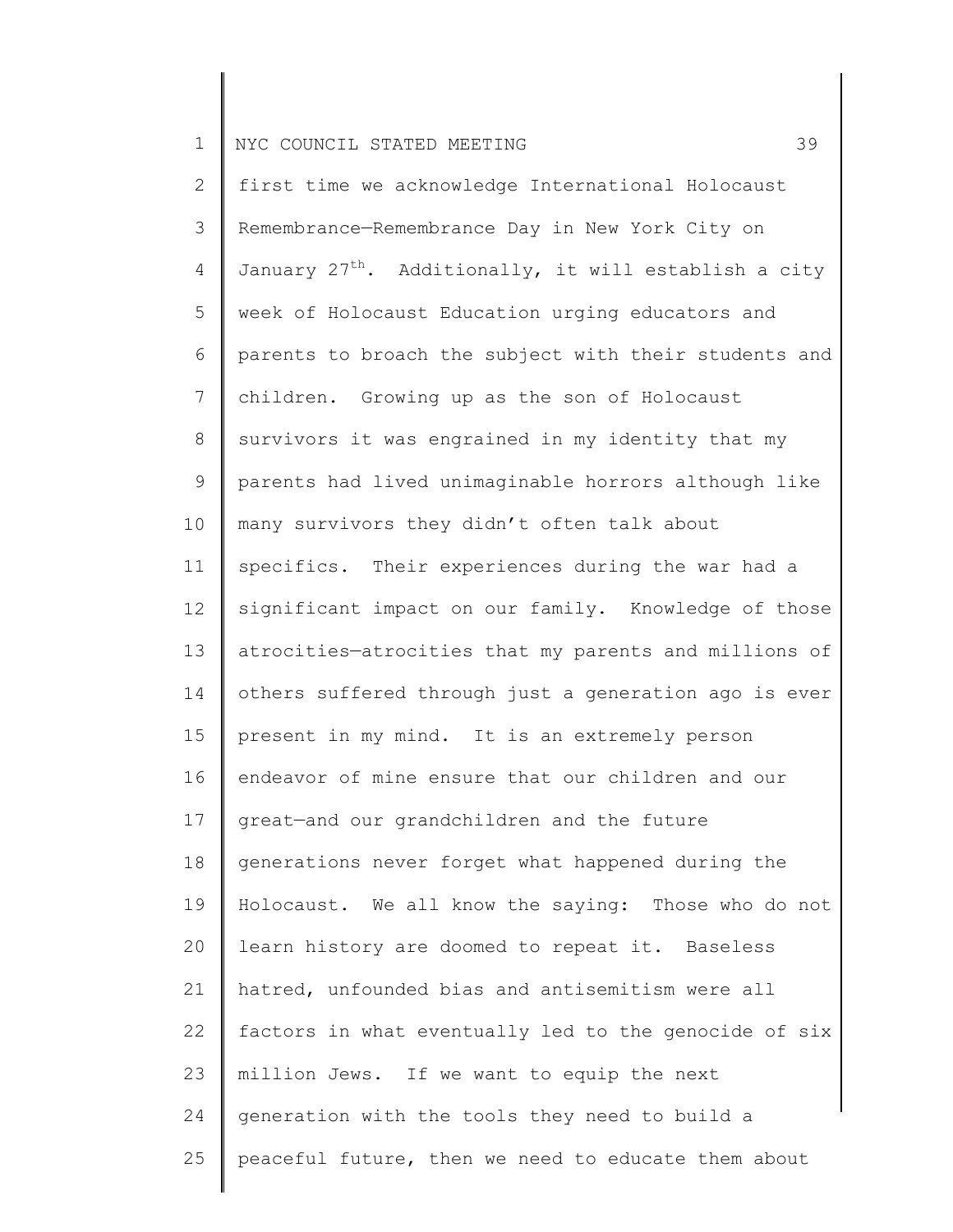2 3 4 5 6 7 8 9 10 11 12 13 14 15 16 17 18 19 20 21 22 23 24 25 the consequences of prejudice and mistreating others. One of the most frightening surveys to come out in the last few months indicated that 66% of American millennials don't know what Auschwitz is. Furthermore, 31% believe that two million or fewer Jews were killed during the Holocaust and 45% could not even name one concentration camp. This certainly indicates that we have our work cut out for us. As the generation that lived through the war is dwindling, it is more important than ever that we face this crisis head on. Because it is needed in a crisis, we cannot afford to lose the memories. We cannot afford to let the knowledge of what occurred to be forgotten. I thank my co-sponsors on this bill and my fellow members for working together to ensure this important outreach is done throughout our city, and I encourage my colleagues to vote aye in support of this critically important resolution, and permission if I could just speak about my Intro 1261. MAJORITY LEADER CUMBO: Briefly. COUNCIL MEMBER DEUTSCH: Thank you. Intro 1261. The rises in hate crimes across our city and country has been extremely distressing developments in recent years. In 2018, hate crimes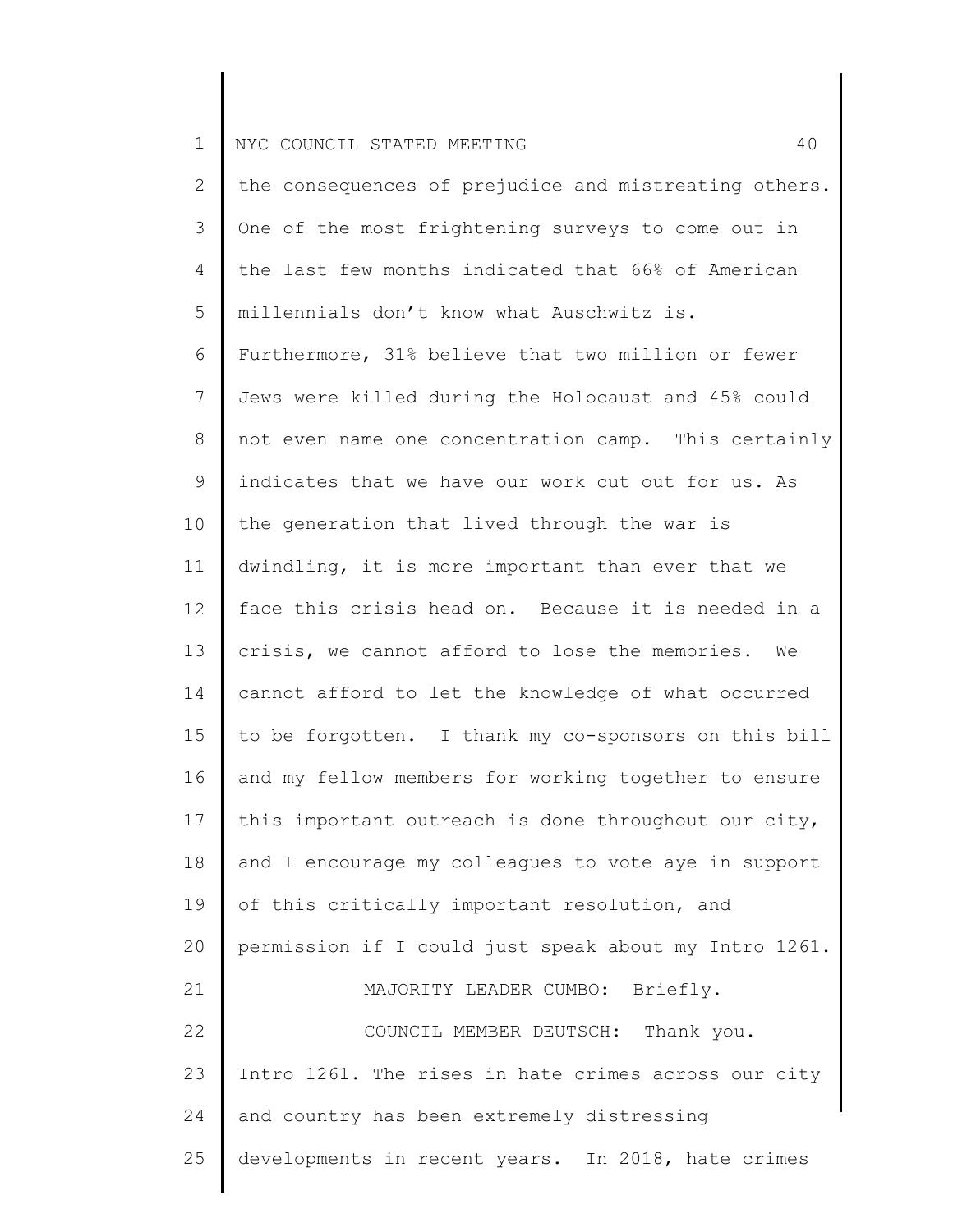2 3 4 5 6 7 8 9 10 11 12 13 14 15 16 17 18 19 20 21 22 23 24 25 overall rose by 5% in New York City, and so it is more important than ever that we as elected officials take a leadership role in promoting tolerance and understanding. Intro 1261 will require the city to do educational outreach and training within our community to educate people about the impact and effect of hate crimes. The bill would require the proposed Hate Crime Prevention Office to coordinate with relevant agencies, interfaith organizations and community groups to implement effective outreach on the subject. In addition, Intro 1261 will also require the Hate Crime Prevention Office to work with the Department of Education to develop informational material for New York City public school students to learn about the consequences of baseless-of baseless hatred. The bill in particular is fitting for my district as we experienced a fatal attack just last week on a local family restaurant where three people were killed for one simple reason: They were Asian-Americans. Our city is a melting pot, home of New Yorkers from 150 different countries. We speak more than 80 different languages, and 40% of New Yorkers are immigrants. Mutual respect and understanding of people with different ethnicities, religions and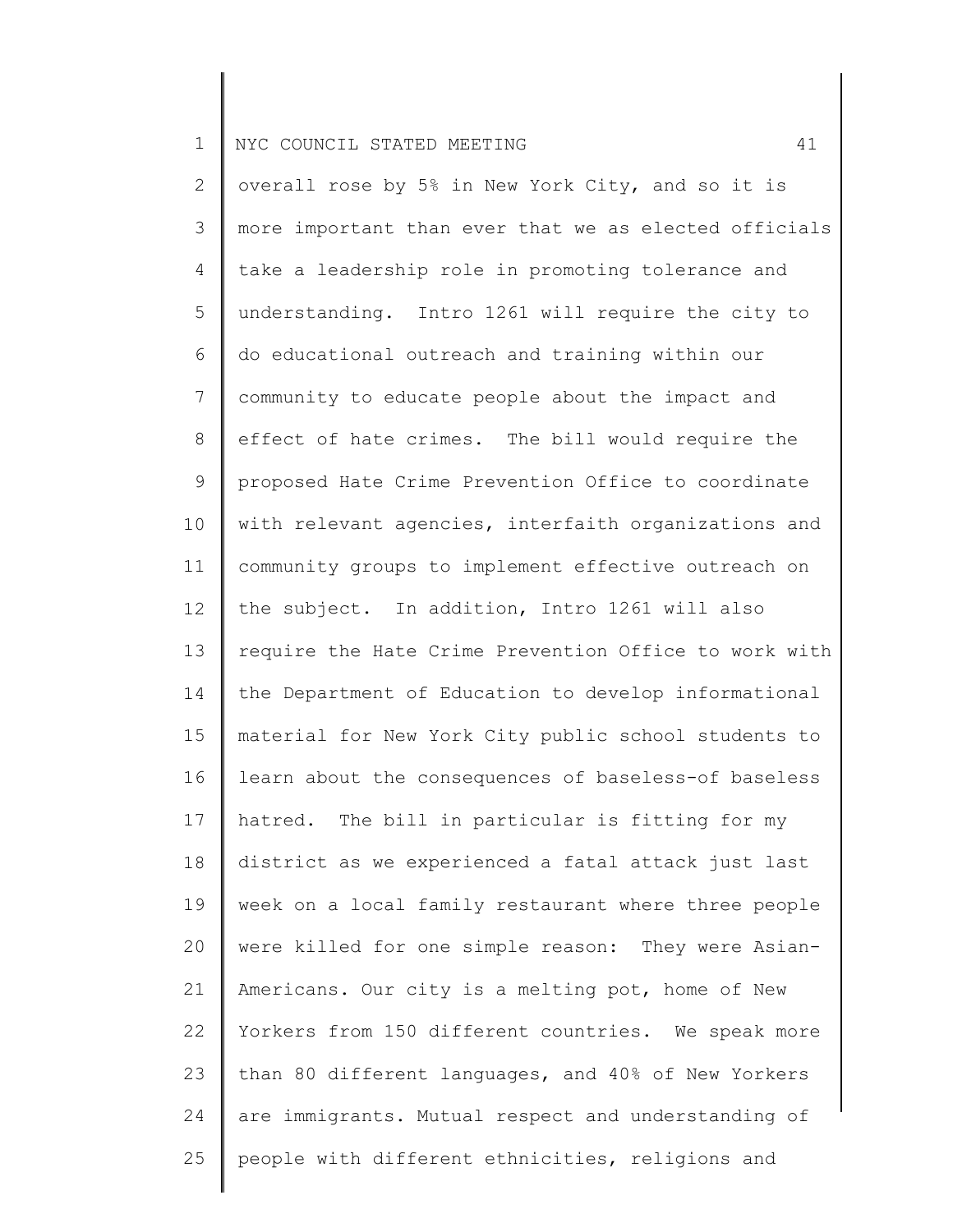| 1              | 42<br>NYC COUNCIL STATED MEETING                      |
|----------------|-------------------------------------------------------|
| $\overline{2}$ | belief systems can go a long way towards creating a   |
| 3              | more peaceful, tolerant New York City. So, I want to  |
| 4              | thank once again all my colleagues and thank you very |
| 5              | much.                                                 |
| 6              | MAJORITY LEADER CUMBO: And how do you                 |
| 7              | vote.                                                 |
| 8              | COUNCIL MEMBER DEUTSCH: I vote no on                  |
| 9              | 1325 and aye on the reset. Thank you                  |
| 10             | MAJORITY LEADER CUMBO: Thank you.                     |
| 11             | CLERK: Diaz.                                          |
| 12             | COUNCIL MEMBER DIAZ: Yes on all.                      |
| 13             | CLERK: Dromm.                                         |
| 14             | COUNCIL MEMBER DROMM: Aye.                            |
| 15             | CLERK: Espinal.                                       |
| 16             | COUNCIL MEMBER ESPINAL:<br>I vote aye on              |
| 17             | all.                                                  |
| 18             | CLERK: Eugene.                                        |
| 19             | COUNCIL EUGENE: I vote aye.                           |
| 20             | CLERK: Gibson.                                        |
| 21             | COUNCIL MEMBER GIBSON: Permission to                  |
| 22             | briefly explain my vote.                              |
| 23             | MAJORITY LEADER CUMBO: Permission                     |
| 24             | granted.                                              |
| 25             |                                                       |
|                |                                                       |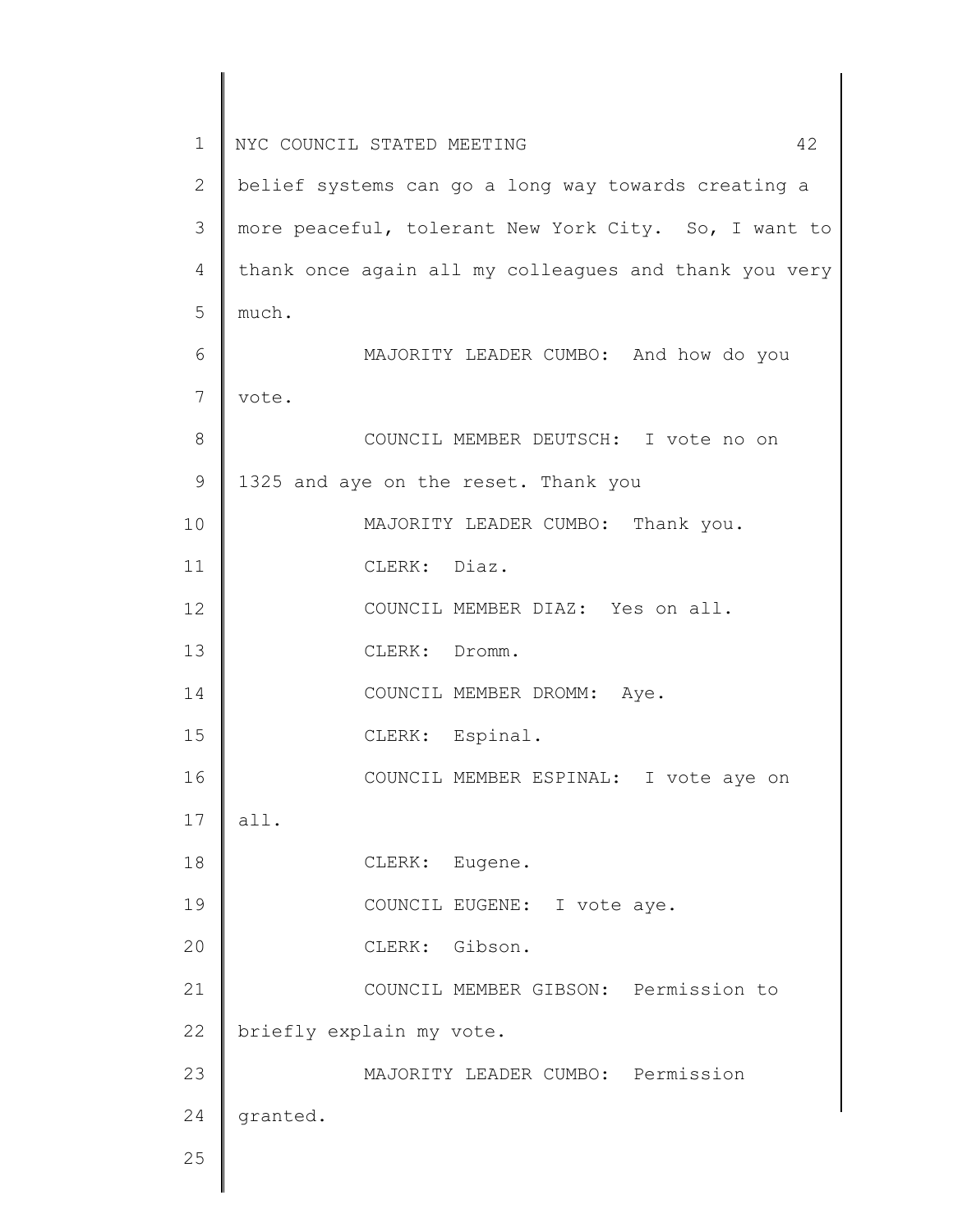2 3 4 5 6 7 8 9 10 11 12 13 14 15 16 17 18 19 20 21 22 23 24 25 COUNCIL MEMBER GIBSON: Thank you, Madam Majority Leader. I'd like to congratulate all of my colleagues today who are passing very important legislation. I particularly want to recognize Council Member Deutsch and Council Member Levine for their recognition of the rise in hate crimes in this city and to ensure that we continue to create safe space in our city where no one feels discriminated against. I appreciate these two pieces of legislation that will not only provide more educational outreach but will truly establish a separate individual office of the prevention of hate crimes. I think it's a very important piece of legislation considering the climate in which we're living and working in today. So, I wanted to congratulate my two colleagues. I will be voting aye on all, and I wanted to take a point of personal privilege as a former Assemblymember with our colleague Council Member Francisco Moya joining the Speaker and congratulating Council Member Moya on the historic and incredible passage of the New York State DREAM Act. As a former Assemblymember, when it was introed in 2018, I proudly voted yes every year, and many of us did not believe that this day would come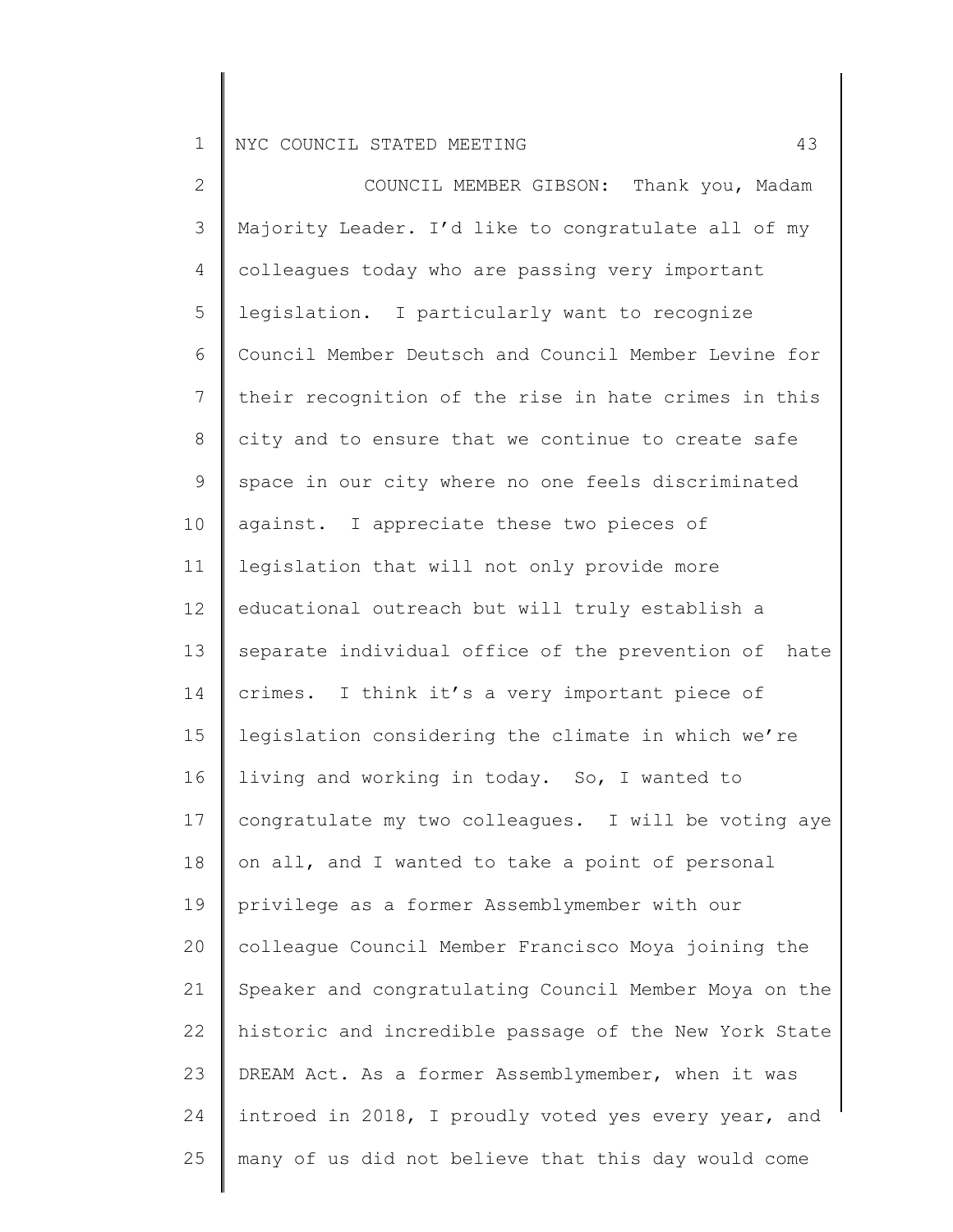1 2 3 4 5 6 7 8 9 10 11 12 13 14 15 16 17 18 19 20 21 22 23 24 NYC COUNCIL STATED MEETING  $44$ when we would have such a collaborative fashion where both houses in Albany agreed that the New York State DREAM Act is the best possible mechanism and pathway of success for so many dreamers across this city that desire to obtain and achieve a quality higher education. So I'm so proud of Council Member Moya for the great job he did and look forward to working with him on many other issues, and I vote aye on all. Thank you. MAJORITY LEADER CUMBO: Thank you so much and congratulations Council Member Moya. CLERK: Gjonaj. COUNCIL MEMBER GJONAJ: Permission to explain my vote. MAJORITY LEADER CUMBO: Permission granted. COUNCIL MEMBER GJONAJ: On Intro 1325 supportive. I would hope that—sand I'll be introducing legislation on LS requests that will extend the legal defenses trusts to allow us to be plaintiffs in legal actions moving forward. In retrospect to the resolution on remembering the Holocaust, I just want to remind everyone that during

the dark times Albania was that one country that not

25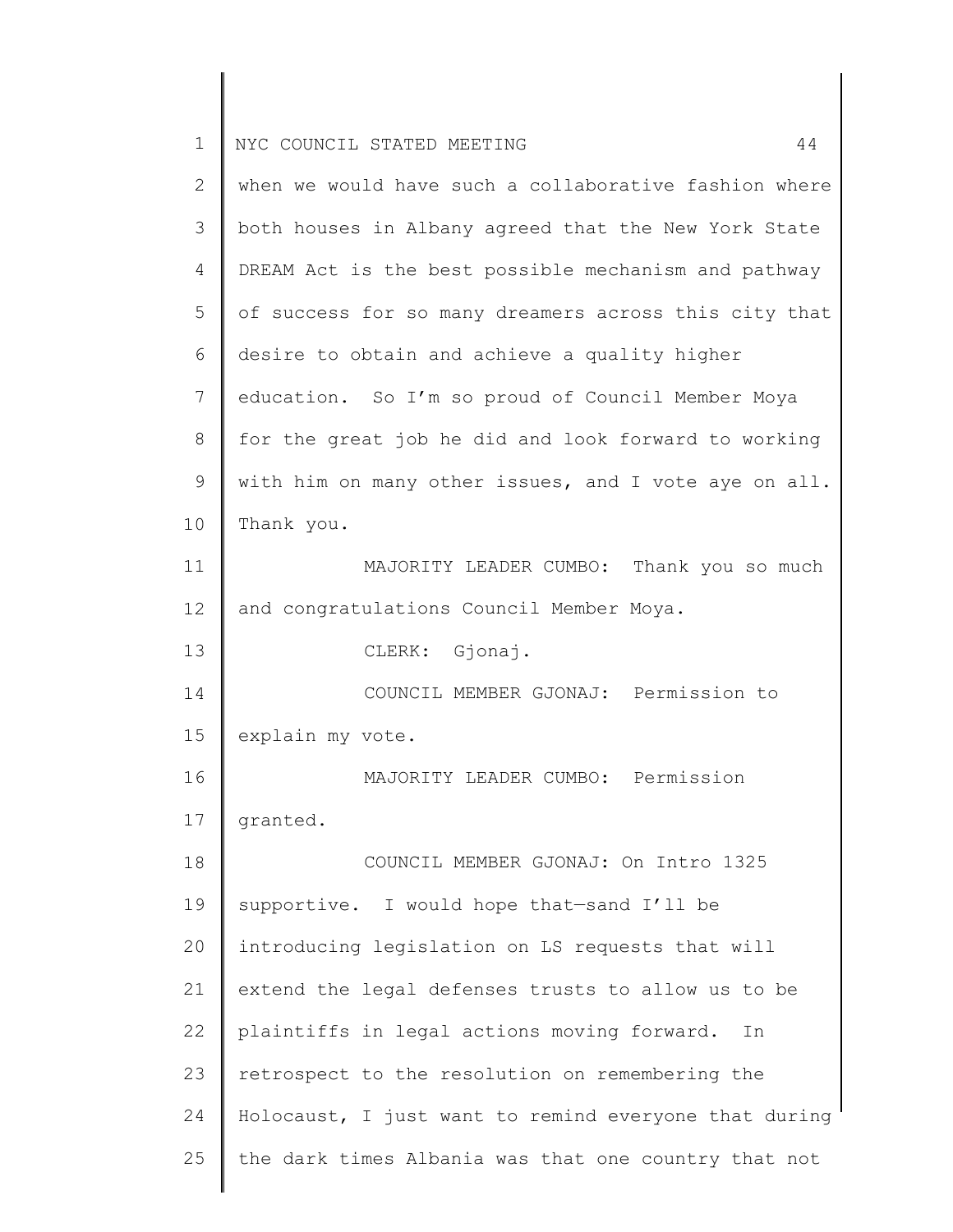| $\mathbf 1$ | 45<br>NYC COUNCIL STATED MEETING                      |  |  |  |  |  |  |  |
|-------------|-------------------------------------------------------|--|--|--|--|--|--|--|
| 2           | a single Jewish life was lost and actually more Jews  |  |  |  |  |  |  |  |
| 3           | lived there after World War II than before the World  |  |  |  |  |  |  |  |
| 4           | War begin. In remembrance of that, this January 31st  |  |  |  |  |  |  |  |
| 5           | at the Untied Nations we will be hosting an event     |  |  |  |  |  |  |  |
| 6           | along side many community leaders and organizations   |  |  |  |  |  |  |  |
| 7           | the rescue of Jews in Albania during the Holocaust    |  |  |  |  |  |  |  |
| 8           | will be held at the United Nations on January 31st.   |  |  |  |  |  |  |  |
| 9           | I'm inviting all of you to attend. I vote aye on all. |  |  |  |  |  |  |  |
| 10          | Thank you.                                            |  |  |  |  |  |  |  |
| 11          | MAJORITY LEADER CUMBO: Thank you.                     |  |  |  |  |  |  |  |
| 12          | CLERK: Grodenchik.                                    |  |  |  |  |  |  |  |
| 13          | COUNCIL MEMBER GRODENCHIK: With thanks                |  |  |  |  |  |  |  |
| 14          | to my colleagues for indulging my reunion with        |  |  |  |  |  |  |  |
| 15          | Reverend Pinckney after 46 years, I vote aye on all.  |  |  |  |  |  |  |  |
| 16          | MAJORITY LEADER CUMBO: Thank you.                     |  |  |  |  |  |  |  |
| 17          | CLERK: Holden.                                        |  |  |  |  |  |  |  |
| 18          | COUNCIL MEMBER HOLDEN: Aye on all.                    |  |  |  |  |  |  |  |
| 19          | CLERK: King.                                          |  |  |  |  |  |  |  |
| 20          | COUNCIL MEMBER KING: Permission to                    |  |  |  |  |  |  |  |
| 21          | explain my vote.                                      |  |  |  |  |  |  |  |
| 22          | MAJORITY LEADER CUMBO: Permission                     |  |  |  |  |  |  |  |
| 23          | granted.                                              |  |  |  |  |  |  |  |
| 24          | COUNCIL MEMBER KING: Thank you.                       |  |  |  |  |  |  |  |
| 25          | Quickly, I am voting aye on all, but I want to say    |  |  |  |  |  |  |  |
|             |                                                       |  |  |  |  |  |  |  |

 $\begin{array}{c} \hline \end{array}$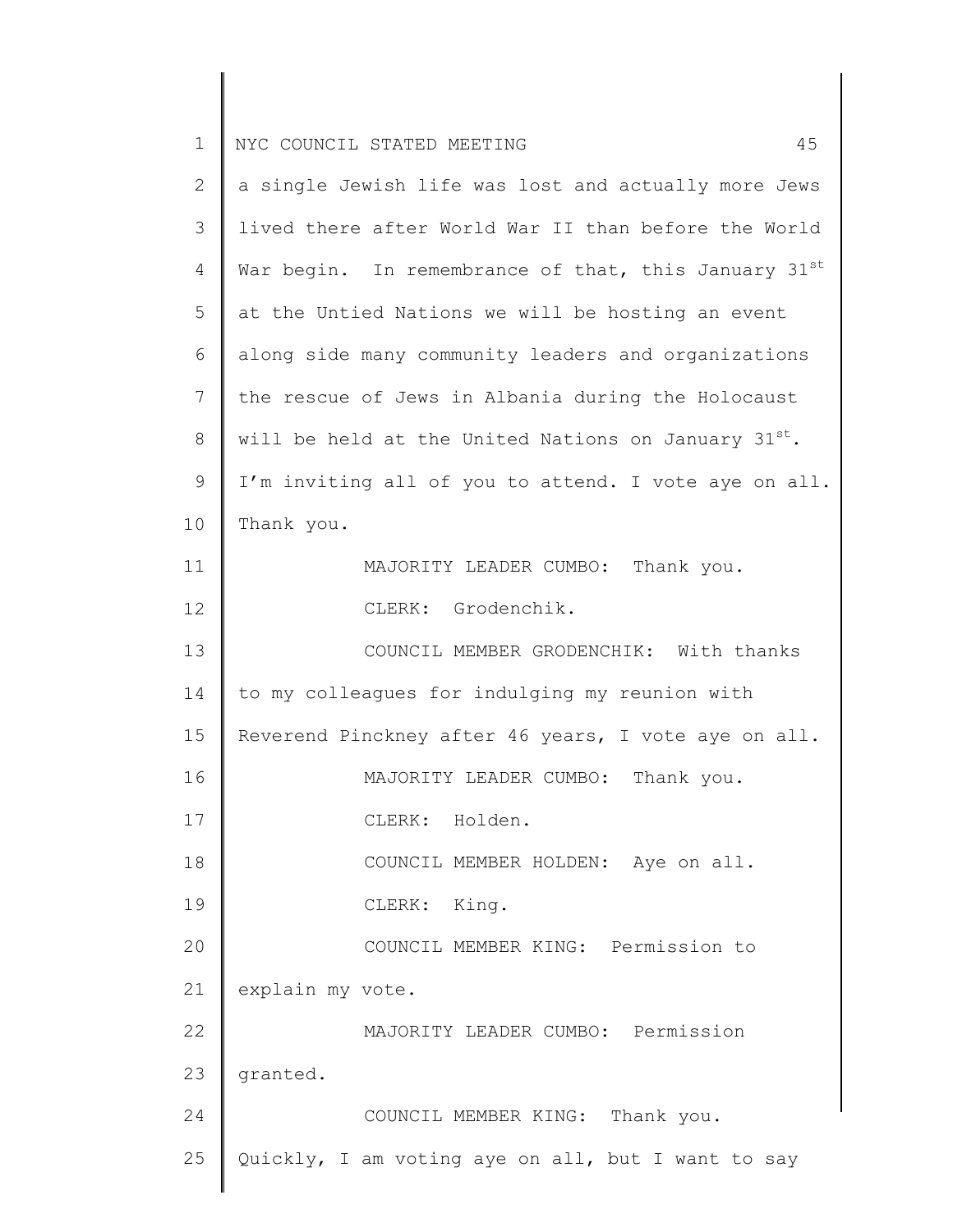2 3 4 5 6 7 8 9 10 11 12 13 14 15 16 17 18 19 20 21 22 23 24 25 for Reso 655, it's something that we all should be supporting in every way we can after it leaves these halls urging the Administration to support this resolution because our first responders, everyone who came to their life, who endured all the horrific action of 9/11, they should not be worrying about whether or not they're able to provide for their families, have a meal or get healthcare because they don't have unlimited sick time. You've got to do the right thing by the people who save lives on that day, and we're asking—I'm asking everyone please lend your voice to the Administration and let them know we need to act swiftly on this. Too many people are dying. Too many families are falling apart just because they don't have the proper sick time to take care of their health and their families, and I vote aye on all. MAJORITY LEADER CUMBO: Thank you. Clerk: Koo. COUNCIL MEMBER KOO: Aye. CLERK: Koslowitz. COUNCIL MEMBER KOSLOWITZ: Aye. CLERK: Lancman. COUNCIL MEMBER LANCMAN: Aye CLERK: Lander.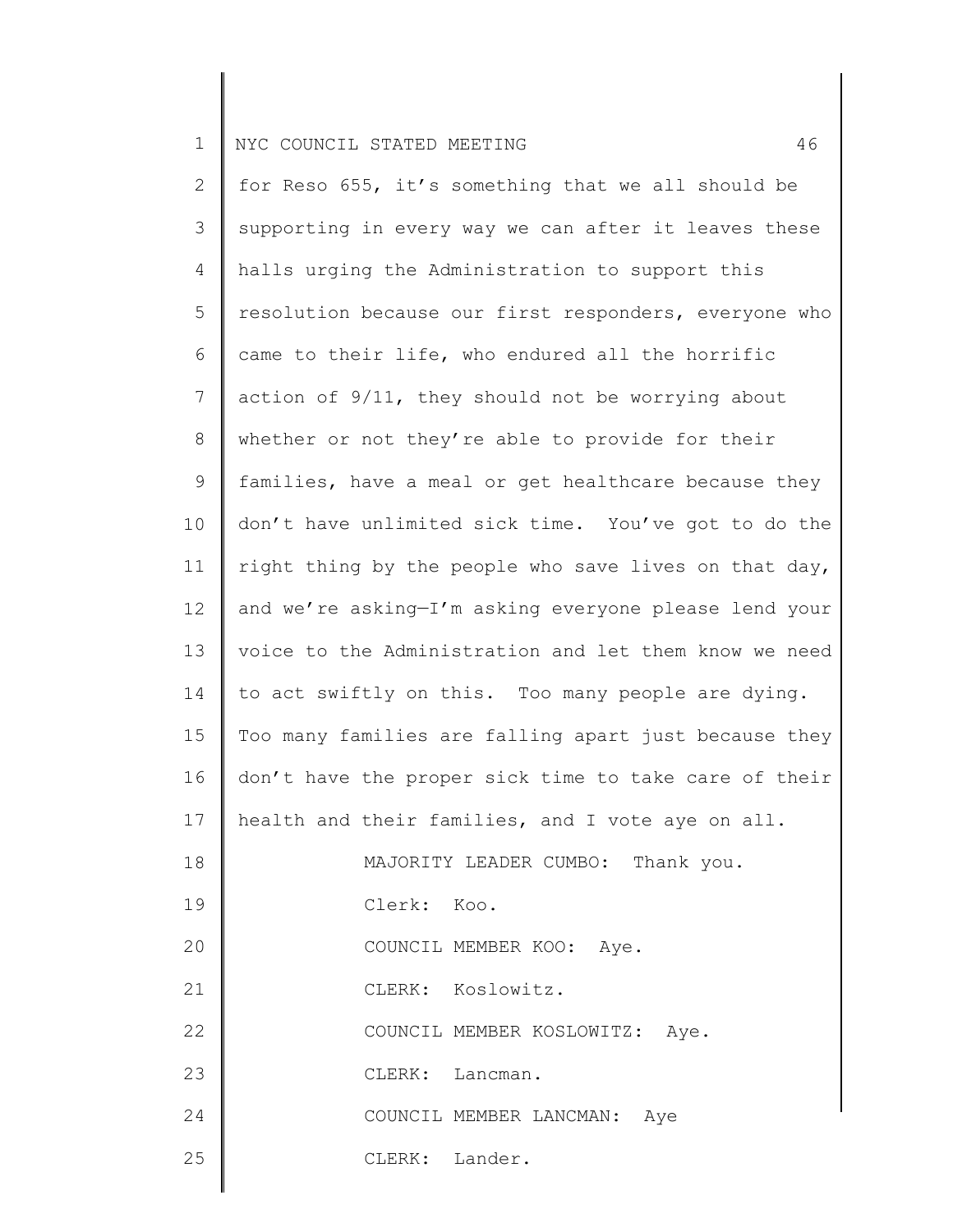2 3 COUNCIL MEMBER LANDER: Request permission to explain my vote.

4 5 MAJORITY LEADER CUMBO: Permission granted.

6 7 8 9 10 11 12 13 14 15 16 17 18 19 20 21 22 23 24 25 COUNCIL MEMBER LANDER: Thank you very much, Madam Majority Leader. I'm voting aye on all today including Intro 1325, and I'm not shying away from my support for this bill sponsored by Council Member Levin. I—I think it's the right thing for us to be doing and I do want to explain why. I am so proud to sit in this chamber today along with Council Member Debi Rose who I believe is really the epitome of a Council Member with integrity and decency and who does things right. As some of you may remember, she was targeted for what I believe were political reasons for a completely bogus prosecution and bogus is a kind word. If you get me off the floor, I'll tell you what I really think. But the judge at the end of the day found it completely unwarranted and dismissed every single charge. We the people spent \$500,000 of our tax money on that prosecution. That prosecutor we paid for with public funds to prosecute a totally bogus case against her, and is we're going to say—we're going to use public funds to prosecute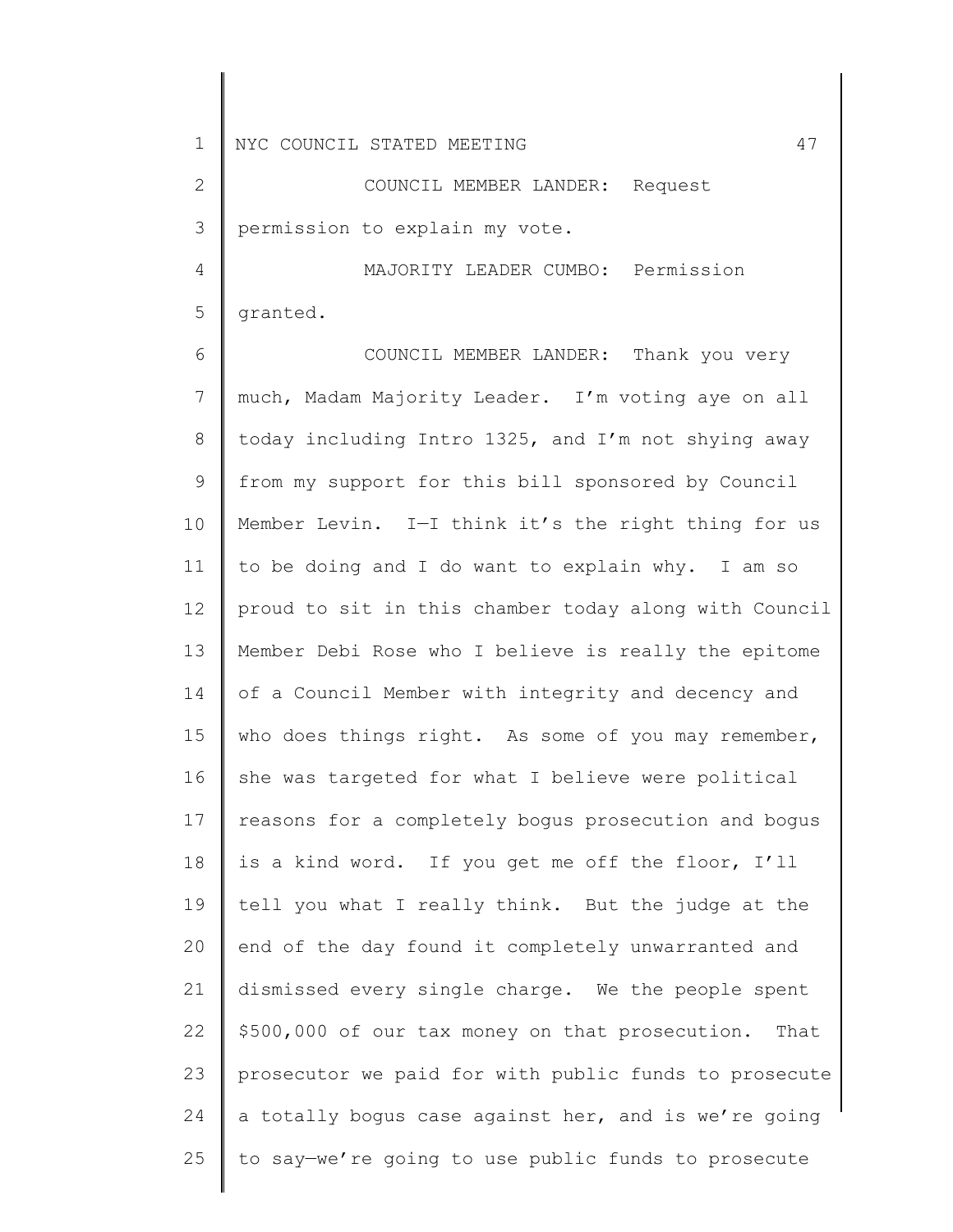| $\mathbf 1$   | 48<br>NYC COUNCIL STATED MEETING                      |  |  |  |  |  |  |
|---------------|-------------------------------------------------------|--|--|--|--|--|--|
| 2             | you, but not only will we not pay for your defense,   |  |  |  |  |  |  |
| 3             | we won't even allow you to fundraise legitimately for |  |  |  |  |  |  |
| 4             | your defense, I really think would be inappropriate   |  |  |  |  |  |  |
| 5             | and irresponsible. So, I think 1325 is the right      |  |  |  |  |  |  |
| 6             | thing to do and I-I think there's been some           |  |  |  |  |  |  |
| 7             | controversy and people are kind of slinking away from |  |  |  |  |  |  |
| 8             | it. I thought it was better to stand up and explain   |  |  |  |  |  |  |
| $\mathcal{G}$ | why I think it's the right thing to do. I vote aye    |  |  |  |  |  |  |
| 10            | on all. Thank you.                                    |  |  |  |  |  |  |
| 11            | MAJORITY LEADER CUMBO: Thank you.                     |  |  |  |  |  |  |
| 12            | CLERK: Levin.                                         |  |  |  |  |  |  |
| 13            | COUNCIL MEMBER LEVIN: I vote aye on all.              |  |  |  |  |  |  |
| 14            | CLERK: Levine.                                        |  |  |  |  |  |  |
| 15            | COUNCIL MEMBER LEVINE: Madam Majority                 |  |  |  |  |  |  |
| 16            | Leader, permission to briefly explain my vote.        |  |  |  |  |  |  |
| 17            | MAJORITY LEADER CUMBO: Permission                     |  |  |  |  |  |  |
| 18            | granted.                                              |  |  |  |  |  |  |
| 19            | COUNCIL MEMBER LEVINE: Thank you very                 |  |  |  |  |  |  |
| 20            | much. I will be voting aye on all, and particularly   |  |  |  |  |  |  |
| 21            | I'm excited about Intro 1234, which would establish a |  |  |  |  |  |  |
| 22            | Mayoral Office to Combat Hate Crimes. We have an      |  |  |  |  |  |  |
| 23            | alarming rise in the number of hate crimes not just   |  |  |  |  |  |  |
| 24            | nationally, but here in New York City beginning       |  |  |  |  |  |  |
| 25            | almost precisely at the start of the 2015             |  |  |  |  |  |  |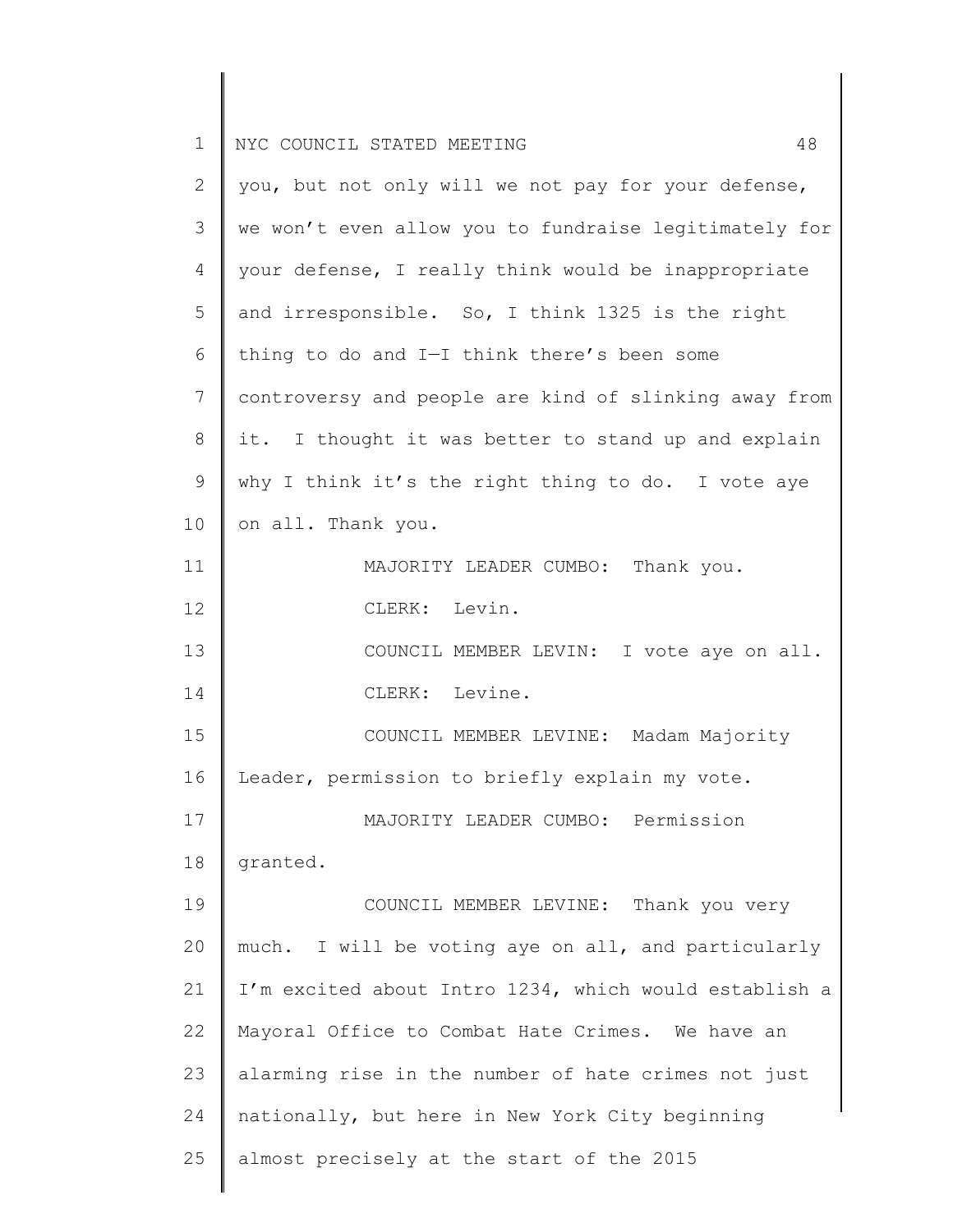2 3 4 5 6 7 8 9 10 11 12 13 14 15 16 17 18 19 20 21 22 23 24 Presidential Election, and we need to up our response to this scourge by doing what we've done for other challenges the city has faced whether it is the battle against domestic violence, coordinating film production or even planning for resiliency, and that is create a Mayoral level office, which can bring together every city agency that needs to work in consort and in combatting this challenge. Not only the NYPD but the Department of Education for a curriculum to—to teach tolerance, the Department of Health and Mental Hygiene who cold provide counselors in the wake of these incidents, the Human Right Commission, which has a mandate for promoting intergroup relations, the Community Affairs Unit, which is responsible for outreach to different ethnic and religious communities around the city and a number of other agencies, which thanks to this legislation will be coming under the umbrella of the single mayoral office for the Prevention of Hate Crimes. I want to thank the Chair of the Public Safety Committee Donovan Richards for his support of this measure, the Chair of the City Council's Jewish Caucus Chaim Deutsch, who has also been instrumental

25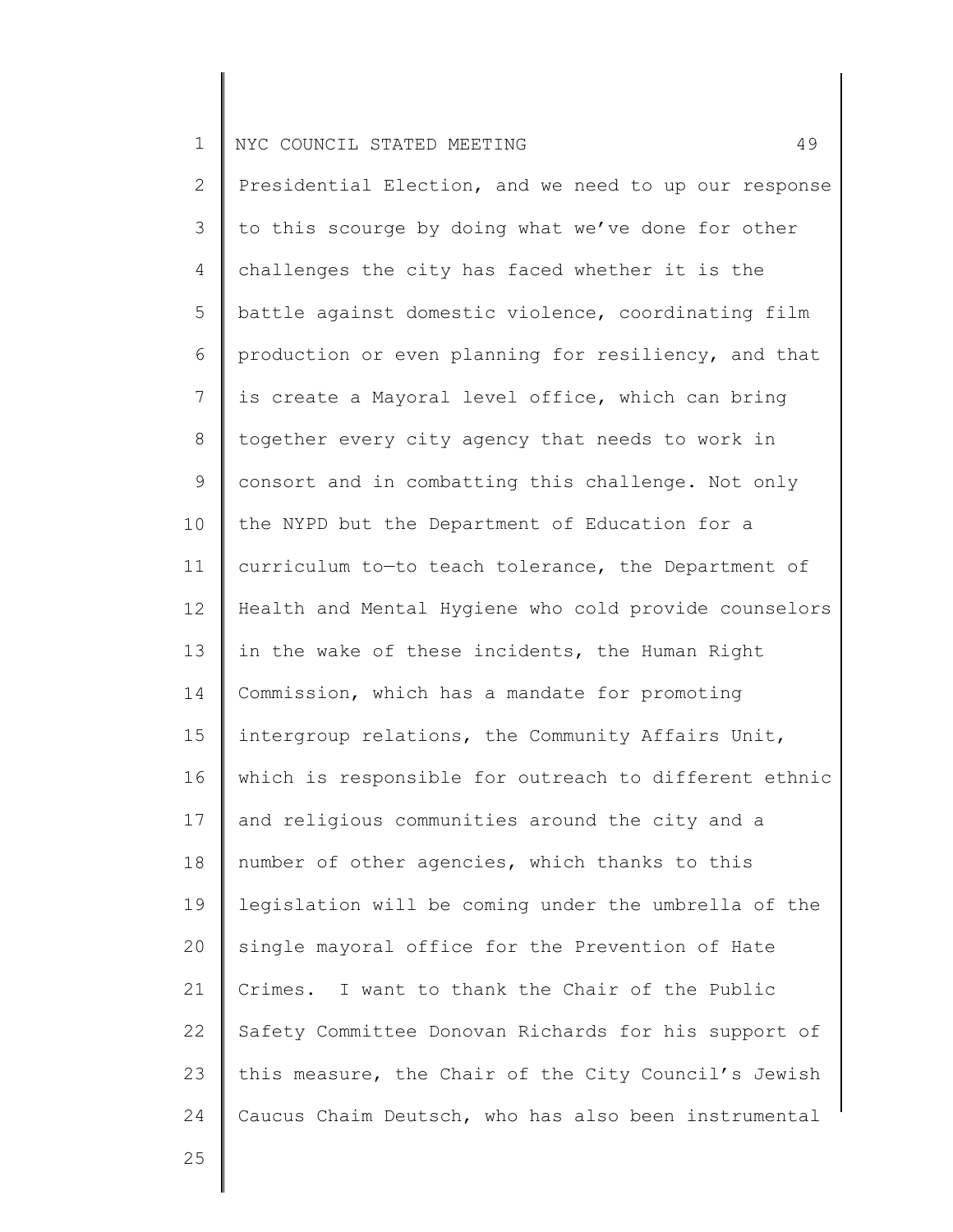1 2 3 4 5 6 7 8 9 10 11 12 13 14 15 16 17 18 19 20 21 22 23 24 25 NYC COUNCIL STATED MEETING 60 in this passage, and I want to urge my colleagues to vote yes again on Intro 1234. Thank you. COUNCIL MEMBER MENCHACA: CLERK: Menchaca. COUNCIL MEMBER MENCHACA: Permission to explain my vote. MAJORITY LEADER CUMBO: Permission granted. COUNCIL MEMBER MENCHACA: Thank you. I—I rise to say thank you to my colleagues for a lot of the legislation. Whether it's hate crimes or domestic violence, I think that we have created some incredible innovative laws. I do though rise with some incredibly conflicted and mixed feelings about 1325-A. They're mixed because it is connected to people we know, and people that we fought next to and I join in—in the words described in the feelings that Brad Lander gave about the atrocious, disgusting legal battles that our colleague Debi Rose went through and her staff. That should have never happened, and I will continue to fight for anyone that is in that situation. Unfortunately, this bill creates a lot of conflict for me because it's come up really quick and I'm feeling uncomfortable about how—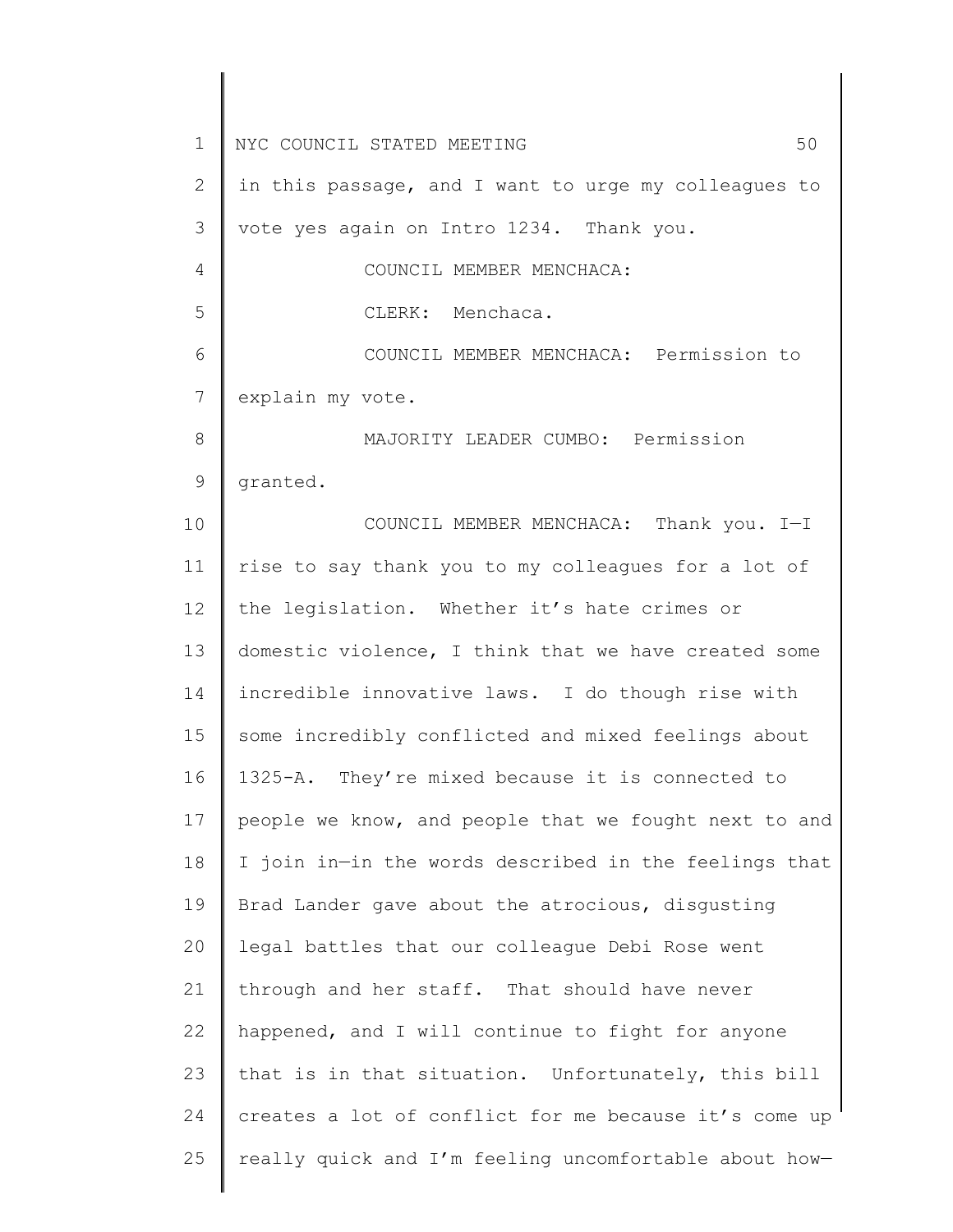| $\mathbf 1$ | 51<br>NYC COUNCIL STATED MEETING                     |  |  |  |  |  |  |
|-------------|------------------------------------------------------|--|--|--|--|--|--|
| 2           | how it's landed. I think the-the pieces and I'll     |  |  |  |  |  |  |
| 3           | talk later about some of the pieces of the bill, but |  |  |  |  |  |  |
| 4           | unfortunately this bill both brings an opportunity   |  |  |  |  |  |  |
| 5           | for compassion for someone that we care about and    |  |  |  |  |  |  |
| 6           | that we will fight for, and Debi we're with you. But |  |  |  |  |  |  |
| 7           | it also brings opportunity for corruption for folks  |  |  |  |  |  |  |
| 8           | that are not too far away from this-this space here  |  |  |  |  |  |  |
| 9           | who I think will use it in the unfortunate nature of |  |  |  |  |  |  |
| 10          | corruption. I think that we need to solve this       |  |  |  |  |  |  |
| 11          | problem, and I do not think this bill is going to do |  |  |  |  |  |  |
| 12          | that holistically. I vote no on 1325-A and aye on    |  |  |  |  |  |  |
| 13          | the rest. Thank you.                                 |  |  |  |  |  |  |
| 14          | MAJORITY LEADER CUMBO: Thank you.                    |  |  |  |  |  |  |
| 15          | CLERK: Miller.                                       |  |  |  |  |  |  |
| 16          | COUNCIL MEMBER MILLER: Permission to                 |  |  |  |  |  |  |
| 17          | explain my vote.                                     |  |  |  |  |  |  |
| 18          | MAJORITY LEADER CUMBO: Permission                    |  |  |  |  |  |  |
| 19          | granted.                                             |  |  |  |  |  |  |
| 20          | COUNCIL MEMBER MILLER: Thank you very                |  |  |  |  |  |  |
| 21          | much. Today this body will vote on legislation that  |  |  |  |  |  |  |
| 22          | builds on regulation structure of 2017 Commute Van   |  |  |  |  |  |  |
| 23          | Safety Act, which has regulated the growth of the    |  |  |  |  |  |  |
| 24          | commuter van industry's stiffing penalties for road  |  |  |  |  |  |  |
| 25          | commuter van operators and requires yearly reporting |  |  |  |  |  |  |
|             |                                                      |  |  |  |  |  |  |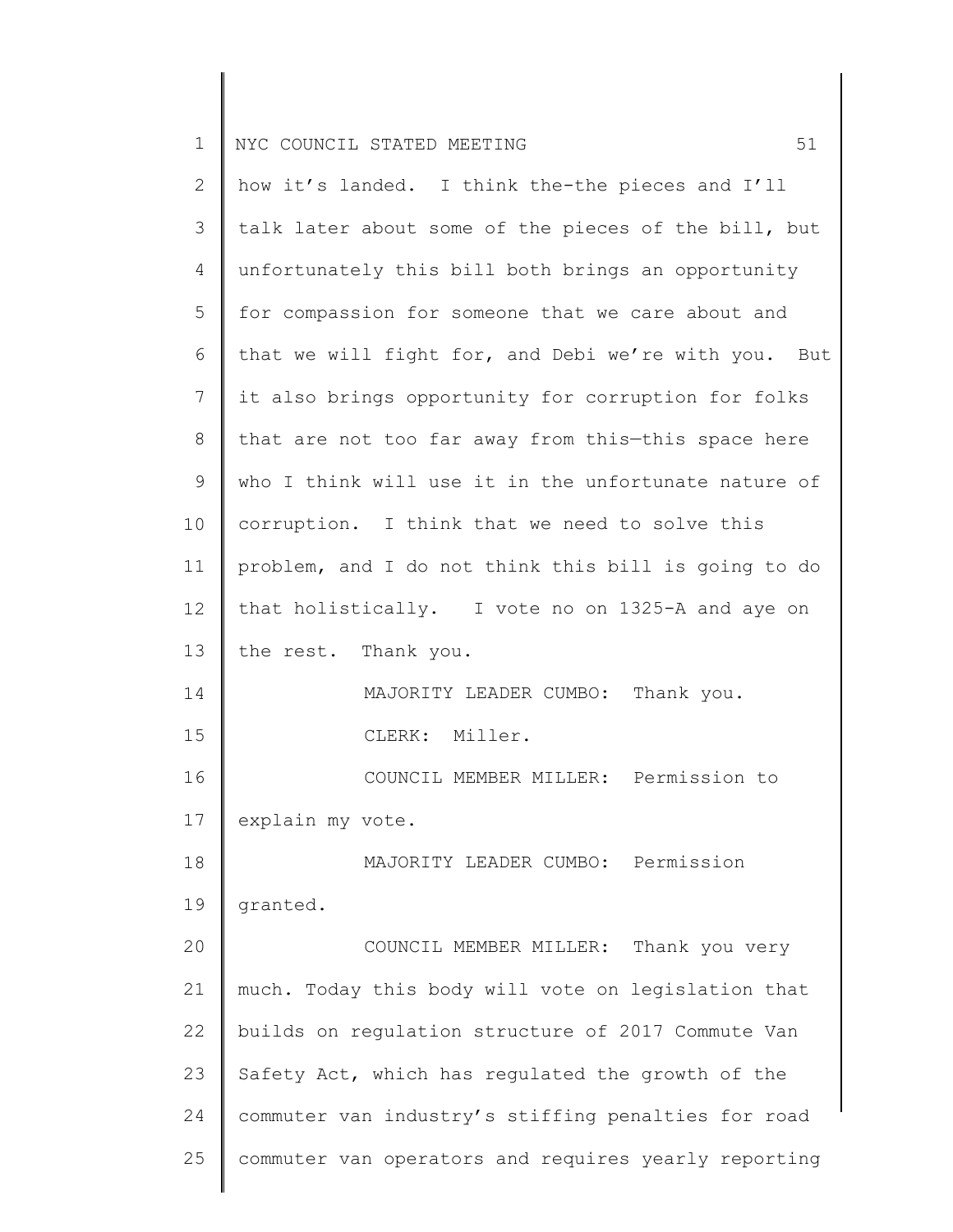2 3 4 5 6 7 8 9 10 11 12 13 14 15 16 17 18 19 20 21 22 23 24 25 on computer vans—commuter van safety. 897 will demand real accountability for companies and vehicle owners by expressly prohibiting anyone not licensed to operate these vehicles or ever get behind the wheel again. Failure to-to-to adhere to this stipulation will initially result in a penalty of \$500, temporary suspension, and a one-year probation. A second violation will result in revocation of holders of license as well as mandatory 15-day suspension. A third such violation within that period will result in suspension of service and revoking licenses. While dollar vans are a popular mode of transportation in communities throughout the city, they continue to be plagued by nagging safety concerns, unsafe commute—for unsafe for commuters, and different from the traditional transportation that we come to expect. On two separate occasions a 15-year-old in my district was arrested by NCO officers for operating a legally licensed commuter van. Other public well publicized incidents within the industry include violence, sometimes deadly disputes between rival drivers and companies, fatal collisions and other motorists as well as pedestrian high speed chases while fleeing unlawful or lawful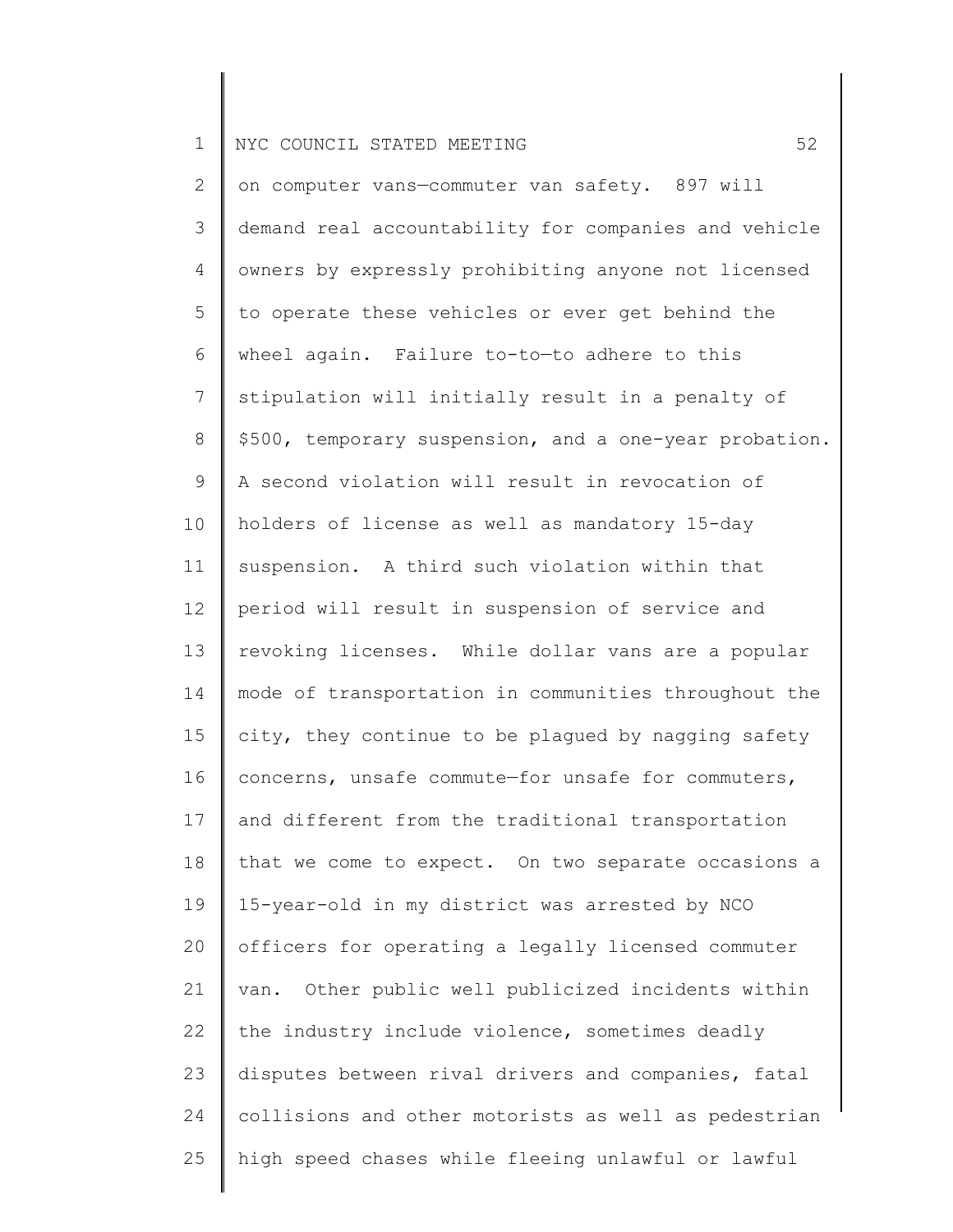2 3 4 5 6 7 8 9 10 11 12 13 14 15 16 17 18 19 20 21 22 23 24 25 summonses. This is the type of criminality that we've come to expect, and this legislation will certainly address. Despite possessing the authority to regulate dollar van companies, the TLC continues to experience serious challenges in the efforts to reign in the unlawful activity making the legislation vital [bell] to strengthening the root—and being able to root out these bad actors. And we will continue to advocate, to target this senseless behavior amongst these operators and look forward to the passage of this legislation today. I want to thank the Speaker for supporting this and—and Reverend Diaz and for the For-Hire Vehicle for-for— MAJORITY LEADER CUMBO: [interposing] Thank you. COUNCIL MEMBER MILLER: --moving this forward as well, and look forward to my colleagues voting in the affirmative. Thank you. MAJORITY LEADER CUMBO: Thank you, Council Member. CLERK: MOYA. COUNCIL MEMBER MOYA: Permission to explain my vote, Madam Majority Leader.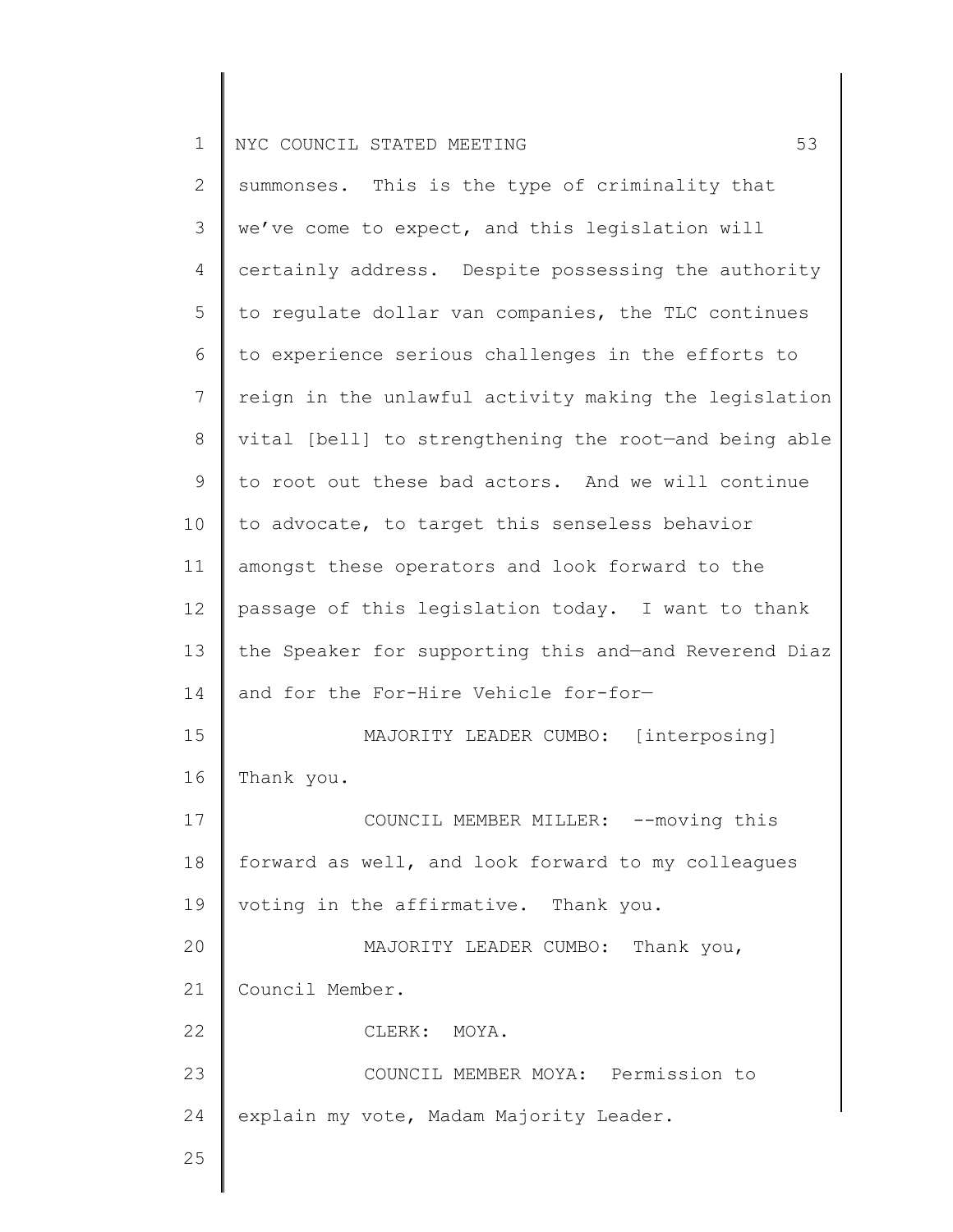2 3 MAJORITY LEADER CUMBO: Permission granted.

4 5 6 7 8 9 10 11 12 13 14 15 16 17 18 19 20 21 22 23 24 25 COUNCIL MEMBER MOYA: Thank you. I wanted to talk about this bill that will provide forhire vehicle drivers with consumer protections that they need not just to survive in the city, but to thrive in it. Intro 1070-A will allow for the creation of a Driver's Bill of Rights that provides a clear plan language explanation of their lease, rental, or condition purchase agreement. This will prevent predatory lenders from overwhelming for-hire drivers with mountains of paper work that confuse bad deals like subprime leases. This bill was inspired by the unscrupulous behavior of certain companies that steer drivers into subprime loans. Those deals effectively handcuff drivers to steering wheels of financial sink holes. Just the other day I heard about a driver who was offered a lease on a two—a 2018 Toyota Camry. The deal was \$994 down, \$369 per week for 42 months. That drive would end up spending about \$65,000 for a car that costs about a third of that, and after all that, the driver will never own it. Working class drives cannot get ahead if they're preyed on like this. This legislation is centered on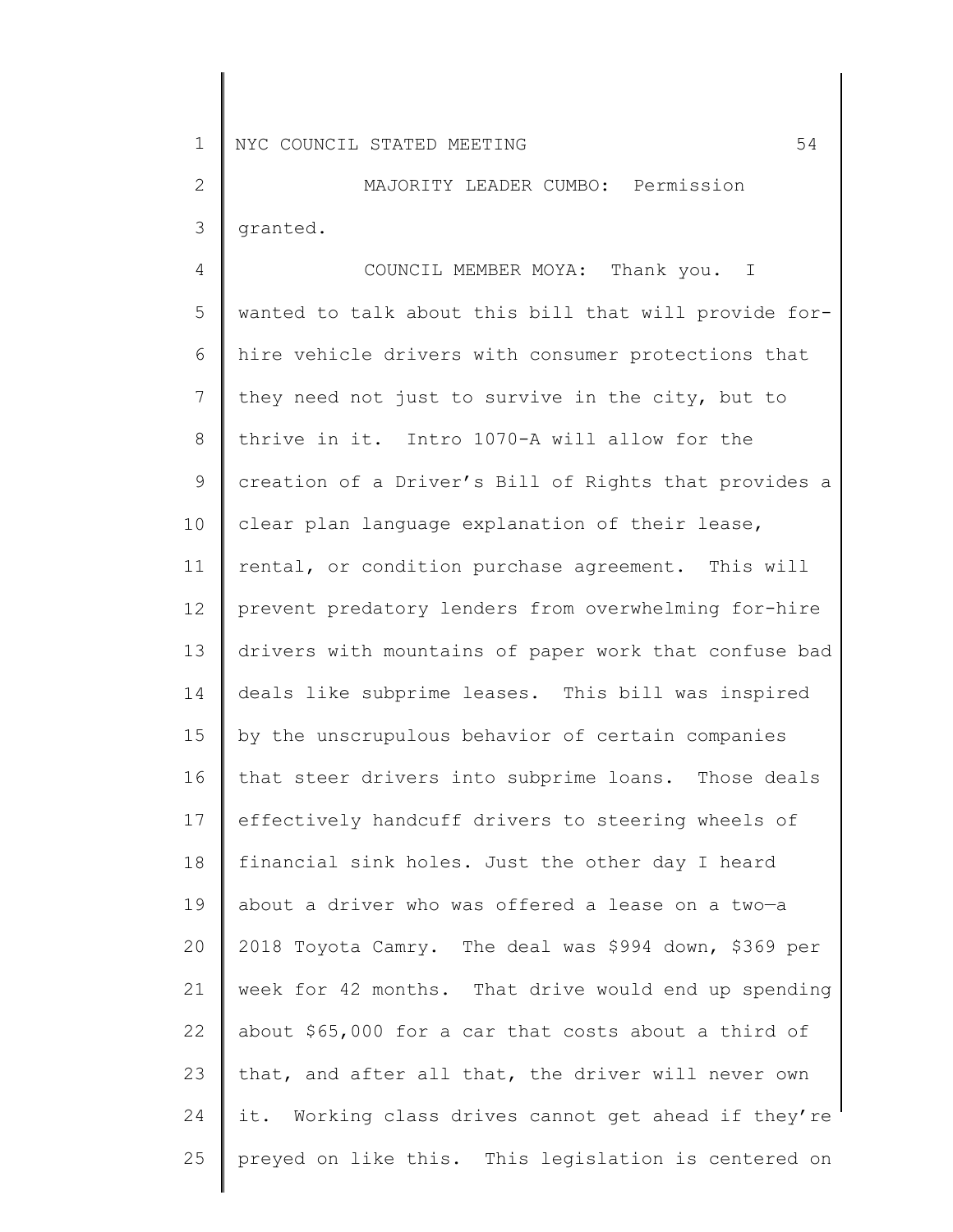| $\mathbf 1$  | 55<br>NYC COUNCIL STATED MEETING                      |  |  |  |  |  |  |  |
|--------------|-------------------------------------------------------|--|--|--|--|--|--|--|
| $\mathbf{2}$ | protecting drivers at a time when they are, in dire   |  |  |  |  |  |  |  |
| 3            | financial positions too often pushing them to a grave |  |  |  |  |  |  |  |
| 4            | and tragic decisions. I will continue to work hand-   |  |  |  |  |  |  |  |
| 5            | in-hand with the TLC to make sure drivers are         |  |  |  |  |  |  |  |
| 6            | protected from predatory dealers. I also want to      |  |  |  |  |  |  |  |
| 7            | take this opportunity to thank the Independent        |  |  |  |  |  |  |  |
| $8\,$        | Driver's Guild for their support in this effort to    |  |  |  |  |  |  |  |
| 9            | protect drivers. I want to thank the Speaker and all  |  |  |  |  |  |  |  |
| 10           | of my colleagues, and I will be voting in the         |  |  |  |  |  |  |  |
| 11           | affirmative. Thank you.                               |  |  |  |  |  |  |  |
| 12           | MAJORITY LEADER CUMBO: Thank you.                     |  |  |  |  |  |  |  |
| 13           |                                                       |  |  |  |  |  |  |  |
|              | CLERK: Powers.                                        |  |  |  |  |  |  |  |
| 14           | COUNCIL MEMBER POWERS: Permission to                  |  |  |  |  |  |  |  |
| 15           | explain my vote.                                      |  |  |  |  |  |  |  |
| 16           | MAJORITY LEADER CUMBO: Permission                     |  |  |  |  |  |  |  |
| 17           | granted.                                              |  |  |  |  |  |  |  |
| 18           | COUNCIL MEMBER POWERS: Thank you. I                   |  |  |  |  |  |  |  |
| 19           | want to thank the Speaker for his kind words earlier. |  |  |  |  |  |  |  |
| 20           | I am here to speak in support of Waterside Plaza,     |  |  |  |  |  |  |  |
| 21           | which is a land use item on the calendar today that   |  |  |  |  |  |  |  |
| 22           | we're voting for. I want to welcome as well-I see     |  |  |  |  |  |  |  |
| 23           | here up in the-in the rafters there the Tenants       |  |  |  |  |  |  |  |
| 24           | Association President Janet Handell (sp?) who for the |  |  |  |  |  |  |  |
| 25           | last year has been working with myself and the        |  |  |  |  |  |  |  |
|              |                                                       |  |  |  |  |  |  |  |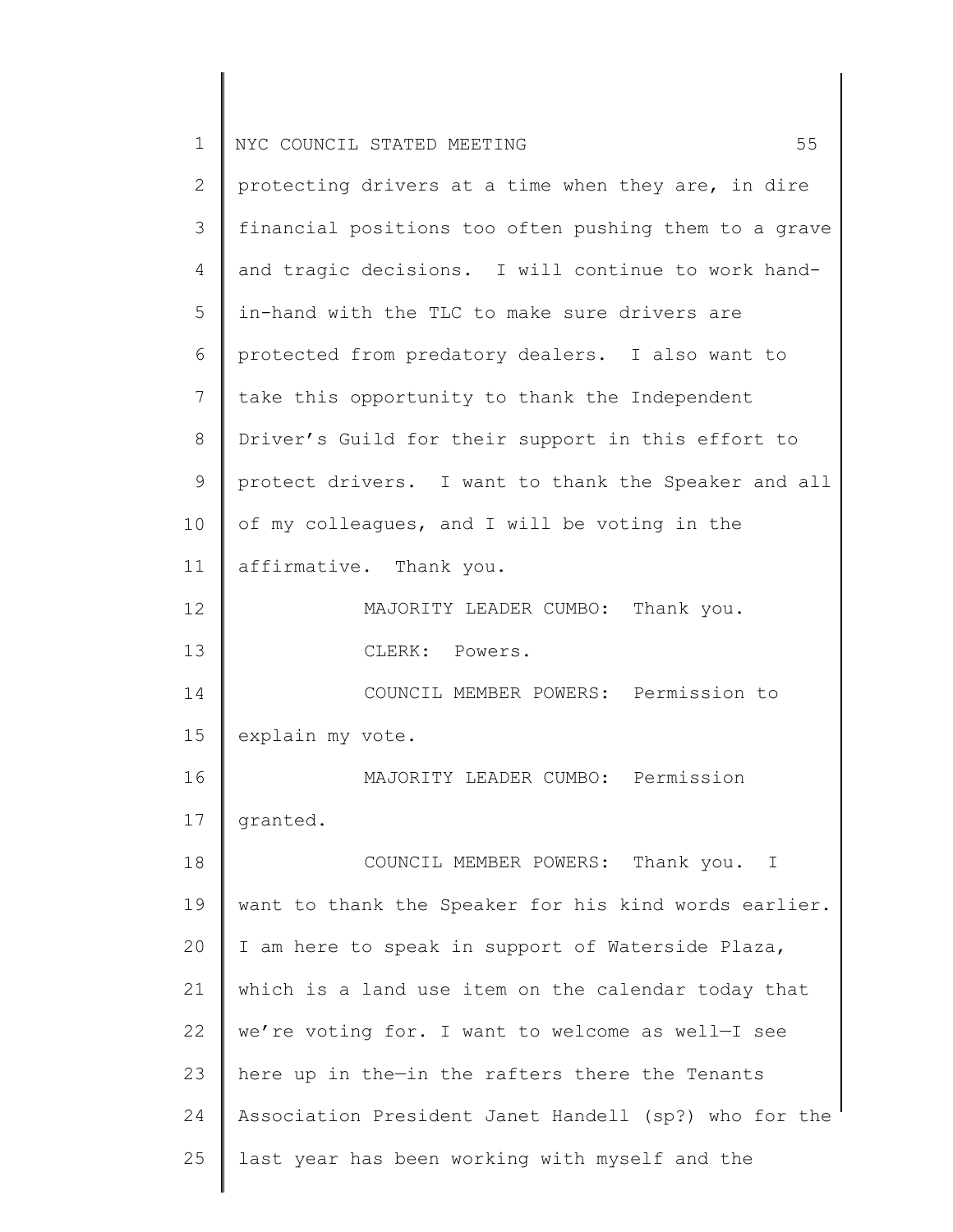2 3 4 5 6 7 8 9 10 11 12 13 14 15 16 17 18 19 20 21 22 23 24 25 Management of Waterside and HPD to come up with a deal that would preserve the long-term affordable housing at Waterside Plaza. Waterside is a wonderful community that was a former Mitchell Lama and like many exited leaving the tenants uncertain about their future, and with high rents as a result. In the last year we have spent many hours together trying to fight to preserve and reduce and address the high rent burden at Waterside. Today, we've gotten to a place where I think all the residents can be happy because in one way or another their lives are going to be much better and their home will continue to be their home for the future and those units will be held as affordable for 75 years. So I'm very proud of this. It was the first ULURP that had come through my office—through my office. I'm really appreciative of Janet and all the tenants for their work to—to improve their community and help their community. Dick Ravitch the former Lieutenant Governor who was the landlord and then worked very closely with us to make sure that we addressed all the issues at hand, and I want to thank my staff as well Emily, Ben and the others who have put in a lot of hours to make sure that the residents' concerns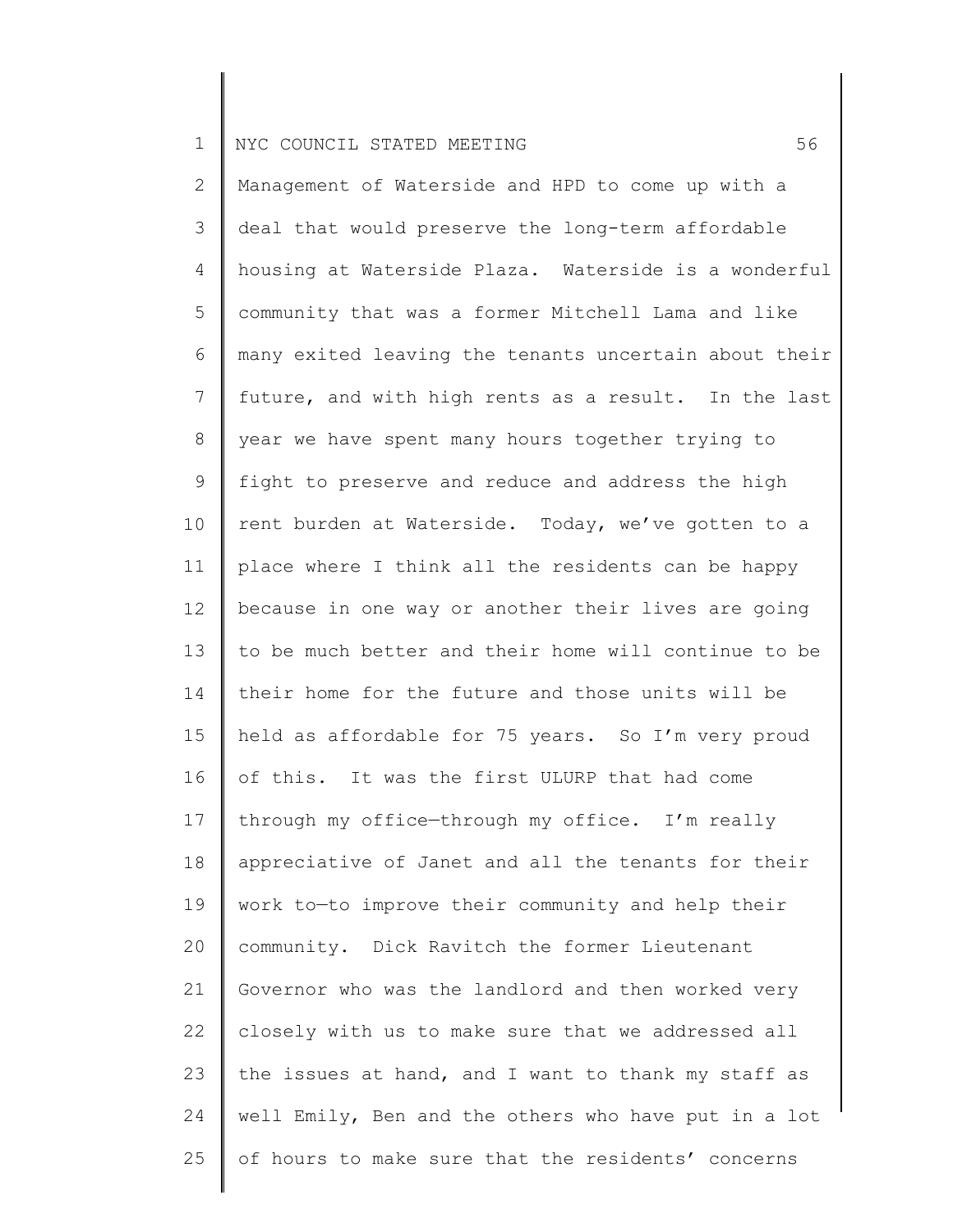| $\mathbf 1$ | 57<br>NYC COUNCIL STATED MEETING                              |  |  |  |  |  |  |
|-------------|---------------------------------------------------------------|--|--|--|--|--|--|
| 2           | and their calls are get addressed, and that we come           |  |  |  |  |  |  |
| 3           | up with a deal that really gets to the heart of the           |  |  |  |  |  |  |
| 4           | matter here. So, I'm very proud to cast a vote. I-            |  |  |  |  |  |  |
| 5           | for that and for all the items here as well today,            |  |  |  |  |  |  |
| 6           | and thank you to Janet and all the Waterside tenants          |  |  |  |  |  |  |
| 7           | for all work. Thanks so much.                                 |  |  |  |  |  |  |
| 8           | MAJORITY LEADER CUMBO: Thank you.                             |  |  |  |  |  |  |
| 9           | CLERK: Reynoso. Permission to explain                         |  |  |  |  |  |  |
| 10          | my vote.                                                      |  |  |  |  |  |  |
| 11          | MAJORITY LEADER CUMBO: Permission                             |  |  |  |  |  |  |
| 12          | granted.                                                      |  |  |  |  |  |  |
| 13          | COUNCIL MEMBER REYNOSO: Thank you. In                         |  |  |  |  |  |  |
| 14          | recognition of the Holocaust Remembrance Day, I also          |  |  |  |  |  |  |
| 15          | want to recognize t he work that the Dominican                |  |  |  |  |  |  |
| 16          | Republic did as a country one of the few countries            |  |  |  |  |  |  |
| 17          | that actually accepted refugees from-from Germany.<br>$\perp$ |  |  |  |  |  |  |
| 18          | just want to make sure that recognize that and also           |  |  |  |  |  |  |
| 19          | the fact that Rafael Espinal is the founder of the            |  |  |  |  |  |  |
| 20          | Holocaust Survivors Initiative that we also do in the         |  |  |  |  |  |  |
| 21          | City Council, and we're all here in unity and want to         |  |  |  |  |  |  |
| 22          | make sure that we recognize that as well. I also              |  |  |  |  |  |  |
| 23          | want to thank all of my colleagues for the                    |  |  |  |  |  |  |
| 24          | legislation that was passed today [bell] and I vote           |  |  |  |  |  |  |
| 25          | aye-aye on all.                                               |  |  |  |  |  |  |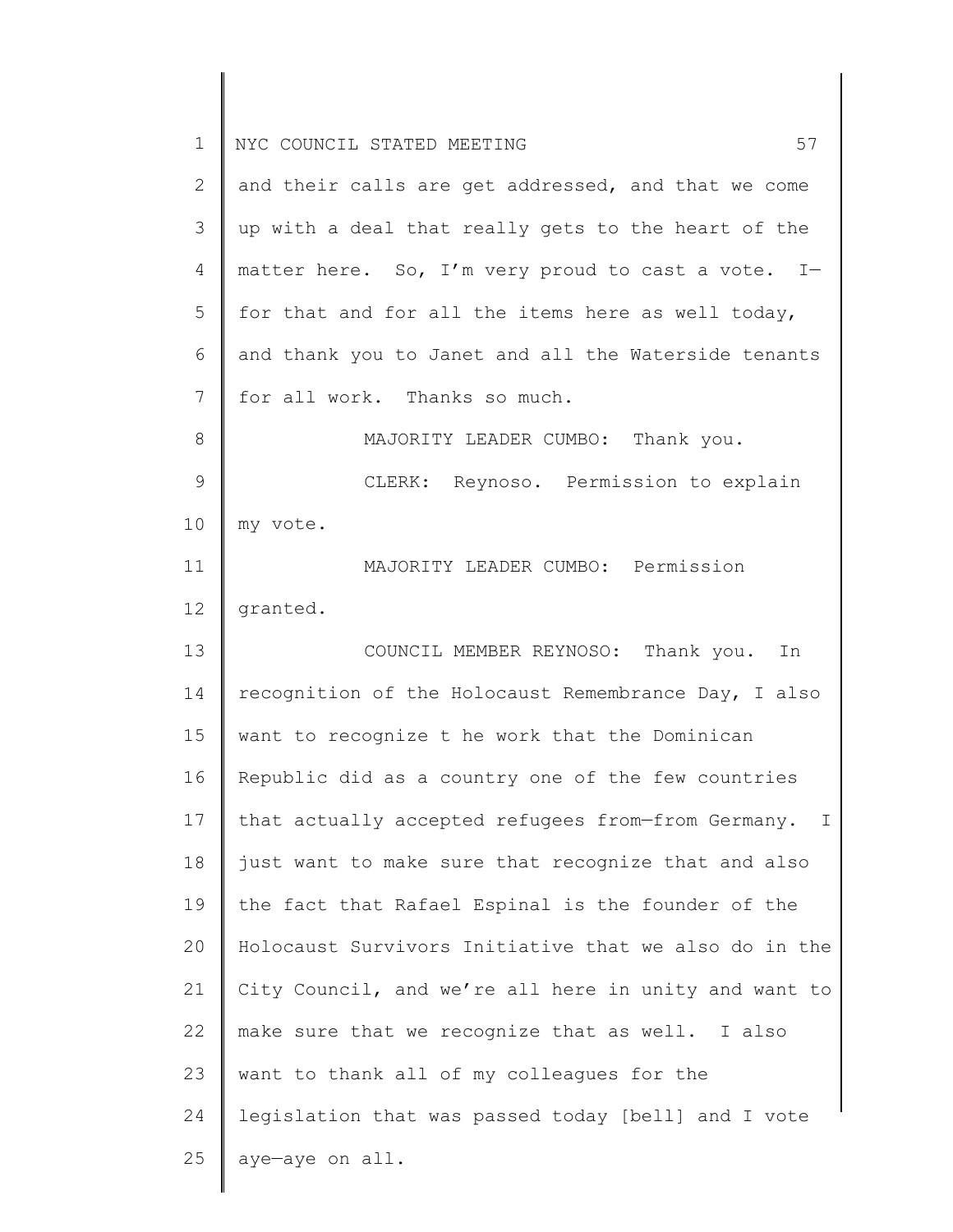| $\mathbf 1$  | 58<br>NYC COUNCIL STATED MEETING                      |  |  |  |  |  |  |
|--------------|-------------------------------------------------------|--|--|--|--|--|--|
| $\mathbf{2}$ | MAJORITY LEADER CUMBO: Thank you.                     |  |  |  |  |  |  |
| 3            | COUNCIL MEMBER REYNOSO: Aye.                          |  |  |  |  |  |  |
| 4            | CLERK: Richards.                                      |  |  |  |  |  |  |
| 5            | COUNCIL MEMBER RICHARDS: Permission to                |  |  |  |  |  |  |
| 6            | briefly explain my vote?                              |  |  |  |  |  |  |
| 7            | MAJORITY LEADER CUMBO: Permission                     |  |  |  |  |  |  |
| 8            | granted.                                              |  |  |  |  |  |  |
| 9            | COUNCIL MEMBER RICHARDS: Alright, thank               |  |  |  |  |  |  |
| 10           | you. Hate crimes against Blacks, Jewish and LGBT New  |  |  |  |  |  |  |
| 11           | Yorkers are on the rise across our city, which is why |  |  |  |  |  |  |
| 12           | Intros 1234-A and 1261-A to create an Office for the  |  |  |  |  |  |  |
| 13           | Prevention of Hate Crimes are so important. We have   |  |  |  |  |  |  |
| 14           | to get proactive in our approach to stopping the      |  |  |  |  |  |  |
| 15           | spread of hate, fear and ignorance, we need more than |  |  |  |  |  |  |
| 16           | just a law enforcement answer to these issues. We     |  |  |  |  |  |  |
| 17           | need to educate our youth early and often on the      |  |  |  |  |  |  |
| 18           | devastating effects of racism to help spread the word |  |  |  |  |  |  |
| 19           | that an attack on one of us is an attack on all of    |  |  |  |  |  |  |
| 20           | us. With that being said, I'd like thank Speaker      |  |  |  |  |  |  |
| 21           | Johnson and both of my colleagues Mark Levine and     |  |  |  |  |  |  |
| 22           | Chaim Deutsch and my Legislative Counsel Daniel Ades  |  |  |  |  |  |  |
| 23           | for all of their work to helping us bring this office |  |  |  |  |  |  |
| 24           | to fruition, and educating our young people. I'd      |  |  |  |  |  |  |
| 25           | also like to congratulate Daneek Miller on a much     |  |  |  |  |  |  |
|              |                                                       |  |  |  |  |  |  |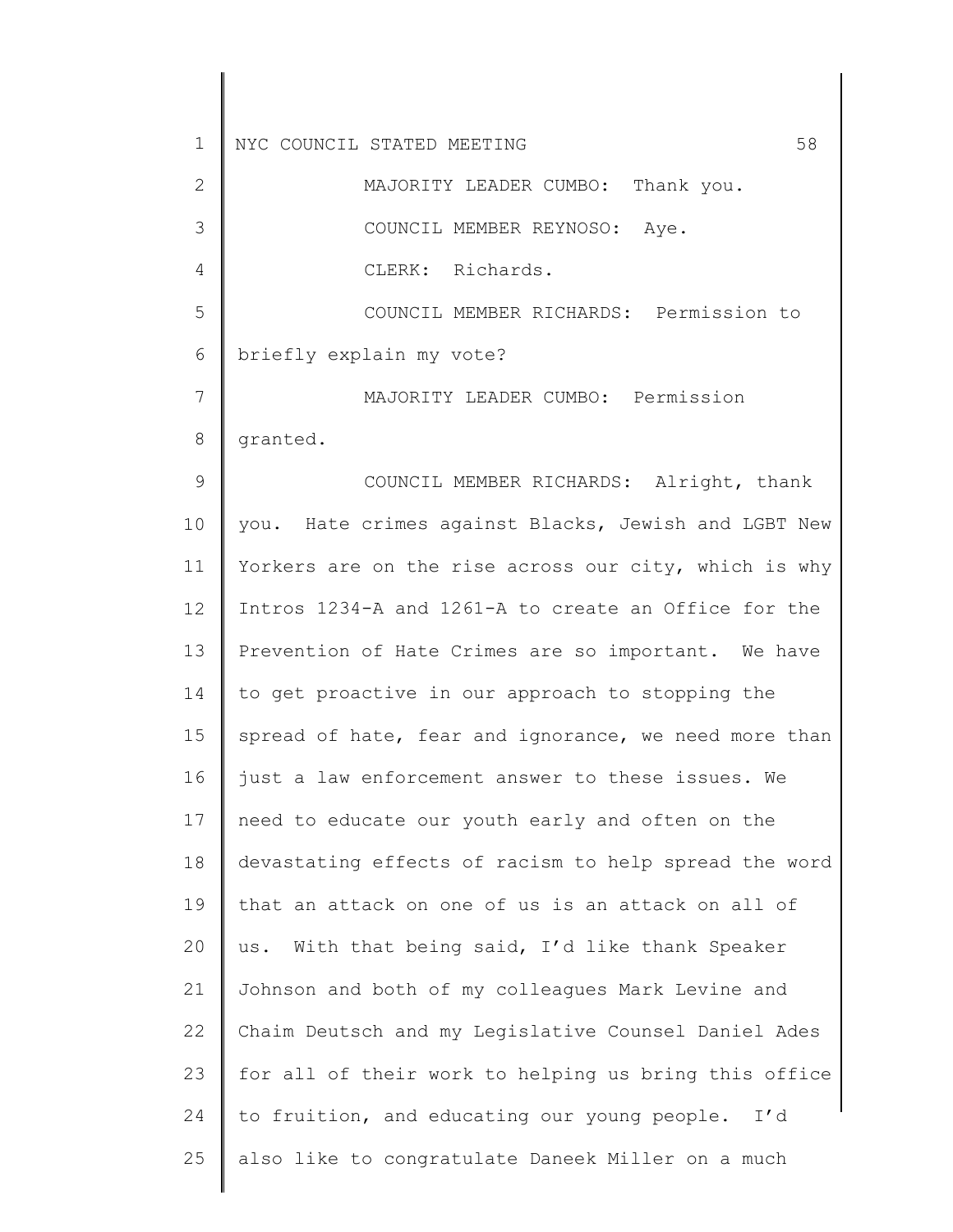2 3 4 5 6 7 8 9 10 11 12 13 14 15 16 17 18 19 20 21 22 23 24 25 needed bill. While, you know, I use dollar vans coming up, they helped me get through college actually, get home at least at an appropriate hour. We know that there are a lot of public safety issues related to the way dollar vans operate in the outer boroughs especially. So, his bill is going to really bring solace for a lot of individuals. And I unfortunately had a hit and run in my district where we lost someone last year or two years ago to one of these vans. So, it's not to target the industry to say they're not needed, but we need to make sure that there is certainly more oversight on them and more penalties in their license, and if they can't get their acts together. So, with that being said, congratulations Daneek and I vote aye MAJORITY LEADER CUMBO: Thank you CLERK: Rivera. COUNCIL MEMBER RICHARDS: I vote aye on all CLERK: Rivera. COUNCIL MEMBER RIVERA: Aye. CLERK: Rodriguez. COUNCIL MEMBER RODRIGUEZ: Permission to explain my vote.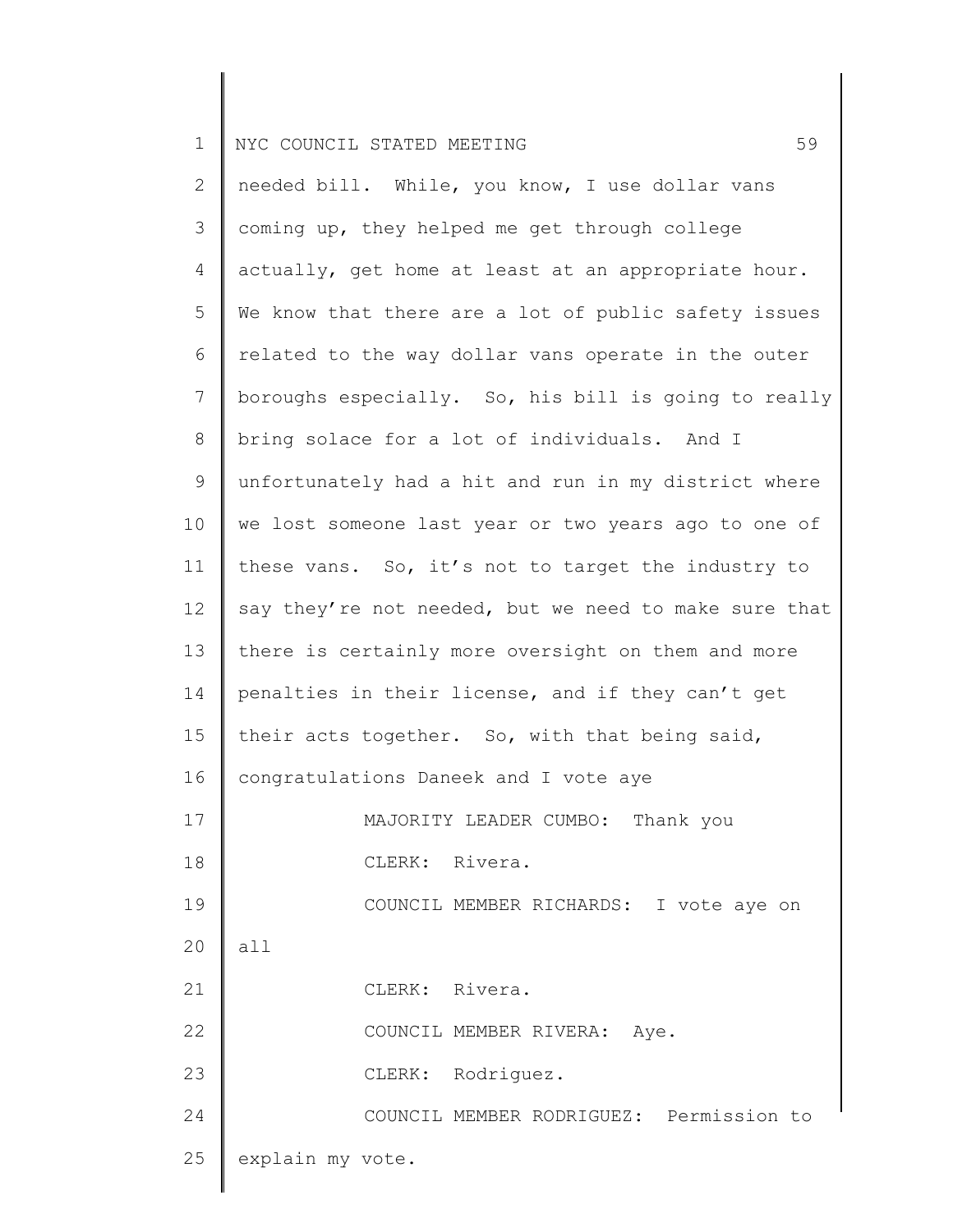2 3 MAJORITY LEADER CUMBO: Permission granted.

4 5 6 7 8 9 10 11 12 13 14 15 16 17 18 19 20 21 22 23 24 25 COUNCIL MEMBER RODRIGUEZ: First of all, as my colleague Antonio Reynoso said, for me an immigrant Dominican born and raised in the Caribbean, we know what it was for to get our island Espanola to open the doors to the Jewish when no other country including the United States were welcoming the Jewish. So when we voted this resolution on the Holocaust for me, it's important because a life as someone the immigrants we've been living hate crimes experience. We've been living cases being discriminated also because also because of the accent, because of the status quo that we have. But I also feel that as someone that represents Northern Manhattan having Yeshiva University where I've been working for the last ten years as a Council Member as in previous years as a teacher and I co-founded a school in my district, we know how important it is to teach our students to teacher our New Yorkers that when someone is under attack the whole city and the whole nation is under attack. So, for me it's a day where we had to use this opportunity to support this resolution, but also to send the message loud and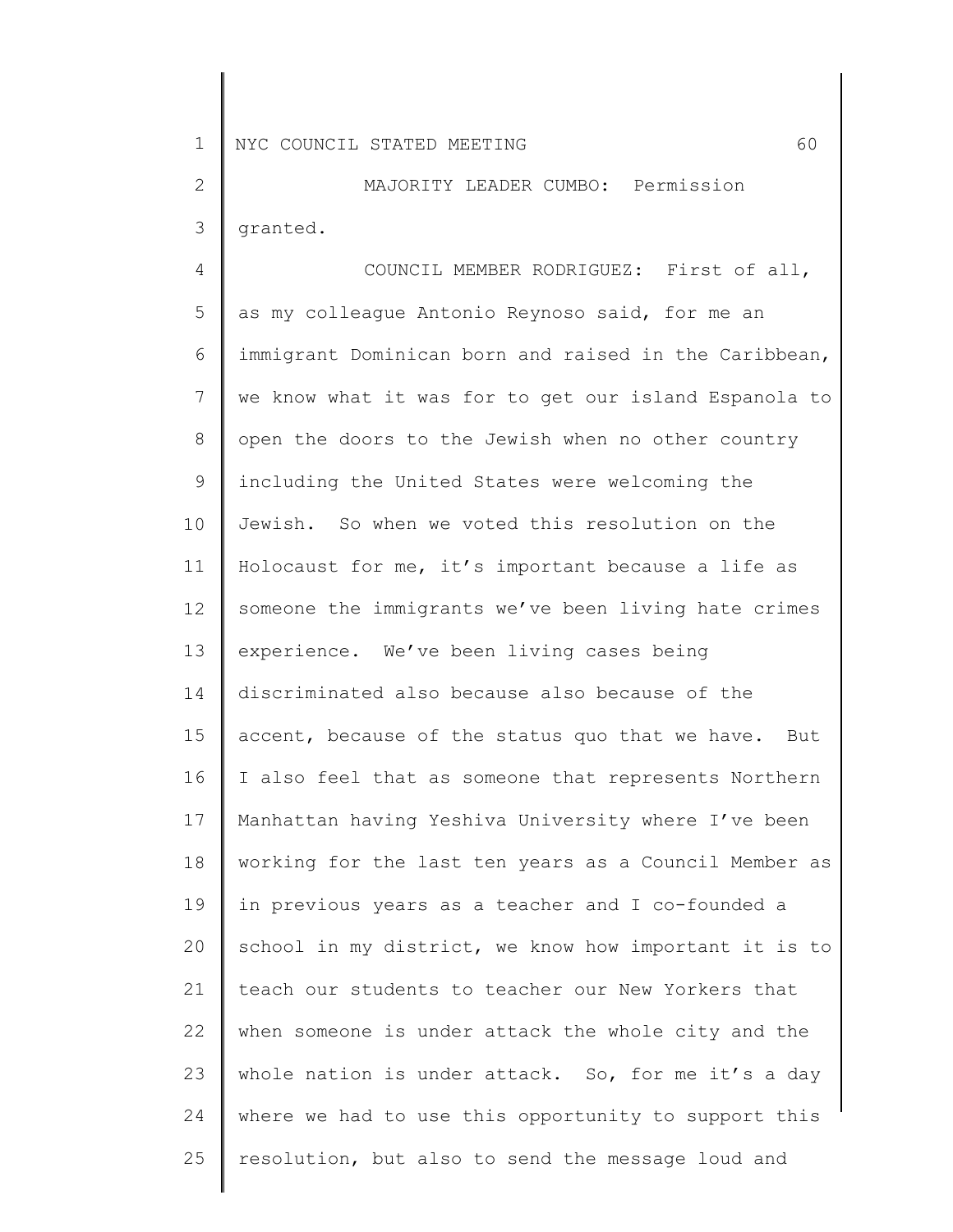1 2 3 4 5 6 7 8 9 10 11 12 13 14 15 16 17 18 19 20 21 22 23 24 25 NYC COUNCIL STATED MEETING 61 clear that id doesn't which group is under attack in the nation and the world, we always we stand together. So with that, I vote aye. MAJORITY LEADER CUMBO: Thank you. CLERK: Rose. COUNCIL MEMBER ROSE: Permission to explain my vote. MAJORITY LEADER CUMBO: Permission granted. COUNCIL MEMBER ROSE: Thank you. I want to take this time to once again thank my colleagues for your overwhelming support and conviction to right an egregious wrong. I want to thank you for voting affirmatively for Intro 1325-A. I know that many of you had ambivalent feelings about who the beneficiaries of the bill could be, but I thank you for lifting the Sword of Damocles, which has hung over my head for almost a decade. Your vote has freed me from the stigma of an unwarranted prosecution, and will allow me to pay off my legal debt to the very excellent legal counsel who defended me and my staff members through this frivolous and bogus, and as Council Member Landers's word "lawsuit." I want to thank all of my colleagues for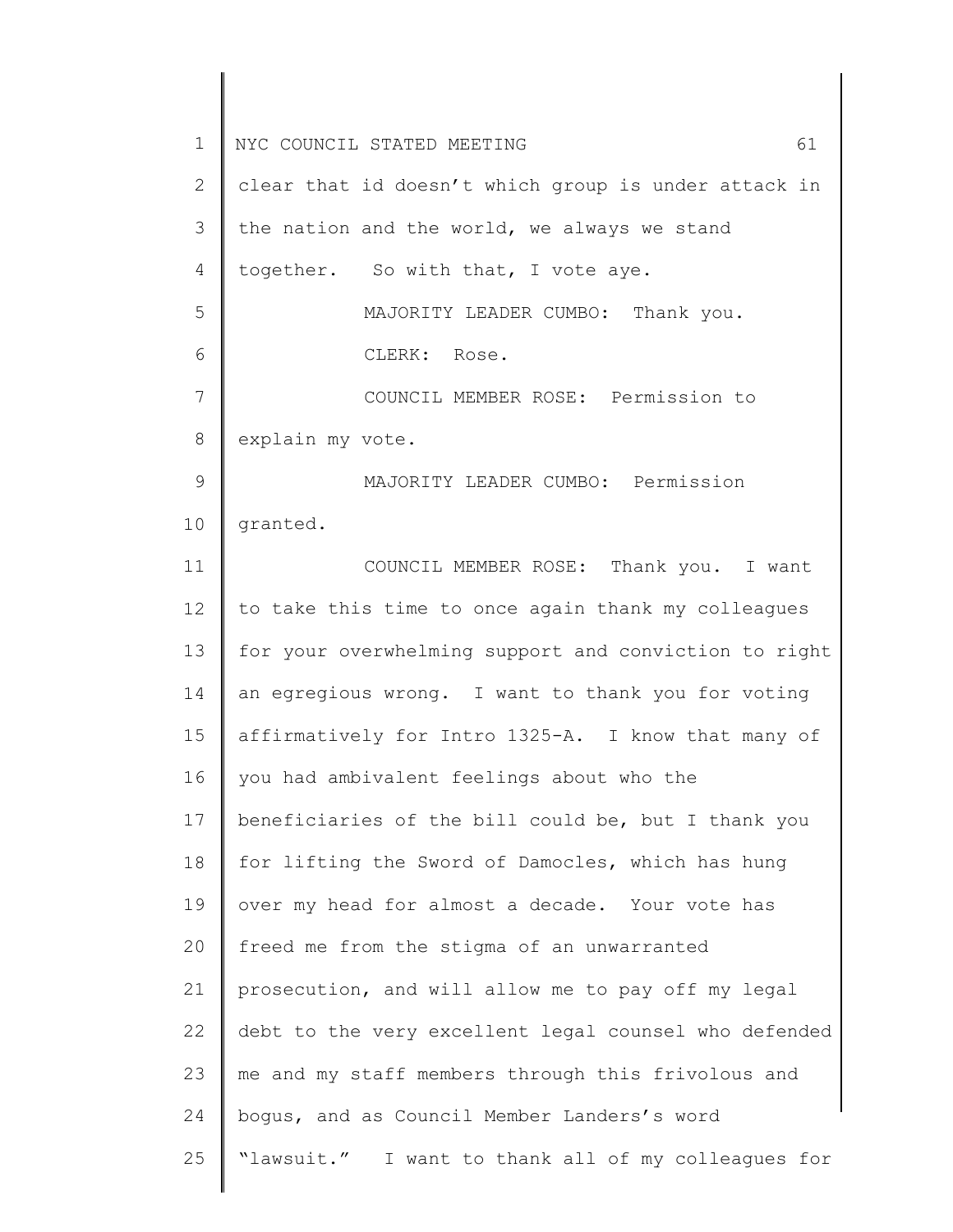1 2 3 4 5 6 7 8 9 10 11 12 13 14 15 16 17 18 19 20 21 22 23 24 25 NYC COUNCIL STATED MEETING 62 voting for this bill today. Thank you and I vote aye. [applause] MAJORITY LEADER CUMBO: Congratulations Council Member Rose. This a huge step and many miles to go. Thank you. CLERK: Rosenthal. COUNCIL MEMBER ROSENTHAL: I vote aye on all. CLERK: Salamanca. COUNCIL MEMBER SALAMANCA: Aye on all. CLERK: Torres. COUNCIL MEMBER TORRES: Permission to vote on Land Use Call-Ups. MAJORITY LEADER CUMBO: Permission granted. COUNCIL MEMBER TORRES: Aye on all Land Use Call-Ups and I will vote aye, and I'll vote reluctantly for Intro 1325-A. So, in light of Council Member Rose's speech so— MAJORITY LEADER CUMBO: Thank you. CLERK: Treyger. COUNCIL MEMBER TREYGER: Aye. CLERK: Ulrich.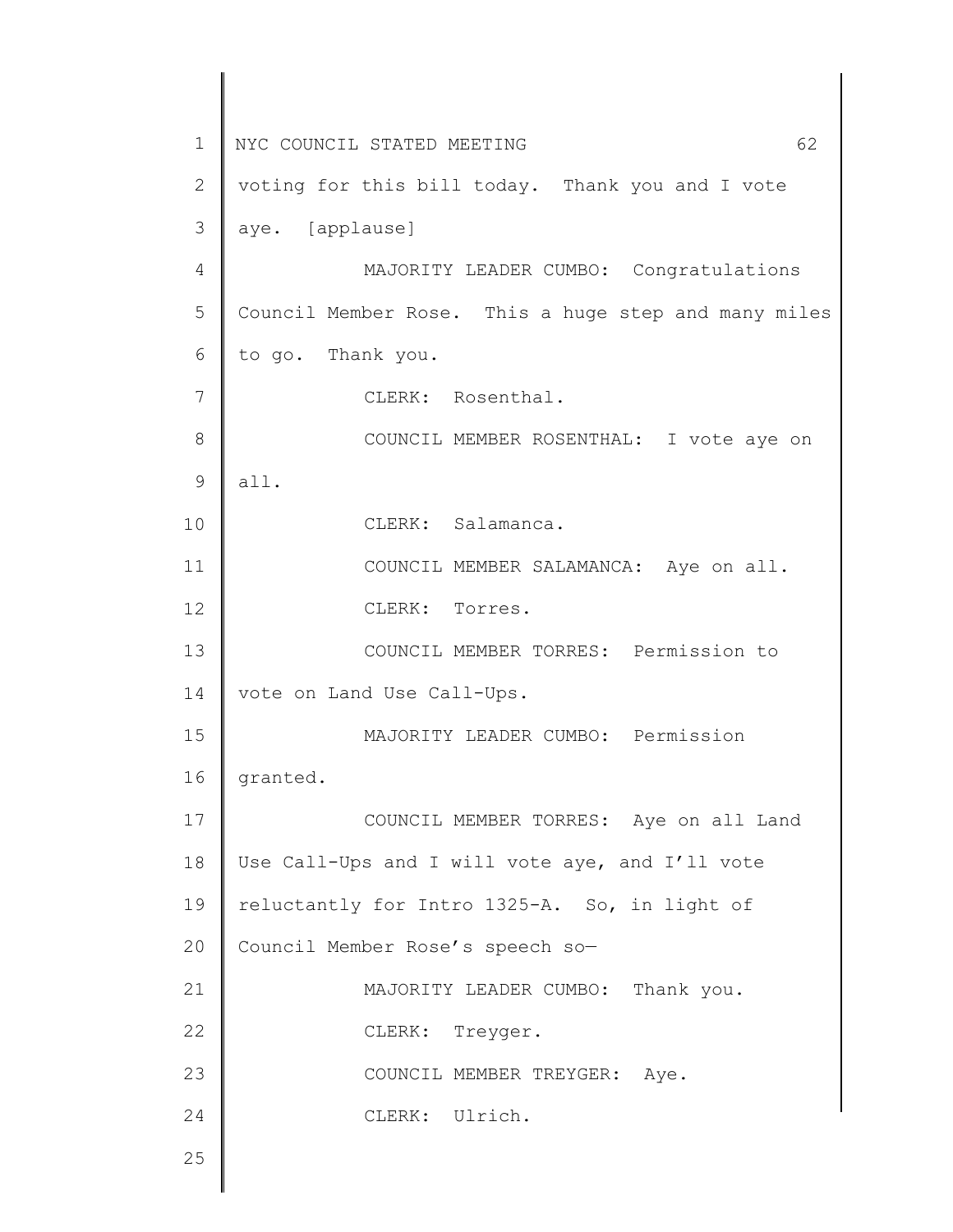| $1\,$          | NYC COUNCIL STATED MEETING<br>63                      |  |  |  |  |  |  |
|----------------|-------------------------------------------------------|--|--|--|--|--|--|
| $\mathbf{2}$   | COUNCIL MEMBER ULRICH: I vote aye on all              |  |  |  |  |  |  |
| 3              | with the exception of Intro 1324-A.                   |  |  |  |  |  |  |
| $\overline{4}$ | CLERK: Vallone.                                       |  |  |  |  |  |  |
| 5              | COUNCIL MEMBER VALLONE: Aye on all.                   |  |  |  |  |  |  |
| 6              | CLERK: Yeger.                                         |  |  |  |  |  |  |
| 7              | COUNCIL MEMBER YEGER: Aye.                            |  |  |  |  |  |  |
| $8\,$          | Clerk: Cumbo.                                         |  |  |  |  |  |  |
| $\mathsf 9$    | MAJORITY LEADER CUMBO: I proudly vote                 |  |  |  |  |  |  |
| 10             | aye and congratulate all of my colleagues. I also     |  |  |  |  |  |  |
| 11             | want to give special congratulations to Council       |  |  |  |  |  |  |
| 12             | Member Chaim Deutsch for a successful legislative     |  |  |  |  |  |  |
| 13             | stated day today passing two hate crime bills, the    |  |  |  |  |  |  |
| 14             | Veteran Reporting Bill and the Resolution recognizing |  |  |  |  |  |  |
| 15             | January 27, 2019 as a Holocaust Remembrance Day. So   |  |  |  |  |  |  |
| 16             | many are appreciative of the incredible work that you |  |  |  |  |  |  |
| 17             | have done to continue to shine light on this critical |  |  |  |  |  |  |
| 18             | day in world history. Thank you and I proudly vote    |  |  |  |  |  |  |
| 19             | aye.                                                  |  |  |  |  |  |  |
| 20             | CLERK: Speaker Johnson.                               |  |  |  |  |  |  |
| 21             | SPEAKER COREY JOHNSON: [pause]                        |  |  |  |  |  |  |
| 22             | CLERK: Council Member Lander.                         |  |  |  |  |  |  |
| 23             | COUNCIL MEMBER LANDER:                                |  |  |  |  |  |  |
| 24             |                                                       |  |  |  |  |  |  |
| 25             |                                                       |  |  |  |  |  |  |
|                |                                                       |  |  |  |  |  |  |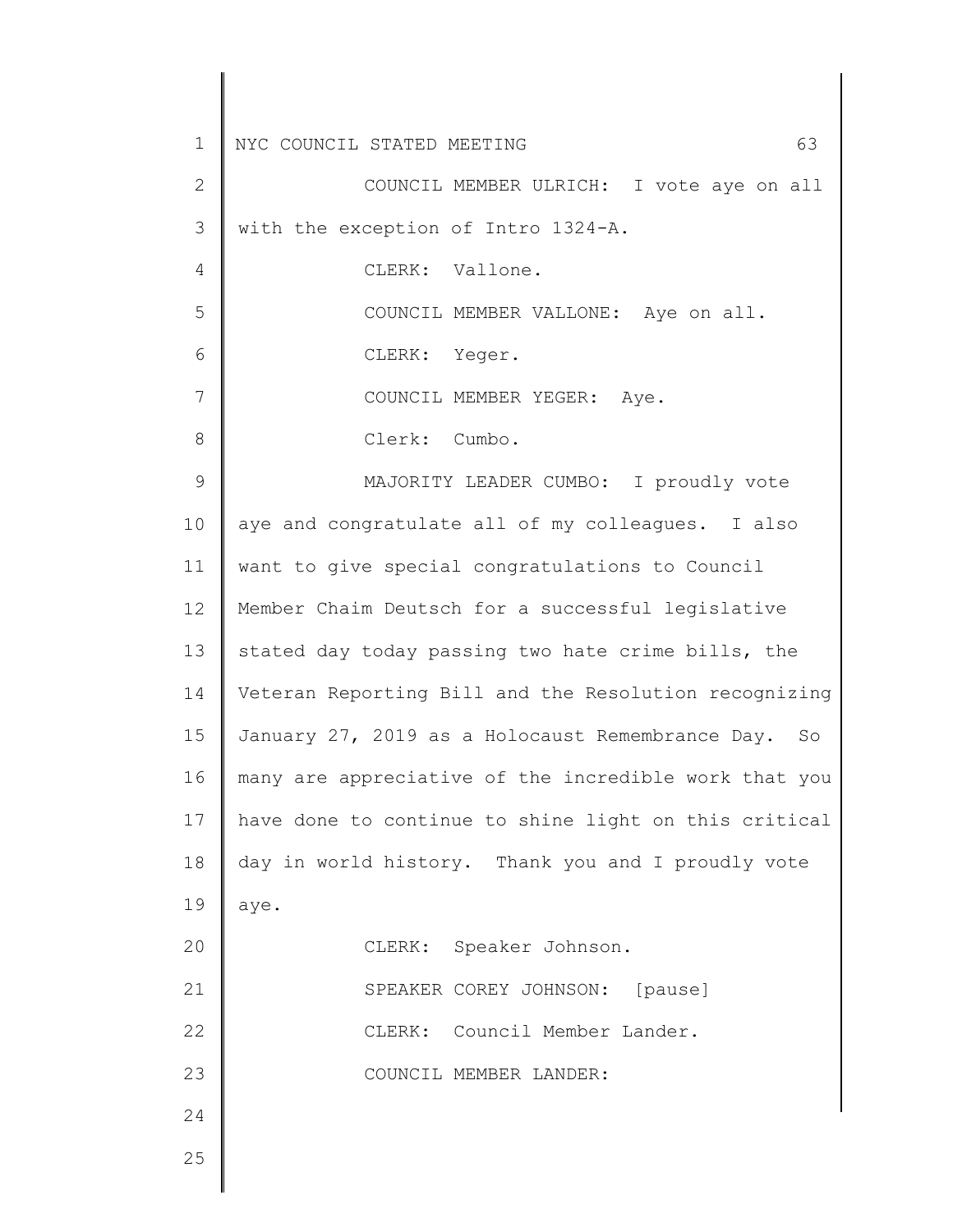1 2 3 4 5 6 7 8 9 10 11 12 13 14 15 16 17 18 19 20 21 22 23 24 25 NYC COUNCIL STATED MEETING 64 COUNCIL MEMBER LANDER: Request permission to vote aye on all of the Land Use Call-Ups. MAJORITY LEADER CUMBO: Permission granted. COUNCIL MEMBER LANDER: I vote aye. Thank you. MAJORITY LEADER CUMBO: Thank you. Alright, all items on today's General Order Calendar are adopted by a vote of 48 the affirmative, 0 negative and 0 abstentions with exception of Intro 1325-A, which was adopted by a vote of 42 in the affirmative, 5 negative and 1 abstention, Intro 897- A, which was adopted by a vote of 47 affirmative, 0 negative and 1 abstention. The Revised Land Use Call-Up vote is 48 in the affirmative and 0 negative. [pause] We will now have an introduction and reading of bills. SPEAKER JOHNSON: All bills have been referred to committees as indicated on today's agenda. MAJORITY LEADER CUMBO: We will now move into the discussion of resolutions. Are there any members who wish to speak on any of today's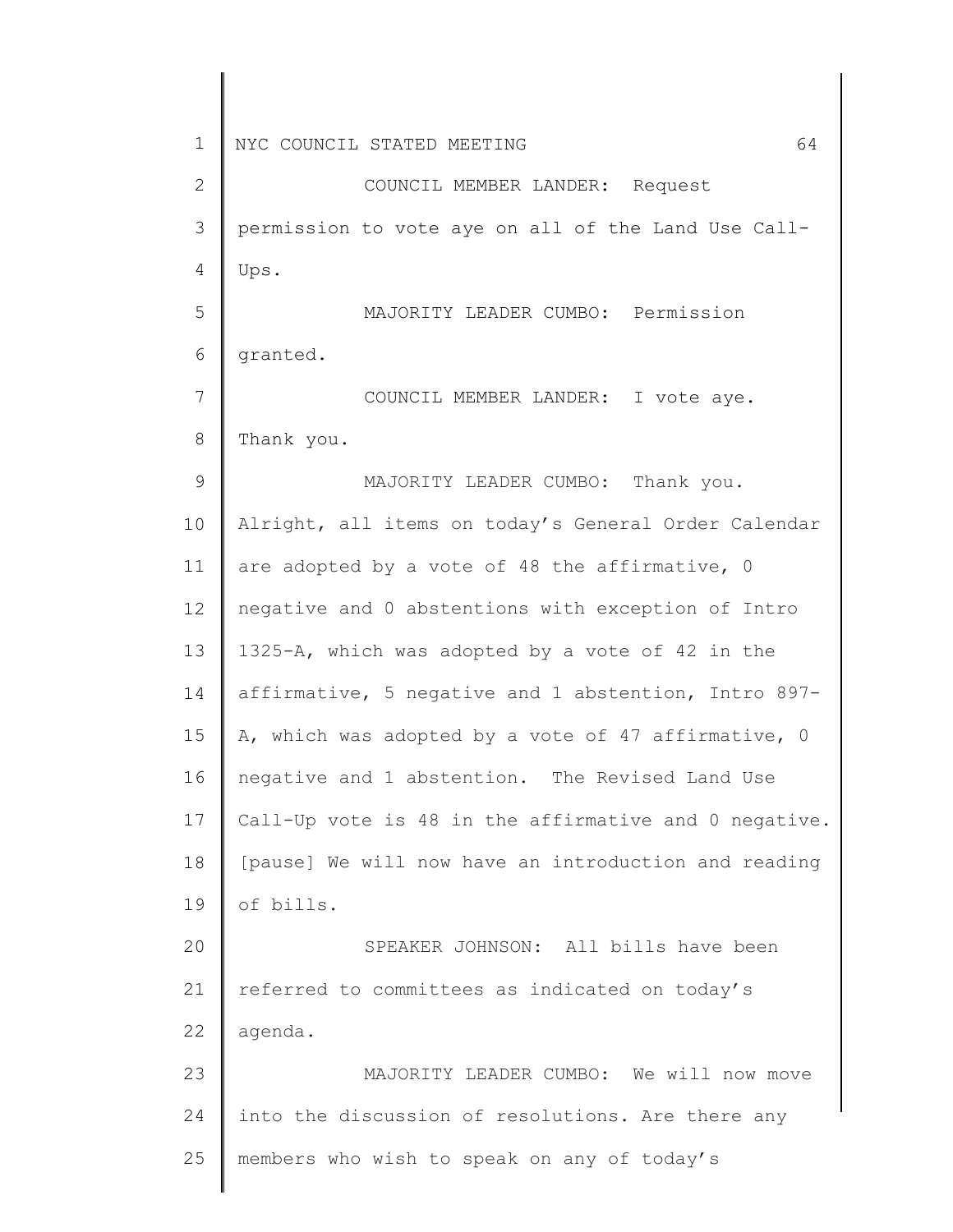2 3 resolutions? We have Council Member Daneek Miller and we will begin with him at this time.

4 5 6 7 8 9 10 11 12 13 14 15 16 17 18 19 20 21 22 23 24 25 COUNCIL MEMBER MILLER: Thank you, Madam Majority Leader. Today we will vote to adopt Reso 655, which calls on the Mayor to grant sick leave to all city civilian officer employees seeking treatment for qualifying World Trade Center conditions. Of the city's-city's nearly 60,000 employees that responded to that fateful attack on 9/11 who are registered with the World Trade Center Health Registry, overnearly 5,000 of them are civilian workers. The uniformed members of our municipal workforce such as FDNY, NYPD, Corrections and Sanitation received unlimited line of duty sick time in order to seek treatment for this qualifying World Trade Center exempt—event and condition. But other city employees such as EMT, laborers, engineers, transit workers and others do not receive this benefit. Last year Governor Cuomo signed into law a bill that provides unlimited sick leave for non-New York City municipal officers and employees were qualifying World Trade Center conditions, but a similar state bill that would have benefitted our own New York City civilian workforce was blocked by the city. Only recently did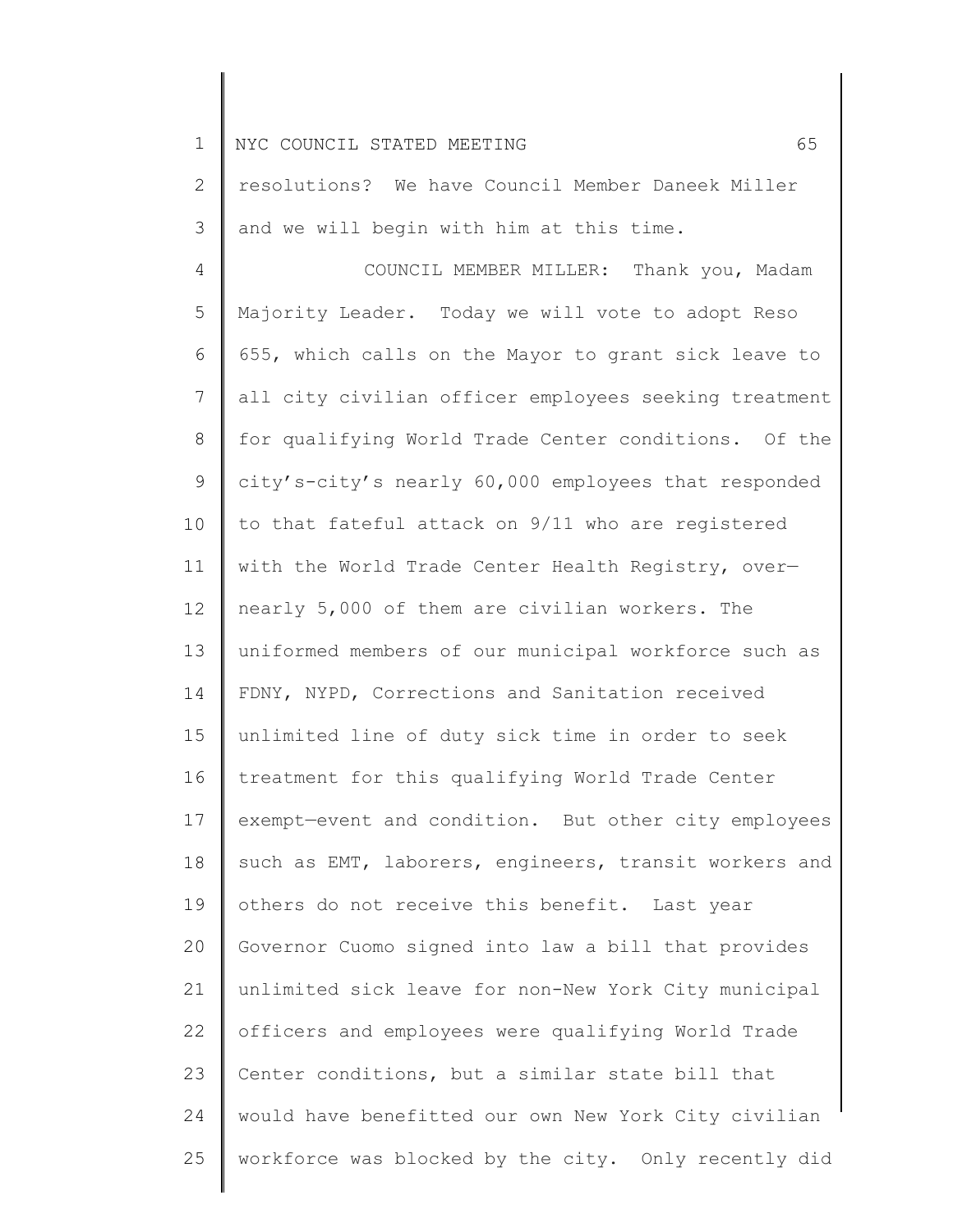2 3 4 5 6 7 8 9 10 11 12 13 14 15 16 17 18 19 20 the administration agree—and agree—enter into an agreement with two unions to give unlimited retroactive sick leave to nearly 2,000 employees. That leaves many others outside waiting to receive this benefit. Some of these civilians meanwhile continue to wait for their sick leave entitlements. They miss work, prematurely they retire in order to seek—seek treatment for their illness and other just simply wait and never get it at all. Offering our dedicated men and women of New York City's workforce who went above and beyond the 9/11, the sick leave that they heed, and for their deadly and debilitating illnesses, they are suffering from should not be subject to collective bargaining . It should be a matter of principle and humanity. I urge the Administration to heed the call and ask my colleagues to join us in the cry, and vote in the affirmative. Thank you. MAJORITY LEADER CUMBO: Thank you so much

21 22 23 24 25 Council Member Miller for that very important resolution. I'll now read today's resolutions into the record. Members who wish to vote against or abstain on any of these resolutions should register your vote with the clerks at the dais. I'm going to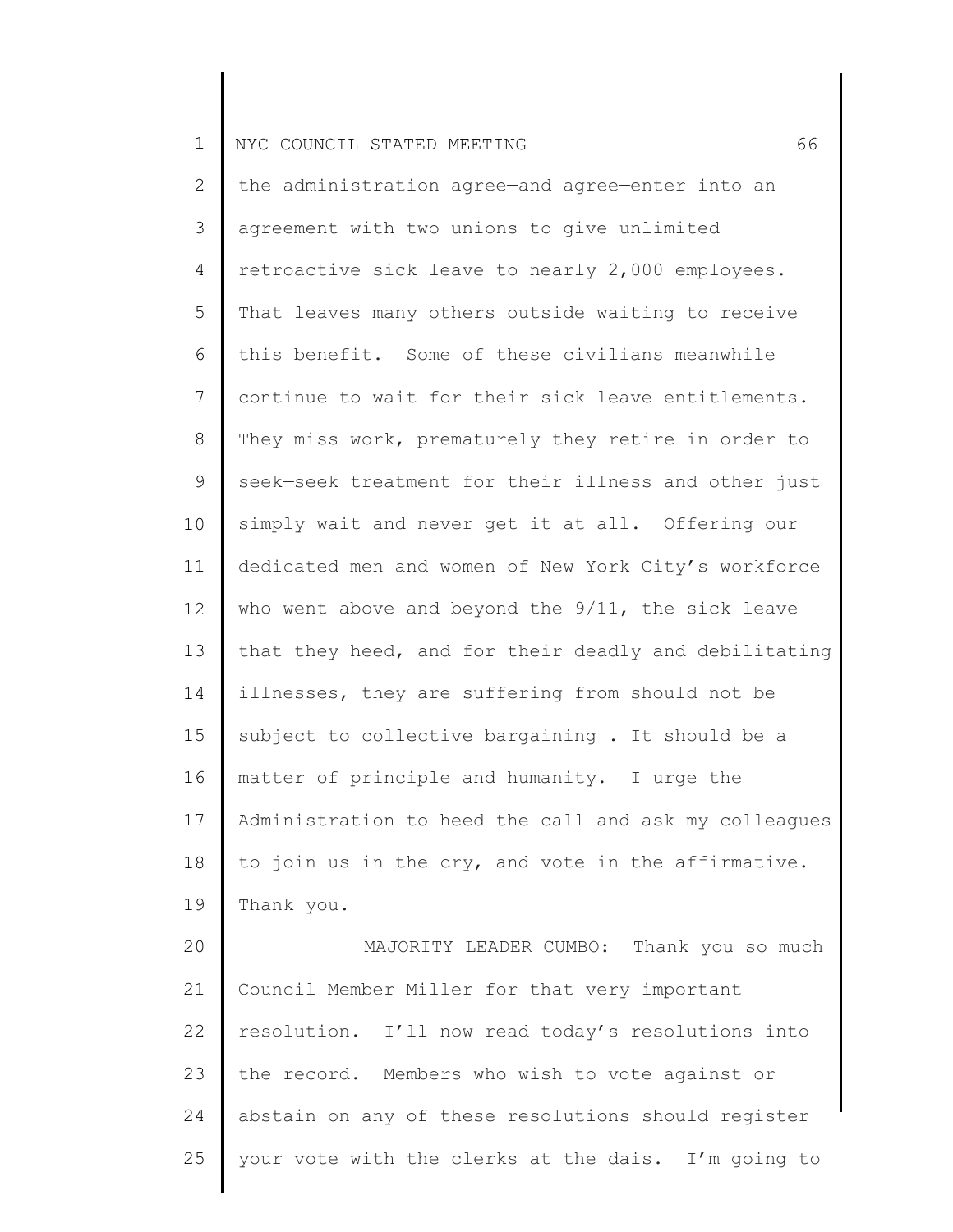1 2 3 4 5 6 7 8 9 10 11 12 13 14 15 16 17 18 19 20 21 22 23 24 25 NYC COUNCIL STATED MEETING 67 begin with Resolution 655, a resolution calling upon the Mayor of the City of New York to grant sick leave to all civilian officers and employers of the City of New York seeking treatment for qualifying World Trade Center conditions. All in favor say aye. COUNCIL MEMBERS: [in unison] Aye. MAJORITY LEADER CUMBO: All opposed? Abstentions? They ayes have it. Now, I'll go onto Resolution 673-B an amended resolution recognizing January 27, 2019 as the Holocaust Remembrance Day and the week beginning on January 27, 2019 as a citywide week of Holocaust education in New York City. All in favor say aye. COUNCIL MEMBER: [in unison] Aye MAJORITY LEADER CUMBO: All opposed? Any abstentions? The ayes have it. We will now move into— SPEAKER JOHNSON: [interposing] Madam— Madam Majority Leader— MAJORITY LEADER CUMBO: Yes. SPEAKER JOHNSON: --I ask jut for a moment before we move into general discussion, if that's okay. MAJORITY LEADER CUMBO: Sure.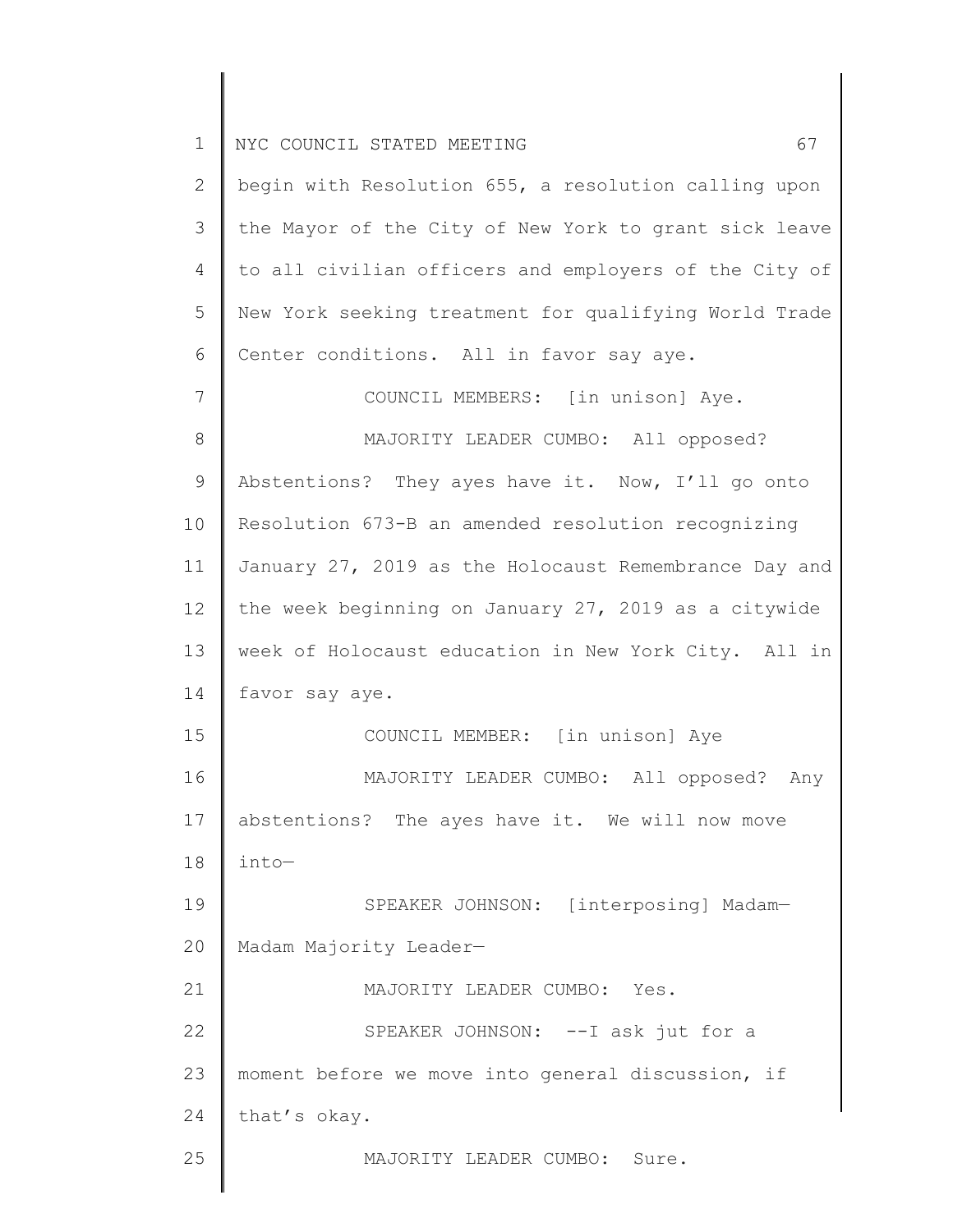2 3 4 5 6 7 8 9 10 11 12 13 14 15 16 17 18 19 20 21 22 23 24 25 SPEAKER JOHNSON: I was remiss in—in, of course, it was a very, very busy week for all of us especially Monday, which was the remembrance of King Day. MLK's Birthday and many of us participated in events across the city. I started the morning with you, Madam Majority Leader and Congressman Jeffries, a ban out in Brooklyn for one of the largest celebrations of Dr. King's life and then I went to Convent Baptist Church in Harlem, the House of Justice hosted by Reverend Sharpton, and then I ended at Saint Mary's Episcopal Church in Fort Green and it was a moving and beautiful day. You know, we hear a lot of quotes from Dr. King, and many of us could probably give our favorite, but the one that was most resonant for me on this King Day was when Dr. King said, *"Our lives begin to end the day we become silent about things that matter."* And feel like we as a Council have not been silent about things that have mattered not just this past year, but during our time here in this body, and with everything that is happening in this country, it is important, but also maybe a little too easy for us to talk about the national issues that are facing our city and facing the country, but I think it is equally as important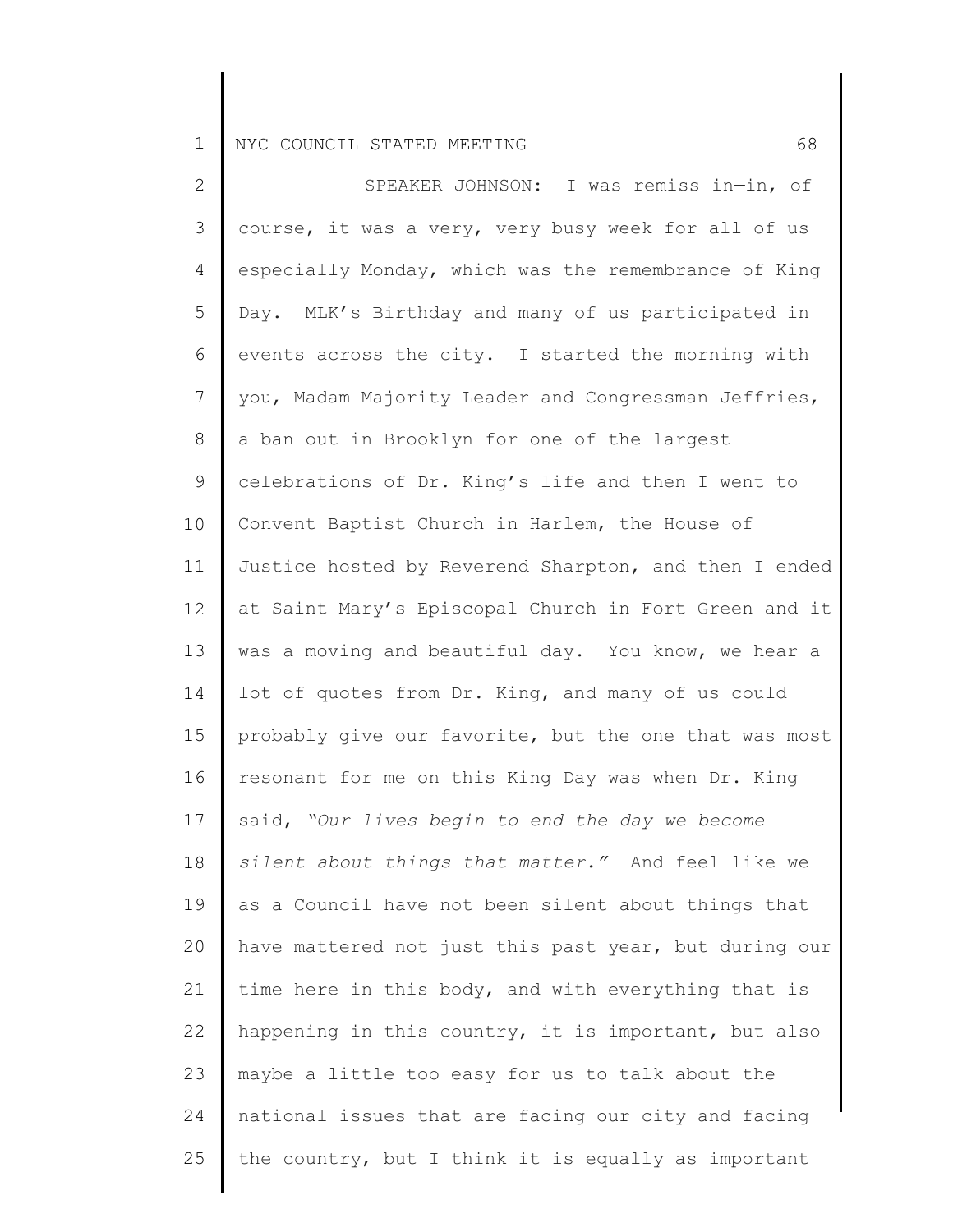|  |  | 1   NYC COUNCIL STATED MEETING |  |  |  |  |
|--|--|--------------------------------|--|--|--|--|
|--|--|--------------------------------|--|--|--|--|

2 3 4 5 6 7 8 9 10 11 12 13 14 15 16 17 18 19 20 21 22 23 24 25 and just as right to talk about the deep issues that face our city every single day whether it's deep income inequality or crumbling Public Housing Authority or subways that are collapsing, schools not getting support they need, women not being treated equally. All of these issues are issues that still are alive and well in our city and so King Day is an opportunity to recommit ourselves to social and economic justice to hold the mirror up, to look in it and to be brutally and rigorously honest with ourselves about the challenges that we still must meet in the day that we're living in. And so, MLK's birthday should not be about one day a year of talking about economic and social justice, but it's a reminder and hopefully a re-committal of the work that we must do over the course of the year. And so, Madam Majority Leader, I was really proud to be with you in your district at the Brooklyn Academy of Music in the morning and to spend the entire day at beautiful ceremonies all across the city talking about Dr. King's life and also talking about the work that is still yet to do in this country and in our city. And so, I want to formally, of course, recognize the birthday and the remembrance of Dr.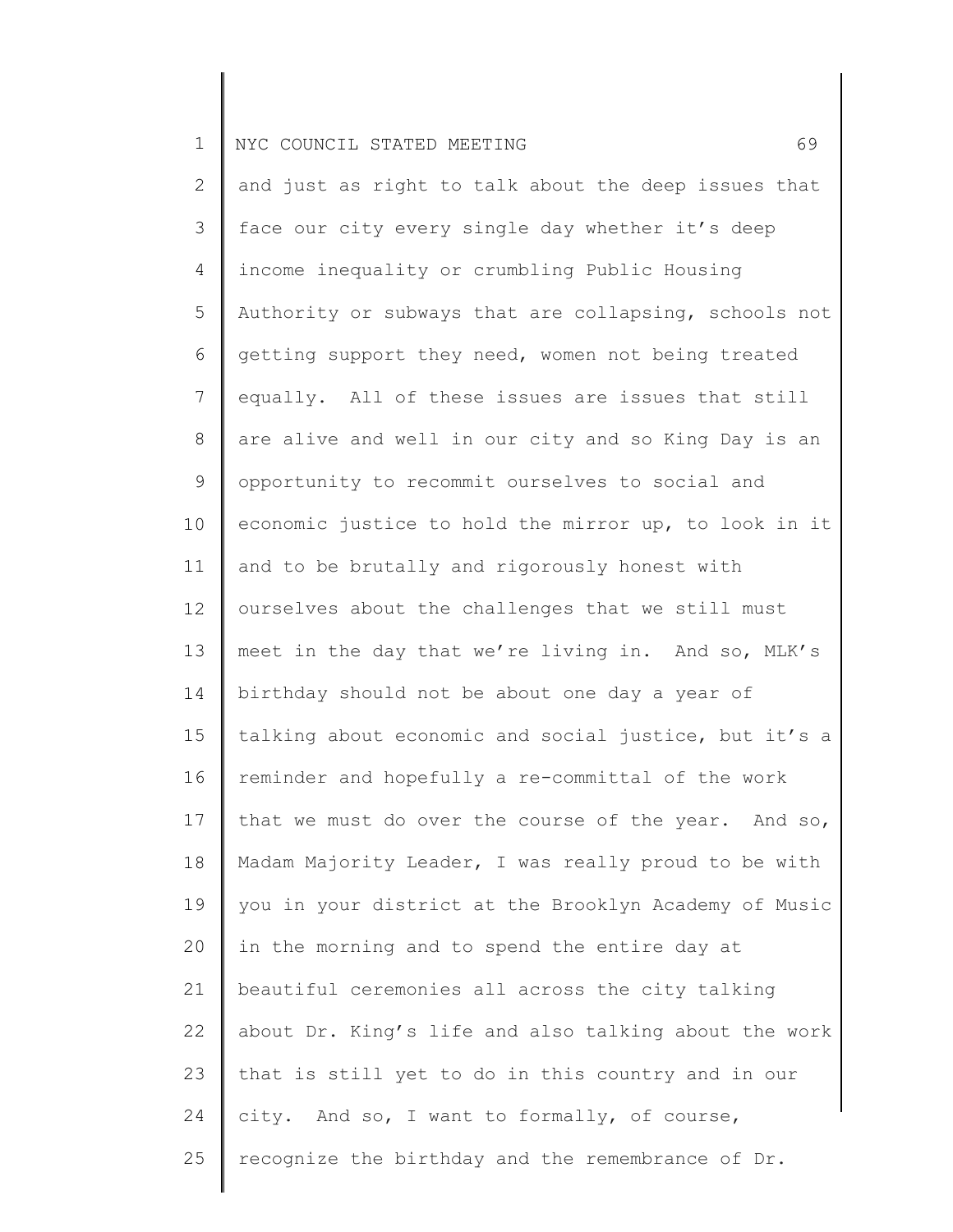2 3 4 5 6 King and say what a special and beautiful day it was for me and I'm sure for many of you who participated in celebrations, and with that, I give it back to you for General Discussion. Thank you, Madam Majority Leader.

7 8 9 10 11 12 13 14 15 MAJORITY LEADER CUMBO: Thank you and I appreciate Speaker Johnson's participation in MLK day. I'm so proud of this body that we continue to not only talk the talk but to walk the walk each and every day. I'm so proud to be a part of this body. We will now move into General Discussions, and we will begin with Council Member Ben Kallos followed by Council Member Rivera and then followed by Council Member Ampry-Samuel.

16 17 18 19 20 21 22 COUNCIL MEMBER KALLOS: Thank you. I—I call my colleagues' attention to Introduction 1353 relating to sidewalk sheds and scaffolding inspections. Scaffolding is there to protect us from falling buildings, but what's going to protect us from the falling scaffolding. MAJORITY LEADER CUMBO: Yeah, right.

23 24 25 COUNCIL MEMBER KALLOS: The 349 miles of scaffolding covering New York City has begun collapsing on the residents it's meant to protect.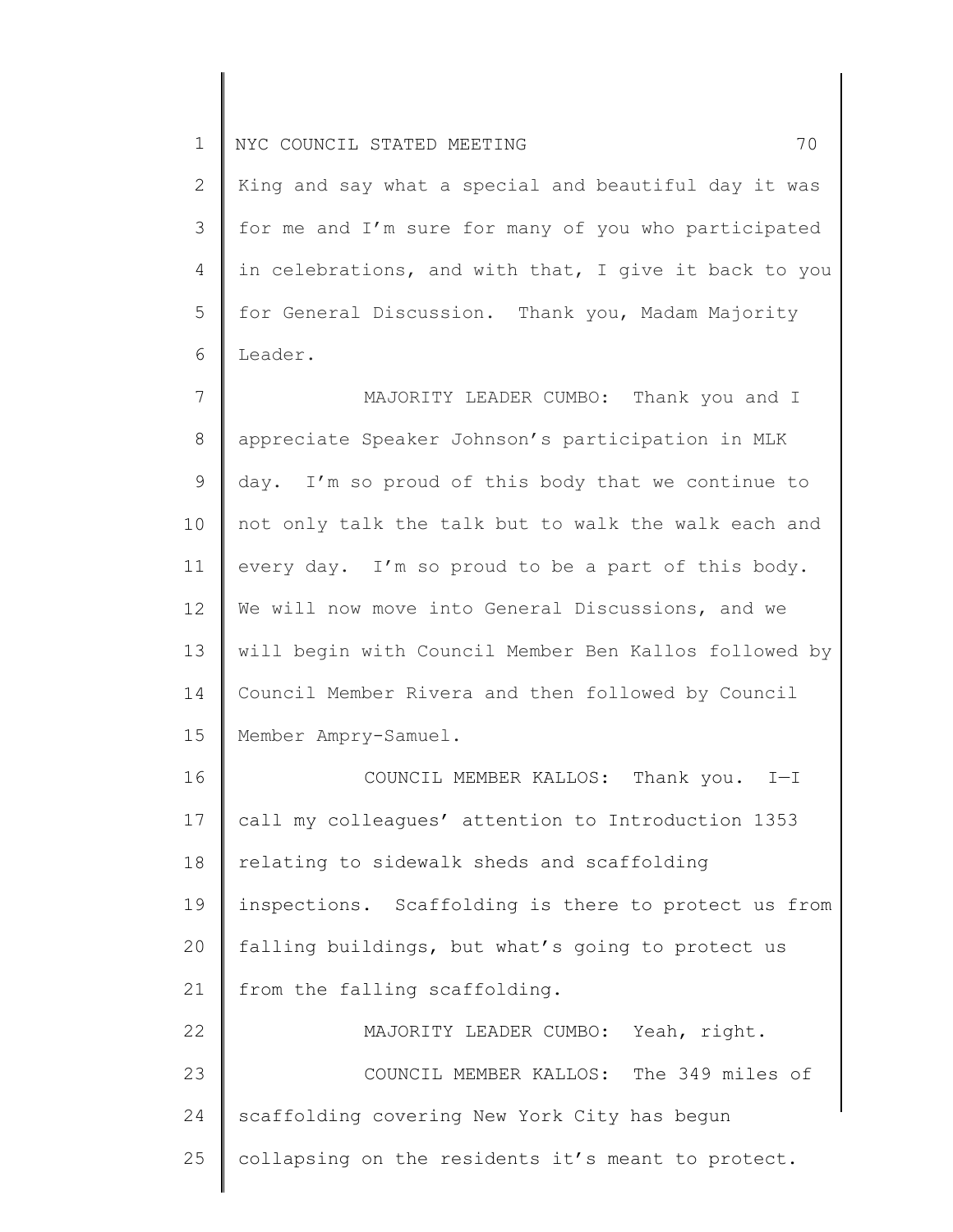25

2 3 4 5 6 7 8 9 10 11 12 13 14 15 16 17 18 19 20 21 22 23 24 Currently, the law allows scaffolding to be selfcertified for safety by the contractors who install it without any independent inspection by the city's Department of Buildings. Under this legislation, scaffolding that has been up would be inspected when it is installed, and every three months thereafter with escalating penalties in hopes of finally getting the scaffolding down. I'd like to thank my colleagues Council Members Adams and Chin who represent districts where scaffolding has fallen as well as Council Member Ampry-Samuel Chair of the Committee on Public Housing, which is where—and—and our NYCHA developments are so surrounded it. They are all co-prime sponsors of this legislation. I ask you to please sign on. Thank you. MAJORITY LEADER CUMBO: Thank you. We will not call on Council Member Rivers. COUNCIL MEMBER RIVERA: Thank you so much. Today, I want to thank Speaker Corey Johnson for choosing me to co-chair the Council's 2020 Census Task Force along with Co-Chair Carlos Menchaca. Our democracy depends on a full and accurate count of our nation, and while the Trump Administration is working

to compromise that mandate, our task force will fight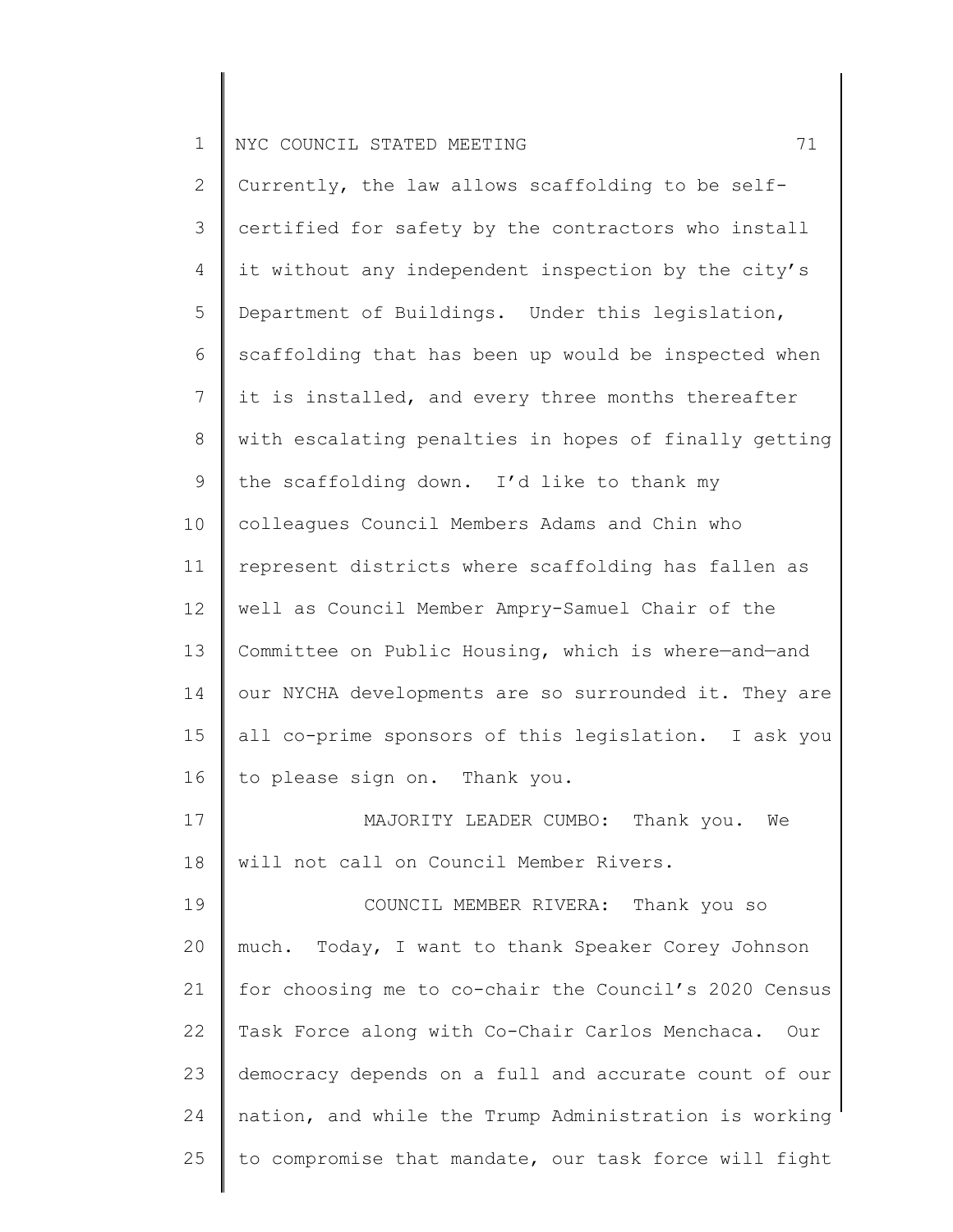2 3 4 5 6 7 8 9 10 11 12 13 14 15 16 17 18 19 20 21 22 23 24 25 back to protect immigrant communities and provide resources to ensure that everyone is counted. We will stop—we will work to stop the president's antiimmigrant question on citizenship, push our city and state leaders to commit serious financial resources and get the message out about how the census affects everything from federal dollars to New York projects to our representation in D.C. As someone who grew up in Section 8 with a single mother relying on federal programs like WIC, I know first hand how much cuts to key benefits can affect our diverse and wonderful immigrant and minority communities. I look forward to working with my task force co-chair on this critical effort, and I encourage the rest of the Council to join us as our work begins. I just want to also bring up a piece of legislation I'm introducing today. It has to do with animal rights, Intro 1378. It would prohibit the sale or offer for sale of Foie made from force-fed birds. Now, I like upscale dining as much as the next person. But this is egregious cruelty that is outside the bounds of acceptable conduct in our society, and that should include the force feeding of birds to cause their livers to expand 10 times their normal size all for a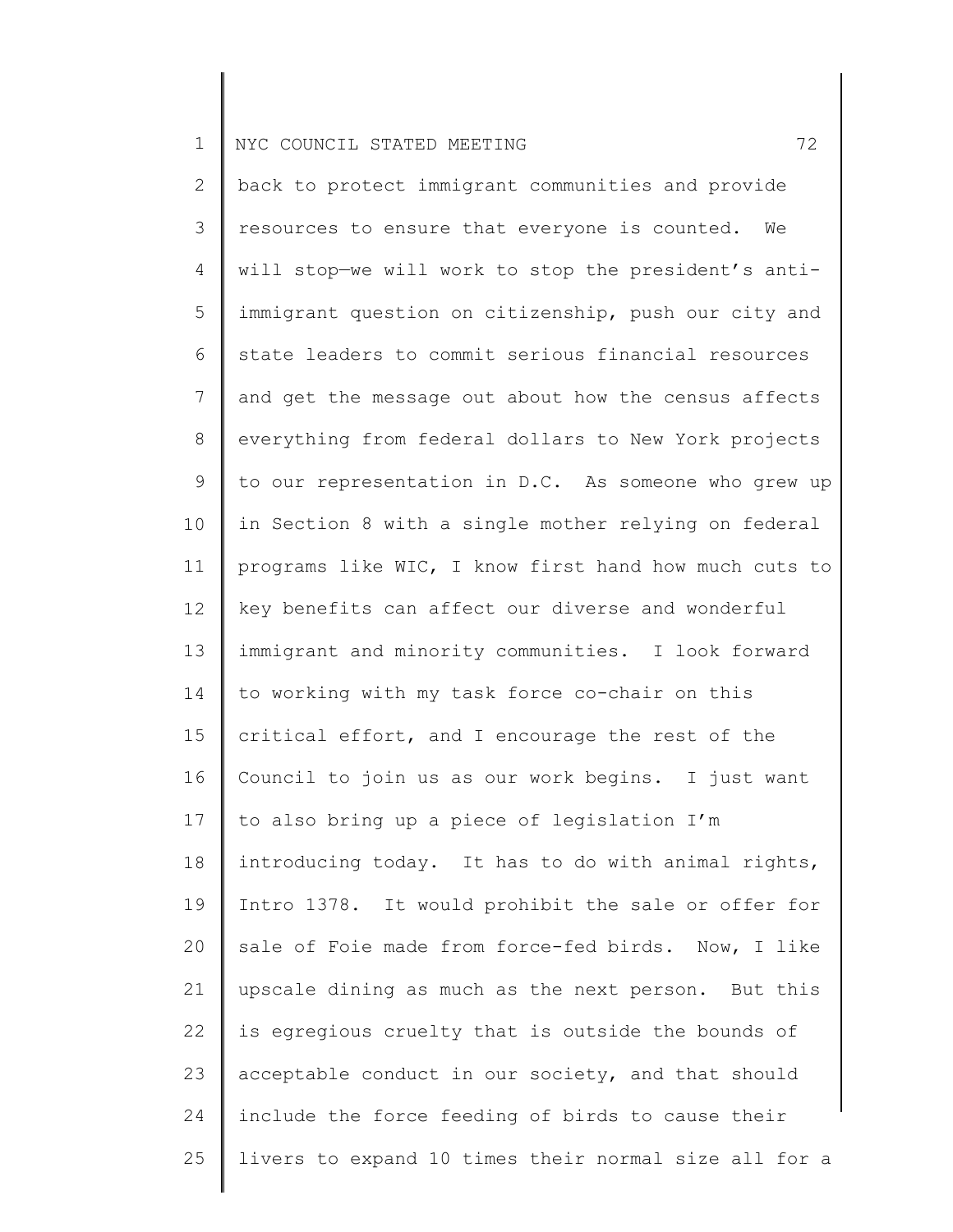|  |  | 1   NYC COUNCIL STATED MEETING |  |  |  |
|--|--|--------------------------------|--|--|--|
|--|--|--------------------------------|--|--|--|

2 3 4 5 6 7 8 9 10 11 12 13 luxury project—product that is sold in less than 1% of New Yorker restaurants. So as someone who worked on the Council's legislation to ban exotic animals in circuses and introed wild bird protection legislation just last year, I know this body understand that animal cruelty has no place in our city, and I encourage my Council colleagues to sign onto this important piece of legislation. I want to thank voters for animal rights and the Humane Society of the United States for working with my office on this bill, and if you have any questions [bell] please reach out to my staff. Thank you.

14 15 16 17 18 19 MAJORITY LEADER CUMBO: Thank you and congratulations to both of you, and Council Member Menchaca, I'm sure you all will be a dynamic duo. Thank you so much, and now we're going to call on Council Member Ampry-Samuel followed by Council Member Adams, followed by Council Member Barron.

20 21 22 23 24 25 COUNCIL MEMBER AMPRY-SAMUEL: Thank you, Majority Leader Laurie Cumbo and Speaker Corey Johnson. On Monday we celebrated the life and legacy of Dr. Martin Luther King, Jr. and how much he contributed to civil rights, social justice, economic—economic justice and just recognizing the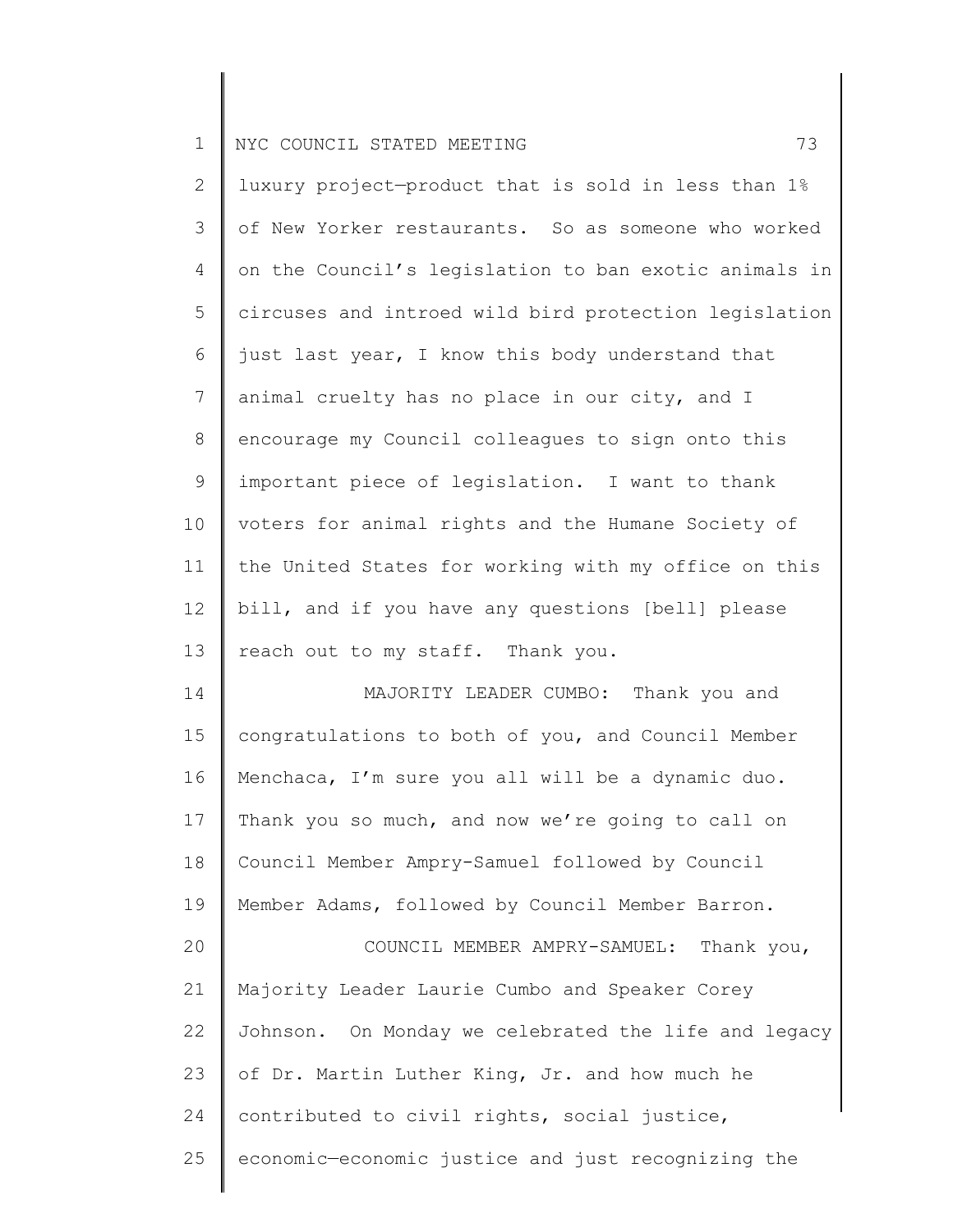2 3 4 5 6 7 8 9 10 11 12 13 14 15 16 17 18 19 20 21 22 23 24 25 humanity in each of us. With New York City known around the country and the world as one of the most progressive cities in our nation, we need to acknowledge where there is still room for improvement and to do something about it. I want to remind everyone of a tragic incident that occurred in December when a mother who was carrying her one-yearold child was harassed and assaulted while sitting in a waiting area of an HRA Office in Brooklyn simply responded to an erroneous letter that wrongfully terminated her childcare. This mother was subjected to inappropriate wait times at city agency, and was subjected to and the victim of aggressive use of force by HRA peace officers and members of the NYPD. All because every single authority figure in the center that day lacked compassion, respect, and a total disregard for basic human dignity. Instead of prioritizing families who are in the middle of a crisis or traumatic experience, the city of New York wanted to kick a mother and her child out into the street. We have got to do better. We all saw the video. We witnessed a one-year-old baby being forcibly yanked from the arms of his mother, and on top of that, the NYPD added insult to injury when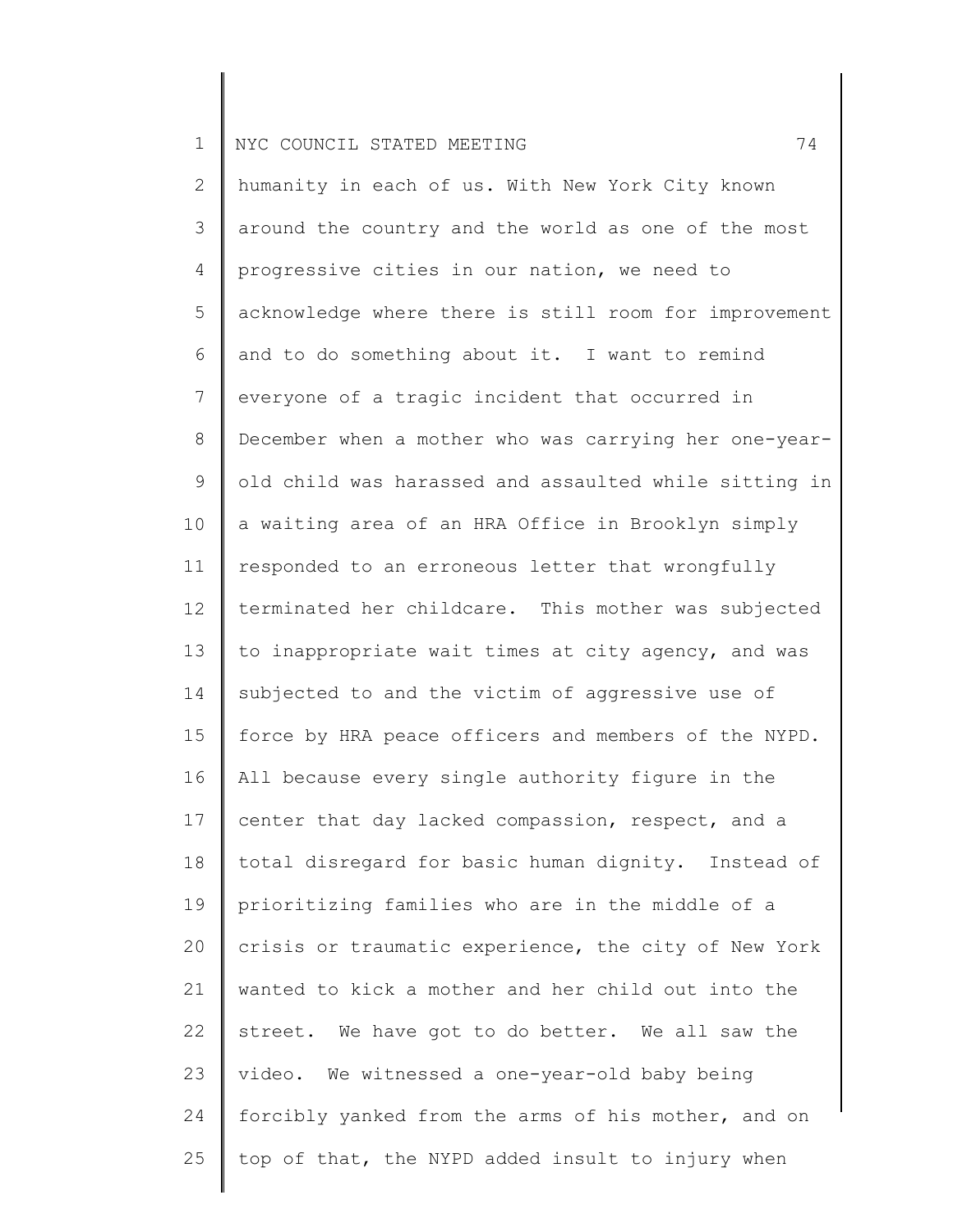2 3 4 5 6 7 8 9 10 11 12 13 14 15 16 17 18 19 20 21 22 23 24 they decided to charge the mother with child endangerment. I was devastated when I saw the video and outraged about the steps that were taken. We all stood on the steps of City Hall and demanded her immediate release from Rikers Island and that charges be dropped. That all happened, but what are we doing to prevent that from happening again? Today, we are introducing a package of bills to help create a respective and supportive environment for families who visit HRA offices across the city. Intro 1335 will require HRA centers to have social workers on staff. Intro 1337 will require HRA offices to have adequate space for children of all ages, and Intro 1336 would inquire—will require and ensure staff on contacted staff are trained on de-escalation tactics, and trauma informed are. I'll be right—I'll be finished in a second. I believe these bill address the level of disrespect, demoralizing and demeaning treatment within HRA offices, and get to heart of how people are treated, which is truly working in the spirit of Dr. King's legacy. MAJORITY LEADER CUMBO: Thank you. COUNCIL MEMBER AMPRY-SAMUEL: Thank you

25 members of this this body for listening, and I ask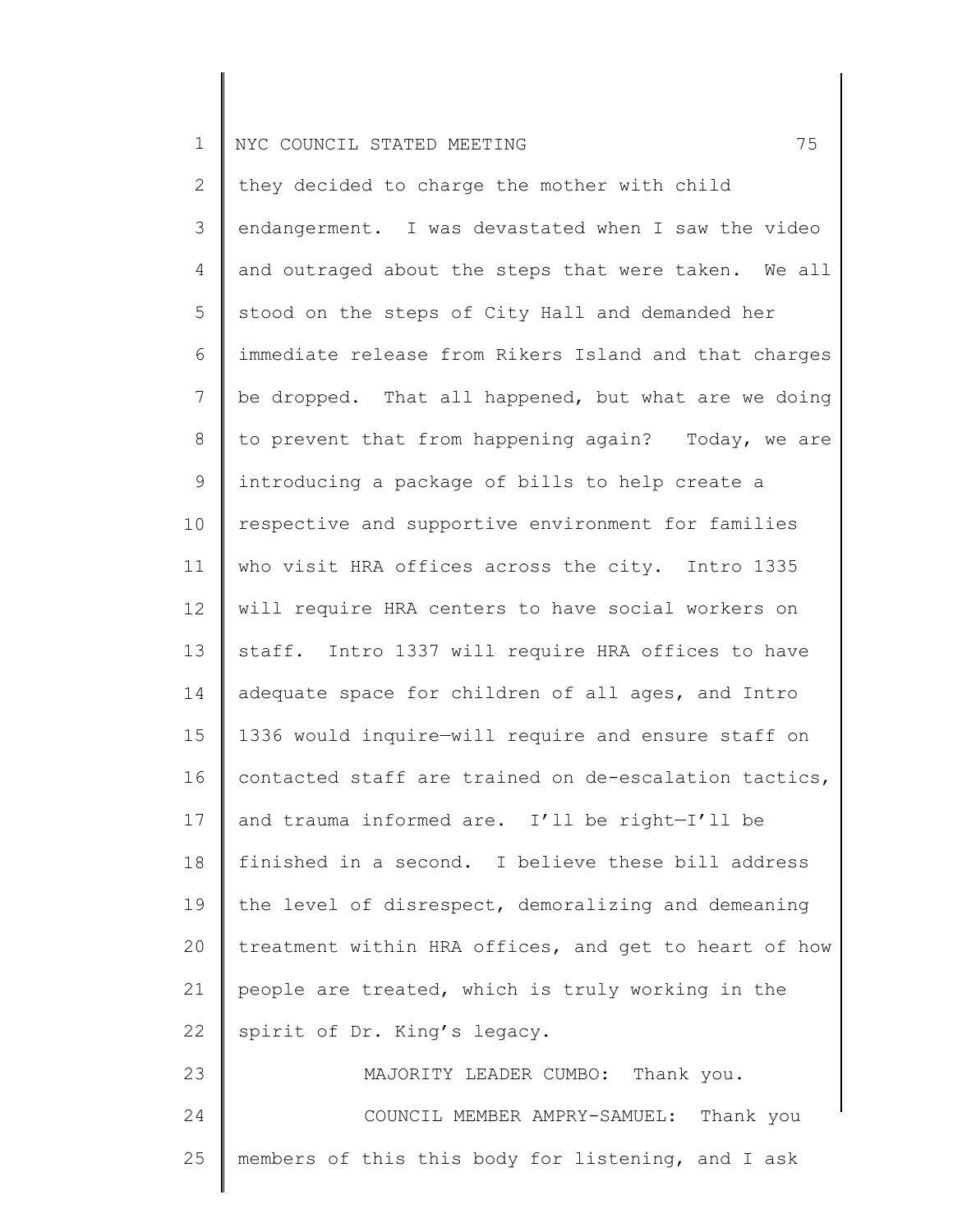2 3 that everyone support this package of bills. Thank you.

4 5 6 7 MAJORITY LEADER CUMBO: Thank you so much and certainly stand in support with you. Council Member Adams, followed by Council Member Barron followed by Council Member Gibson.

8 9 10 11 12 13 14 15 16 17 18 19 20 21 22 23 24 25 COUNCIL MEMBER ADAMS: Thank you Madam Majority Leader. I echo every single word that was just spoken by my colleague Ampry-Samuel. After the disturbing treatment of Jazmine Hedley at an HRA Office in December, I am very proud to introduce Intro 1333 with Council Member Levin. This bill will require the HRA to issues a quarterly report on any use of force incidents that occur within an HRA office. After the unfortunate escalation in the case of Jazmine Hedley and so many others, we must take steps to ensure that this never happens again. The goings on inside of HRA offices in the name of law and order are in desperate overdue need of reform. Vulnerable New Yorkers, a young working mother in this case goes to HRA offices for help and should not have to second guess how they will be treated. This bill—this package of bills they are necessary steps to improve accountability and transparency. This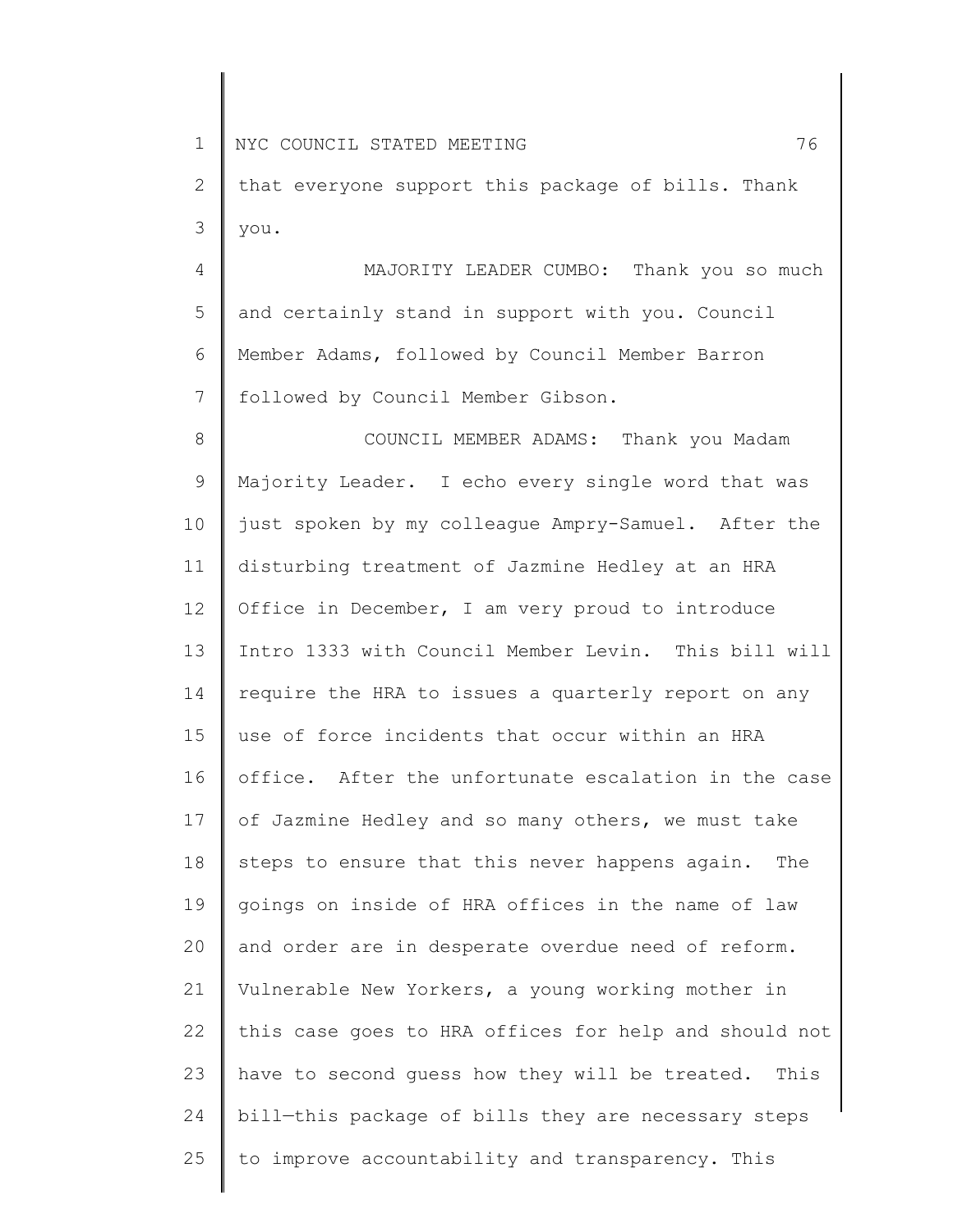| $\mathbf 1$  | 77<br>NYC COUNCIL STATED MEETING                      |
|--------------|-------------------------------------------------------|
| $\mathbf{2}$ | agency must improve their policies and protocols to   |
| 3            | prevent future trauma from meeting families in need.  |
| 4            | So, I ask, we ask and encourage and thank your        |
| 5            | colleagues in advance for signing onto this important |
| 6            | piece of legislation, this important package of       |
| 7            | legislation. Thank you.                               |
| 8            | MAJORITY LEADER CUMBO: Thank you.                     |
| $\mathsf 9$  | Council Member Barron, Council Member Gibson followed |
| 10           | by Council Member Levin.                              |
| 11           | COUNCIL MEMBER BARRON: Thank you, Madam               |
| 12           | Majority Leader. In 1962, Dr. Martin Luther King was  |
| 13           | labeled by the FBI as the most dangerous man in       |
| 14           | America. In 1967 following his pronouncement against  |
| 15           | U.S. involvement in the war-in the Vietnam War that   |
| 16           | targeted criticism of Dr. Martin Luther King expanded |
| 17           | to include critique by national organizations, civil  |
| 18           | rights groups and he was ostracized, ridiculed and    |
| 19           | condemned and in his words felt betrayed by many      |
| 20           | contemporary civil rights leaders including some      |
| 21           | within his own inner circle and black and white       |
| 22           | clergy for his criticism of the president who had     |
| 23           | signed the Civil Rights legislation. Today with       |
| 24           | hindsight those who engage in the battle for social   |
| 25           | justice and civil rights, and people of good will see |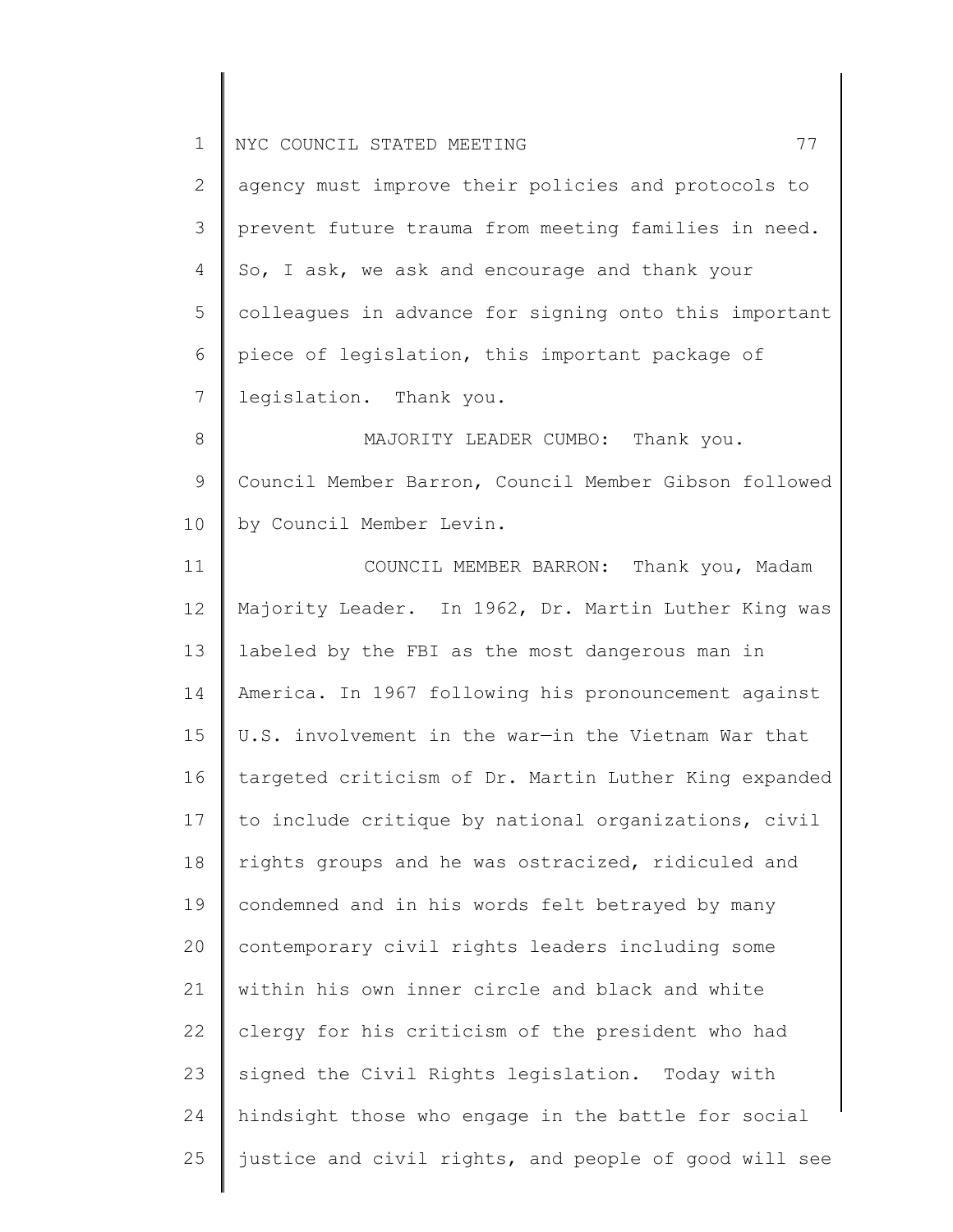2 3 4 5 6 7 8 9 10 11 12 13 14 15 16 17 18 19 20 21 22 23 24 25 clearly the Reverend Dr. Martin Luther King was a man of commitment, conviction and courage. He was a visionary who thought about matters beyond the immediacy of his initial advocacy and dared to venture beyond the local and national injustices of the day, and to speak out against the evil tentacles oh, boy—of evil tentacles of militarism perpetrated by the United States and claim the lives of innocent people in foreign lands. Now, let's see if my technology is going to help me out here. Okay, Dr. Martin Luther King has a speech. One of his favorite quotes is the one that was cited earlier, but this past Monday we celebrated what would have been his 90<sup>th</sup> birthday, and he head a speech in which he made reference to living to be 90. You may be 38 years old, as I happen to be, and one day some great opportunity stands before you and calls you to stand up for some great principle, some great issue, some great cause, and you refuse to do it because you are afraid. You refuse to do it because [bell] you want to live longer. You're afraid you'll lose your job or you're afraid you'll be criticized or that you'll lose your popularity or afraid somebody will stab you or shoot you or bomb your house. While you may go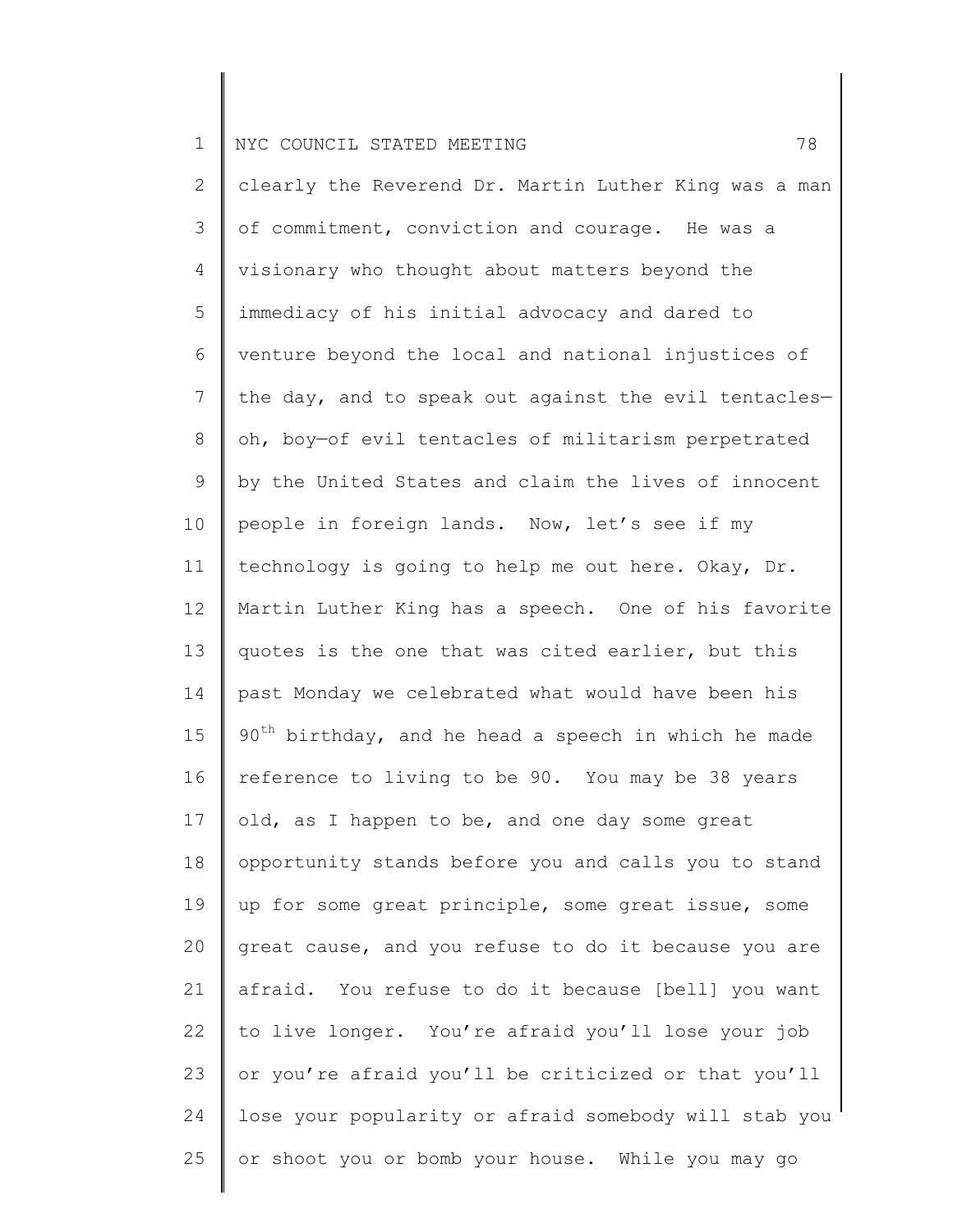| 1  | 79<br>NYC COUNCIL STATED MEETING                     |
|----|------------------------------------------------------|
| 2  | and live until you're 90, but you're just as dead at |
| 3  | 38 as you would be at 90, and the cessation of       |
| 4  | breathing in your life is but the belated            |
| 5  | announcement of an earlier death of the spirit. And  |
| 6  | I just want to announce--                            |
| 7  | MAJORITY LEADER CUMBO: [interposing]                 |
| 8  | Okay.                                                |
| 9  | COUNCIL MEMBER BARRON: -- and commend my             |
| 10 | husband, Assemblymember Charles Barron who received  |
| 11 | the Heroism Award from-of Dr. Martin Luther King by  |
| 12 | the Baptist Convention of Ministers. Thank you.      |
| 13 | MAJORITY LEADER CUMBO: Thank you.                    |
| 14 | SPEAKER JOHNSON: [interposing] Thank                 |
| 15 | you.                                                 |
| 16 | MAJORITY LEADER CUMBO: You are our                   |
| 17 | forever educator, and congratulations. [in unison]   |
| 18 | SPEAKER JOHNSON: Congratulations. [in                |
| 19 | unison] Inez to you and Charles.                     |
| 20 | COUNCIL MEMBER BARRON: Great.                        |
| 21 | MAJORITY LEADER CUMBO: Council Member                |
| 22 | Gibson followed by Council Member Levin, followed by |
| 23 | Council Member Powers.                               |
| 24 | COUNCIL MEMBER GIBSON: Thank you, Madam              |
| 25 | Majority Leader and good afternoon once again to all |
|    |                                                      |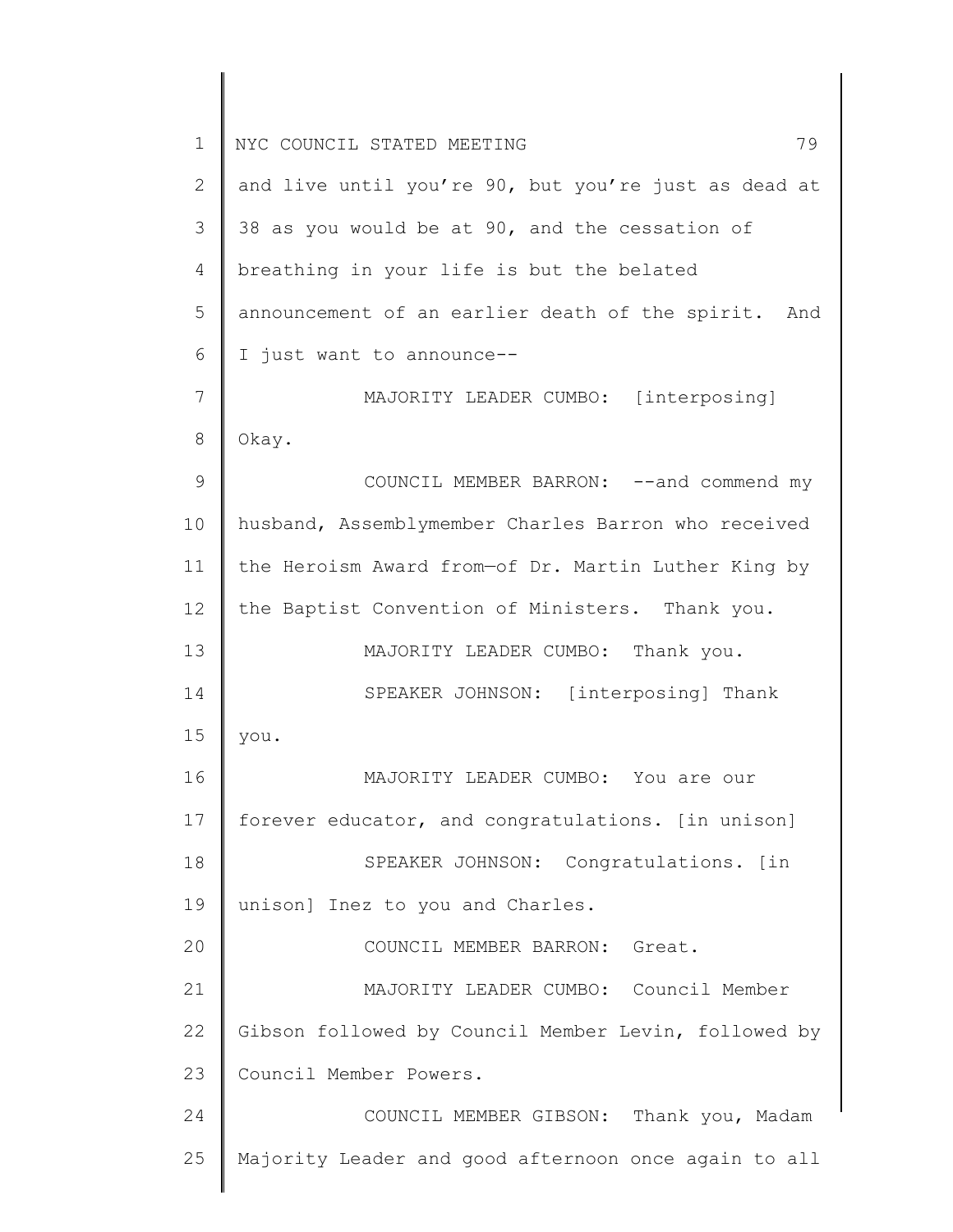2 3 4 5 6 7 8 9 10 11 12 13 14 15 16 17 18 19 20 21 22 23 24 25 of my colleagues, and I, too, want to echo many of the sentiments expressed by all of our colleagues in celebrating the life, the legacy and the labor of love of the Reverend Dr. Martin Luther King, Jr. who would have been 90 years old. They may have killed the dreamer from the physical presence, but truly his dream lives on and I think we all collectively as elected officials, I want to quote our wonderful colleague Council Member Adams when she says: We wake up every day on purpose with a purpose to fundamentally change the way we do business in this city, to ensure that every New Yorker has access to resources and programs to live truly a quality of life, and although it sounds easy and it may look good from our perspective, but truly we face those challenges everyday, and I, too, want to call my colleagues' attention the package of legislation that's being introed today related to the Social Services that we provide to New Yorkers in need. And I want to thank Council Member Steve Levin because when that horrible incident happened last month to Jazmine Hedley, we were all outraged and Council Member Levin took a very leadership opportunity to stand up and speak out on something that affected far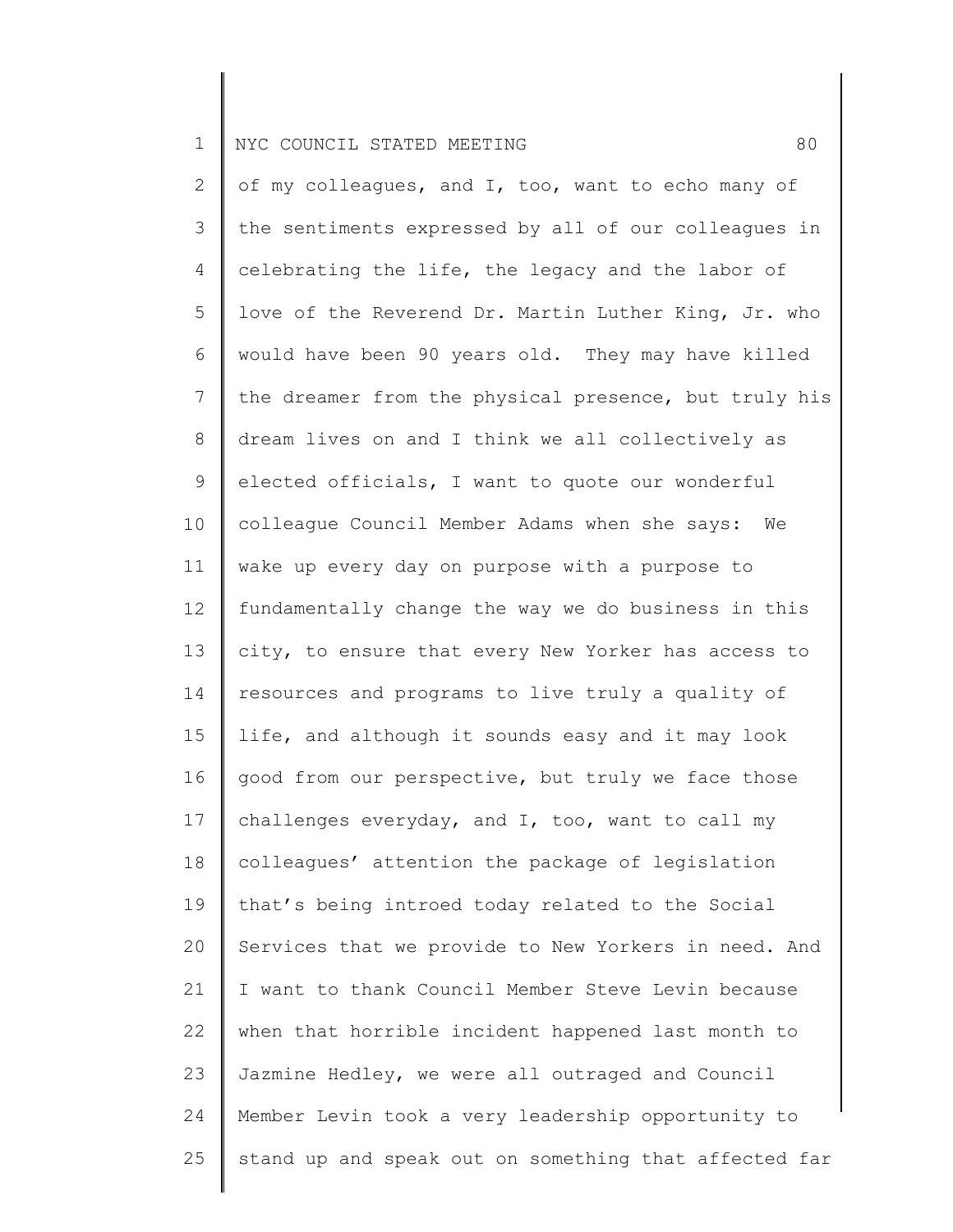| $\mathbf{2}^{\prime}$ | too many people. As an African-American, as a woman   |
|-----------------------|-------------------------------------------------------|
| 3                     | certainly we all sympathize with Jazmine. Though we   |
| 4                     | all know that there are many other Jazmines in this   |
| 5                     | city. They just have a different name, but they look  |
| 6                     | just like Jazmine and just like myself. And so, I am  |
| $7\phantom{.}$        | proud to join this collective of colleagues here. I   |
| 8                     | have introed Intro 1350, which is a bill that would   |
| 9                     | require the Commissioner of Social Services to        |
| 10                    | implement the actual recommendations and to address   |
| 11                    | all of the complaints as required under a Local Law   |
| 12                    | in relation to the implementation of a plan based on  |
| 13                    | its findings of the audit of the department as to how |
| 14                    | we treat clients that come into our job centers and   |
| 15                    | our SNAP centers. This bill would require the         |
| 16                    | Commission of Social Services to make every effort to |
| 17                    | ensure that-                                          |
| 18                    | MAJORITY LEADER CUMBO: [interposing]                  |
| 19                    | Thank you Council Member Gibson.                      |
| 20                    | COUNCIL MEMBER GIBSON: --reasonable                   |
| 21                    | standards are provided, and I ask all of my           |
| 22                    | colleagues to pleas add their names to Intro 1350.    |
| 23                    | Thank you, Madam Public-Thank you, Madam Majority     |
| 24                    | Leader.                                               |
|                       |                                                       |

25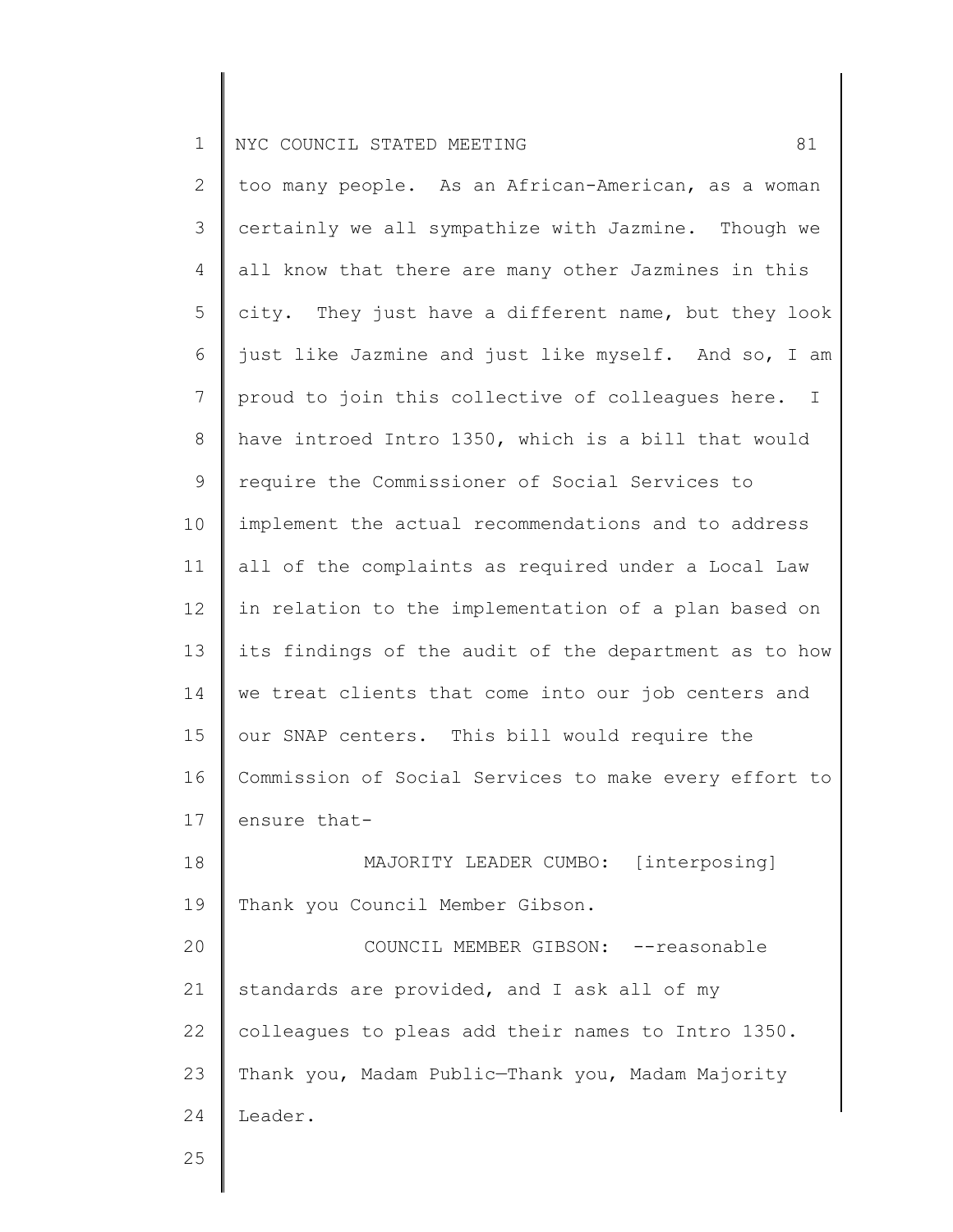2 3 4 5 MAJORITY LEADER CUMBO: Thank you so much, Council Member Gibson. We'll now hear from Council Member Levin followed by Council Member Powers, followed by Council Member Cabrera.

6 7 8 9 10 11 12 13 14 15 16 17 18 19 20 21 22 23 24 25 COUNCIL MEMBER LEVIN: Thank you Madam Majority Leader. I just want to acknowledge all of my colleagues that have helped put together this package of legislation in response to last month's incident at the HRA Center involving Jazmine Hedley. That incident happened right before the holidays. We committed to making sure that we were going to address this through legislation, and oversight and we are doing just that. So, I want to thank Council Members Gibson, Ampry-Samuel, you Majority Leader Cumbo, Council Member Helen Rosenthal, Council Member Adrienne Adams, Council Member and our Chair Donovan Richards, Council Member Chaim Deutsch, Council as well as our Speaker obviously and the—and the entire legislative staff for putting together a—a very significant package of bills. We're talking about 17 bills here to be heard early next month. We're reexamining this issue in earnest as is our responsibility to every New Yorker that—that interacts with the HRA system to ensure that they are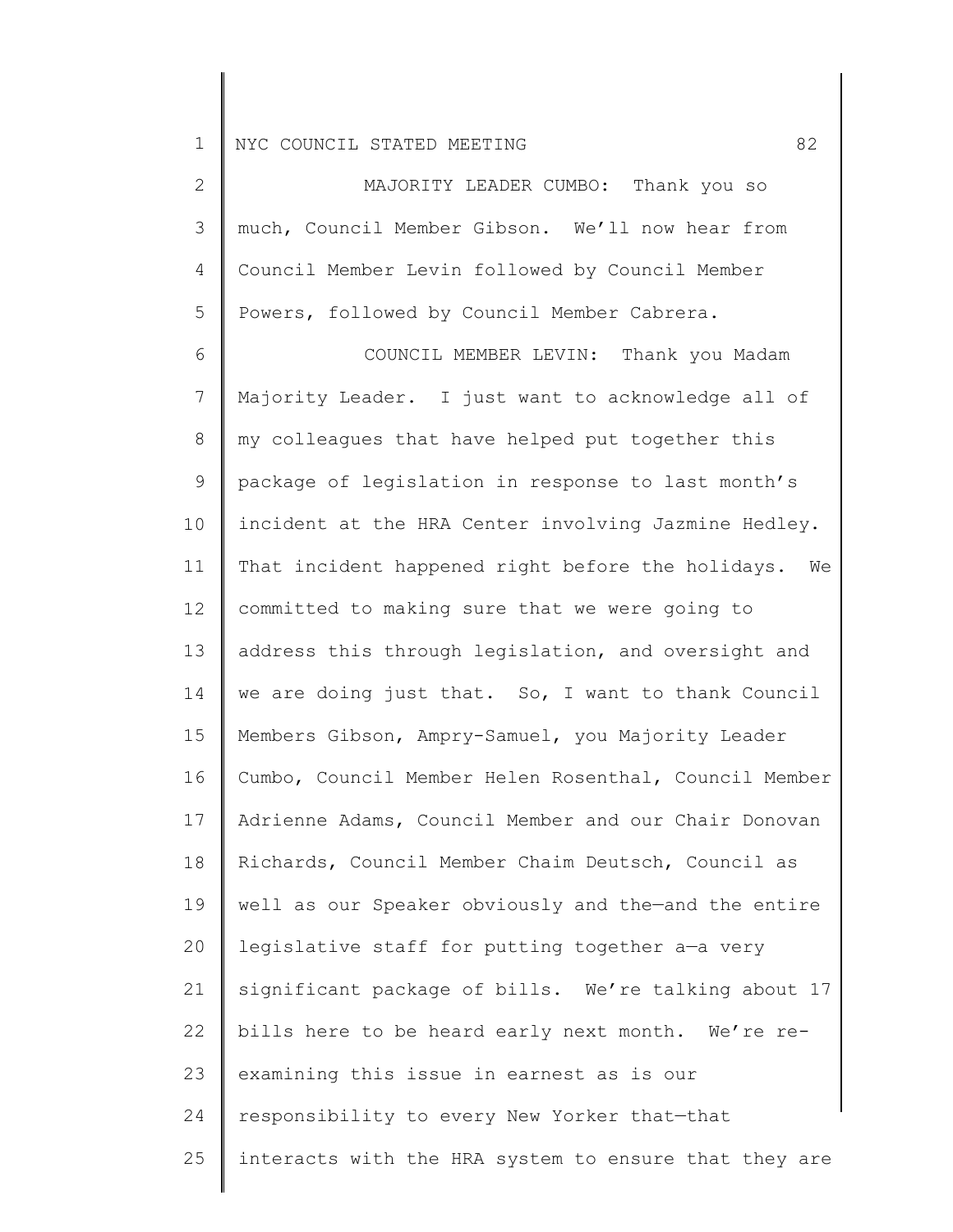2 3 4 5 6 7 8 9 10 11 12 13 14 15 16 17 18 19 20 21 22 23 24 getting the services that they are entitled to, that they are being treated fairly, that they are being treated equitably, and that we are providing the services that every—that people need here in New York City. And so, I want to thank my colleagues for standing up with such—with such virtue and seriousness of purpose to make sure that we're doing everything we can to—to be responsible in this instance and in the future. And secondly, I just want to also call my colleagues' attention to Intro 1354, which I'm introducing today. This is regarding the use of psychiatric medication to youth in foster care, which I think is very prevalent, but we don't have a clear picture of. So, please consider signing onto Intro 1358, and lastly, I just want to acknowledge the passing of Jonas Mekas yesterday, at age 96. Jonas founded Film Culture and Anthology Film Archives on the corner in Council Member Rivera's district on Second and Second, which are—are New York establishments in a real part of New York City culture and the arts, and he was a real giant of New York City culture, and he'll be sadly missed, but a wife—a life well lived.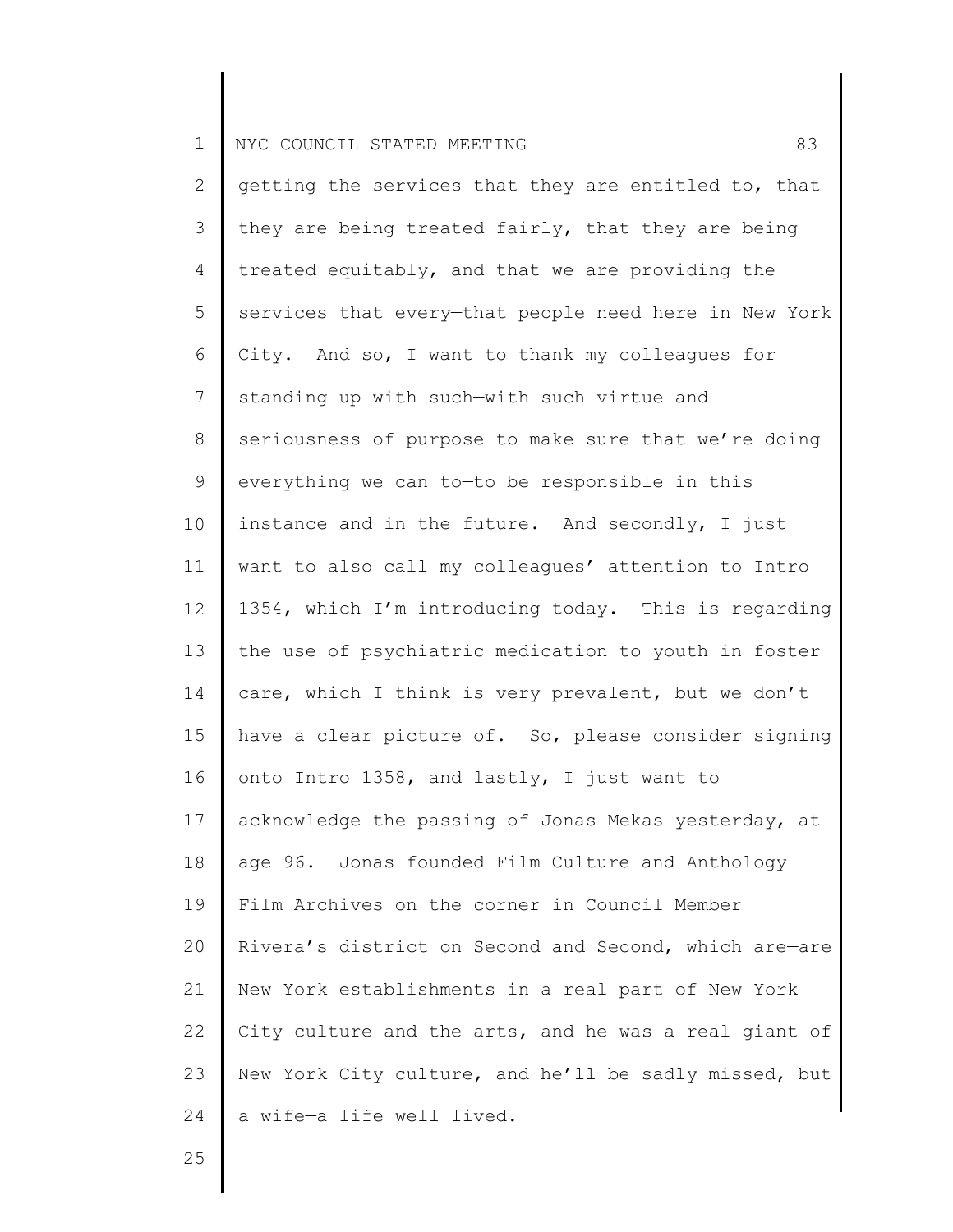| $\overline{2}$ | MAJORITY LEADER CUMBO: Thank you so much              |
|----------------|-------------------------------------------------------|
| 3              | Council Member Levin, and thank you so much for your  |
| 4              | leadership in putting together this strong package of |
| 5              | bills. I want to call on Council Member Powers,       |
| 6              | Cabrera and finally Council Member Menchaca           |
| $\overline{7}$ | COUNCIL MEMBER POWERS: Thank you. I'll                |
| 8              | be brief. I was just remiss earlier to not say thank  |
| $\mathsf 9$    | you to two other groups in the Waterside deal, and    |
| 10             | one is my predecessor Dan Garodnick who I think is or |
| 11             | was watching who actually kick started the            |
| 12             | conversation. I'm very grateful for his leadership    |
| 13             | and also to the HPD who worked very hard. They        |
| 14             | deserve a thank you. I want to make sure they         |
| 15             | received it as well. Thank you.                       |
| 16             | MAJORITY LEADER CUMBO: Thank you,                     |
| 17             | Council Member Powers. So, now we'll hear from        |
| 18             | Council Member Cabrera.                               |
| 19             | COUNCIL MEMBER CABRERA: Thank you so                  |
| 20             | much. Today, I'm introducing one bill and four        |
| 21             | resolutions that would discourage tobacco use,        |
| 22             | support civil-civic engagement, discourage false      |
| 23             | reporting of incidents for hate crime purposes and    |
| 24             | eliminate and undue burden on home buyers of modest   |
| 25             | means. Intro 1345 closes the flavored tobacco         |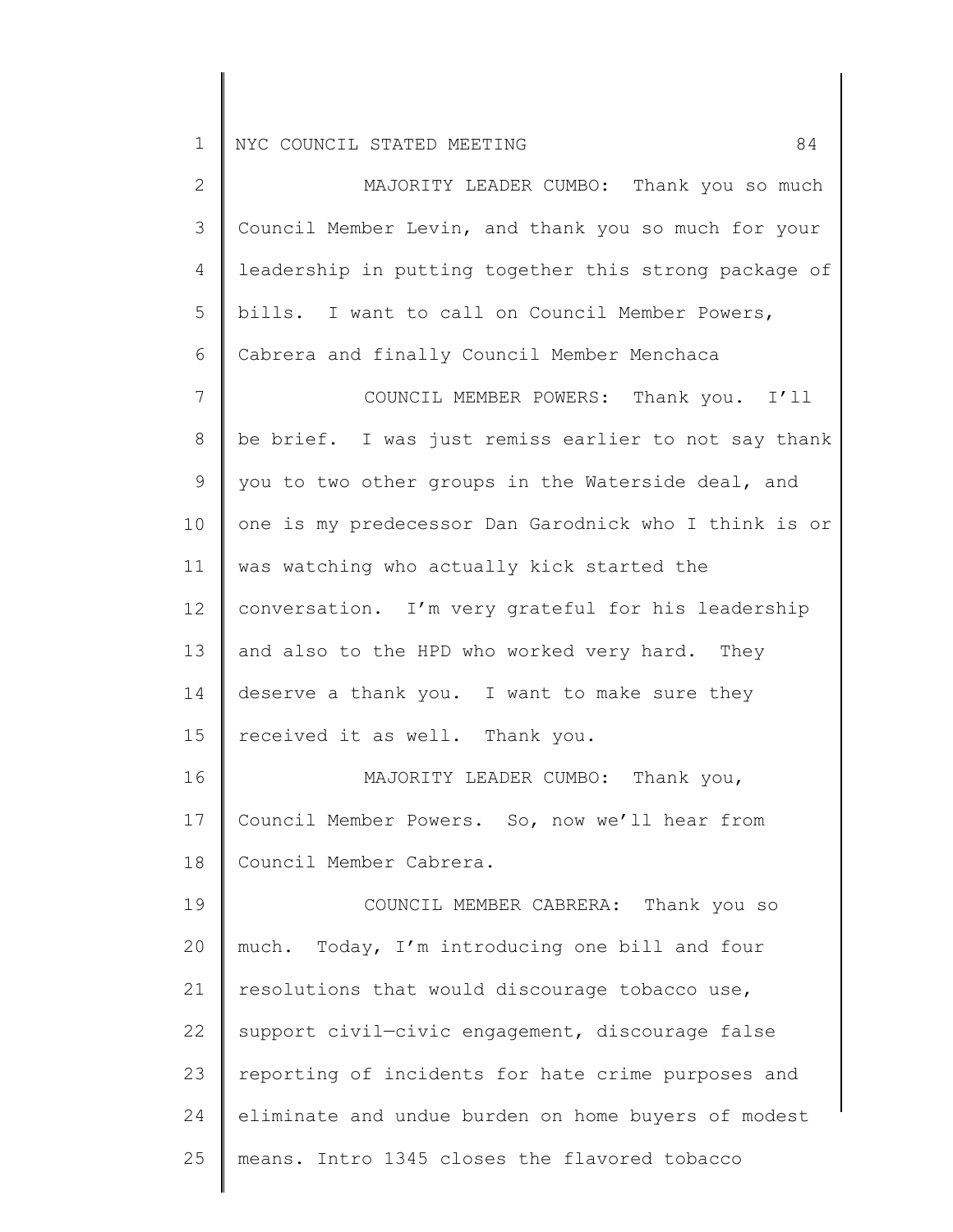2 3 4 5 6 7 8 9 10 11 12 13 14 15 16 17 18 19 20 21 22 23 24 25 loophole. Current law prohibits sale of tobacco flavors that are attractive to use such as fruit flavors, but allow the sale of wintergreen and menthol flavors. This bill will prohibit the sale of menthol wintergreen flavored tobacco, making it illegal of all—the sale of all tobacco flavors in New York to discourage tobacco consumption. Reso 719 and 720 call on the state and federal governments to make Election Day a state holiday and a federal holiday respectively for allowing more people working, parents and other to get to the polls and vote. Reso 717 calls for the state and the Governor to pass and sign legislation that would eliminate the mortgage recording tax, which is imposed New Yorkers who need to borrow money to purchase a home. Those with the ability to pay cash for property avoid paying the tax. This tax is unfamiliar to people of modest means, and leads to unfair—I'm sorry. This tax is unfair to people of modest means and needs to be eliminated, and then Reso 718 calls on the state and the governor to pass and sign Senate Bill 9149, the 911 Anti-discrimination Act, which would add first, second and third degree false reporting to the list of charges eligible for hate crimes sentencing. I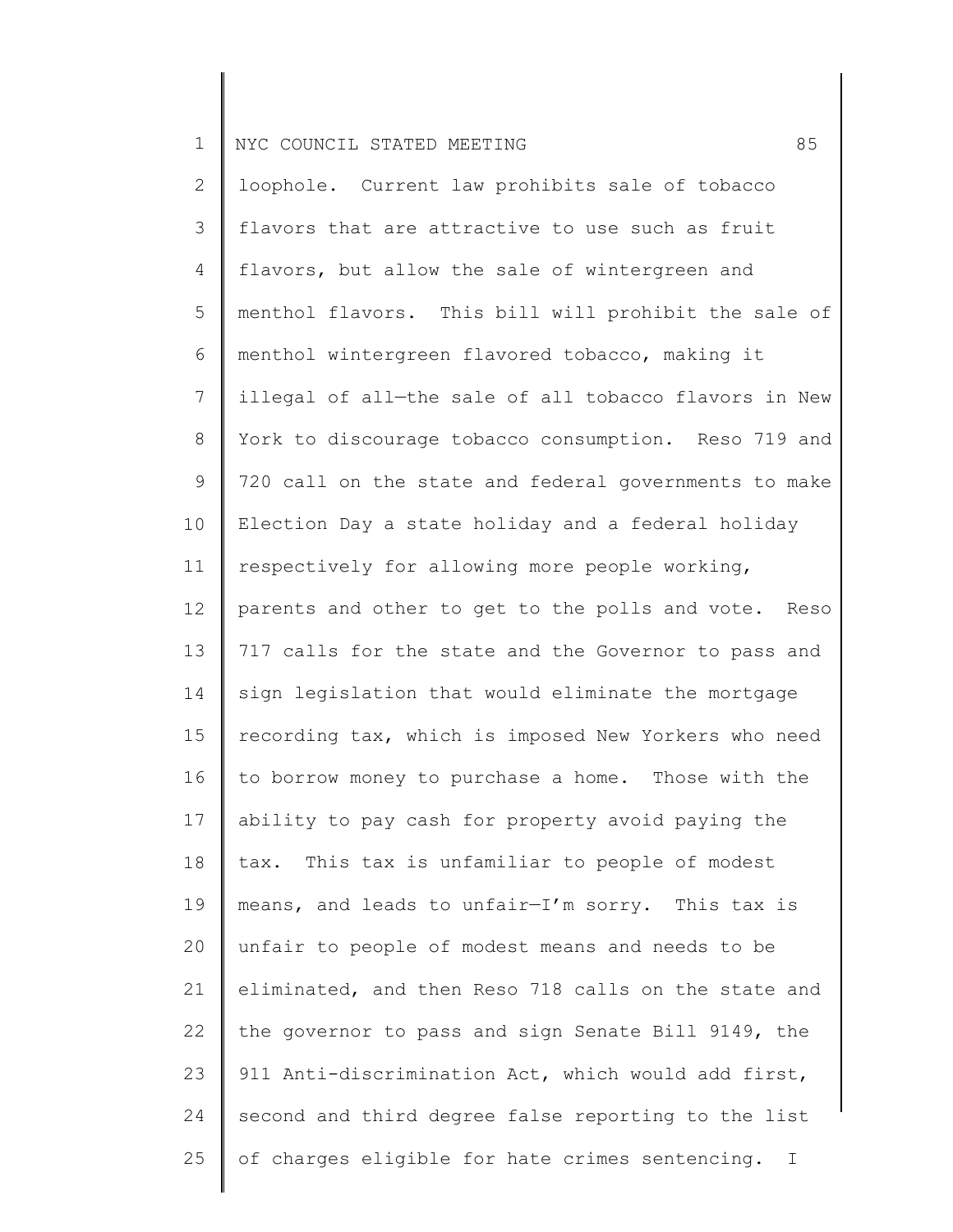1 2 3 4 5 6 7 8 9 10 11 12 13 14 15 16 17 18 19 20 21 22 23 24 25 NYC COUNCIL STATED MEETING 66 encourage everyone to join me and sign onto these measures as co-sponsors. Thank you. [bell] MAJORITY LEADER CUMBO: Thank you, and now we will hear from Council Member Menchaca who will close us out. COUNCIL MEMBER MENCHACA: Alright here we are. Thank you-- MAJORITY LEADER CUMBO: [interposing] Here we are. COUNCIL MEMBER MENCHACA: --colleagues. I'm ready, I'm ready. Since this 2020, my Admana (sic) and I-- SERGEANT-AT-ARMS: [interposing] Keep it down please. COUNCIL MEMBER MENCHACA: --have a big task ahead of us. Carlina Rivera and I are going to be rejoining with all of you to ensure that we get this right. No one know our neighborhoods better than us. The census is more than just a simple count of persons. It determines the very identity of our city. Whatever the census says about us will be interpreted as the reality of our needs for the next decade, and if we don't get this count right, thousands of people will fail to get food and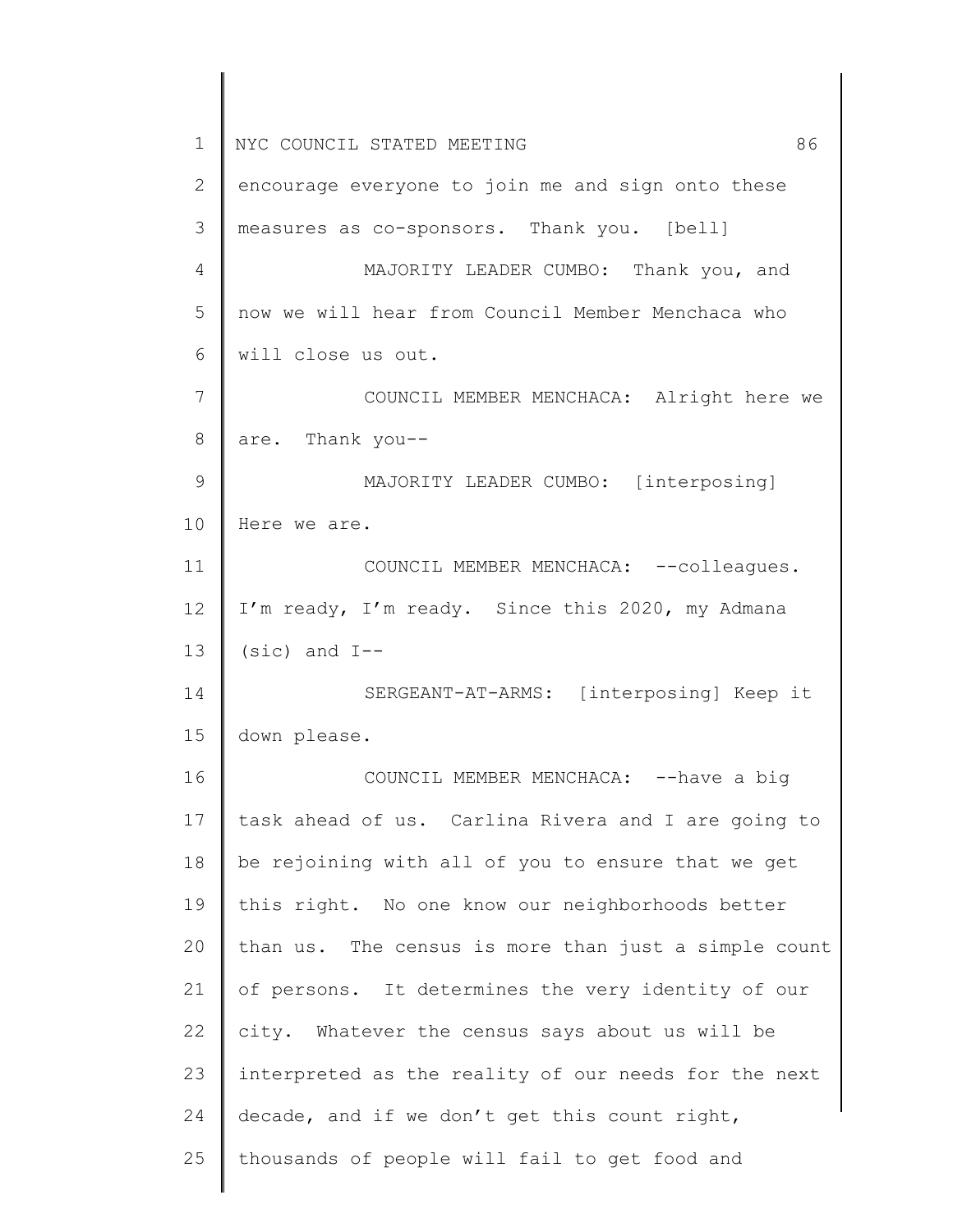2 3 4 5 6 7 8 9 10 11 12 13 14 15 16 17 18 19 20 21 22 23 24 25 healthcare, education and housing that they are entitled to. And we as people will fail to get the adequate—adequate representation in congress to fight policies we cannot enact on our own. The possibility of a citizenship question in the census only underscores the urgency of getting this count right as well as the need to ensure our immigrant communities are counted. In 2015, New York State receive \$3 billion for programs and this accounted for approximately a third of the state spending on Medicaid—Medicare Part B, Section 8 housing, Title 1 grants, highway planning and construction, SNAP and affect every person that fills out the census New York State has allocated about \$2 to \$3,000 of critical welfare and all of you members are going to be part of this because you know your districts more than anything, and I'm thinking about participatory budgeting where we had 100,000 in the last two years vote. We can make this happen because we've been thinking about this and connecting intimately with our communities at every corner, and I know that there's a new Census Commissioner, but all we have to do is thinking about IDNYC rollout, close Rikers and fair fares. This administration can screw things up.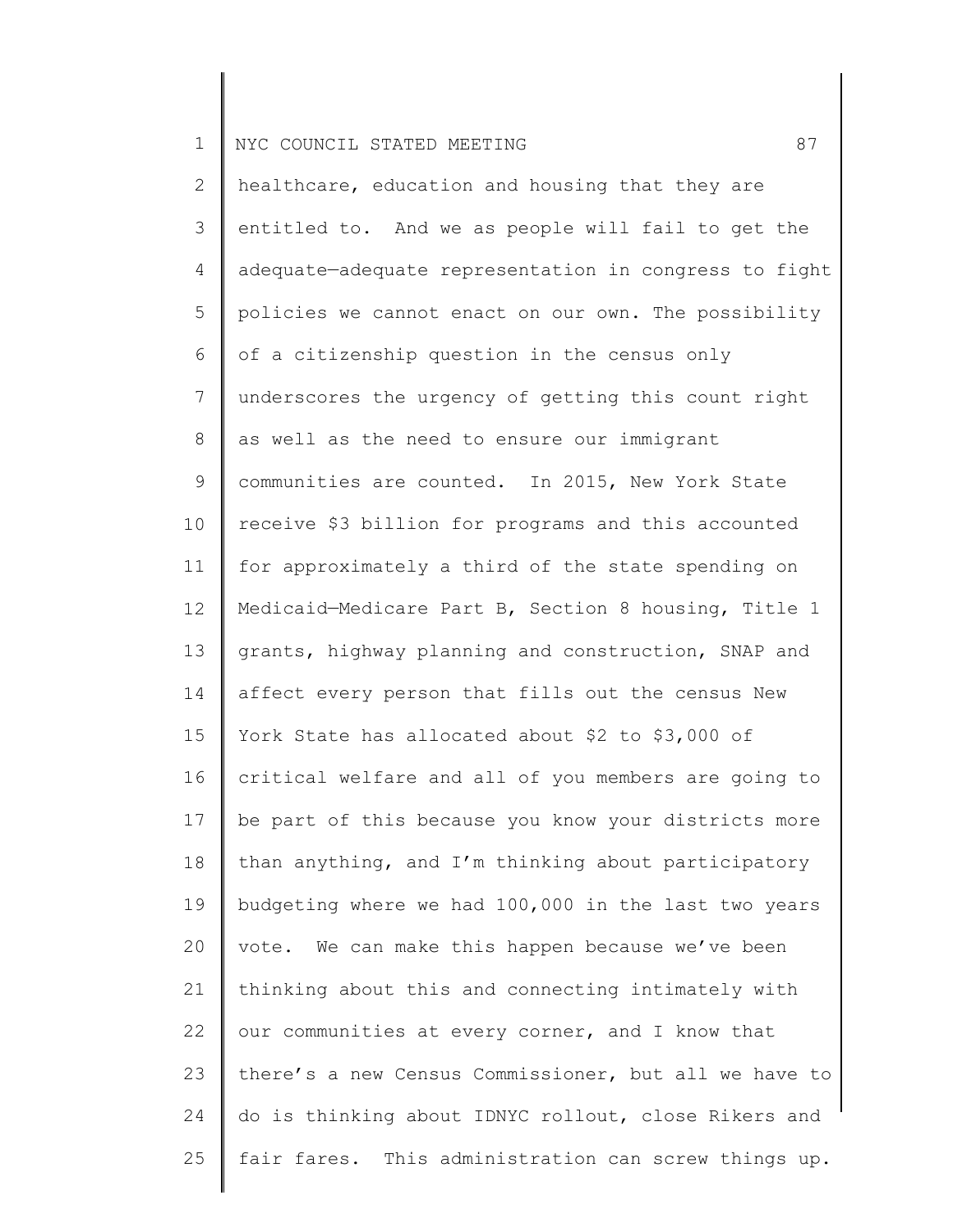| $\mathbf 1$ | 88<br>NYC COUNCIL STATED MEETING                      |
|-------------|-------------------------------------------------------|
| 2           | We cannot screw this up. This is a priority for us    |
| 3           | at the City Council and I'm determined with our Chair |
| 4           | and the Speaker to make this right. Are with me.      |
| 5           | COUNCIL MEMBERS: [in unison] Yes.                     |
| 6           | COUNCIL MEMBER MENCHACA: Colleagues are               |
| 7           | you with me? Are you with us? Okay. [Speaking         |
| 8           | Spanish] Thank you.                                   |
| 9           | MAJORITY LEADER CUMBO: Thank you for the              |
| 10          | call and response. We make take that to the steps of  |
| 11          | City Hall in the future and we will now have closing  |
| 12          | remarks by Speaker Corey Johnson.                     |
| 13          | SPEAKER JOHNSON: The Stated Meeting of                |
| 14          | January 24, 2019 is hereby adjourned. Thank you       |
| 15          | Madam Majority Leader.                                |
| 16          | Thank you.<br>MAJORITY LEADER CUMBO:                  |
| $17$        | [gavel]                                               |
| 18          |                                                       |
| 19          |                                                       |
| 20          |                                                       |
| 21          |                                                       |
| 22          |                                                       |
| 23          |                                                       |
| 24          |                                                       |
| 25          |                                                       |
|             |                                                       |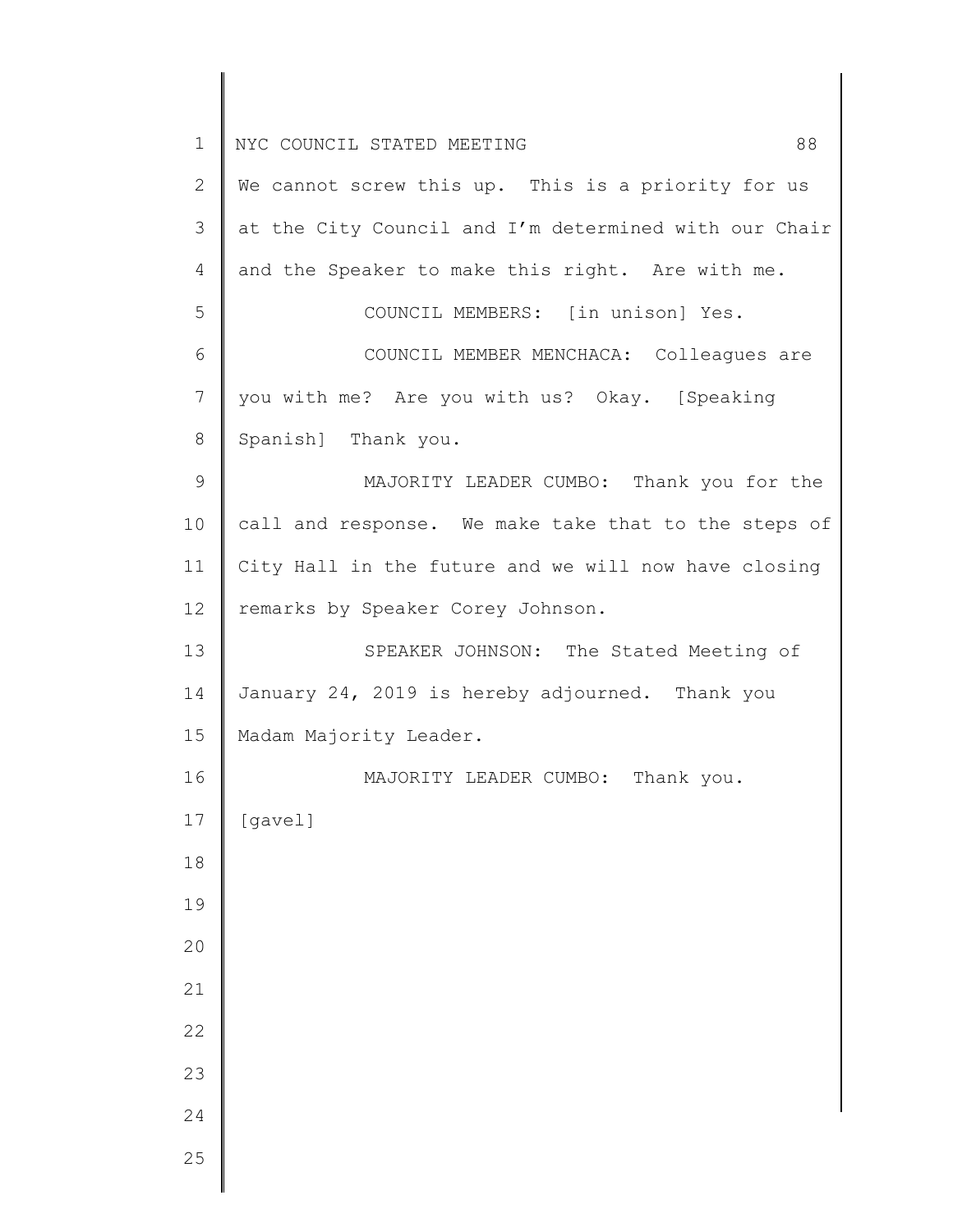| $\mathbf{1}$                    |  | NYC COUNCIL STATED MEETING | 89 |
|---------------------------------|--|----------------------------|----|
| $\sqrt{2}$                      |  |                            |    |
| $\mathfrak{Z}$                  |  |                            |    |
| $\overline{4}$                  |  |                            |    |
| $\mathbf 5$                     |  |                            |    |
| $\sqrt{6}$                      |  |                            |    |
| $\overline{7}$                  |  |                            |    |
| $\begin{matrix} 8 \end{matrix}$ |  |                            |    |
| $\mathcal{G}$                   |  |                            |    |
| $1\,0$                          |  |                            |    |
| $11\,$                          |  |                            |    |
| $12\,$                          |  |                            |    |
| $13\,$                          |  |                            |    |
| $1\,4$                          |  |                            |    |
| $15\,$                          |  |                            |    |
| 16                              |  |                            |    |
| $17$                            |  |                            |    |
| $1\,8$                          |  |                            |    |
| 19                              |  |                            |    |
| 20                              |  |                            |    |
| 21                              |  |                            |    |
| $2\sqrt{2}$                     |  |                            |    |
| 23                              |  |                            |    |
| 24                              |  |                            |    |
| 25<br>II                        |  |                            |    |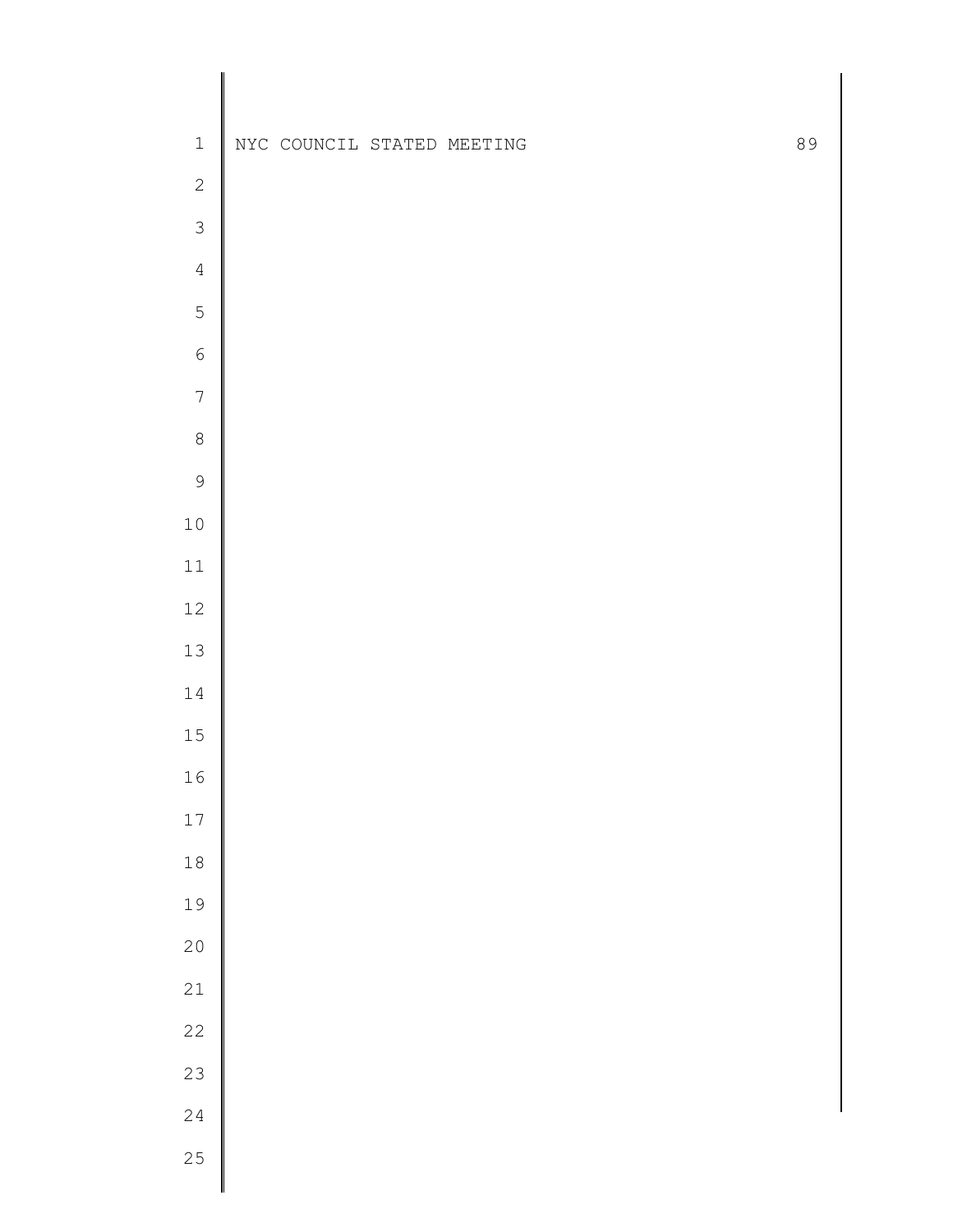| $\mathbf{1}$                     |  | NYC COUNCIL STATED MEETING | $90\,$ |
|----------------------------------|--|----------------------------|--------|
| $\mathbf{2}$                     |  |                            |        |
| $\mathfrak{Z}$                   |  |                            |        |
| $\overline{4}$                   |  |                            |        |
| 5                                |  |                            |        |
| $6\,$                            |  |                            |        |
| $\overline{7}$                   |  |                            |        |
| $\begin{array}{c} 8 \end{array}$ |  |                            |        |
| 9                                |  |                            |        |
| $10$                             |  |                            |        |
| $11\,$                           |  |                            |        |
| $12\,$                           |  |                            |        |
| 13                               |  |                            |        |
| $1\,4$                           |  |                            |        |
| 15                               |  |                            |        |
| 16                               |  |                            |        |
| $17$                             |  |                            |        |
| $18$                             |  |                            |        |
| 19                               |  |                            |        |
| 20                               |  |                            |        |
| 21                               |  |                            |        |
| $2\sqrt{2}$                      |  |                            |        |
| 23                               |  |                            |        |
| 24                               |  |                            |        |
| 25                               |  |                            |        |